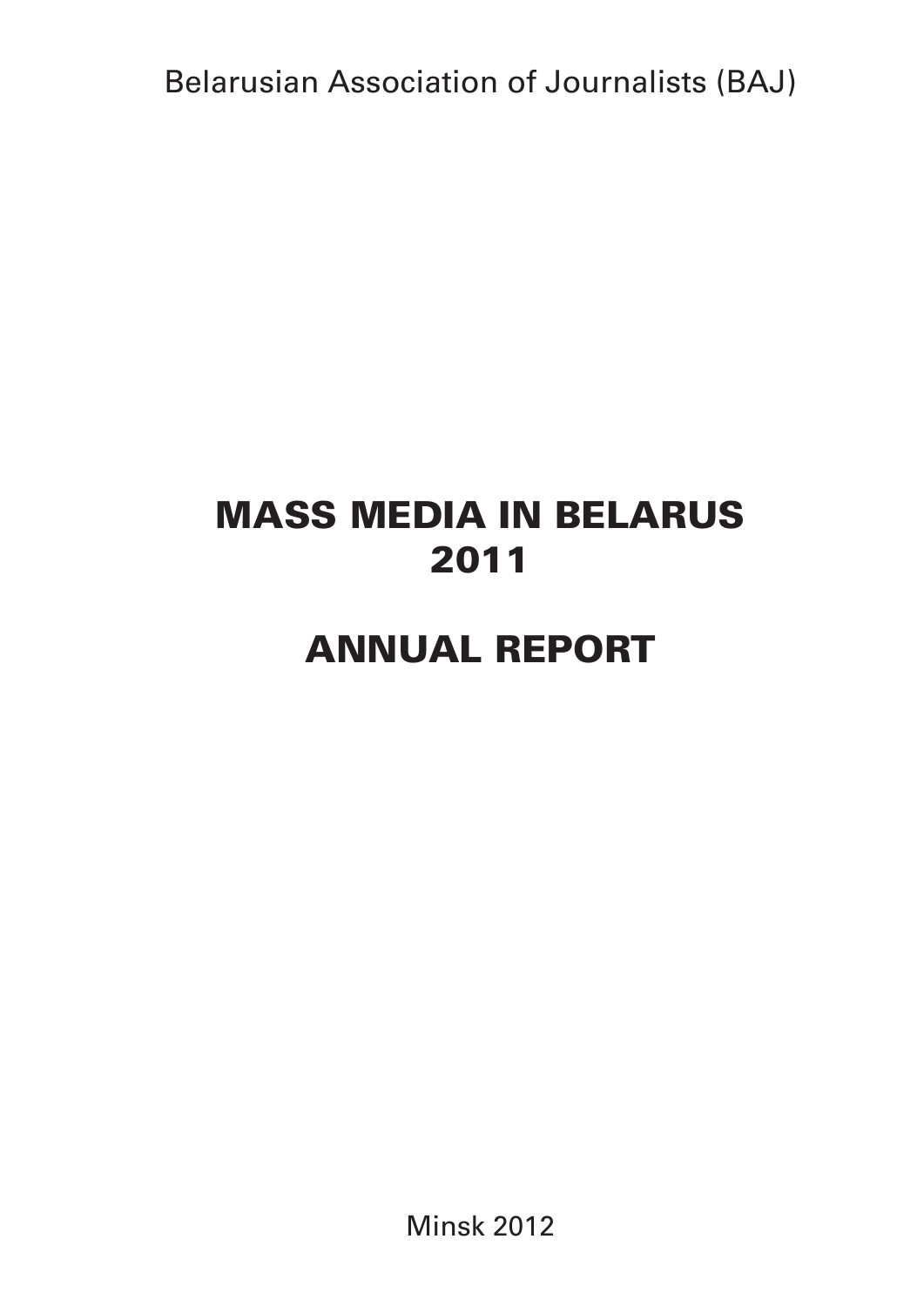## **CONTENTS**

| <b>INFRINGEMENT OF MASS MEDIA AND JOURNALISTS' RIGHTS,</b>                     |  |
|--------------------------------------------------------------------------------|--|
|                                                                                |  |
| Cessation of Activities of Media Outlets, Warnings of Prosecutors' Offices     |  |
| and the Ministry of Information to Editorial Boards of Mass Media  14          |  |
|                                                                                |  |
| Detention of Journalists, Administrative Harassment, Arrests, Searches,        |  |
|                                                                                |  |
| Infringements related to Access to Information (Refusals to Grant Information, |  |
|                                                                                |  |
| Conflicts Related to Access to and Dissemination of Foreign Information        |  |
|                                                                                |  |
|                                                                                |  |
|                                                                                |  |
|                                                                                |  |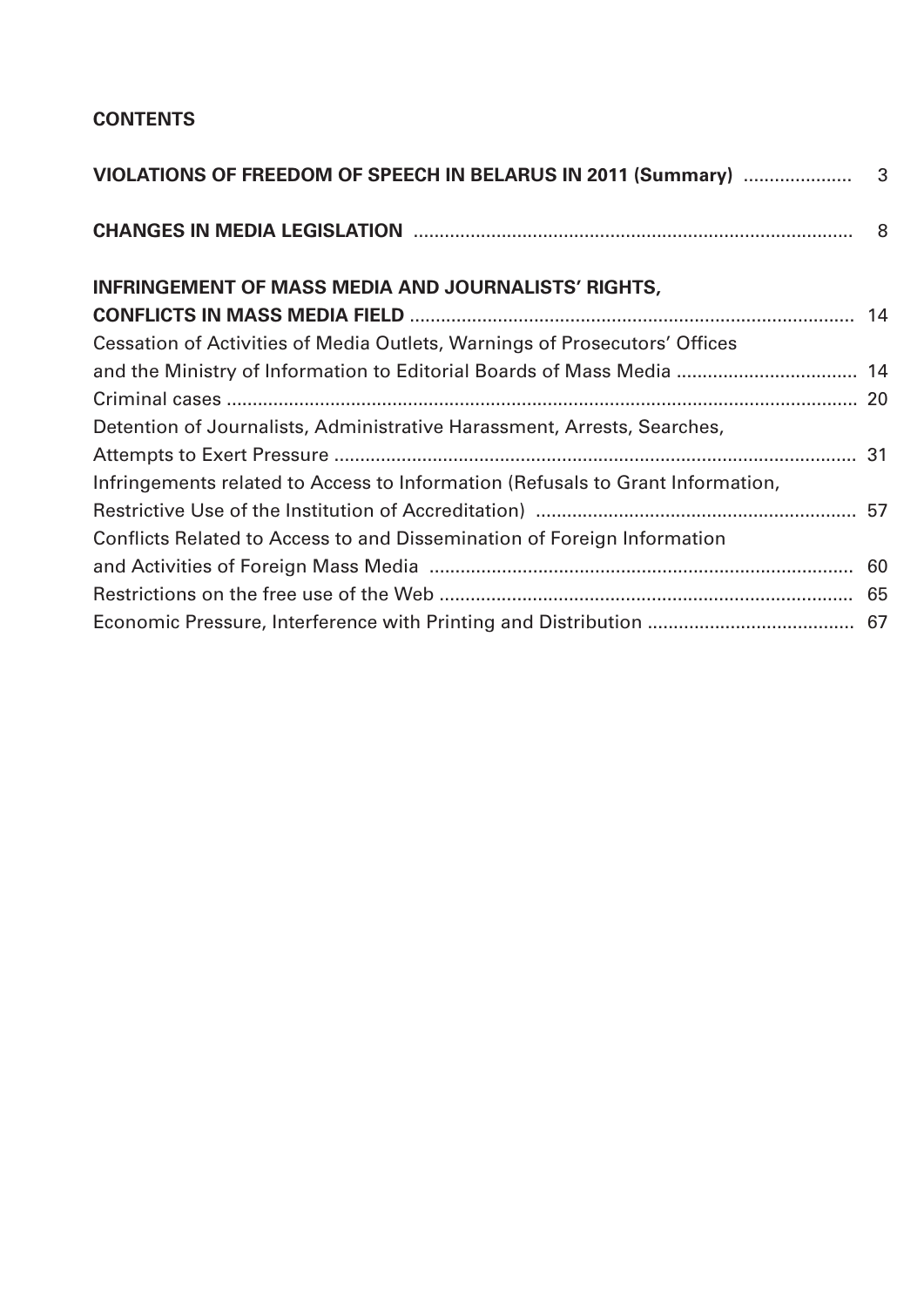## VIOLATIONS OF JOURNALISTS' AND MASS MEDIA RIGHTS IN 2011 (Summary)

The political and economic crisis in Belarus exerted a determining influence on the situation with mass media in the country in 2011. It developed after the Presidential election on December 19, 2010 and the following wave of repressions against the opposition and civil society.

The most blatant violations of journalists' and media rights in 2011 were as follows:

- criminal prosecution of journalists;
- numerous detentions of journalists at protest actions during the whole year 2011;
- revocation of "Autoradio" broadcast license;
- institution of claims against "Narodnaya Vola" and "Nasha Niva" by the Ministry of Information of Belarus, aimed at closure of these independent periodical editions;
- return of 'ban lists' of actors, literary men, and musicians;
- $-$  restrictions on the free use of the Web;
- aggravation of economic discrimination of independent mass media.

#### CRIMINAL PROSECUTION OF JOURNALISTS

Criminal proceedings were initiated against seven journalists and BAJ members after the Presidential election on December 19, 2010. The media workers were charged with arrangement of mass riots and / or active participation in them. All of them were put into the KGB jail in Minsk. The list of detainees included, Iryna Khalip, "Novaya Gazeta" (Russia) newspaper correspondent, Alaksandr Atroshchankau, spokesman for a former presidential candidate Andrei Sannikau, Natallia Radzina, the "Charter'97" Web-site Editor-in-Chief as well as the alternative presidential candidates' aides Siarhei Vazniak, the "Tovarisch" newspaper's Editor-in-chief, Pavel Seviarynets, BAJ Council member, an independent columnist Alaksandr Fiaduta, and a BAJ member Dzmitry Bandarenka. The judgments of guilty were returned to six of them in April - May 2011. Among other, two of them were sentenced to real terms of imprisonment. In particular, Alaksandr Atroshchankau was sentenced to 4 years of imprisonment in a reinforced regime colony. Dzmitry Bandarenka was sentenced to 2 years of imprisonment in a general regime colony.

On September 14, 2011, Alaksandr Atroshchankau was released from jail alongside with 10 other political prisoners, convicted for participation in 'mass riots' in Minsk on December 19, 2010 and pardoned by the president of Belarus.

A. Atroshchankau noted that he had been persistently proposed to write an appeal for mercy to the president in the colony, but he refused to follow the advice.

"I was present at the protest action on December 19, 2010 exclusively as a journalist and as a spokesman for a presidential candidate," A. Atroshchankau noted.

A journalist Natallia Radzina was charged with 'arrangement of mass riots' on December 19, 2010 too. However, she managed to flee the country at the end of March 2011. Reportedly, the criminal proceedings against her were terminated on August 23, 2011. Still,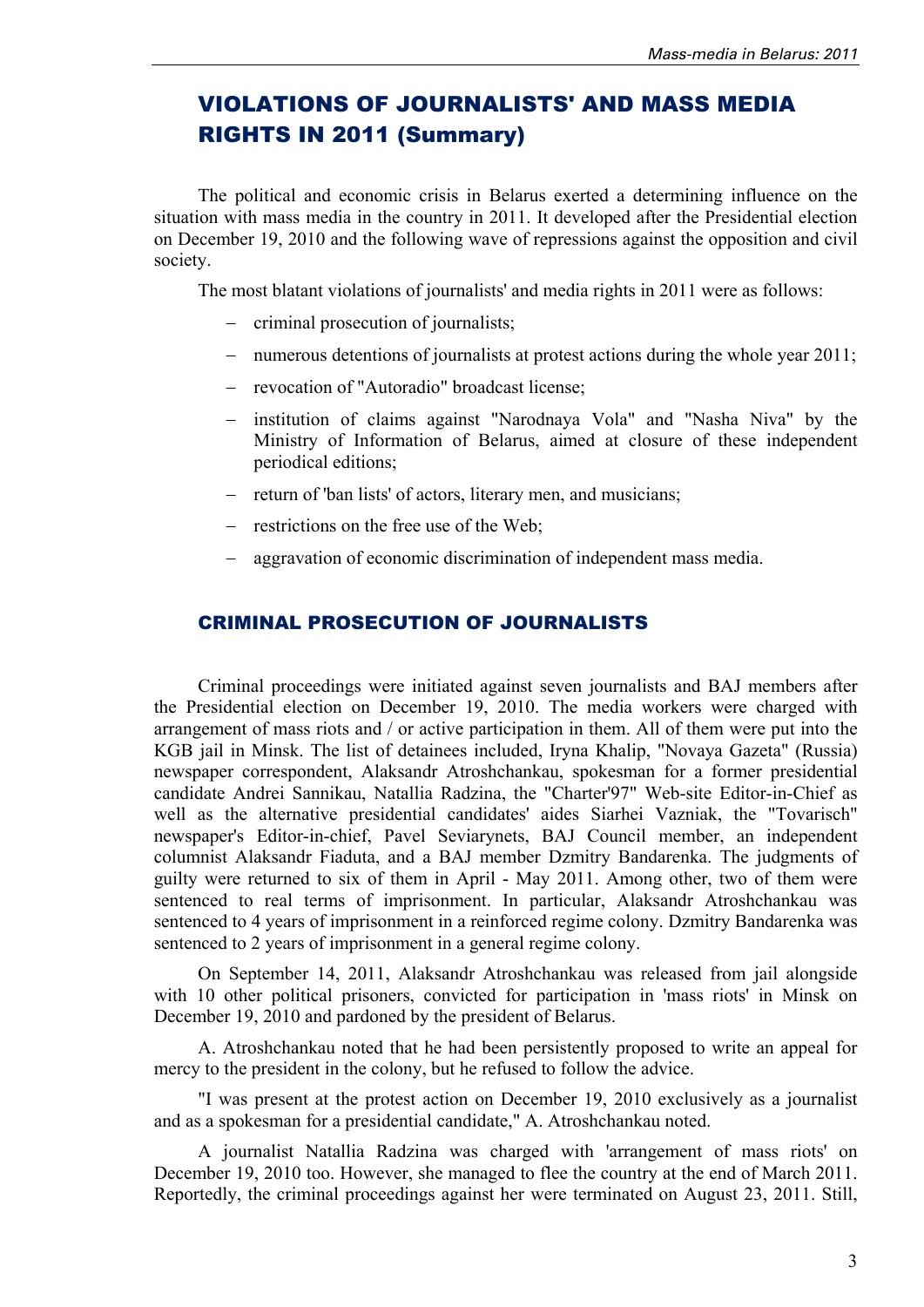N. Radzina hasn't returned to Belarus for safety reasons. The 'Charter'97' Web-site editorial continues its activity from abroad. As reported on September 8, 2011, Natallia Radzina had been granted political asylum in Lithuania.

Traditionally, the official authorities resorted to criminal prosecution of media workers for'defaming'and'casting aspersions' on the president of Belarus. Thus, criminal proceedings were initiated against a Hrodna journalist Andrzej Paczobut for his critical articles, published in the "Gazeta Wyborcza" daily (Poland), on the "Belarusian Partisan" Web-site, as well as in his LJ blog poczobut.livejournal. com in 2010 - 2011. The media worker was taken into custody in April 2011.

The court sessions were closed to public. The judge of Leninski City District Court of Hrodna found the journalist guilty of casting aspersions on the president of Belarus and sentenced him to three years of imprisonment with deferment of punishment for two years on July 5, 2011. at the same time, the journalist was exonerated from the blame of defaming the head of state. He was released from custody in the courtroom.

AS reported in June 2011, criminal proceedings had been initiated against a blogger Yauhien Lipkovich. The civil journalist was charged with 'defamation of state symbols' (article 370 of the Criminal Code of Belarus) for publishing Photoshop illustrations in the personal LJ blog section - lipkovich.livejournal.com.

#### DETENTIONS OF JOURNALISTS DURING PROTEST ACTIONS

The police and other law enforcement agencies detained the journalists, who reported from mass public actions, all across the country during the whole year of 2011.

The most numerous detentions of journalists took place during the so-called 'silent protest' actions, arranged through the social networks.

Representatives of law enforcement agencies prevented the media workers from performing their professional duties. The reporters were detained and penalized on administrative charges. No less than 95 journalists were detained during the 'silent protest actions' in all Belarusian regions.

The law enforcement agents used force against media workers. In a number of cases, they battered the detained journalists and damaged their professional equipment.

22 journalists stood trials. 13 of them were sentenced to different terms of administrative arrest. Others were fined.

The police acted especially cruelly on July 3 and July 6, 2011. 20 and 28 journalists were detained respectively on these days.

The Belarusian Association of Journalists registered over 150 cases of detentions of journalists, while the latter implemented their professional duties in 2011. No less than 7 journalists were physically abused.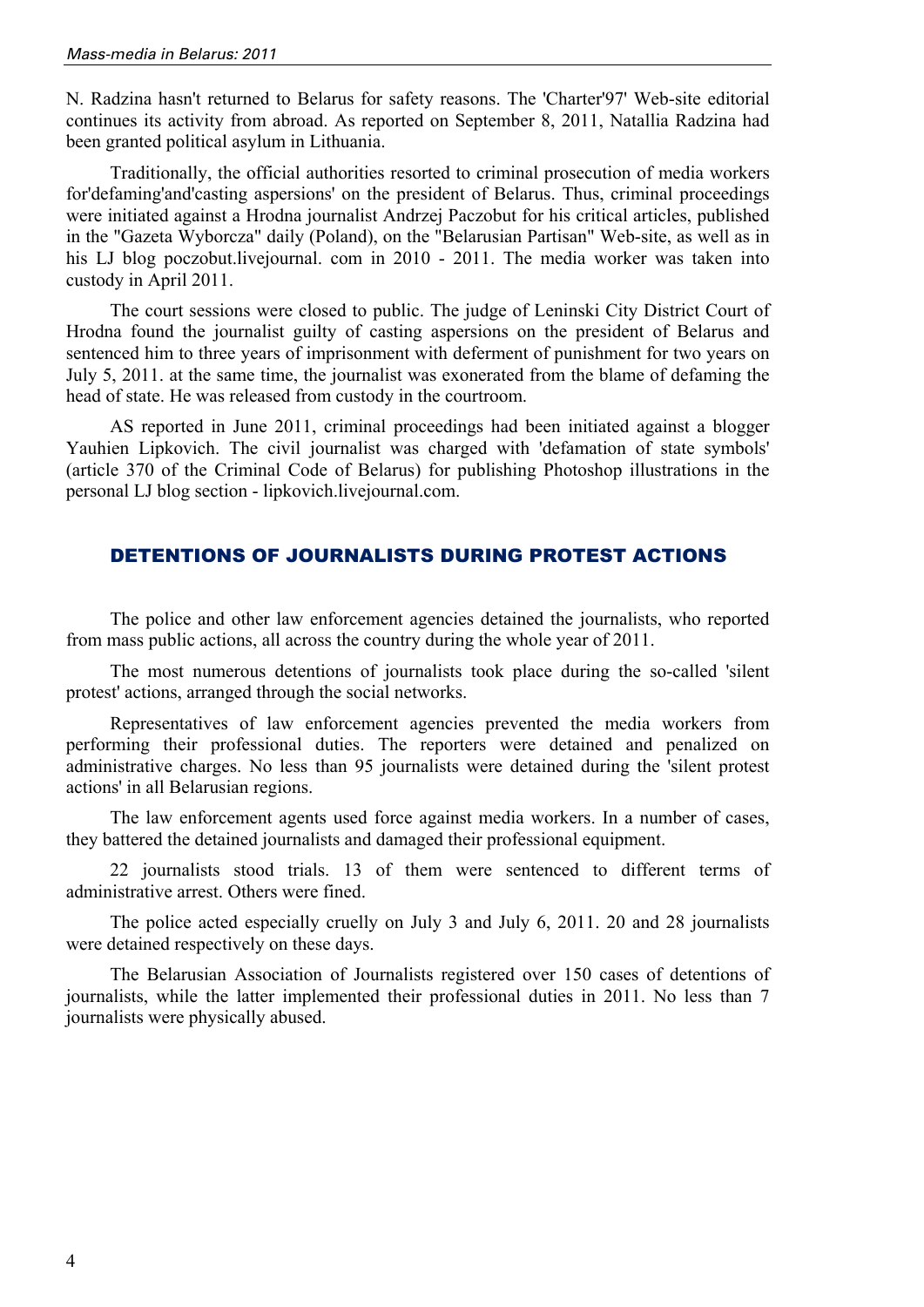## REVOCATION OF "AUTORADIO" BROADCAST LICENSE AND INSTITUTION OF CLAIMS AGAINST "NARODNAYA VOLA" AND "NASHA NIVA" BY THE MINISTRY OF INFORMATION OF BELARUS

On January 10, 2011, the Ministry of information of Belarus issued an official warning to the "Autoradio" FM radio station. The letter of caution was used by the National Committee on TV and Radio Broadcasting at the Ministry of information of Belarus as a cause to deprive the FM radio station of its broadcast license. in particular, the Ministry charged the "Autoradio" editorial with disseminating of information that allegedly "contained public appeals to extremist activities."

To be more precise, the Ministry of information considered an expression by a presidential candidate Andrei Sannikau - "the fate of your country is not decided in the kitchen, it is sealed in the Square" - delivered in his campaigning radio presentation to be a call to extremist activity. The "Autoradio" Ltd. made attempts to contest the arguable resolutions, taken by the Ministry of information and the Committee, all in vain.

On April 27, 2011, the Ministry of information of Belarus filed claims on closure of two leading independent periodical editions - "Narodnaya Vola" and "Nasha Niva" - to the Supreme Economic Court of Belarus. (it is worth mentioning that Belarusian official authorities returned these periodicals to the state-owned "Belposhta" and "Belsayuzdruk" press distribution networks as an expression of their readiness to start a dialogue with the EU structures in 2008.) The case evoked a large response both in Belarus and abroad.

Consequently, the Ministry of information withdrew its claims on termination of "Nasha Niva" and "Narodnaya Vola" publishing on July 12 and July 13, 2011.

However, the Ministry initiated administrative proceedings against the "Narodnaya Vola" and "Nasha Niva" immediate afterwards. Finally, the periodicals were fined 14,000,000 Belarusian rubles (approx. EUR 2,000) each for breaking article 22.9, part 3 of Belarusian Code on Administrative Offences at the end of July 2011. (The article determines responsibility for receiving the repeated official warning within a year.)

The Ministry had never applied the legal norm before.

### RETURN OF 'BAN LISTS' OF PERFORMERS, MUSICIANS, AND LITERARY MEN

Another alarming indicator of the real state of affairs with freedom of expression in the country was connected with appearance of a list of people of Arts and creative groups, banned for mentioning in the state-owned media and in the programs of FM radio stations in Belarus. The unofficial 'black list' was published in the Internet. It contained Belarusian and foreign musicians, artists, writers, and painters, including "DDT" and "Pet Shop Boys", the fiction writers Andrei Bitov and Eduard Uspienskiy, a playwright Tom Stoppard, the actors Jude Low and Kevin Spacey and others.

Some of them stood up in support of political prisoners in Belarus. others took part in the Global Artistic Campaign of Solidarity with Belarus.

The Belarusian governmental officials deny the existence of any "black lists".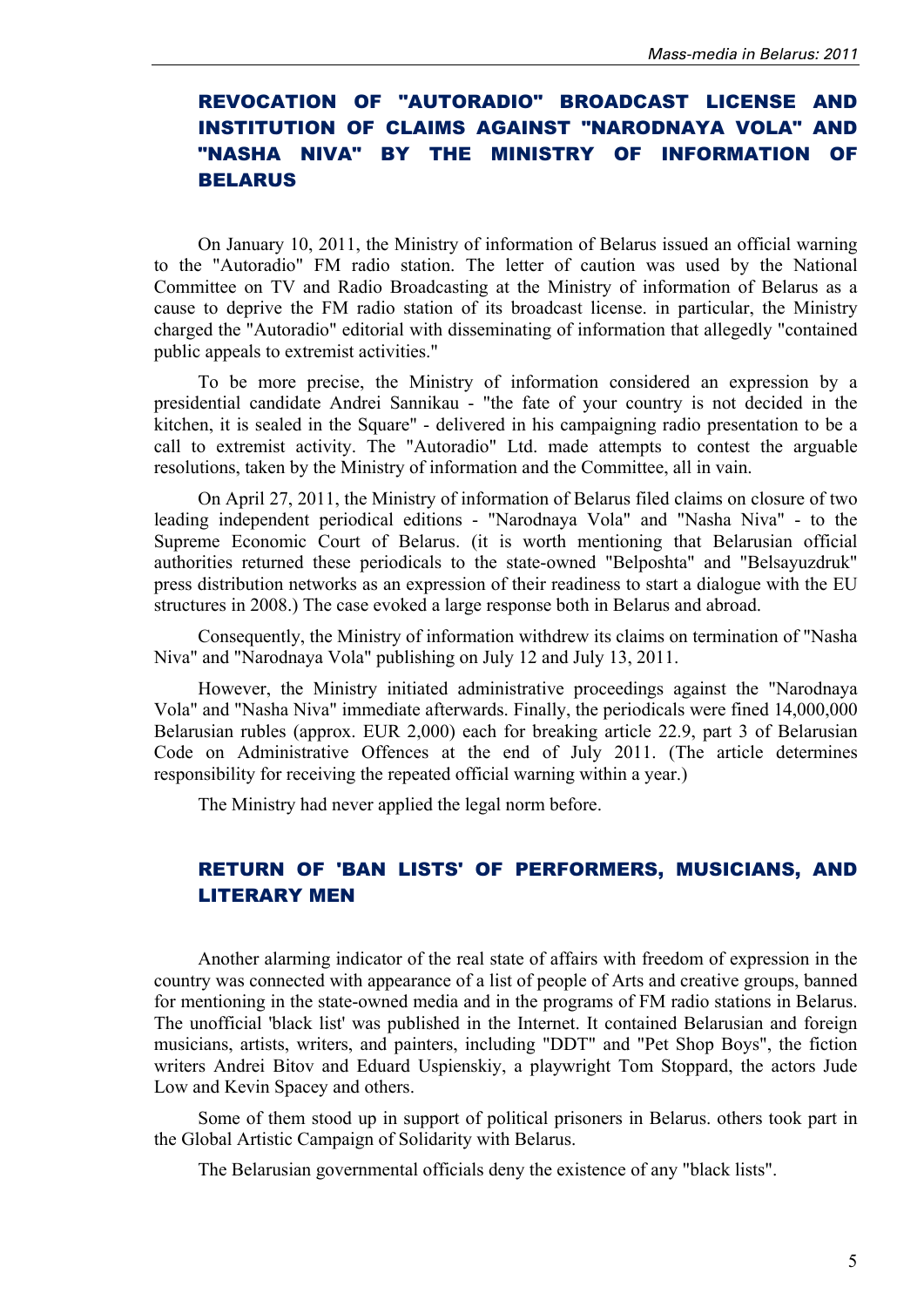However, a series of bans for performances of music groups and musicians, mentioned in the list, including "Liapis Trubetskoy", "Neuro-Dziubel", "Krambambula", D. Vaytsiushkievich and others, confirms the existence of secret bans.

It is worth mentioning that similar "black lists" of the banned musicians used to exist in Belarus within the period after the previous Presidential election since 2006 till 2008. Presently, the lists have been broadened.

Apparently, it has become enough to share your views about the current sociopolitical processes in the country in order to get into the list, to be compared with the period in the past, when it was necessary to take part in opposition actions in order to be mentioned there.

#### RESTRICTIONS ON FREE ACTIVITY IN THE INTERNET

The Procurator-General's office passed a resolution on restriction of public access to www.charter97.org and www.belaruspartisan.org Web-sites, referring to their violation of Belarusian Law "On Mass Events in the Republic of Belarus" in the spring of 2011. The registered Web-providers were urged to disable access to these Web-sites from the state organizations as well as from cultural and educational establishments. By the beginning of 2012, the restricted access list included around 60 Web-sites. Apart from the Websites with pornographic, terrorist, and extremist materials, the ban list includes the abovementioned www.charter97.org,www.belaruspartisan.org as well as www.spring96.org ('Viasna' Center for Human Rights), www.prokopovich.net, www.prokopovi.ch, and Lipkovich's blog section in LiveJournal.

The Code on Administrative Offences of Belarus was supplemented by article 22.16 - "Violation of Demands on the Use of the National Segment of the Internet" in November 2011. The legal norm came into force in January 2012. It introduced fines for the legal entities that violate the law, while providing the Internet-services or making use of the Internet for sales, performance of work, or rendering of services. Moreover, the Internet providers are punished, if they fail to restrict access to the 'banned' Web-sites from governmental organizations as well as from cultural and educational establishments. Also, the Internet providers are penalized, if they fail to register their Internet users or identify their modem devices. Common Belarusian Web users are not liable to the fines at that.

The unauthorized intervention into the 'Charter 97' Web-site activity took place at the end of 2011. The unknown computer hackers stole passwords and started to destroy the Website materials. Also, they stored a provocative article on the Web- pages. The 'Charter'97' editorial didn't have any connection to the publication.

A powerful DDoS-attack on www.charter97.org started, when the Web-site was restored. According to the Web-site Editor Natallia Radzina, the unknown violators were trying to crack some other Web-sites too. Also, they made attempts to break into the e-mail boxes of some politicians, journalists, and public figures. Independent observers believe that the malicious acts could have been committed by the Belarusian special services.

#### ECONOMIC DISCRIMINATION OF INDEPENDENT MASS MEDIA

The governmental authorities continued to apply the policy of economic discrimination of independent mass media, on the one hand, as well as material and administrative preferences to the state-owned media, on the other hand.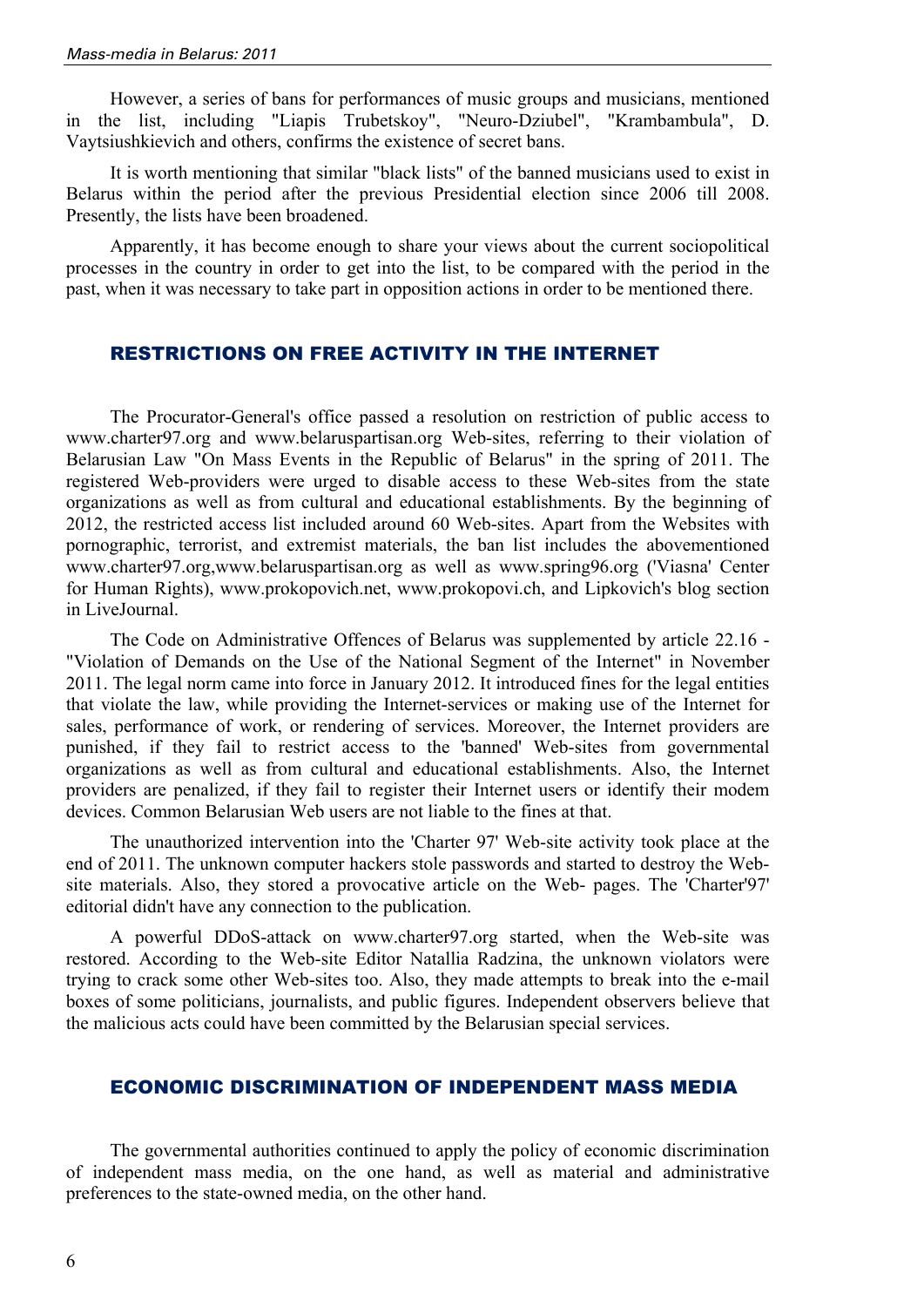The state-owned media outlets received subsidies out of competition from the state budget. The lists of editions were approved by the government and the local executive authorities. Also, the subsidy was issued to the 'Sovietskaya Belorussia' daily, founded by the Belarusian President's Office.

All in all, the sum of around EUR 54,000,000 was assigned from the national budget to support all state- owned media, including TV and radio broadcasters.

At the same time, the non-state media had to pay for the newsprint as well as the printing and other serviced that exceeded considerably the tariffs for state media. The difference between the newsprint prices at Shklou Printing House for the state- owned and non-state media totaled nearly 80%.

The paper mill marketing department specialists noted that the newsprint was sold to the state-owned newspapers at the prices, reflected in the state order contract. All other periodicals were expected to purchase it at the commodity exchange.

#### **CONCLUSION**

The pressure on Belarusian mass media and journalists was exerted in different ways in 2011. The list of repressive tools included criminal prosecution, the use of violence, searches, administrative arrests, and termination of media activity. The pressure increased considerably in the periods of important public events or in connection with the general aggravation of situation in the country.

The official authorities made attempts to restrict the freedom of speech in all Belarusian regions and in all areas of Belarusian media field. Among other, the repressive steps included termination of 'Autoradio' FM station broadcasting, initiation of closure of printed periodical editions, endeavors to put the Internet under control and restrict the Web-users' activity, prevention of journalists from implementing their professional duties, adoption of 'ban lists' with concrete surnames of musicians, performers, literary men etc.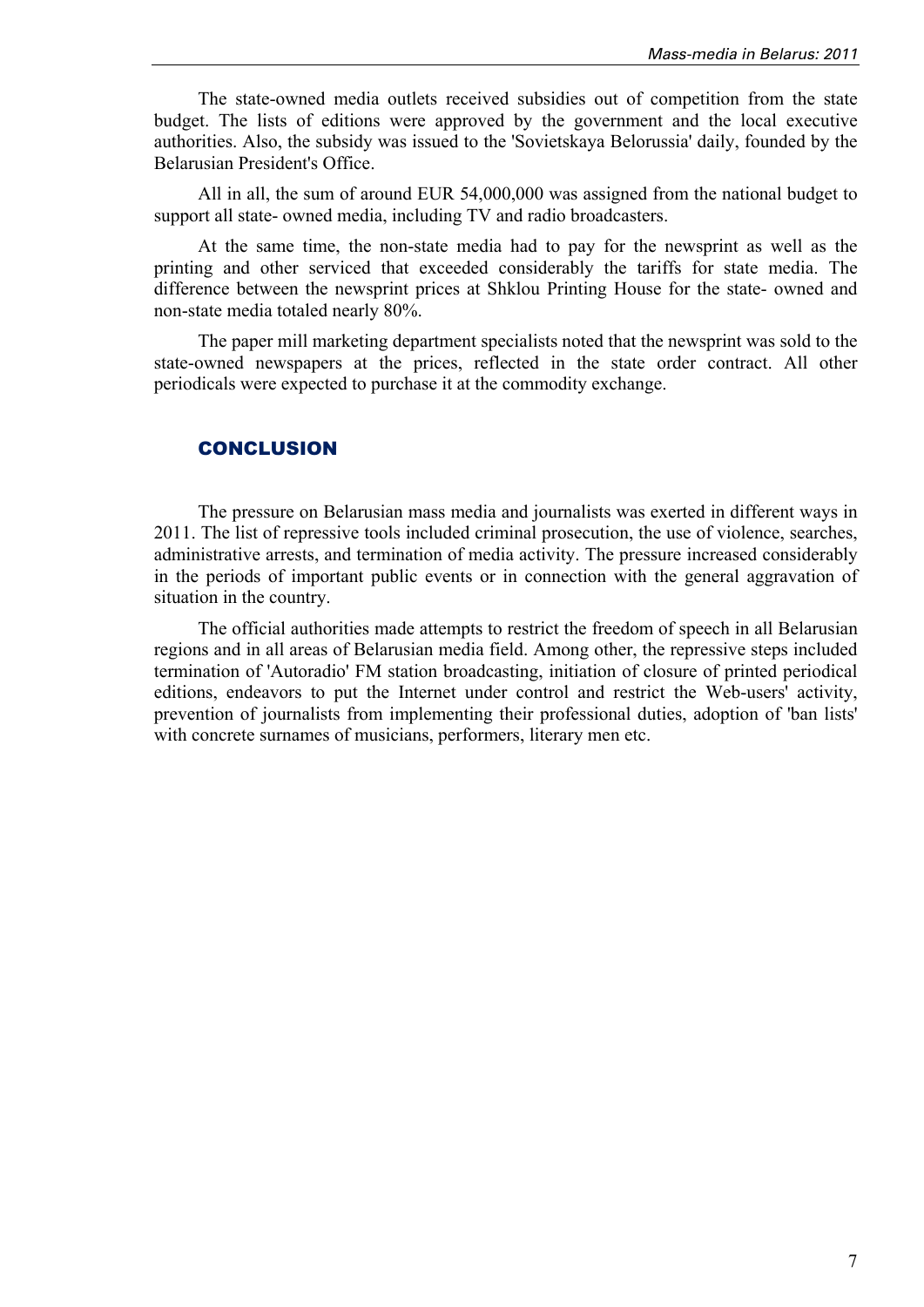## CHANGES IN THE LEGISLATION

Introduction of Article 22.16 "Violation of requirements on the use of the national segment of the Internet" in the Administrative Offences Code had the greatest repercussions of all regulations adopted in 2012. On the eve of the entry into force of the Law on Amendments to the Administrative Offences Code, some commentators likened these amendments to the ban on the use of the Internet. However, both analysis of changes in the legislation and their application do not give any grounds for such conclusions.

Attention of the public was drawn to the amendments introduced in autumn 2011 to the laws on Public Associations, on the Procedure for Obtaining and Using Foreign Donations, on Mass Events, on the State Security Bodies and in the Criminal Code and the Administrative Offences Code. Most of these amendments do not relate directly to mass media, but with the Belarusian law-enforcement practices in mind, they also carry certain threat for journalists and media outlets in the country.

**On January 3, the Council of Ministers of the Republic of Belarus approved by its resolution No 3 the Agreement** between the Ministry of Communication and Informatization of the Republic of Belarus and the Ministry of Communication and Technology of the Syrian Arab Republic on cooperation in the field of telecommunication and information and communication technology.

**On January 10, the Brest region executive committee by its decision No 15 established the list of media outlets for publication of notifications** (information messages). The similar decisions were adopted by:

- the Mahiliou region executive committee on February 28, 2011 (decision No 4-10),
- the Homiel region executive committee on May 12, 2011 (decision No 551),
- $\text{-}$  the Hrodna region executive committee on August 17, 2011 (decision No 578), and
- the Minsk region executive committee on October 7, 2011 (decision No 1385).

**On March 28, the Council of Ministers of the Republic of Belarus approved by its decision No 384 the National Program of Accelerated Development of Services in the Field of Information and Communication Technologies for 2011 - 2015**. The Program provides that it is necessary for the successful development of information society:

- to accelerate creation of infrastructure for provision of electronic services by the State agencies with the use of digital signatures,
- to develop the export-oriented sector of services in the field of information technologies,
- to increase presence of government, business and public associations in the Internet,
- to take measure for increasing the level of computer literacy of civil servants and general public,
- to ensure effective use of modern possibilities of information and communication technologies in solving problems in the field of employment, and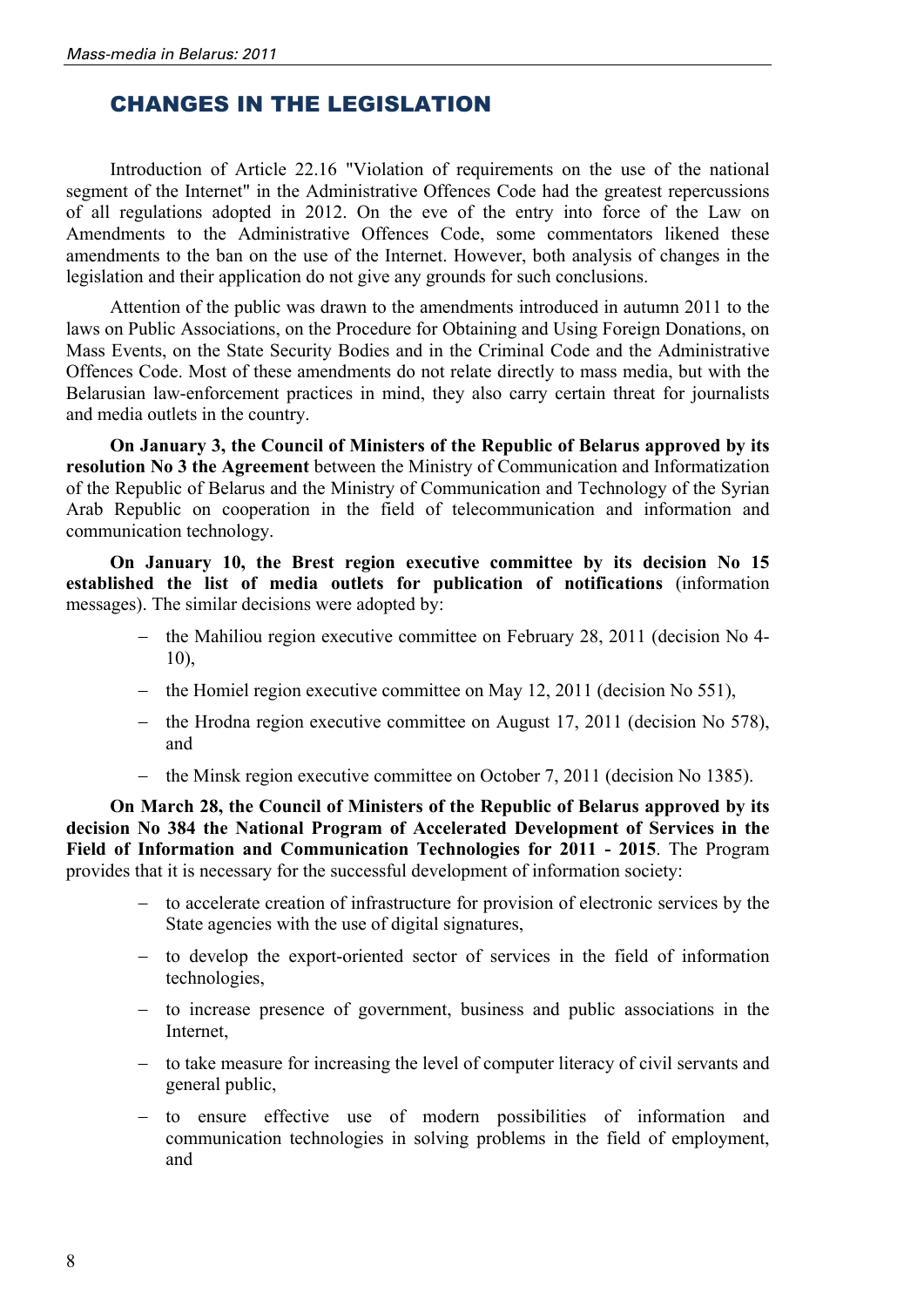to improve the system of interaction between the government and businesses in the field of informatization.

**On May 17, the edict No 192 of the President of the Republic of Belarus "On support of some mass media outlets and organizations" was published** (it was amended on September 30, 2011 by the edict No 439 of the President of the Republic of Belarus).

In accordance with the edict in its final revision, the directions of the use of subsidies allocated to the editorial offices of State-owned media outlets were set.

The State budget is used to provide support to:

- editorial offices for covering the costs of publishing and airing the TV listings,
- the editorial office of the newspaper *Sovetskaya Belorussiya* in the form of subsidies for production, publication and distribution of the newspapers *The Minsk Times*, *Holas Radzimy* and the magazine *Belarus*. Belarus,
- the *Belarusian Telegraph Agency (BelTA)* for covering the costs of gathering, processing and disseminating official information as well as the expenses related to the functioning of the official Internet portal of the President of the Republic of Belarus, support of the official Internet site of the Republic of Belarus *Belarus.by*, publication and distribution of the bulletin *Information Bulletin of the Administration of the President of the Republic of Belarus and the magazine Bielaruskaja Dumka*, and
- government entities engaged in publishing activities in the form of subsidies provided on the terms of participation in financing (co-financing) for preparation and production of publications produced in the framework of government programs.

The local budget can be used to provide support to editorial offices:

- for covering the costs of publishing and airing the TV and radio listings and, in providing services of wire broadcast, for covering the costs of operation of communication equipment for TV and radio broadcast in accordance with the lists of TV and radio broadcast media outlets, whose editorial offices are supported, approved by the relevant local executive and administrative bodies, and
- for carrying out routine maintenance of capital structures (buildings and installations) and isolated premises under their ownership, economic management, operational management or in temporary use.

**On July 18, the Law on Petitions of Citizens and Legal Entities was adopted**. The law entered into force six months after its official publication (July 21, 2011), i.e. from January 22, 2012, and since its entry into force, the Law on Petition of Citizens, which was earlier in force, expired.

As the name of the new law suggests – "On Petitions of Citizens and Legal Entities" – it regulates in more details the rights and responsibilities in the field of submission and consideration of petitions of legal entities alongside with citizens. There are other changes as well.

Thus, if previously a petition could be submitted in the oral or written form, in accordance with the new law the electronic form of petition is also admitted.

The law amended the meaning of the term "written petition". If previously it meant a petition of a citizen (citizens) to a state agency or another body in the written form, now such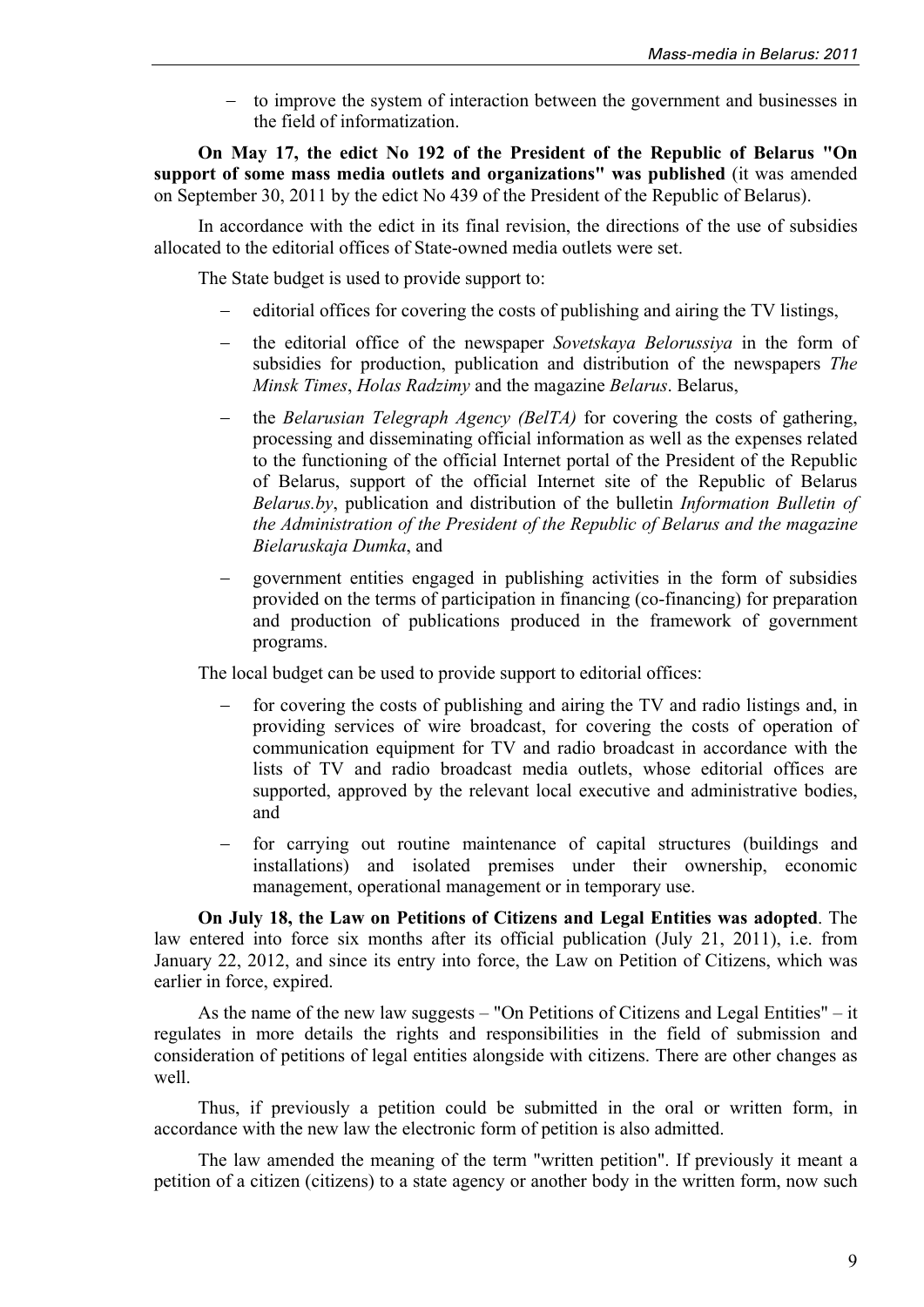petitions include comments and (or) suggestions made in a book of comments and suggestions.

The new law expanded the rights of petitioners. It establishes the right of petitioners to submit additional documents and (or) information or to submit the demand for their requisition if the requisition of such documents and (or) information does not affect the rights, freedoms and (or) legitimate interests of other persons and they do not contain information that constitute state secrets and commercial and (or) other secrets protected by law.

With regard to the requirements set for the petitions, Article 12 of the Law separately sets requirements for the petitions of the legal entities, and also establishes that the text of the petition should be legible. The handwritten petitions should be written clearly and legibly. Use of obscene or offensive words or expressions in petitions is not allowed.

For the first time, the law stipulates the right of an official to dismiss an oral petition of a petitioner without considering it on its merits. It is possible if:

- the documents proving the identity of petitioners or their representatives, as well as the documents confirming the credentials of representatives of petitioners were not presented;
- the petitions address the problems, the solution of which lies outside the competence of the organization which conducts the personal reception;
- the petitioner was already provided with a comprehensive response to his or her questions during a personal reception or the correspondence with the petitioner on such issues was discontinued;
- the petitioner uses obscene or offensive words or expressions during the personal reception.

The timeframe for consideration of the petition was not changed under the new law. The written petitions must be reviewed within fifteen days after their submission, and the petitions which demand further study and validation – within one month, unless otherwise established by law.

The written responses to written petitions must be justified and motivated and contain specific language supporting or refuting arguments of petitioners.

The written responses to complaints must contain analysis and assessment of the actions (inaction) of the organizations, individual entrepreneurs and their employees and information about the measures taken in the event when the complaints were deemed substantiated.

The law stipulates in more details the procedure for appealing responses to petitions. Thus, Article 20 stipulates that a response to a petition or a decision to dismiss the petition without considering it on its merits can be appealed to the superior organization. Information about the name, location and working hours of the superior organization should be posted in public places. The superior organization, if there are grounds for positive solution of the issues addressed in the petition, has the right to consider the petition on its merits on its own, or to issue a binding order to the relevant organization, while informing the petitioner about it.

The legislator stipulates the procedure for consideration of electronic petitions by a separate article. In general, the procedure for consideration of electronic petitions follows the rules established for consideration of written petitions. The law sets the same requirements to the execution of an electronic petition as for the execution of written petitions of citizens and legal entities with the exception of the personal signature and signature of the manager (authorized person) respectively. The electronic petition must contain an e-mail address of the petitioner.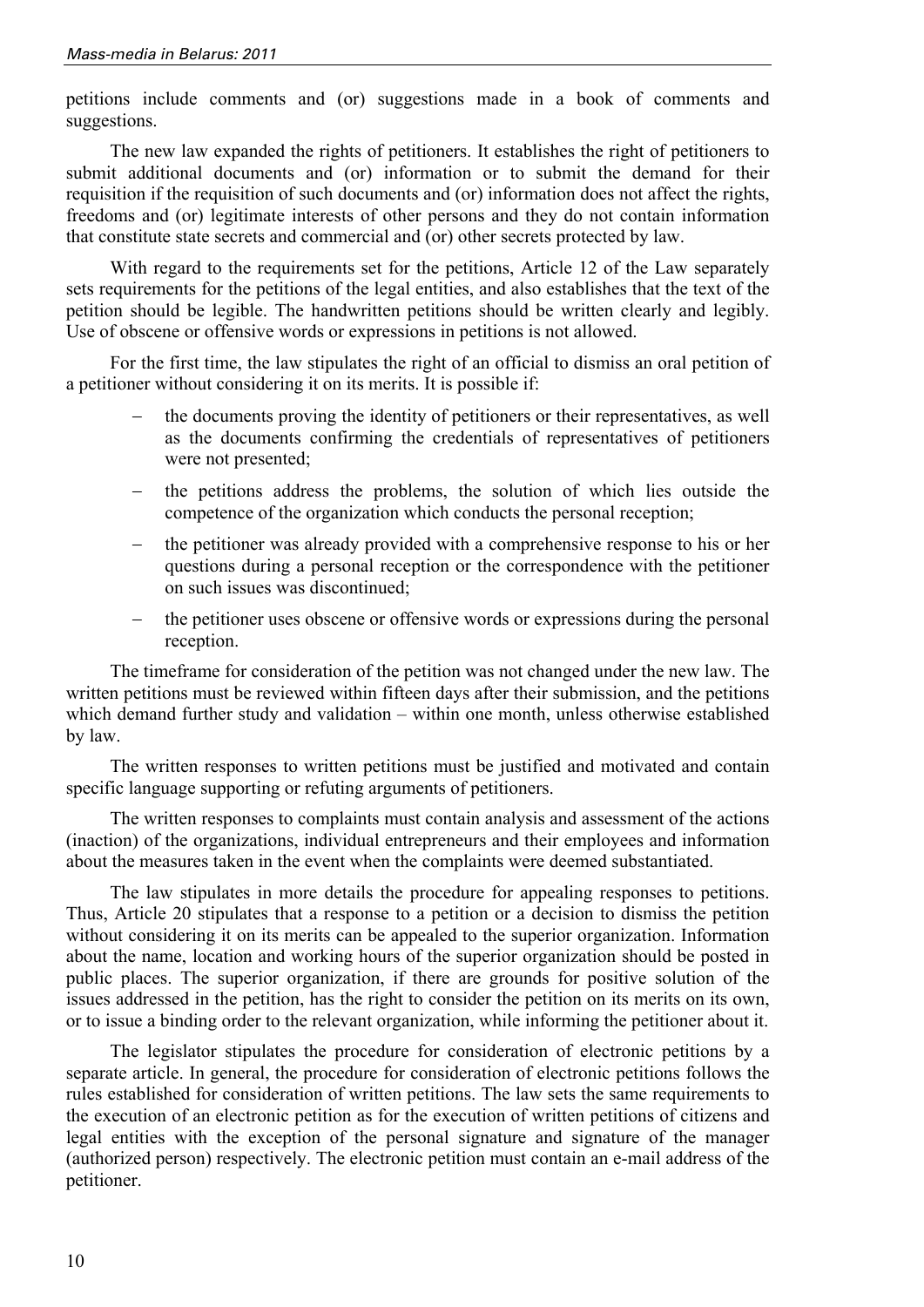The responses to electronic petitions are sent to the e-mail address of the petitioner. Written responses are given in cases when the petitioner asked to do so, when the petition does not contain an e-mail address as well as when the decision to send the written response was taken by the head of the state agency or another state body or the person authorized in due course to sign responses to petitions.

**On August 15, the Agreement between the Government of the Republic of Belarus and the Government of the State of Qatar** on cooperation in the field of mass media was signed.

**On November 8, the laws on Public Associations, on Political Parties, on Mass Events in the Republic of Belarus as well as the Criminal Code, the Criminal Procedure Code, the Electoral Code and the Administrative Offences Code were amended.** 

#### **The following changes in the Law on Mass Events in the Republic of Belarus should be emphasized:**

1) Joint massive presence of people in a predetermined location (including in an open air location) at a scheduled time for committing certain acts (this term covers both action and inaction) organized, *inter alia*, via the Internet, for public expression of their civil and political interests or protest has been made equivalent to the picketing. Thus, the provision of the law establishes responsibility even for inaction.

2) It is forbidden to disseminate information about the date, venue and time of a rally before obtaining permission to carry it out not only in media outlets but also via the Internet. Such permission can be given by a state agency only five days before the date of the event.

3) The authority of police officers was expanded, who now have the right to enclose the territory of the venue of mass events, to take photographs and to make audio and video recordings of participants of mass events, to implement access control, to conduct personal inspection of citizens and their belongings, and in case of the refusal of a citizen to be submitted to inspection, not to allow access of this citizen to the venue of the mass event. These restrictions also apply to journalists.

**The new revision of the Law on Public Associations** prohibits activities of public associations and unions aimed at providing assistance to provision of benefits and privileges by foreign governments to citizens of the Republic of Belarus in connection with their political or religious views or national origin in violation of the law.

**The Criminal Code** now provides for responsibility for disclosure to a foreign government, a foreign entity or their representative of state secrets of the Republic of Belarus as well as information constituting state secrets of other States transmitted to the Republic of Belarus in accordance with the legislation of the Republic of Belarus, as well as for espionage, or intelligence activity, or defection to the enemy during a war or а military conflict, or **provision of other assistance to a foreign government, a foreign entity or their representative in conducting activities to the detriment of the State security** of the Republic of Belarus, intentionally committed by a citizen of the Republic of Belarus (treason).

It is now also a crime for a citizen of the Republic of Belarus to establish cooperation on confidential terms with a special agency, a security service or an intelligence body of a foreign government in the absence of signs of treason.

The following activities became a crime: receipt as well as possession and transfer of foreign donations to carry out extremist activities or **other activities prohibited by the legislation of the Republic of Belarus**, or financing of political parties or unions (associations) of political parties, preparation or holding elections, referenda, recall of a deputy or a member of the Council of the Republic of the National Assembly of the Republic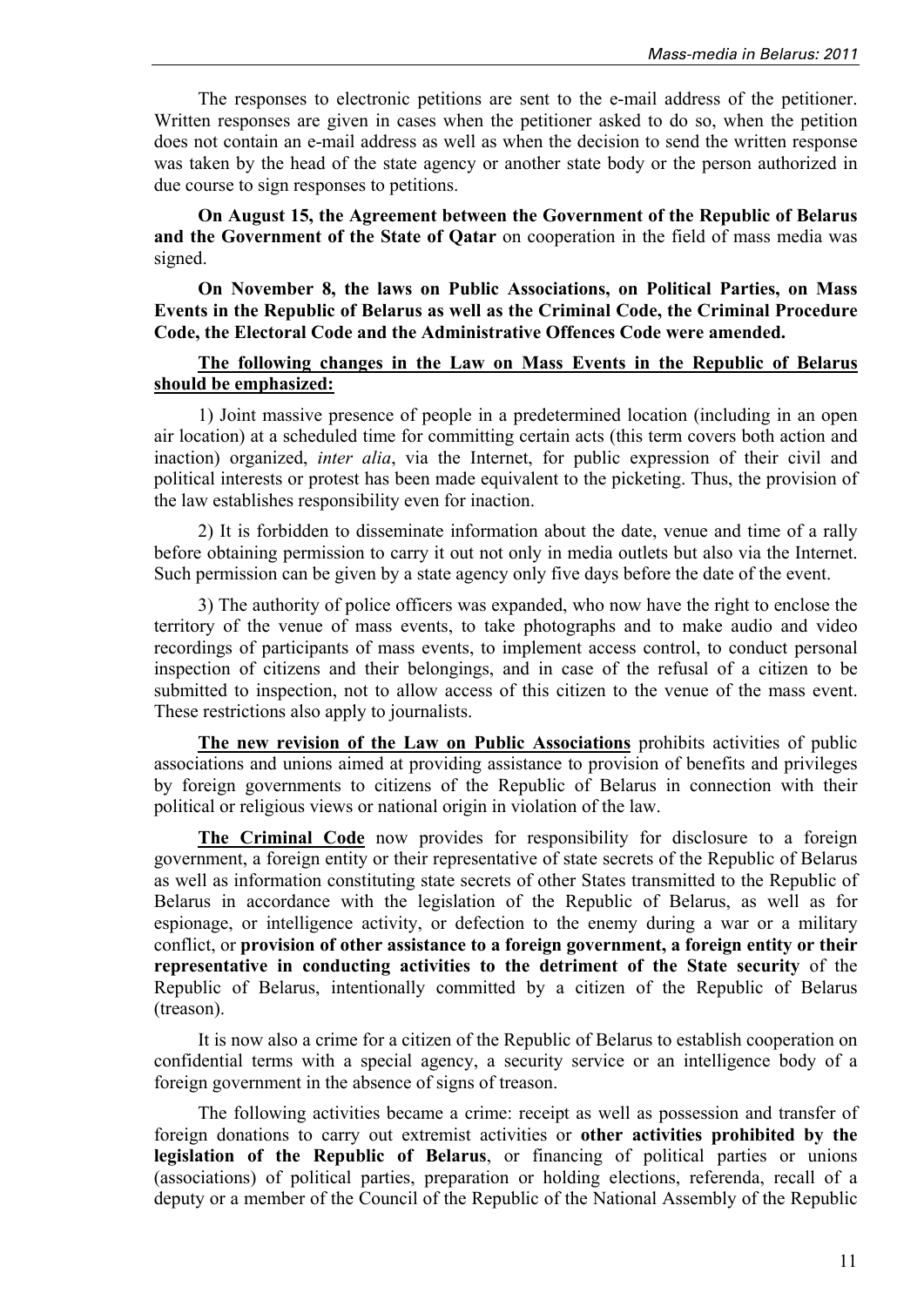of Belarus, organization or holding of meetings, rallies, marches, demonstrations, picketing, strikes, **manufacture or distribution of campaign materials**, holding of seminars or other forms of political or mass propaganda activities among population committed within one year after the imposition of administrative penalties for the same Offences.

Besides, it is a criminal offense now to make **public appeals** to organize or hold a meeting, rally, march, demonstration or picketing in violation of the established order of their organization or holding, or involvement of persons in participation in such mass events by violence, threat of violence, deceit or remuneration, or other organization or holding of such mass events if their holding caused by negligence loss of life, serious body harm to one or several persons or damage in the amount of five hundred and more times the rate of the basic unit set for the day of the crime.

**The Administrative Offences Code of the Republic of Belarus** now provides for responsibility for receipt as well as possession and transfer of foreign donations to carry out extremist activities or other activities prohibited by the legislation, organization or holding of meetings, rallies, marches, demonstrations, picketing, strikes, manufacture or distribution of campaign materials, holding of seminars or **other forms of political or mass propaganda activities among population**, if these acts do not constitute a crime.

Besides, currently the public appeals to organize or hold a meeting, rally, march, demonstration or picketing in violation of the established order of their organization or holding are considered to be a violation of the established order of holding a meeting, rally, march, demonstration or picketing.

**The amendments to the Law on the State Security Bodies** expanded the authority of the KGB staff to use physical force, special means, weapon, combat and special equipment. In general, the scope of authority of the KGB staff matches the rights of the police staff set in the Law on the Internal Affairs Bodies.

The real and not declared purpose of the amendments is demonstrated by the new revision of Article 19 of the Law which defines the right of staff of the security bodies to professional risk. If previously the professional risk, absolving from liability for injury, was considered valid if the legitimate purpose could not be achieved without it (and assuming that all possible measures to avoid harm were taken by the one who took the professional risk), today the term "legitimate purpose" was replaced by the "set purpose" which radically changes the meaning of this concept, because the grounds for exemption of the security agencies' staff from responsibility for the harm caused by their acts are called the order and not the law.

**On November 22, the Council of Ministers of the Republic of Belarus approved by its resolution No 1571 the Agreement between the Government of the Republic of Belarus and the Government of the State of Qatar** on cooperation in the field of mass media.

**On November 25, the Law on Amendments in the Administrative Offences Code of the Republic of Belarus and the Code of Execution Procedure of the Republic of Belarus on Administrative Offences was adopted**. The main point of these changes is to include in the Administrative Offences Code Article 22.16 "Violation of requirements on the use of the national segment of the Internet", which provides for responsibility for carrying out activities related to the sale of goods, execution of works and provision of services in the territory of the Republic of Belarus with the use of information networks, systems and resources connected to the Internet and not located in the territory of the Republic of Belarus and (or) not registered in due order.

This article also provides for responsibility for violation of requirements of the legislative acts regarding the identification of user devices in the provision of Internet services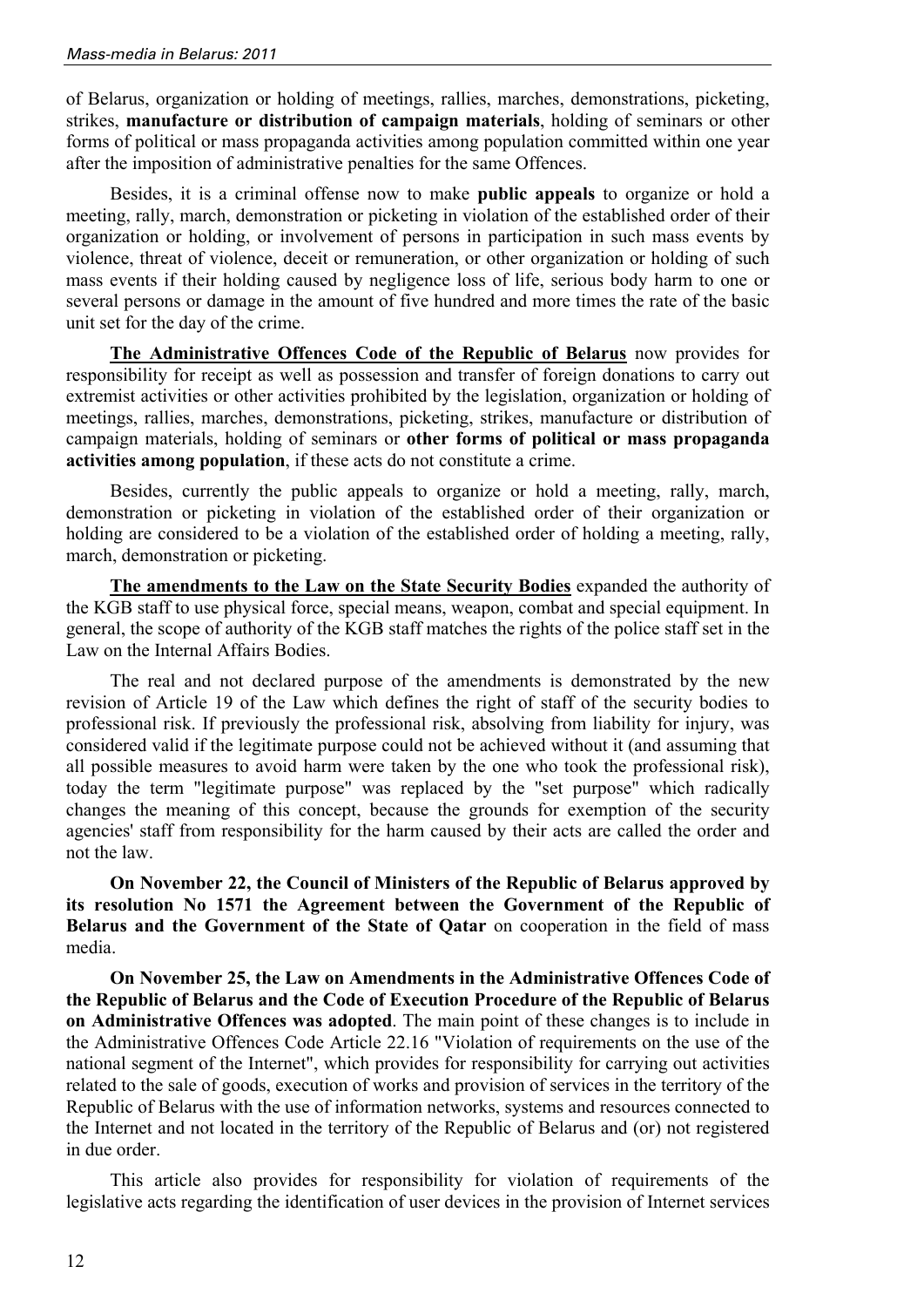and (or) users of Internet services in public Internet access centers, recording and storage of information about user devises, personal data of users of Internet services as well as information about the Internet services provided.

Besides, the violation of requirements of the legislation regarding the restriction of access of users of Internet services to the information forbidden for dissemination in accordance with the legislative acts will also be punishable.

The cases of administrative offences under this article will be considered by internal affairs bodies, bodies of the Committee for State Control, tax authorities and State security agencies.

Article 22.16 of the Administrative Offences Code does not introduce any new restrictions but only establishes penalties for the violations which were established as such by the edict No 60. And the fines are relatively small (maximum 30 basic units, while, for example, paragraph 3 of Article 22.9 of the Administrative Offences Code "Violation of the legislation on mass media" imposes a fine on the editorial office of a media outlet in the amount from one to five hundred basic units).

The liability under the new article is assigned to business entities which are either providers of Internet services or use the Internet for sales, execution of works or provision of services.

The regular users of Bynet, including journalists and bloggers, are not affected by Article 22.16 of the Administrative Offences Code "Violation of requirements on the use of the national segment of the Internet".

**On December 30, the Law of the Republic of Belarus No 331-З on the Republican Budget for 2012 was adopted**. The Republican budget in 2012 allocates 491,678,422,000 rubles (about 49 million euro) for financing of State-owned and State-supported periodicals. Most of the funds – 366,270,390,000 rubles (about 36 million euro) – are directed at financing of the TV and radio broadcast. 52,895,489,000 rubles (more than 5 million euro) are allocated for periodicals and publishing houses, and 72,512,543,000 rubles (more than 7 million euro) are allocated for other matters in the field of mass media.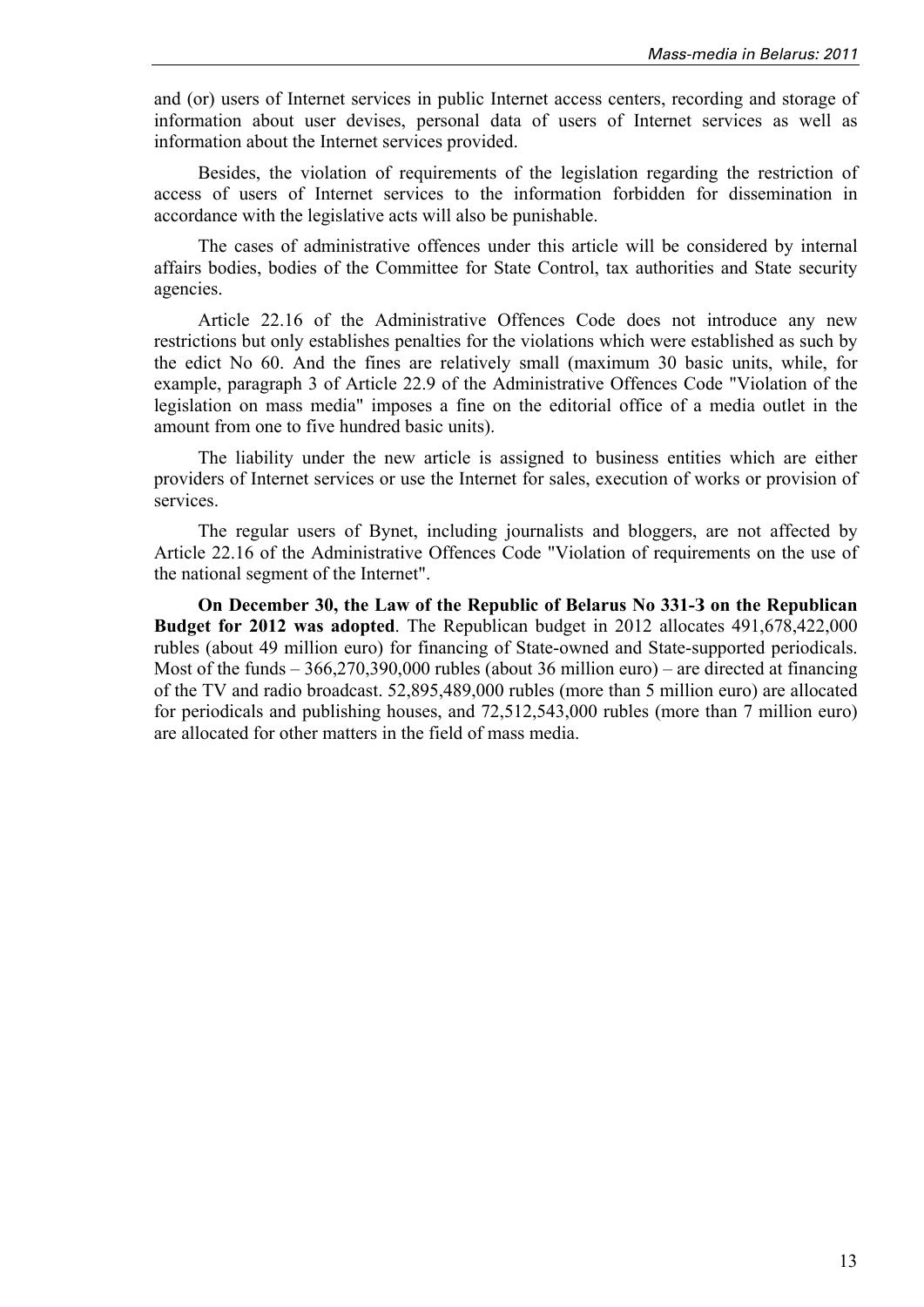## INFRINGEMENT OF MASS MEDIA AND JOURNALISTS' RIGHTS, CONFLICTS IN MASS MEDIA FIELD

## Cessation of Activities of Media Outlets, Warnings of Prosecutors' Offices and the Ministry of Information to Editorial Boards of Mass

**On January 10,** the court of the Luniniets district fined for 20 basic units the editorial board of the non-governmental regional newspaper *Inform-Progulka*, having found it guilty of violating the Law on Advertisement. The newspaper published the advertisement of the TV channel *Belsat* without specifying the taxpayer identification number of the foreign advertiser.

The editorial board was warned about inadmissibility of publication (dissemination) of inappropriate advertisement (it was published in several issues of the newspaper in May) by the Ministry of Commerce on November 18, 2010. Soon after, a report was drawn up and sent to the court of the Luniniets district for consideration.

**On January 10,** the Ministry of Information issued the warning No 1 to *Autoradio CJSC*. The pretext for the warning was airing on December 16, 2010 by *Autoradio* of information which, in the opinion of the Ministry of Information, contained calls for organization and holding of mass riots, i.e. for extremist activities. The Ministry saw such calls in the phrase "The country's fate is decided on the square and not in the kitchen!", broadcasted in the campaign audio clip of one of the presidential candidates.

**On January 12,** the independent radio station *Autoradio* stopped broadcasting at 12.40. On that day, the editorial board received the warrant of the Belarusian State Inspection of Telecommunication of the Ministry of Communication of the Republic of Belarus about termination of the permit for use of the RF spectrum and ban on operation of radio-electronic equipment. The warrant was issued on the basis of the decision of the Republican Commission for Television and Radio No 188/11 dated January 11, 2011 signed by chairman of the commission Aleh Praliaskouski. By its decision, the commission revoked the right of *Autoradio* for terrestrial broadcasting owing to non-compliance of *Autoradio* with its creative concept and the fact of broadcasting information which contained public calls for extremist activities. The decision did not provide any specific information on how the non-compliance with the concept had manifested itself or how the calls had been identified.

*Autoradio* appealed the warning of the Ministry of Information and the decision of the Republican Commission for Television and Radio to the High Economic Court.

**On January 17,** the non-governmental newspaper *Narodnaja Volia* received a warning from the Ministry of Information. Minister Aleh Praliaskouski found a violation of the law in the September article "Who Will Hear the Slogan '*Get Out!'*?" about the fact that the organization "Youth Front" was going to begin a similarly-named campaign ("dissemination of information on behalf of an unregistered organization"). However, it was clearly stated in the article that the "Youth Front" was not registered in Belarus. It was the third warning to the editorial board of *Narodnaja Volia* during 12 months.

In accordance with Article 51 paragraph 2.2 of the Law on Mass Media, the issuance of two or more warnings to the editorial board or the founder of a media outlet during a year may result in suspension of publication of this periodical.

**On January 24,** the Ministry of Information issued a warning to the *Publishing House Intex-Press*, founder of the regional newspaper *Planieta-M*. The claim laid in the fact that the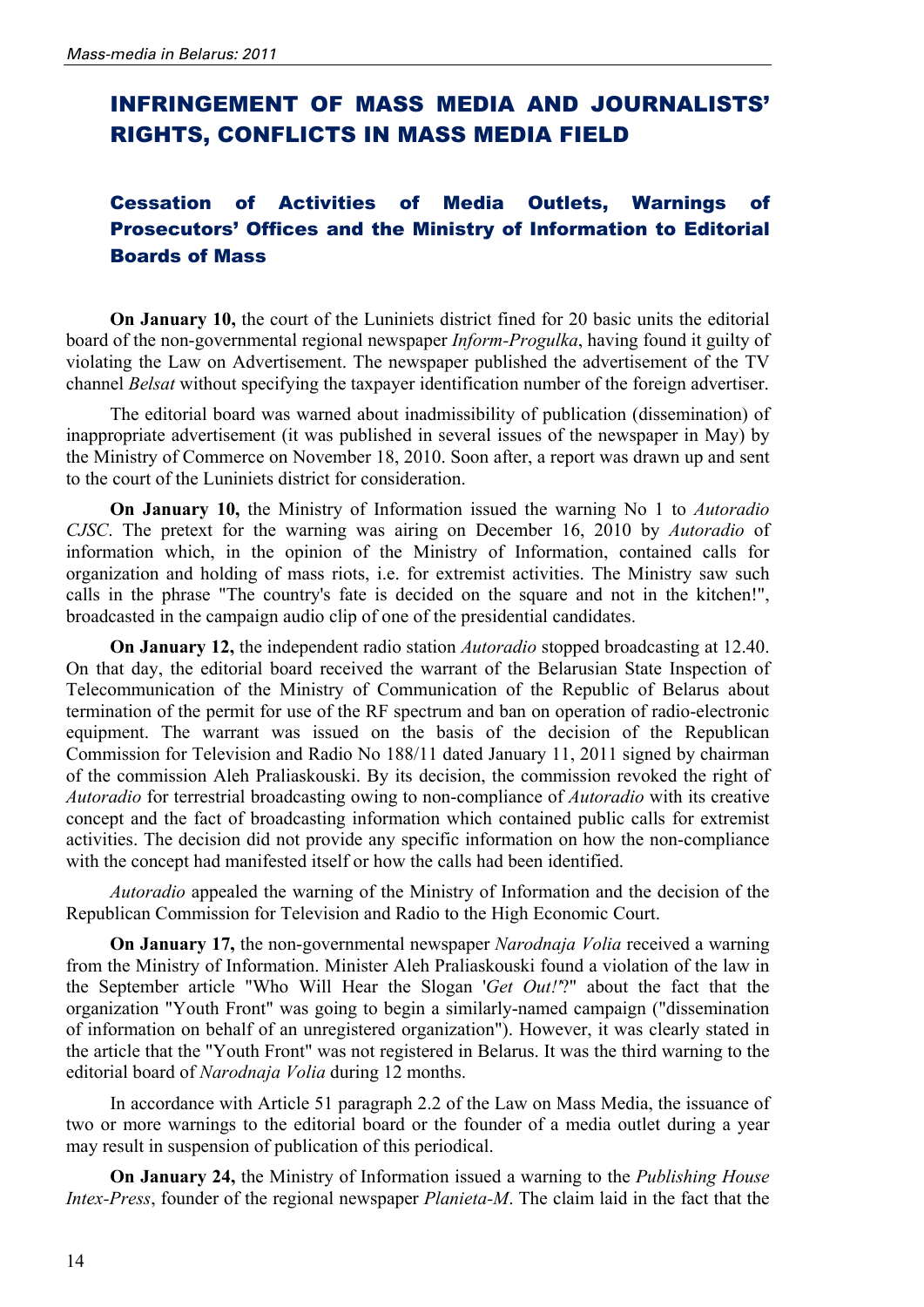founder of the newspaper had not informed about change of specialization of the newspaper from a "political and entertainment" periodical to a "literary and artistic" one, as well as about change of the language of publication from "Russian and Belarusian" to "Belarusian". The issue that caught attention of the ministry was published on December 10, 2010. The newspaper published poetry of editor-in-chief of the newspapers *Hantsavitski Chas* and *Niasvizhski Chas* Ales Biely.

**On March 9,** the High Economic Court (judge Valery Shobik) invalidated the warning of the Ministry of Information issued to *Autoradio CJSC* and the decision of the Republican Commission for Television and Radio to suspend the broadcasting of the radio. It shall be recalled that the warning to the radio, issued **on January 10**, created grounds for suspending the broadcasting of the radio station **on January 12** in accordance with the decision of the Republican Commission for Television and Radio.

Judge Valery Shobik ordered the Ministry of Information to pay 700,000 rubles of legal expenses to *Autoradio CJSC*.

**On March 10,** Minister of Information of Belarus Aleh Praliaskouski said that the ministry would appeal the decision of the High Economic Court on the appeals of *Autoradio CJSC* against the Ministry of Information. The official pointed out that the "ministry would do everything it could to restore justice".

**On March 17,** the Appellate Panel of the High Economic Court (judges Tatstsiana Pratashchyk, Alena Karavaj and Natallia Sarnatskaja) investigated the complaints of the Ministry of Information and decided to refer two cases on the suppression of the FM radio *Autoradio* for a new trial. Thus, both court decisions from March 9 — on invalidation of the warning issued by the Ministry of Information to this radio station and on invalidation of the decision of the Republican Commission for Television and Radio to suspend the broadcasting of the radio — were canceled.

**On March 23,** it became known that *Autoradio* sent its journalists on an unpaid leave. Of the former team, only editor-in-chief Jury Bazan and program director Iryna Lvova stayed at the office to take care of the new "direction" of the radio activities – preparation to the forthcoming trials.

**On March 21,** the regional newspapers *Kopeyka* and *Intex-Press Plus* received warnings of the Ministry of Information about inadmissibility of violation of Article 14 paragraph 3 of the Law on Mass Media. The claims laid in the fact that their founders of the newspaper had not informed about change of the language of publication from "Russian and Belarusian" to "Russian" as well as about change of the contact phone. The document was signed by First Deputy Minister Lilija Ananich.

**On March 28,** the High Economic Court dismissed the claim of the editorial board of the newspaper *Narodnaja Volia* to the Ministry of Information regarding revocation of the warning issued to the newspaper on January 14, 2011. Judge Katsiaryna Karatkievich upheld the sanction against the periodical. It shall be recalled that the warning was based on the article "Who Will Hear the Slogan '*Get Out!'*?" in a September issue, which, according to the officials, had disseminated information on behalf of an unregistered organization (Article 38 of the Law on Mass Media). The Ministry of Information found this violation in an interview with leader of the youth organization "Youth Front" Zmicier Dashkievich.

During the court hearing, representatives of *Narodnaja Volia* submitted to the court several issues of State-owned media (including the newspapers *Sovetskaja Belorussiya* and *Respublika*) which quoted leaders of different unregistered organizations; however, these media outlets were not warned. "The traffic rules are also being violated by thousands, but only dozens are brought to justice", said in response head of the legal department of the Ministry of Information Viktoryja Mialeshka.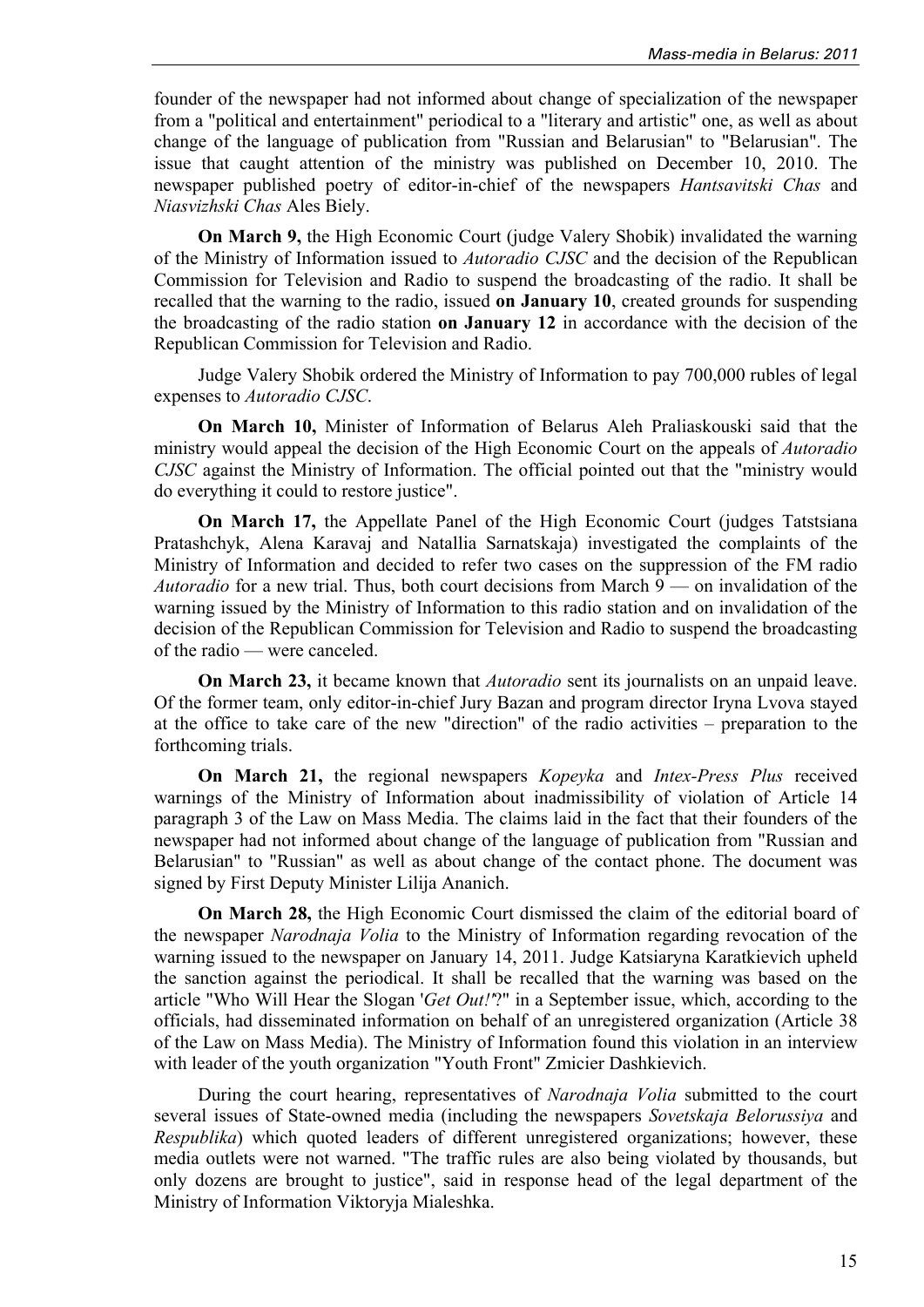It was the third warning to the editorial board of *Narodnaja Volia* during 12 months. Meanwhile, in accordance with Article 51 paragraph 2.2 of the Law on Mass Media, the issuance of two or more warnings to the editorial board or the founder of a media outlet during a year may result in suspension of publication of this periodical.

**On April 12,** the Office of the Prosecutor General issued a warning to editor-in-chief of the online newspaper *Salidarnasts* Aliaksandr Starykievich for "dissemination of unsubstantiated information about the tragic events in the Minsk subway".

Aliaksandr Starykievich was the first Belarusian journalist to publish without delay all plausible versions of the terrorist act. However, the Prosecutor's Office found his reasoning to be "unsubstantiated information and speculation aimed at discrediting the Belarusian State and society". The warning regarded his article "Who benefits?" published on the web site of *Salidarnasts* on April 11.

**On April 11,** the Ministry of Information issued a warning to the founder and the editorial board of the non-governmental regional newspaper *UzHorak* (Horki in the Mahiliou region). The representatives of the periodical were accused of violation of two articles of the Law on Mass Media: they had not printed the identification bar code in the publisher's imprint in several issues of the newspaper and they also had not reported the change of the newspaper's editor-in-chief (former editor of the newspaper Eduard Brokarau died from a grave illness at the end of 2010).

**On April 13,** the High Economic Court considered and satisfied the claim of the *Belarusian Television and Radio Company* to the editorial office of the newspaper *Narodnaja Volia* on the fact of the article "You are listening to and watching Goebbels-TV" dealing with the propaganda film "Square. Iron on the Glass" about the Square-2010. The claim signed by chairman of the *Belarusian Television and Radio Company* Hienadz Davydzka stated that "information published in the article is of vicious nature; many terms and expressions are clearly insulting towards the country where the author lives as well as towards government agencies, including the claimant". He asked the court to compel the newspaper to publish a refutation and also to recover legal expenses from the defendant.

**On April 14,** the Prosecutor's Office for the Babrujsk region issued a warning to editorin-chief of the newspaper *Bobrujskij Kurjer* Anatol Sanatsenka. The pretext for the warning was an article of Anatol Sanatsenka in his blog on the web site *Belorusskij Partizan* about the terrorist act in the Minsk subway. On the same day, the Prosecutor's Office tried to invite the journalist for a talk over the phone, but he refused to go there without a summons. Then, he received a written warning instead of a summons.

**On April 14,** the Ministry of Information sent a warning to the address of the editorial board of *Nasha Niva* about inadmissibility of violation of the Law on Mass Media. The ministry classified as false the piece of information published by the newspaper that one of the victims of the terrorist act on April 11 had been at the subway station till late that night. According to the ministry, this misinformation was detrimental to the public interest, discredited the authorities, rescue and medical services involved in assisting the victims of the terrorist act. Meanwhile, reporters of the newspaper wrote about the events on the basis of information provided by a witness, and they published his first and last name, as well as the name of the main character of the story. Her photo was also published.

**On April 15,** the Ministry of Information issued a warning to the editorial board of *Narodnaja Volia* — "for spreading information that did not correspond to reality and was detrimental to business reputation of the *Belarusian Television and Radio Company*". The fact of dissemination of such information was allegedly ascertained on April 13 by the decision of the High Economic Court which considered the claim of the *Belarusian Television and Radio Company* to *Narodnaja Volia*. The Belarusian Television resented the article of deputy editor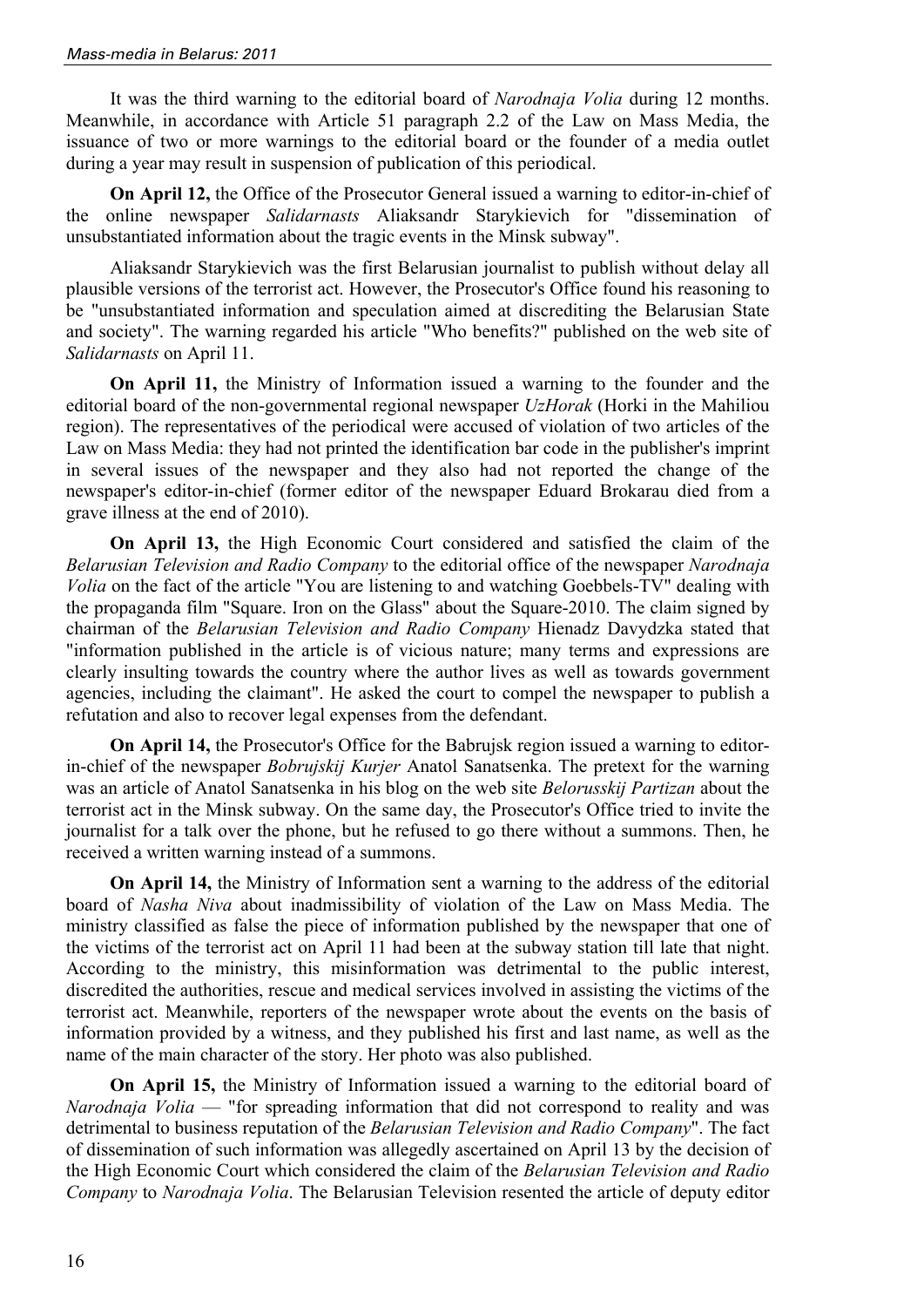of the newspaper Sviatlana Kalinkina "You are listening to and watching Goebbels-TV" dealing with the propaganda film "Square. Iron on the Glass".

**On April 15,** the Ministry of Information issued an official warning to the editorial board of the magazine *Arche*. The magazine was sanctioned for the fact that "in the imprint of the issue 1-2 of the magazine *Arche* dated February 28, 2011 the patronymic name of the editor-in-chief of the periodical was missing; its State registration certificate number was incorrectly reported; and also the name of the governmental authority in the matters of mass media which registered this magazine was not provided". These omissions were qualified as a violation of Article 22 of the Law on Mass Media. The warning was signed by Minister of Information Aleh Praliaskouski.

**On April 19,** the Office of the Prosecutor General issued a written warning to the newspaper *Nasha Niva*. The pretext for the sanction was the article "Colonel Baradach: the explosives were planted by agents of one of the special services" (issue No 14 of *Nasha Niva*), said the document signed by Deputy Prosecutor General Mikalaj Kuklis.

In that article, the ex-colonel of the military SWAT voiced his opinion that someone in the authorities who was interested in destabilizing the situation in the country was behind the terrorist act in the Minsk subway. The day before, on April 18, editor-in-chief of *Nasha Niva* Andrej Skurko was summoned to the KGB for questioning.

**On April 19,** editor of the Krychau non-governmental newspaper *Volny Horad* Siarhiej Niarouny received an official warning from the City Prosecutor's Office for his article "Black days". The Prosecutor's Office was dissatisfied with the fact that the article contained "criticism of activities of senior government officials as well as law-enforcement officials and progress of investigation of the criminal case on the terrorist act in the subway station "Kastrychnitskaja" on April 11".

**On April 25,** the Ministry of Information sent court claims to the High Economic Court about termination of publication of the newspapers *Nasha Niva* and *Narodnaja Volia*. The Ministry of Information cited Article 51 paragraph 2 subparagraph 2.2 of the Law on Mass Media – "in connection with issuance of two and more written warnings to the editorial boards of the above periodicals during a year".

**On May 10,** the Appellate Panel of the High Economic Court dismissed the claim of *Autoradio* to invalidate the court decision taken on March 29. Then, the High Economic Court upheld the decision of the Republican Commission for Television and Radio at the Ministry of Information about termination of broadcasting of the radio station.

It shall be recalled that on March 9, the court invalidated the warning of the Ministry of Information issued to *Autoradio* and the decision of the Republican Commission for Television and Radio to suspend the broadcasting. However, a week later, on March 17, the Appellate Panel of the High Economic Court canceled this decision and referred the case for a new trial by another judge.

**On May 11,** the High Economic Court held a preliminary hearing on the claim of the Ministry of Information to close down the newspaper *Nasha Niva*. The pretext for closure of the periodical was based on three warnings of the Ministry issued during a year, one of which was signed on April 14 and had yet to undergo the legal procedure for appeal.

On that basis, the newspaper petitioned the court to suspend consideration of the case on the closure of *Nasha Niva*. The court (judge Viktar Kuryla) ruled in favor of the newspaper. The official consideration of the claim to close down *Nasha Niva* was suspended until the outcome of consideration of the newspaper's appeal against the warning issued on April 14.

As of that day, *Nasha Niva* had three warnings: it received the first one on July 22, 2010 for the article "Godfather confiscated"; the second one was on July 26 for the article "The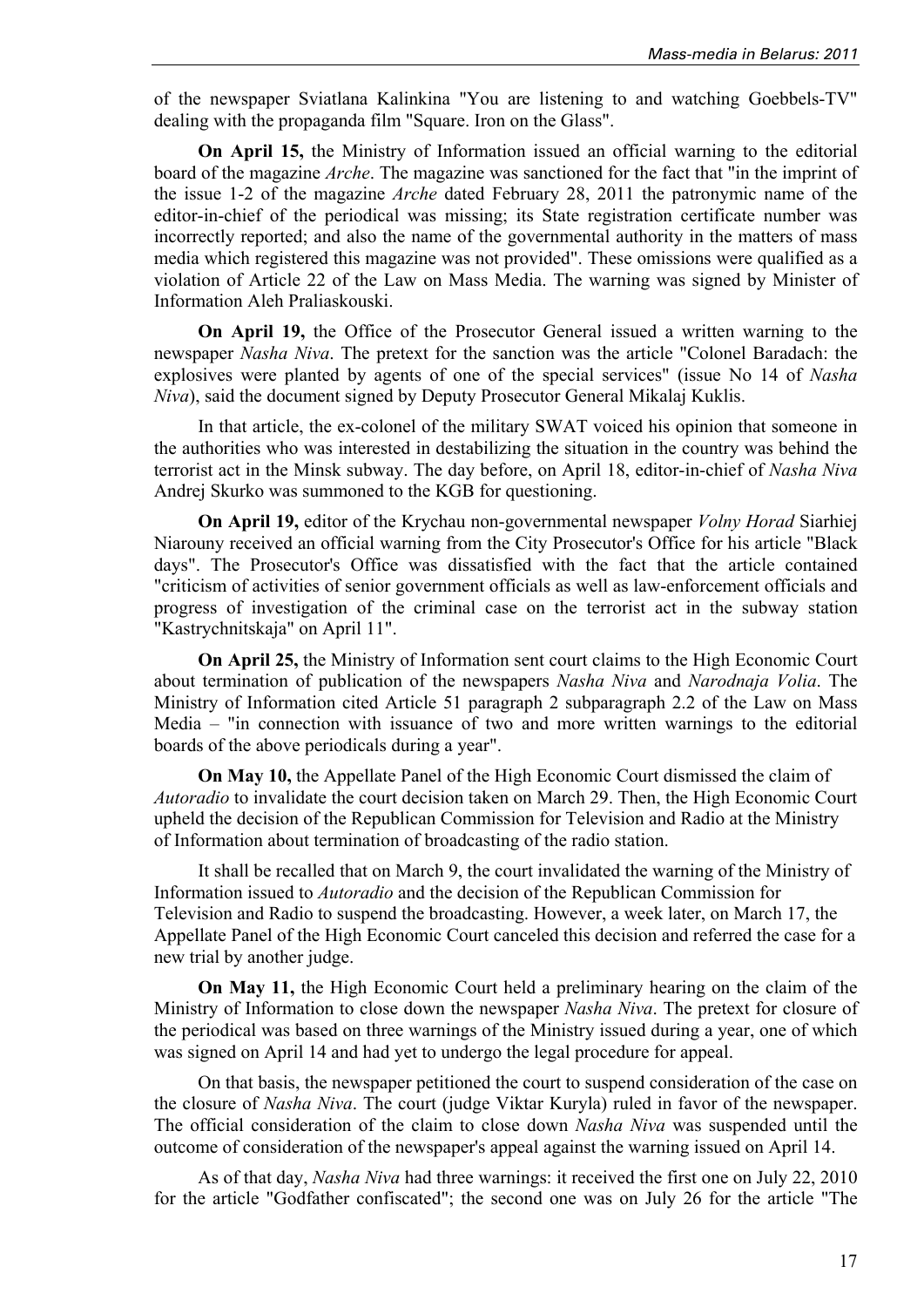Belarusian Youth Union advertises the film "Godfather". And finally, the third one was issued on April 14, for "publishing in the newspaper false information that one of the victims of the terrorist act on April 11 was at the subway station till late that night".

**On May 17,** the High Economic Court conducted hearing on the claim of the Ministry of Information about termination of the activities of the newspaper *Narodnaja Volia*. In its claim, the Ministry of Information cited Article 51 of the Law on Mass Media ("in connection with issuance of two and more written warnings to the editorial board of the above periodical during a year"). Judge Alena Majorava suspended consideration of the claim until the editorial board would appeal within the legally established period the warning of the Ministry of Information which had been issued to the editorial board **on April 15** for the article "You are listening to and watching Goebbels-TV".

Besides, *Narodnaja Volia* filed an appeal against the decision of the same High Economic Court taken **on April 13** on the claim of the *Belarusian Television and Radio Company* about defense of its business reputation in connection with the same article.

**On May 30,** the High Economic Court (judge Alena Majorava), having considered the appeal of the editorial board of the newspaper *Nasha Niva* against the warning of the Ministry of Information, upheld the warning. The judge's decision was in no way affected by recognition of the error by the newspaper, and the fact that the very next day after publication of the controversial information the periodical published a rectification on its web site.

Representatives of *Nasha Niva* expressed their intention to appeal this decision to the Appellate Panel of the High Economic Court.

It shall be recalled that the pretext for the warning, the revocation of which was sought by *Nasha Niva*, was the article "A girl was under the rubble when Lukashenka was laying flowers" on the topic of the terrorist act in the Minsk subway on April 11. The Ministry of Information warned the editorial board for spreading false information that was detrimental to the public interest and discredited the authorities, rescue and medical services involved in assisting the victims.

The preliminary hearing was held on May 18. Judge Alena Majorava dismissed the petition of *Nasha Niva* to summon a linguist expert to court, considering it unnecessary. However, the warning was a pretext to initiate the court hearings on termination of activities of the newspaper *Nasha Niva*. The case was suspended to provide the editorial board with an opportunity to appeal the warning.

**On June 2,** the non-governmental newspaper *Narodnaja Volia* challenged the decision of the High Economic Court from April 27 to admit the claim of the Ministry of Information about the closure of the periodical for examination. As a result, the court removed some of the biased language but still agreed to consider the claim.

**On July 6,** the editorial board of *Nasha Niva* received another warning of the Ministry of Information. (The document was delivered to the editorial office by a courier on July 8.) The pretext for the sanction was absence of the subscription index in the issue of *Nasha Niva* from July 1. The Ministry of Information found there a violation of Article 22 of the Law on Mass Media.

**On July 11,** the editorial board of *Nasha Niva* learned that the Ministry of Information had instigated an administrative case against the publisher of the newspaper under Article 22.9 part 3 of the Administrative Offences Code of the Republic of Belarus ("Violation by a mass media outlet of the Law on Mass Media for the second time during a year after issuance of a written warning"). The relevant document was brought to the editorial office by representatives of the Minsk city department for internal affairs. This article of the Administrative Offences Code carries a fine in the amount from one hundred to five hundred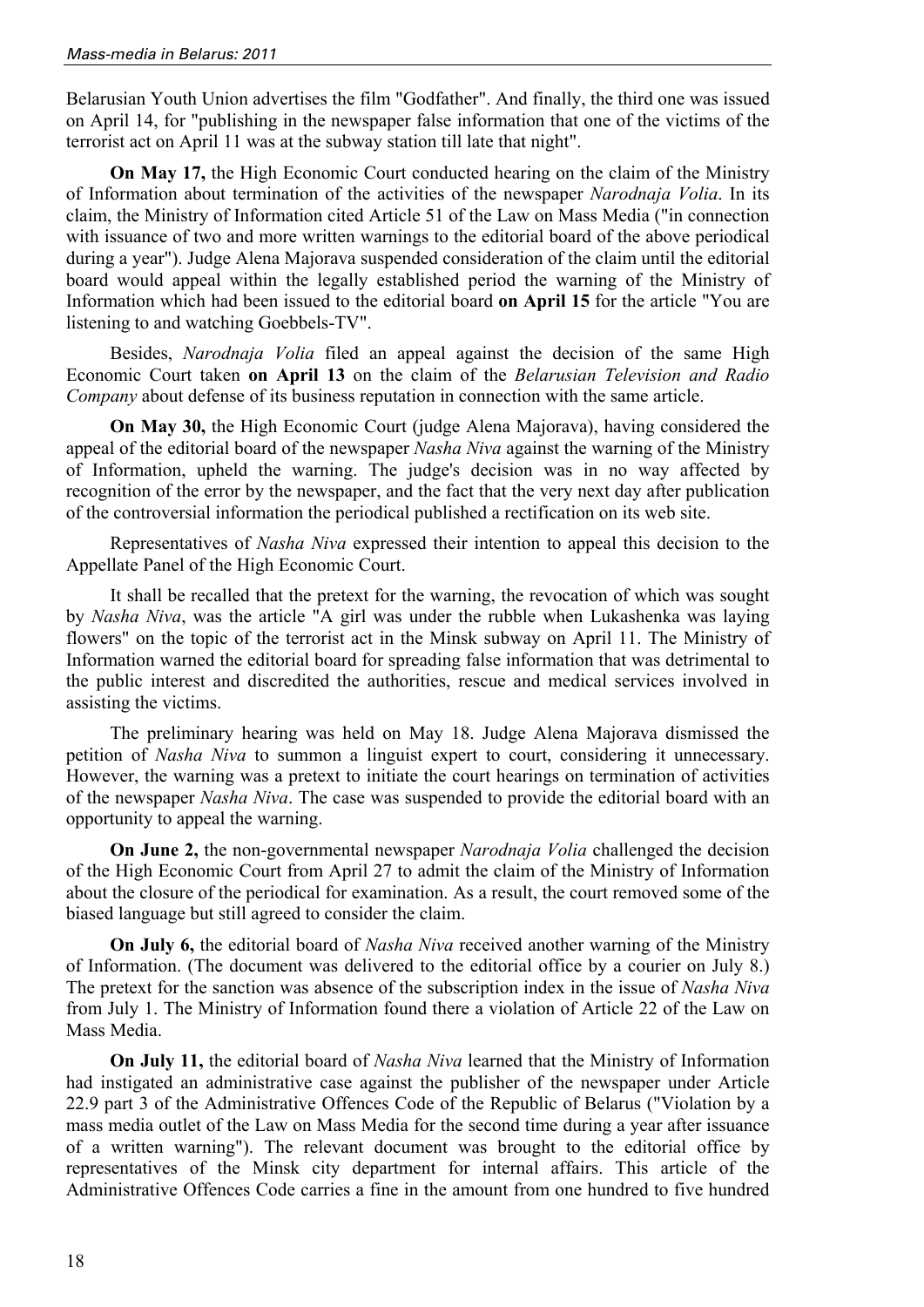basic units (i.e., from 3,500,000 to 17,500,000 rubles). A few days before, **on July 6**, the newspaper received another warning of the Ministry of Information for absence of the subscription index in the imprint of the newspaper.

A similar case was instigated against *Narodnaja Volia*. **On July 12,** four officers of the Minsk city department for internal affairs also visited the editorial office and announced that the Ministry of Information had instigated an administrative case against *Narodnaja Volia* for repeated violations of the Law on Mass Media during a year. The case was to be referred to court which would decide on the amount of the fine. Earlier, the editorial board of *Narodnaja Volia*, like *Nasha Niva*, received a warning for improper execution of the imprint.

**On July 12,** the High Economic Court held hearings on liquidation of the editorial board of *Nasha Niva*. Head of the legal department of the Ministry of Information Viktoryja Mialeshka filed the request to withdraw the claim, and judge Viktar Kuryla satisfied this request.

It shall be recalled that the process of closing down the periodical was initiated by the Ministry of Information after *Nasha Niva* received the third warning during a year on April 14. The pretext for the warning was publication of information that one of the victims of the terrorist act on April 11 in the Minsk subway was allegedly at the subway station till late that night.

**On July 13,** the High Economic Court held hearings on the claim of the Ministry of Information to suspend publication of the newspaper *Narodnaja Volia*. The trial was held according to the same pattern as in the case of *Nasha Niva*: representatives of the Ministry of Information filed the request to withdraw the claim, and judge Alena Majorava satisfied this request. The closure of the periodical was initiated by the Ministry of Information after *Narodnaja Volia* received the fourth warning during a year on April 15 for the article of Sviatlana Kalinkina "You are listening to and watching Goebbels-TV".

**On July 29,** the Economic Court of Minsk fined the non-governmental newspaper *Nasha Niva* for 400 basic units (14,000,000 rubles). The decision was taken in the framework of the administrative case instigated by the Minsk city department for internal affairs at the request of the Ministry of information (Article 22.9 part 3 of the Administrative Offences Code – violation by a mass media outlet of the Law on Mass Media for the second time during a year after issuance of a written warning).

During the hearing, representatives of *Nasha Niva* asked the judge to suspend consideration of the case until the editorial board appealed the last warning of the Ministry of Information which was used as a formal pretext to open the case. However, judge Aliaksandr Karamyshau dismissed this request. It shall be recalled that on July 6, the editorial board of *Nasha Niva* received a warning of the Ministry of information because it had not published the periodical's subscription index of one of the June issues.

**On August 8,** the Economic Court of Minsk fined the non-governmental newspaper *Narodnaja Volia* for 400 basic units (14,000,000 rubles). The decision was taken in the framework of the administrative case instigated by the Minsk city department for internal affairs at the request of the Ministry of information (Article 22.9 part 3 of the Administrative Offences Code – violation by a mass media outlet of the Law on Mass Media for the second time during a year after issuance of a written warning). The question was of the warnings issued to the newspaper by the Ministry of Information during a year.

It shall be recalled that on July 29, the Economic Court of Minsk fined the nongovernmental newspaper *Nasha Niva* for the same amount under the same article.

**On September 14,** it became known that the Ministry of Information, in its reply to the request of *Autoradio* to return its radio frequencies, invited the radio station to apply for new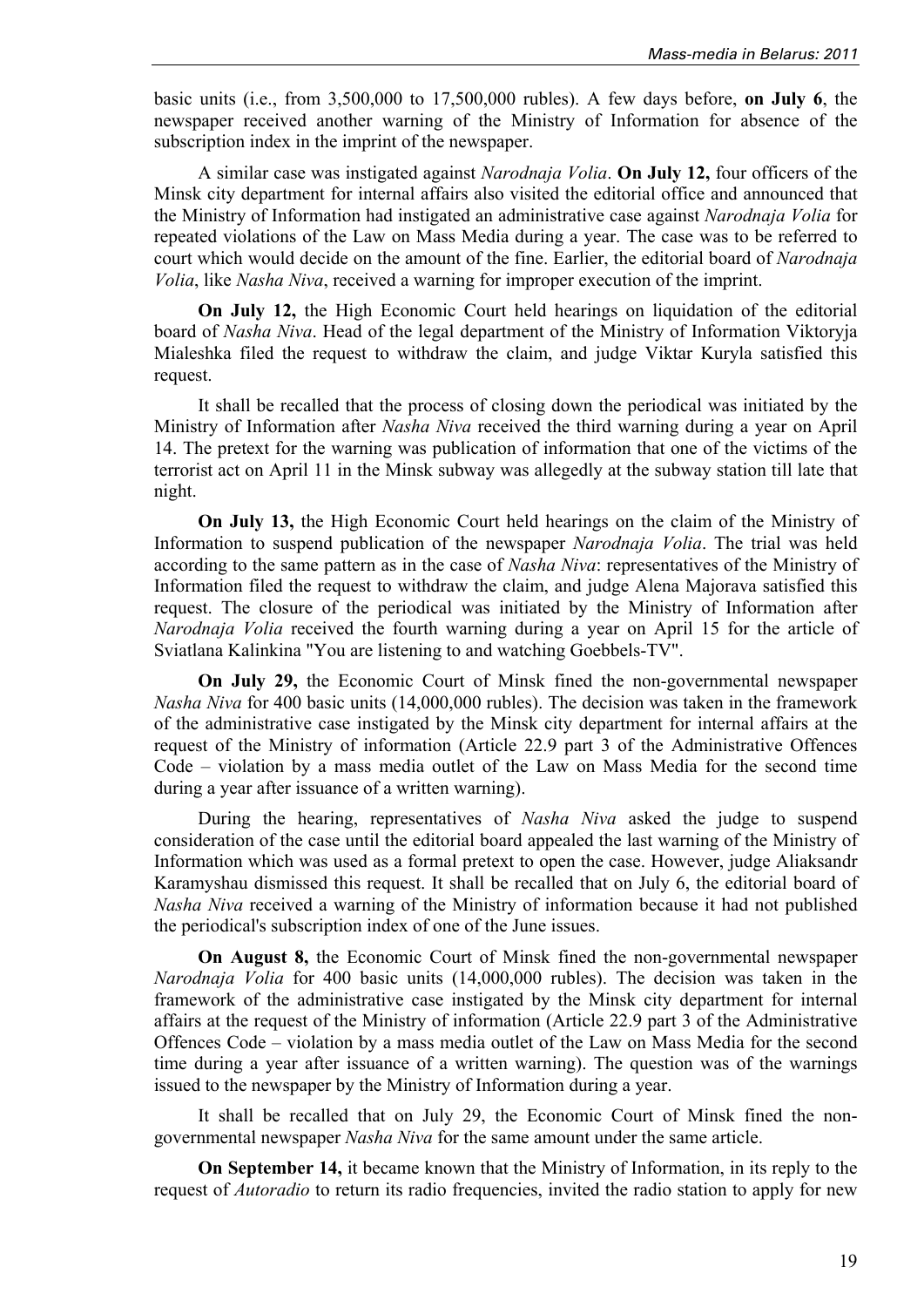frequencies. The management of the radio station categorically disagreed with this proposal and expressed its intention to get back the frequencies which belonged to *Autoradio* before it was closed down.

According to director Jury Bazan, they already prepared the documents which proved that these frequencies were indicated in the license of the Ministry of Communication, and that the radio station had a permit of the State Inspection for Telecommunications for use of these frequencies from the very beginning of its activities. "We pay for these frequencies; they are rated for our emitting center and transmitters. And why would we suddenly have to give them up?", said Mr. Bazan.

**On November 10,** editor-in-chief of *Narodnaja Volia* Iosif Siaredzich was summoned to the department for supervision of law enforcement and legality of the legal acts of the Office of the Prosecutor General. The pretext for this convocation was the article "People's Assembly as a form of self-organization of citizens" published in *Narodnaja Volia* on November 9. However, according to the editor, the meeting dealt with a much broader range of topics. Three officials of the department jointly attended the conversation with Siaredzich. The Prosecutor's Office believed that this article contradicted the Belarusian law in several aspects. The editor was requested to avoid repeating such contradictions in the future.

#### Criminal cases

**On January 6,** it became known that the Prosecutor's Office for the Minsk region was not able to accurately determine motives of suicide of journalist Aleh Biabienin after additional investigation. The Prosecutor's Office refused again to launch criminal investigation of the journalist's death.

**On January 17,** in Mahiliou, policemen detained 19-year-old Jauhien Vaskovich, journalist of *Bobrujskij Kurjer*. At the same time, a search was conducted at the address of his registration in Babrujsk. Vaskovich was detained for 10 days for hooliganism which allegedly took place in Babrujsk on November 16, 2011 (an attack against the building of the KGB). **On January 27,** it became known that the term of detention of Jauhien Vaskovich in connection with this criminal case was extended to two months. Prior to this, the journalist from Babrujsk was detained on December 19 in Minsk as a participant in the protest rally at the Independence Square. Then, he was sentenced to 12 days of arrest, which he served in the isolation ward on Akrestsina Str.

**On January 28,** Natallia Radzina, editor of the independent information web site *Charter'97*, was released from the KGB prison on her own recognizance. Till the trial, she was supposed to live at the address of her registration in Kobryn (where her parents lived), and also to come in for questioning when the investigation deemed it necessary.

It shall be recalled that the journalist was detained in the night form December 19 to December 20 – she spent one month and one week in prison. At the end of January, she was charged in the criminal case instituted by the investigation department of pre-trial investigation of the Minsk city department for internal affairs under Article 293 part 1 and 2 of the Criminal Code ("mass rioting"). This article carries a punishment of up to 15 years of imprisonment.

**On January 29,** the pre-trial restrictions were also changed in regard to reporter of *Novaya Gazeta* Iryna Khalip (wife of former presidential candidate Andrej Sannikau) and editor of the newspaper *Tovarishch* Siarhiej Vazniak (he was an election agent of former presidential candidate Uladzimir Niakliajeu). Iryna Khalip was placed under police-controlled house arrest. She was not allowed to use phone and computer and even approach the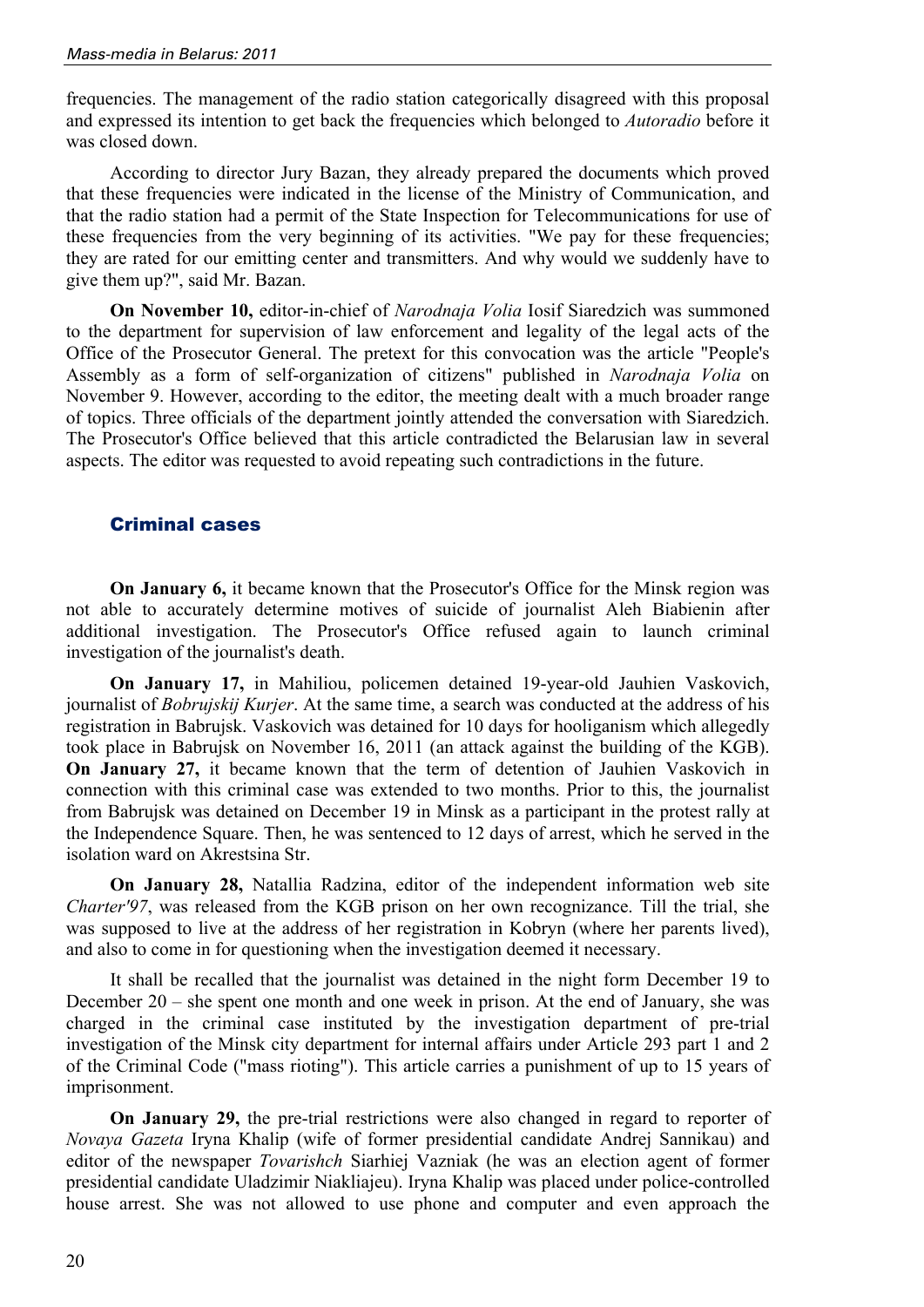windows. Vazniak was placed on his own recognizance and was prohibited from speaking to mass media. At that time, they were accused of organization of and participation in mass riots in Minsk on December 19 (Article 293 of the Criminal Code). They faced up to 15 years of imprisonment.

**On February 2,** Aliaksandr Atroshchankau, press secretary of former presidential candidate Andrej Sannikau, familiarized himself with materials of the criminal case on mass rioting at the Independence Square in Minsk on December 19 (Article 293 of the Criminal Code). The case went to trial. Atroshchankau was charged with a violation under Article 293 part 2 of the Criminal Code – participation in mass riots, which carried three to five years of imprisonment.

**On February 15,** the KGB dismissed a petition of chairperson of the Belarusian Association of Journalists Zhanna Litvina and deputy chairman Andrej Bastuniets about their personal surety for Iryna Khalip. The letter was signed by major crimes investigator of the 1st office of the KGB investigation department Major in Justice A. Sambuk. The top managers of the Belarusian Association of Journalists sent their petition for changing the pre-trial restrictions to the investigation body on January 19, 2011.

**On February 17,** it became known that the Ministry of Justice stripped former lawyers of Iryna Khalip – Uladzimir Toustsik and Tamara Harajeva – of their licenses.

**On March 1,** editor of the web site *Charter'97* Natallia Radzina who was under house arrest was taken to the Kobryn district department for internal affairs for a "prophylactic talk". The journalist was warned about the need to maintain confidentiality of investigation. It was caused by some statements made by the journalist in mass media, in particular, her comments on a statement of politician Ales Mikhalevich about torture in the KGB prison. Policemen warned Natallia that her words could be interpreted as a violation of her non-disclosure recognizance.

It shall be recalled that Radzina was released on her own recognizance on January 28, and since January 30, she lived at the address of her registration in Kobryn awaiting trial.

**On March 2,** Aliaksandr Atroshchankau, press secretary of former presidential candidate Andrej Sannikau, was sentenced by the court of the Frunzienski district in Minsk (judge Tatstsiana Charkas) to 4 years of imprisonment in a maximum security penal settlement. The journalist was found guilty of participation in mass riots (Article 293 part 2 of the Criminal Code) on December 19 at the Independence Square in Minsk. Atroshchankau was detained in the morning of December 20 in his own apartment. He awaited the trial in the KGB prison.

**On March 4,** Paviel Sapielka, lawyer of member of the Belarusian Association of Journalists Paval Sieviaryniec was expelled from the Minsk City Bar Association.

**On March 18,** during his interview to editors of Russian media outlets, Aliaksandr Lukashenka qualified as provocative the behavior of journalist of *Novaya Gazeta* Iryna Khalip who together with her husband, former presidential candidate Andrej Sannikau, was a defendant in the criminal case on mass rioting in Minsk on December 19, 2010. He said that all phones of the renowned journalist were wiretapped.

**On March 18,** Prosecutor for the Hrodna region Viktar Marozau launched criminal investigation against journalist Andrzej Poczobut. The latter was charged with "insult of the President of the Republic of Belarus" (Article 368 part 1 of the Criminal Code). According to the Prosecutor's Office, Poczobut insulted President Lukashenka in his articles in the Polish newspaper *Gazeta Wyborcza*, the web site *Belorusskij Partizan* and his blog *poczobut.livejournal.com* during 2010 and 2011. Andrzej Poczobut was informed about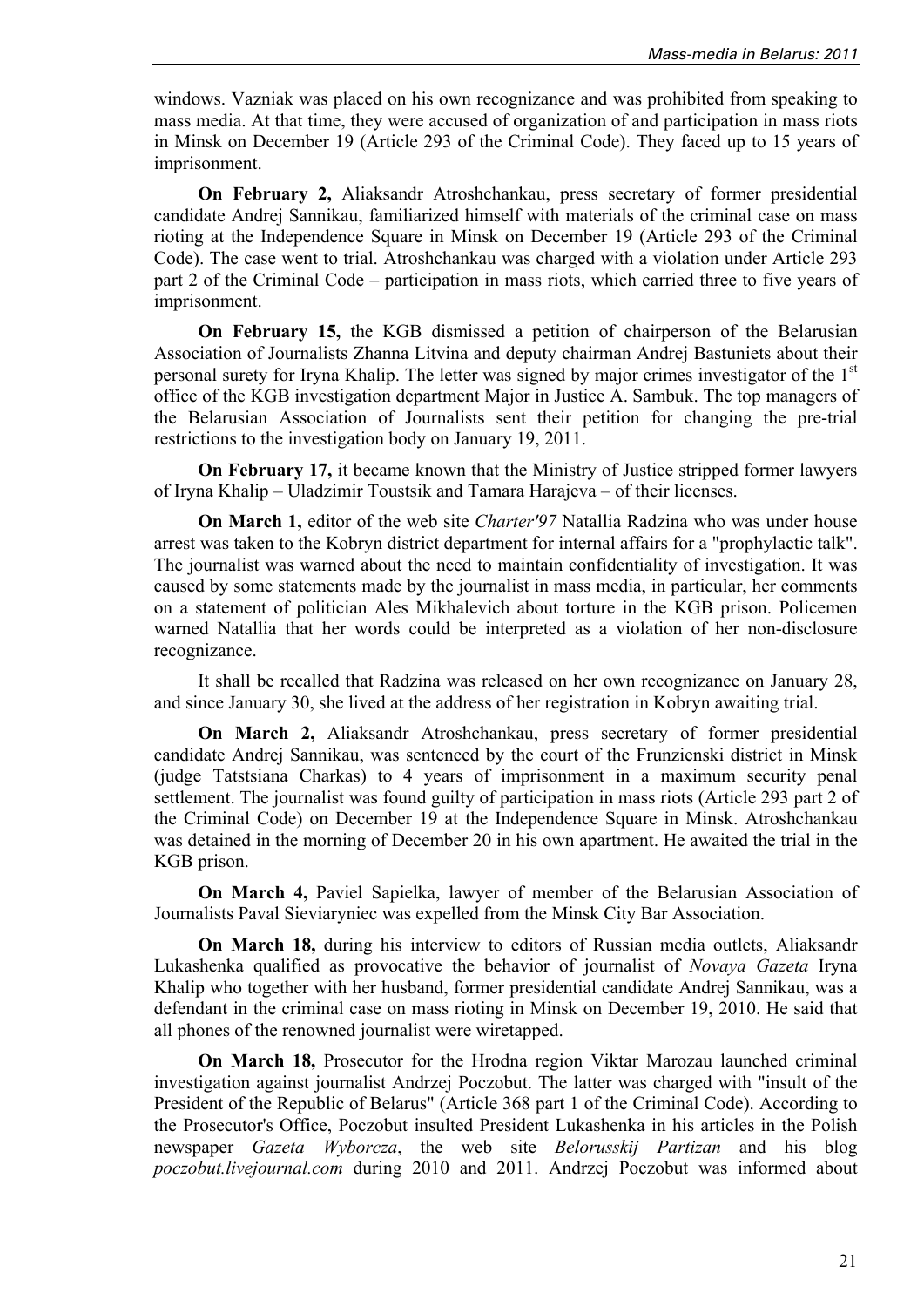institution of criminal proceedings against him on **March 28** in the Prosecutors' Office for the region.

**On March 29,** in the morning, officers of the local branch of the KGB visited the apartment of Andrzej Poczobut and produced a warrant of major crimes investigator of the Prosecutor's Office for the Hrodna region Arsienij Nikolski about seizure of a part of valuable assets of the journalist. As a result, they "arrested" Poczobut's fitness equipment, a TV set and a washing machine (they were left in the journalist's apartment), as well as a laptop and a DVD player which were seized by the KGB officers.

**On March 25,** in the morning (on the Freedom Day), a local policeman came to the Kobryn house of editor of the web site *сharter97.org* Natallia Radzina, who lived there on her own recognizance. The policeman recommended the journalist not to leave the house because a KGB investigator was supposed to come and see her. It shall be recalled that Natallia Radzina had to live in Kobryn on her own recognizance. The journalist was charged with organization and participation in "mass rioting", and she faced up to 15 years of imprisonment.

**On March 30,** journalists and members of the Belarusian Association of Journalists Siarhiej Vazniak and Aliaksandr Fiaduta saw their charge reclassified to a new one under Article 342 of the Criminal Code of the Republic of Belarus (organization and preparation of activities that breach public order or active participation in such activities). This crime is punishable with a fine or an arrest for up to 6 months, or custodial restraint for up to 3 years, or imprisonment for the same term. Earlier, they were charged with organization of and participation in mass riots, which is punishable with up to 15 years of imprisonment.

**On March 31,** the phone of journalist Natallia Radzina who was summoned to an interrogation at the KGB on April 1 became disconnected. However, it was known that she went from Kobryn to Minsk on March 30 already by a night train.

**On April 1,** it became known that editor of the web site *сharter97.org* Natallia Radzina was abroad. An announcement was posted at the web site where she worked that Natallia was "out of reach of the Belarusian KGB".

It shall be recalled that Natallia Radzina was detained in the night from December 19 to December 20 in the office of *charter97.org* and taken to the KGB detention center where she stayed till the evening of January 28. She was released on her own recognizance, and since January 30 she stayed at the address of her registration, i.e. in her parents' house in Kobryn. Since that time, there were no investigating actions with her participation. Initially, she was charged in the criminal case instigated by the investigation department of pre-trial investigation of the Minsk city department for internal affairs under Article 293 part 1 and 2 of the Criminal Code ("mass riots"). It was expected that she could be presented with the definitive charge at the KGB on March 31.

**On April 1,** editor of the newspaper *Tovarishch* Siarhiej Vazniak was summoned at the KGB where he began familiarizing himself with the materials of the criminal case.

**On April 1,** Aliaksandr Fiaduta, who at that time was under arrest in the KGB detention center, also began familiarizing himself with the materials of the criminal case.

They were charged under Article 342 of the Criminal Code (organization and preparation of activities that breach public order or active participation in such activities). This crime is punishable with a fine or an arrest for up to 6 months, or custodial restraint for up to 3 years, or imprisonment for the same term. Initially, Vazniak and Fiaduta were charged with organization of and participation in mass riots, which is punishable with up to 15 years of imprisonment.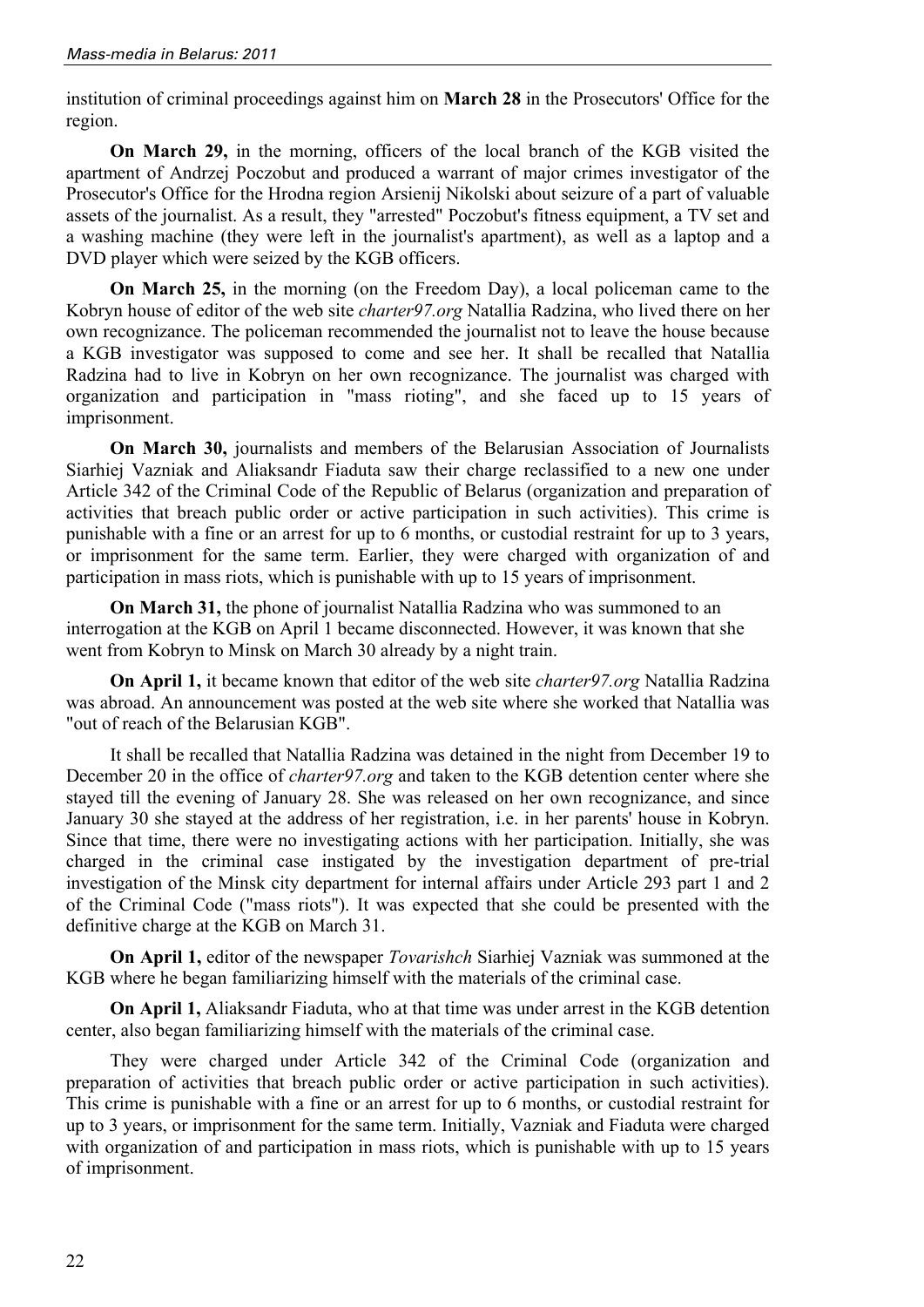**On April 4,** the investigation reclassified the charges against coordinator of the "European Belarus" Zmicier Bandarenka, co-chairman of the Belarusian Christian Democracy Paval Sieviaryniec and journalist of *Novaya Gazeta* Iryna Khalip – wife of former presidential candidate Andrej Sannikau. They were charged with "organization and preparation of activities that breach public order" (Article 342 part 1 of the Criminal Code). In contrast with Article 293, which provides for up to 15 years of imprisonment, Article 342 provides a fine or an arrest for up to 6 months, or custodial restraint for up to 3 years.

**On April 5,** journalist of *Novaya Gazeta* Iryna Khalip, wife of former presidential candidate Andrej Sannikau, was taken from the house arrest to the KGB so that she was able to familiarize herself with the materials of the criminal case, under which she was charged with organization and preparation of activities that breach public order or active participation in such activities.

**On April 5,** the Minsk city court, having considered an appeal, upheld the verdict against journalist Aliaksandr Atroshchankau, press secretary of former presidential candidate Andrej Sannikau. **On March 2,** the court of the Frunzienski district in Minsk (judge Tatstsiana Charkas) sentenced him to 4 years of imprisonment in a maximum security penal settlement. The journalist was found guilty of participation in mass riots (Article 293 part 2 of the Criminal Code) on December 19 at the Independence Square in Minsk. Atroshchankau was detained in the morning of December 20 in his own apartment. He awaited the trial in the KGB prison.

**On April 8,** major crimes investigator of the Prosecutor's Office for the Hrodna region Arsienij Nikolski visited journalist Andrzej Poczobut in the isolation ward of the Hrodna prison where he gave him notice of the charge under one criminal case and informed him about instigation of another one. The charge was brought under Article "Insult of the President of the Republic of Belarus" (Article 368 part 1 of the Criminal Code), and the new criminal case was instigated for a "slander of the President of the Republic of Belarus" (Article 367 of the Criminal Code). Up to that moment, Poczobut was only a suspect, and only under the article for the "insult".

The case for the "insult" was opened on March 18 by Prosecutor for the Hrodna region Viktar Marozau. The Prosecutor's Office believed that Poczobut insulted President Lukashenka in his articles in the Polish newspaper *Gazeta Wyborcza*, the web site *Belorusskij Partizan* and his blog *poczobut.livejournal.com* during 2010 and 2011. The criminal case for the "slander" was opened on **April 6** by investigator Arsienij Nikolski.

**On April 9,** the three-day term for which journalist Andrzej Poczobut was initially detained expired. As it became known, his stay in custody was extended to two months, and he was transferred from the temporary detention ward of the Kastrychnitski district office for internal affairs in Hrodna to the pre-trial detention ward of the Hrodna prison No 1.

**On April 8,** journalist and political analyst Aliaksandr Fiaduta, one of the leaders of the campaign "Tell the Truth!" and an election agent of former presidential candidate Uladzimir Niakliajeu, was released on his own recognizance. It shall be reminded that Aliaksandr Fiaduta was detained in the morning of December 20 and taken to the KGB detention center. Initially, he was charged under Article 293 of the Criminal Code with organization of and participation in mass riots in Minsk on December 19 (up to 15 years of imprisonment). On March 30, the investigation department of pre-trial investigation of the Minsk city department for internal affairs brought charges against Fiaduta under Article 342 of the Criminal Code (organization and preparation of activities that breach public order or active participation in such activities; maximum punishment is 3 years of imprisonment).

**On April 19,** the Minsk city court extended the pre-trial restrictions under house arrest for journalist Iryna Khalip, wife of former presidential candidate Andrej Sannikau. The arrest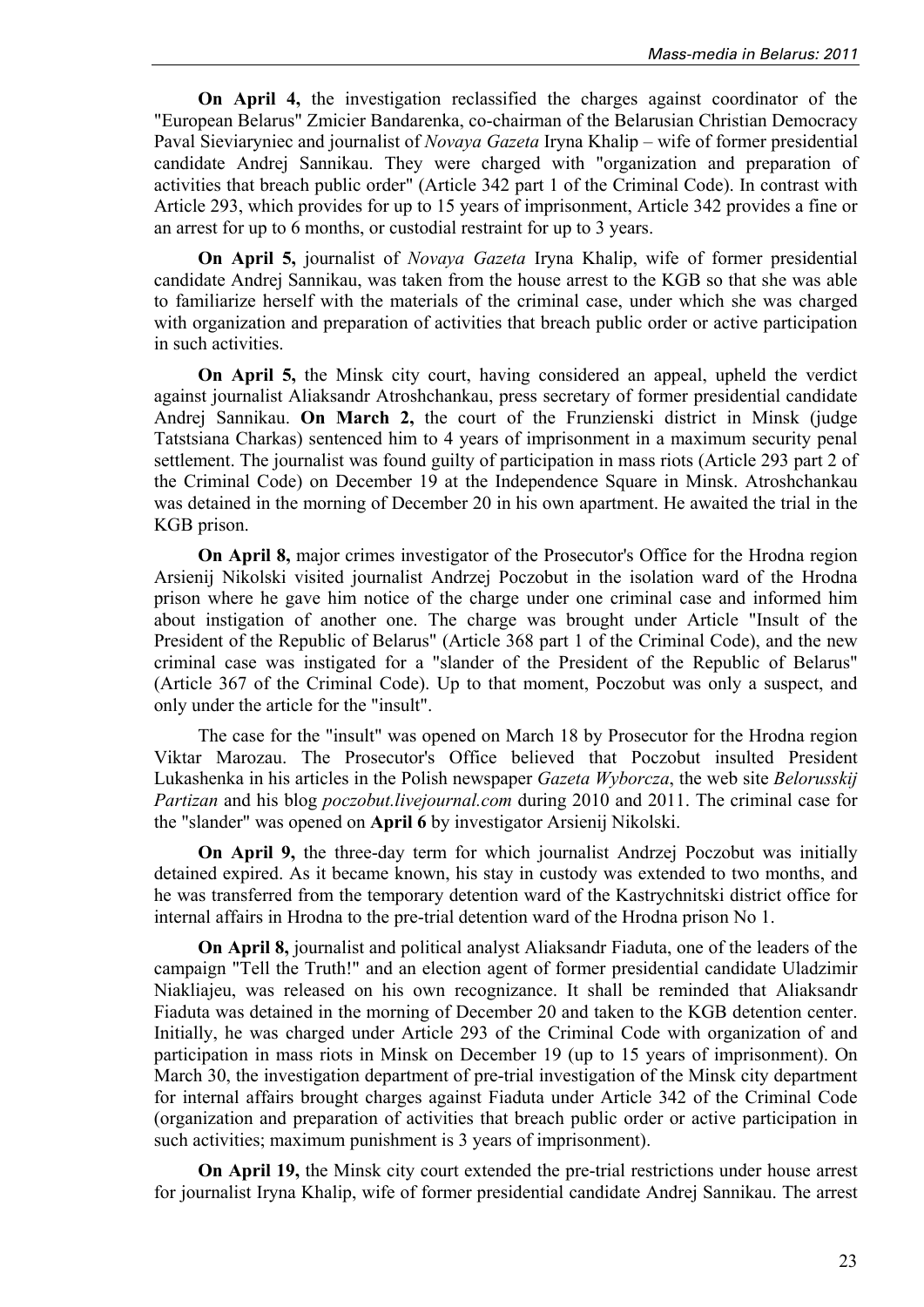was extended to May 13. She was charged with "organization and preparation of activities that breach public order" (Article 342 part 1 of the Criminal Code).

**On April 27,** the court of the Piershamajski district in Minsk (judge Tatstsiana Ryvinskaja) sentenced public activist and coordinator of the campaign "European Belarus" Zmicier Bandarenka to two years of imprisonment in a standard security penal settlement. He was found guilty of a violation under Article 342 of the Criminal Code (organization and preparation of activities that breach public order or active participation in such activities).

It shall be recalled that Zmicier Bandarenka who was an election agent of former presidential candidate Andrej Sannikau was arrested in the night from December 19 to December 20 after thousands marched in a peaceful protest in Minsk against rigging of the results of the presidential election. He awaited trial in the KGB prison. Bandarenka developed health problems because of the harsh detention conditions.

**On May 16,** the court of the Zavadski district in Minsk (judge Zhanna Brysina) sentenced reporter of the Russian newspaper *Novaya Gazeta* Iryna Khalip, wife of former presidential candidate Andrej Sannikau, to two years of imprisonment with suspension of the sentence for two years. Iryna Khalip was ordered not to change her place of residence, not to leave Minsk for more than one month and to return home not later than at 22.00 during the next two years.

**On May 16,** journalist and political writer, co-chairman of the organizational committee of the Belarusian Christian Democracy Party Paval Sieviaryniec, who had been head of campaign staff of former presidential candidate Vital Rymasheuski, was sentenced by judge Zhanna Brysina to three years of custodial restraint with placement in an open type penal institution.

Iryna Khalip and Paval Sieviaryniec were convicted in the framework of the case on mass rioting in Minsk on December 19, 2010 under Article 342 part 1 of the Criminal Code (organization and preparation of activities that breach public order or active participation in such activities). This article carries a punishment of imprisonment for up to 3 years. Initially, they were charged with organization of mass riots and faced up to 15 years in prison.

**On May 13,** journalist from Hrodna Andrzej Poczobut, reporter of the Polish newspaper *Gazeta Wyborcza*, was charged under two articles of the Criminal Code: Article 368 part 1 ("insult" of the President) and Article 367 part 1 ("slander" of the President). The first one carries a punishment of up to two years in prison, and the second one – from two to four years in prison. Investigator Arsienij Nikolski passed the investigation materials to Andrzej Poczobut in the isolation ward of the Hrodna prison. The criminal case was based on the articles of the journalist in *Gazeta Wyborcza*, the web site *Belorusskij Partizan* and his blog in the *LiveJournal* in 2010 and 2011.

**On May 20,** the court of the Frunzienski district in Minsk (judge Zhanna Zhukouskaja) punished political writer and analyst Aliaksandr Fiaduta and journalist Siarhiej Vazniak with a two-year suspended sentence. They were incriminated with a violation under Article 342 part 1 of the Criminal Code (organization and preparation of activities that breach public order or active participation in such activities). They both worked for the election campaign of former presidential candidate Uladzimir Niakliajeu during the 2010 presidential election.

**On May 20,** the Office of the Prosecutor General instigated criminal proceedings against renowned Belarusian blogger Jauhien Lipkovich for insult of the State symbols (Article 370 of the Criminal Code). The investigation was triggered by graphical pictures – composite images of the State flag of the Republic of Belarus – which were posted in the blogger's online journal on September 25, 2010 and May 5, 2011. The case was opened by Deputy Prosecutor General Mikalaj Kuklis. Article 370 of the Criminal Code carries a punishment of up to one year of custodial restraint.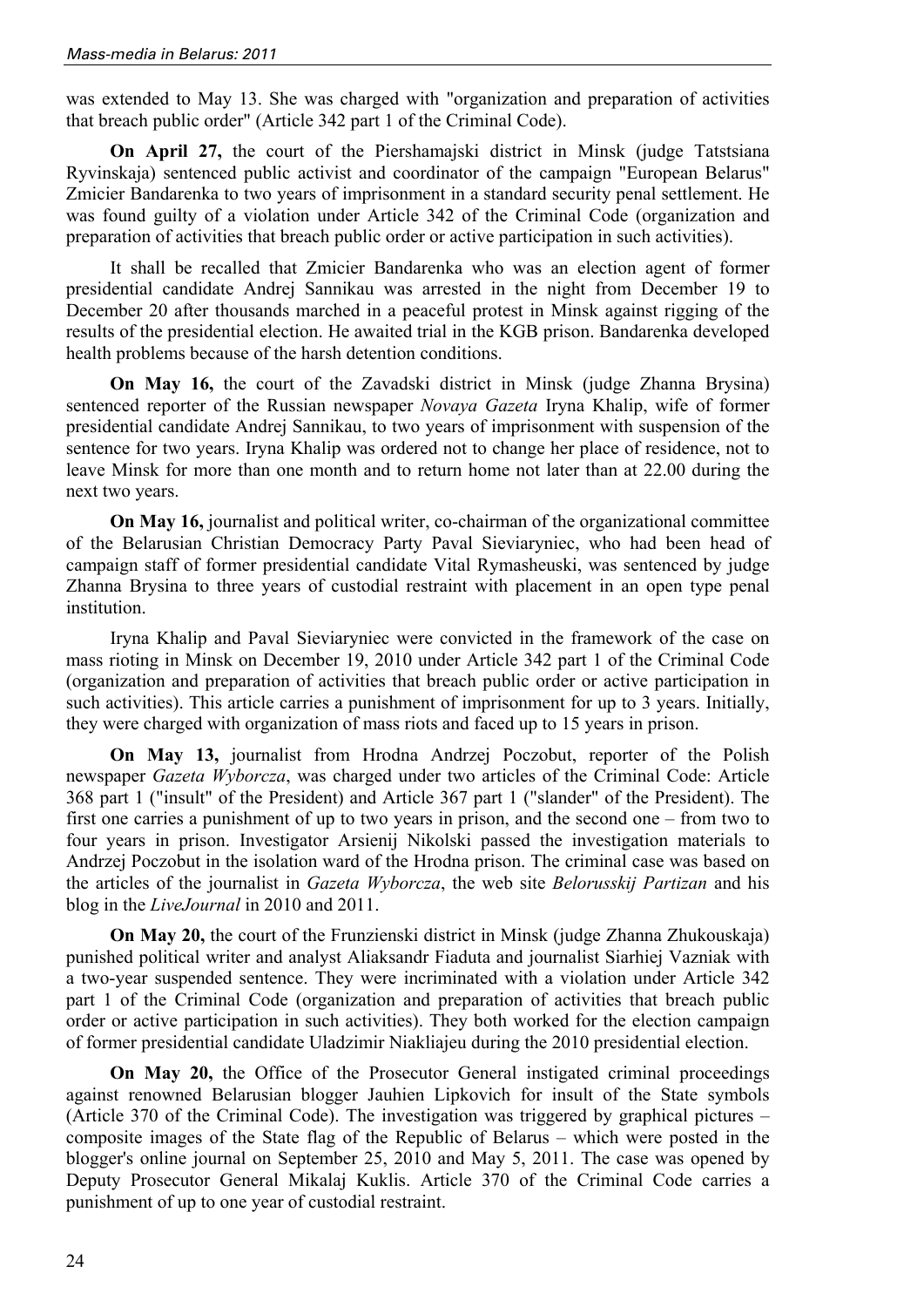It shall be recalled that a week before, the blog of Jauhien Lipkovich was included in the list of restricted access of the Belarusian State Inspection of Telecommunication, and access to this blog was banned for the government institutions. "Dissemination of information of disruptive nature and mockery of the State symbols" were cited as the reason for blocking the blog.

**On July 5,** the Leninski district court in Hrodna (judge Vital Liatsko) convicted reporter of the Polish newspaper *Gazeta Wyborcza* Andrzej Poczobut for "slander" of President Lukashenka. The journalist was found guilty of a violation under Article 367 part 1 of the Criminal Code and sentenced to three years of imprisonment with suspension of the sentence for two years. Mr. Poczobut was released in the courtroom on his own recognizance (since April 6, 2011, the journalist was held in the isolation ward of the Hrodna prison). Mr. Poczobut pleaded not guilty and said that he would appeal the verdict.

The trial in the criminal case of Poczobut began on **June 14** (five sessions were held) and was closed – neither journalists nor members of the public were admitted to the courtroom. Scholar in philology of the Hrodna State University Aliaksiej Nikitsienka and staffers of the ideology office of the Hrodna region executive committee Paviel Skrabko (head of the office) and Viktar Zhalezniakovich (official in charge of mass media) appeared in court as court experts who analyzed the "criminal" texts of Poczobut.

It shall be recalled that on **March 18,** Prosecutor for the Hrodna region Viktar Marozau instigated criminal proceedings against Andrzej Poczobut for an "insult" of the President (Article 368 part 1 of the Criminal Code). The court acquitted the journalist on this charge. The criminal case for the "slander" (Article 367 part1 of the Criminal Code) was instigated on **April 6** by investigator Arsienij Nikolski. According to the indictment, Poczobut insulted and slandered President Lukashenka in 2010 and 2011 in the Polish newspaper *Gazeta Wyborcza*, the web site *Belorusskij Partizan* and his blog *poczobut.livejournal.com*.

**On July 13**, investigator Dyshchanka from the investigation department of the Minsk city department for internal affairs summoned over the phone renowned blogger Jauhien Lipkovich for questioning as a witness under Article 370 of the Criminal Code "Desecration of the State symbols". The interrogation was held on July 15. The blogger signed the nondisclosure recognizance.

The investigation was triggered by graphical pictures – composite images of the State flag of the Republic of Belarus – which were posted in the blogger's online journal on September 25, 2010 and May 5, 2011. The case was opened by Deputy Prosecutor General Mikalaj Kuklis.

**On July 29,** law-enforcement agents searched the apartment of blogger Jauhien Lipkovich. The search was warranted by the criminal case under Article 370 "Desecration of the State symbols" instigated against him. The search lasted about an hour, and the blogger's computer was seized. The search warrant stated that images of the State flag of Belarus of offensive and blasphemous nature were posted in the blog **lipkovich.livejournal.com**.

Earlier, on May 17, the court of the Piershamajski district in Minsk found blogger Jauhien Lipkovich guilty of "deliberate insult to the honor and dignity of a person expressed in an indecent manner" (Article 9 part 3 of the Administrative Offences Code) and fined him for 15 basic units (525,000 rubles).

The reason for the fine was a claim of member of the Council of the Republic (the upper chamber of the Belarusian parliament) of three convocations, chairman of the Union of Writers of Belarus and the Council for Morality Lieutenant-General Mikalaj Charhiniets. On March 19 at 12.00, Lipkovich publicly burned books written by Charhiniets in the Sebastopol park in Minsk. The latter felt that such actions caused emotional distress in him, and that Lipkovich humiliated his honor and dignity through this act.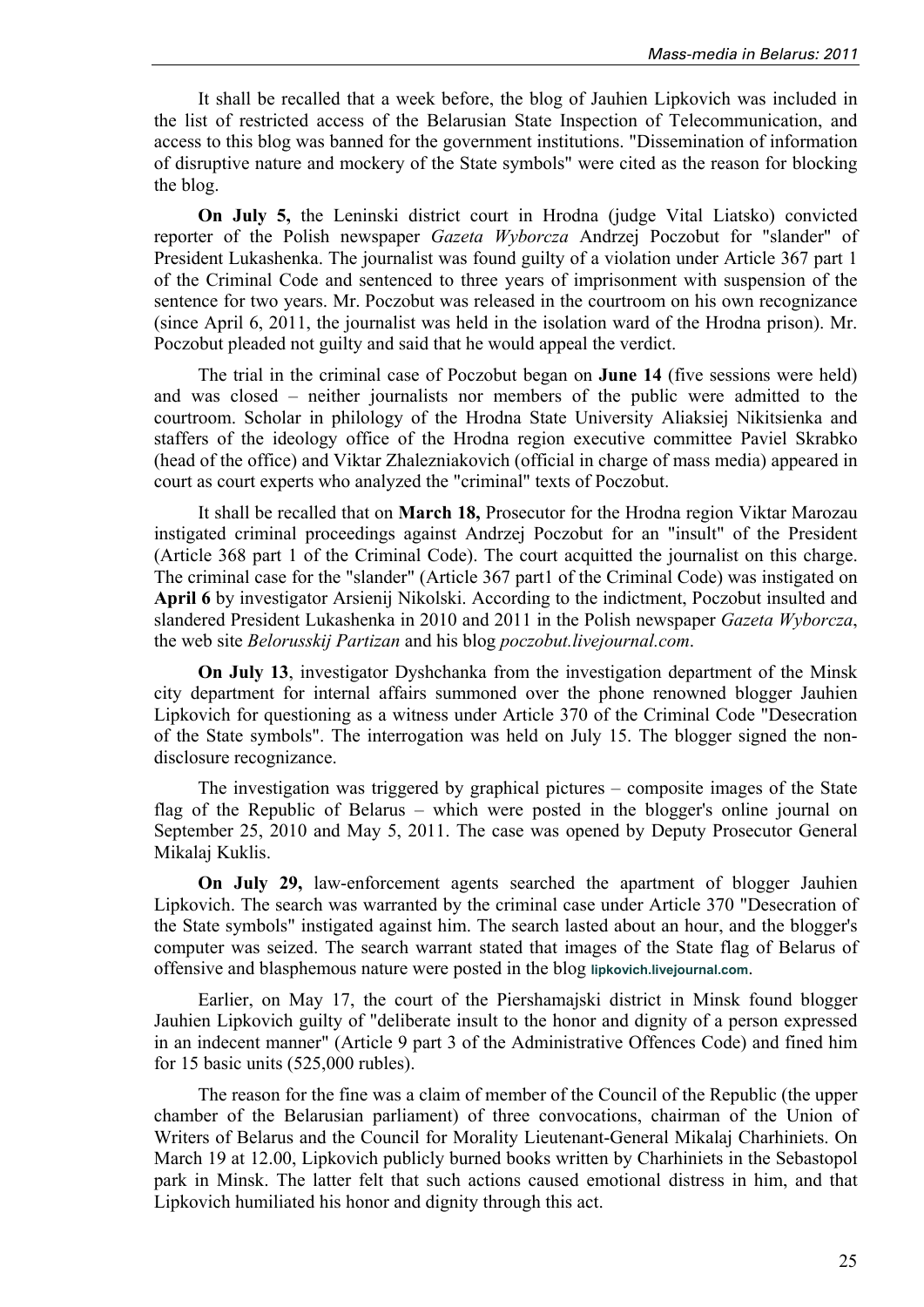The blog of Jauhien Lipkovich http://lipkovichea.livejournal.com, alongside the popular news portals *Belorusskij Partizan*, *Charter'97*, *spring96.org*, *prokopovich.net* and *prokopovi.ch*, was included in the "black list" of web sites of restricted access in the government agencies and the institutions of education and culture.

**On July 15,** the Minsk city court upheld the verdict passed against coordinator of the civil initiative "European Belarus" and member of the Belarusian Association of Journalists Zmicier Bandarenka – two years of imprisonment in a general security penal settlement under Article 342 part 1 of the Criminal Code of the Republic of Belarus (organization and preparation of activities that breach public order or active participation in such activities).

At that time, Zmicier was awaiting surgery on his spinal cord in the Republican prison hospital. Bandarenka said that he developed health problems because of the inhuman detention conditions in the KGB detention center. He asked for medical assistance already at the end of February and he received it only at the end of June. In the prison hospital, he was held in the same cell with patients infected with HIV and hepatitis C.

It shall be recalled that Bandarenka who was an election agent of former presidential candidate Andrej Sannikau was arrested in the night from December 19 to December 20, 2010 after thousands marched in a peaceful protest in Minsk against rigging of the results of the presidential election.

**On July 19,** the Minsk city court, having considered the appeals of journalists and members of the Belarusian Association of Journalists Iryna Khalip and Paval Sieviaryniec against the decisions of the court of primary jurisdiction, upheld these verdicts. The judicial panel included judges Stsiapurka, Kamarouskaja and Unukievich.

It shall be recalled that on May 16, judge of the court of the Zavadski district in Minsk Zhanna Brysina found Iryna Khalip and Paval Sieviaryniec (as well as Siarhiej Martsaleu, head of the election campaign of former presidential candidate Mikalaj Statkievich) guilty of violations under Article 342 part 1 of the Criminal Code of the Republic of Belarus (organization and preparation of activities that breach public order or active participation in such activities).

Journalist of *Novaya Gazeta* Iryna Khalip, wife of former presidential candidate Andrej Sannikau, was sentenced to two years of imprisonment with suspension of the sentence for two years. Paval Sieviaryniec was sentenced to three years of custodial restraint with placement in an open type penal institution. Khalip and Sieviaryniec intended to appeal the verdict in the Supreme Court and the United Nations Committee on Human Rights.

**On July 26,** coordinator of the civil campaign "European Belarus" and member of the Belarusian Association of Journalists Zmicier Bandarenka underwent surgery in the  $5<sup>th</sup>$ clinical hospital in Minsk.

It shall be recalled that Zmicier Bandarenka was an election agent of former presidential candidate Andrej Sannikau during the 2010 election. He was detained after the peaceful protest rally on December 19, 2010 and placed in the KGB detention center, where Bandarenka's chronic diseases aggravated. In April, the court found Bandarenka guilty of "organization and preparation of activities that breach public order or active participation in such activities" and sentenced him to two years of imprisonment in a general security penal settlement.

**On August 4,** officers of the department of financial investigations of the Committee for State Control detained for 10 days head of the human rights center "Viasna" and member of the Belarusian Association of Journalists Ales Bialiatski. Bialiatski's apartment and dacha as well as the office of the organization were searched. The human rights defender was charged with tax evasion on an especially large scale (Article 243 part 2 of the Criminal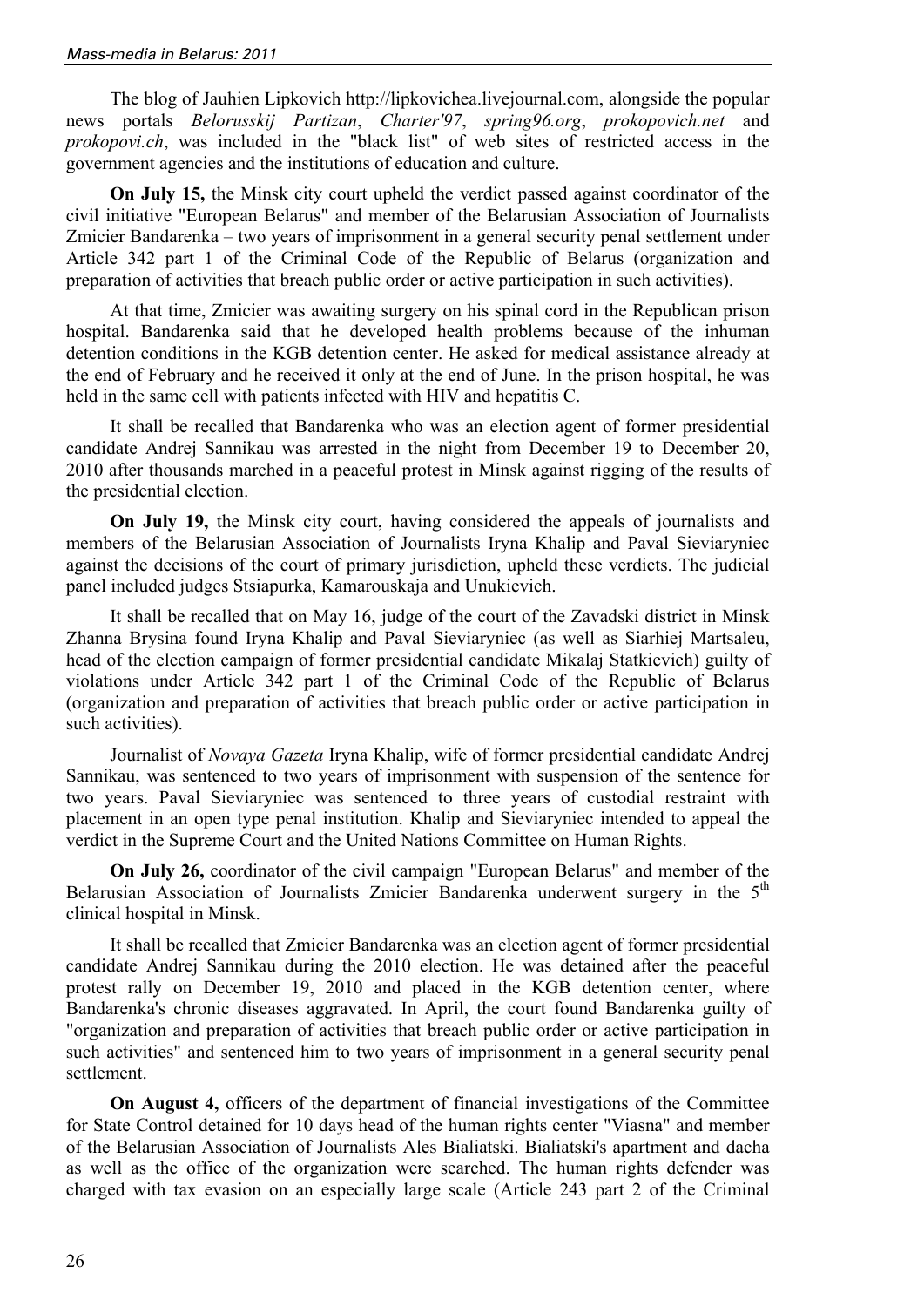Code). The maximum punishment under this article is imprisonment for 7 years with confiscation of property. Bialiatski was detained on the grounds of information about his bank accounts transmitted to the Belarusian authorities by institutions of justice of Lithuania and Poland in the framework of the bilateral agreements on legal assistance. Initially, the human rights defender was held in a cell of the department, and then he was transferred to the pretrial isolation ward on Valadarski Str.

**On August 6,** it became known that Iryna Khalip, journalist of the Russian newspaper *Novaya Gazeta,* wife of former presidential candidate Andrej Sannikau, registered with the police. The police would monitor how she was serving the court sentence - two years of imprisonment with suspension of the sentence for two years.

Iryna said that according to the terms of punishment she must come home not later than 10 o'clock in the evening and report to the police once a week.

It shall be recalled that Iryna Khalip who had been detained at the peaceful protest rally at the Independence Square on December 19 was convicted by judge of the Zavadski district in Minsk Zhanna Brysina for participation in activities that breached public order (Article 342 part 1 of the Criminal Code).

**On August 8,** it became known that editor of the web site *charter97.org* and member of the Belarusian Association of Journalists Natallia Radzina claimed political asylum in Lithuania. The journalist announced it in an editorial where she also told of her whereabouts after she had fled from Belarus on March 30.

According to Radzina, having seized the opportunity provided by a summons to the KGB investigator in Minsk from Kobryn where she lived on her own recognizance, she was able to leave Belarus with help from her friends. Already on April 1 the journalist was in Moscow, but without documents which were left in the KGB. Natallia Radzina was able to get documents through the Office of the UN High Commissioner for Refugees in the Russian Federation. After Ms. Radzina was recognized as a refugee under the UN auspices, the Netherlands became the first country which provided her with international support. On July 28, having received the travel documents, she flew from Moscow to Amsterdam. However, a few days later she moved to Vilnius where the web site *charter97.org* was registered after the presidential election and where the web site's staff resided. On August 4, Natallia Radzina claimed political asylum in Lithuania.

It shall be recalled that Natallia Radzina was one of the defendants in the case on mass rioting on December 19, 2010. From December 20, 2010 to January 28, 2011 she was held in the KGB detention center, and then she was released on her own recognizance. Till March 30, she lived at her parents' house in Kobryn at the address of her registration and continued to work as a journalist.

**On August 9,** it became known that co-chairman of the organizing committee of the Belarusian Christian Democracy Party and member of the Belarusian Association of Journalists Paval Sieviaryniec would serve his sentence – three years of free settlement for participation in the protest rally on December  $19 - in$  the special settlement No 7 in the village of Kuplina in the Pruzhany district of the Brest region. He was notified about this in the office of correction of the Piershamajski district department for internal affairs in Vitsiebsk.

Geographically, this correctional facility is one of the farthest in Belarus from Paval Sieviaryniec's home town — Vitsiebsk. The special settlements of the Vitsiebsk region did not find a place for the convicted civil activist, despite the fact that the day before, on August 8, he had been told that he would service his sentence in the Vitsiebsk region. Sieviaryniec had to come to the village of Kuplina on August 11.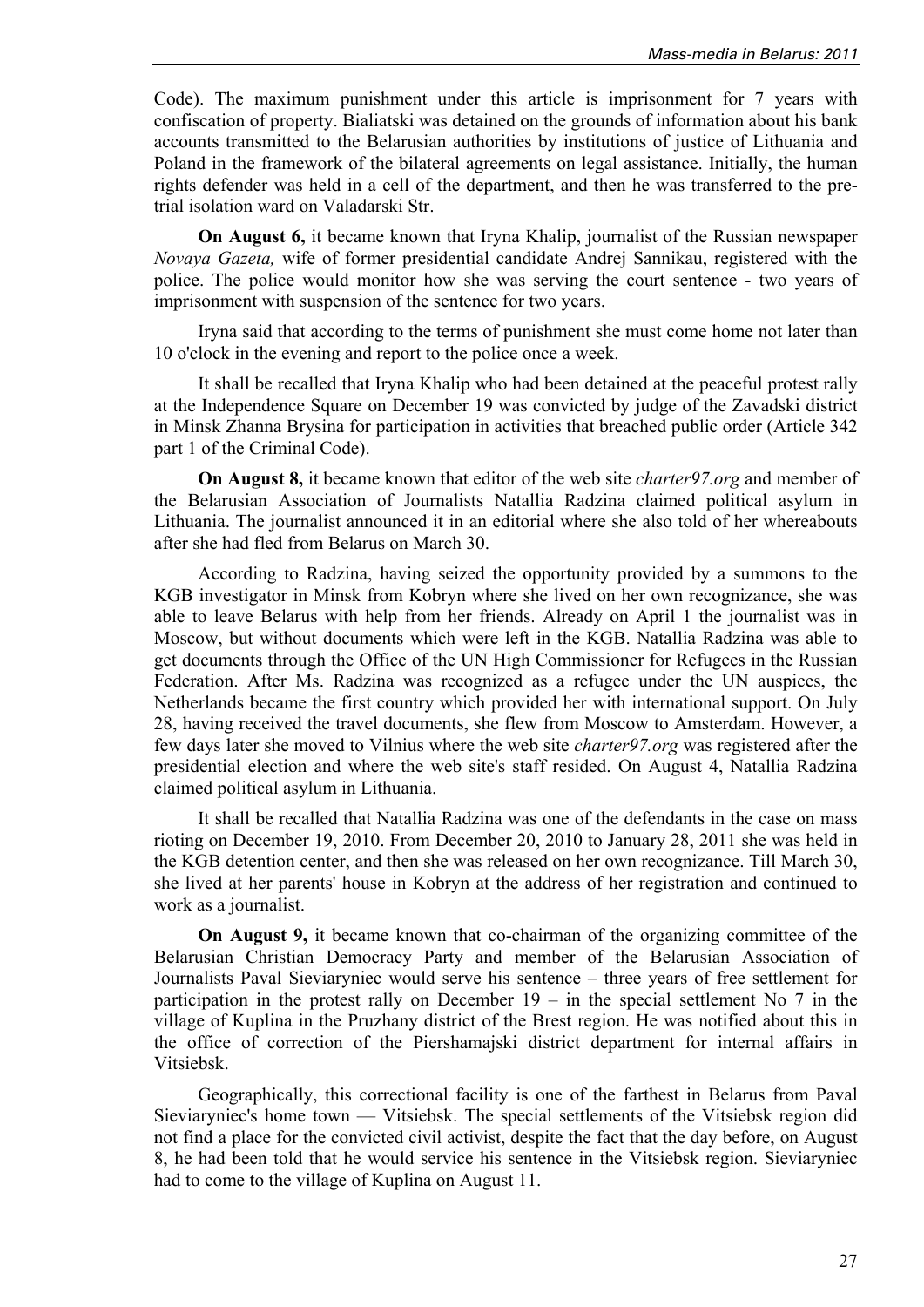**On August 13,** Vice President of the International Federation of Human Rights and member of the Belarusian Association of Journalists Ales Bialiatski was officially charged under Article 243 part 2 of the Criminal Code of Belarus (tax evasion on an especially large scale).

It shall be recalled that Vice President of the International Federation of Human Rights and head of the human rights center "Viasna" (closed down by the Belarusian authorities) Ales Bialiatski was detained in the evening of August 4 in Minsk by officers of the department of financial investigations of the Committee for State Control. Bialiatski was detained on the grounds of information about his bank accounts transmitted to the Belarusian authorities by institutions of justice of Lithuania and Poland in the framework of the bilateral agreements on legal assistance.

**On August 18,** it became known that co-chairman of the organizing committee of the Belarusian Christian Democracy Party and member of the Belarusian Association of Journalists Paval Sieviaryniec who was sentenced to three years of free settlement would work in the farm "Bordeaux" in the village of Kuplina in the Pruzhany district of the Brest region. He was assigned to work there by an order of the special settlement. There was no job suitable to the professional skills of writer and journalist in the Pruzhany district for Paval Sieviaryniec.

According to Sieviaryniec, he also asked to be allowed to visit church on Sundays (the nearest church being in Pruzhany) but was yet to receive an official reply to his request.

It shall be reminded that on May 16, Paval Sieviaryniec, who managed the election campaign of presidential candidate Vital Rymasheuski during the 2010 election, was convicted by the court of the Zavadski district in Minsk under Article 342 part 1 of the Criminal Code (organization and preparation of activities that breach public order or active participation in such activities). This article carries a punishment of up to three years of imprisonment. Sieviaryniec was sentenced to three years of custodial restraint with placement in an open type penal institution.

**On August 23,** the criminal case against editor of the web site *charter97.org* and member of the Belarusian Association of Journalists Natallia Radzina, instigated on December 20, 2010 under Article 293 of the Criminal Code on the fact of mass riots, was terminated. The charges were dropped owing to the absence of the event of a crime. It became known from a letter sent by the investigation department of pre-trial investigation of the Minsk city department for internal affairs to the journalist's parents in Kobryn.

Radzina reacted skeptically to this document and said that the termination of the case under Article 293 of the Criminal Code (mass rioting) does not mean absence of a criminal case under Article 342 (participation in activities that breach public order). A new case could be instigated, as it happened in regard to several other civil activists and journalists convicted for the "Square".

It shall be recalled that from December 20, 2010 to January 28, 2011 Natallia Radzina was held in the KGB detention center, and then she was released on her own recognizance. Till March 30, she lived at her parents' house in Kobryn at the address of her registration and continued to work as a journalist. After having been summoned to the KGB in Minsk for March 31, she left Belarus and was in Moscow on April 1. There, Natallia Radzina was able to get documents through the Office of the UN High Commissioner for Refugees in the Russian Federation (the passport of the journalist was kept by the KGB). On July 28, Radzina flew to Amsterdam because the Netherlands was the first country which supported her as a refugee under the UN auspices. A week later, the journalist moved to Vilnius where she claimed political asylum. The office of the web site *charter97.org* was located in Vilnius.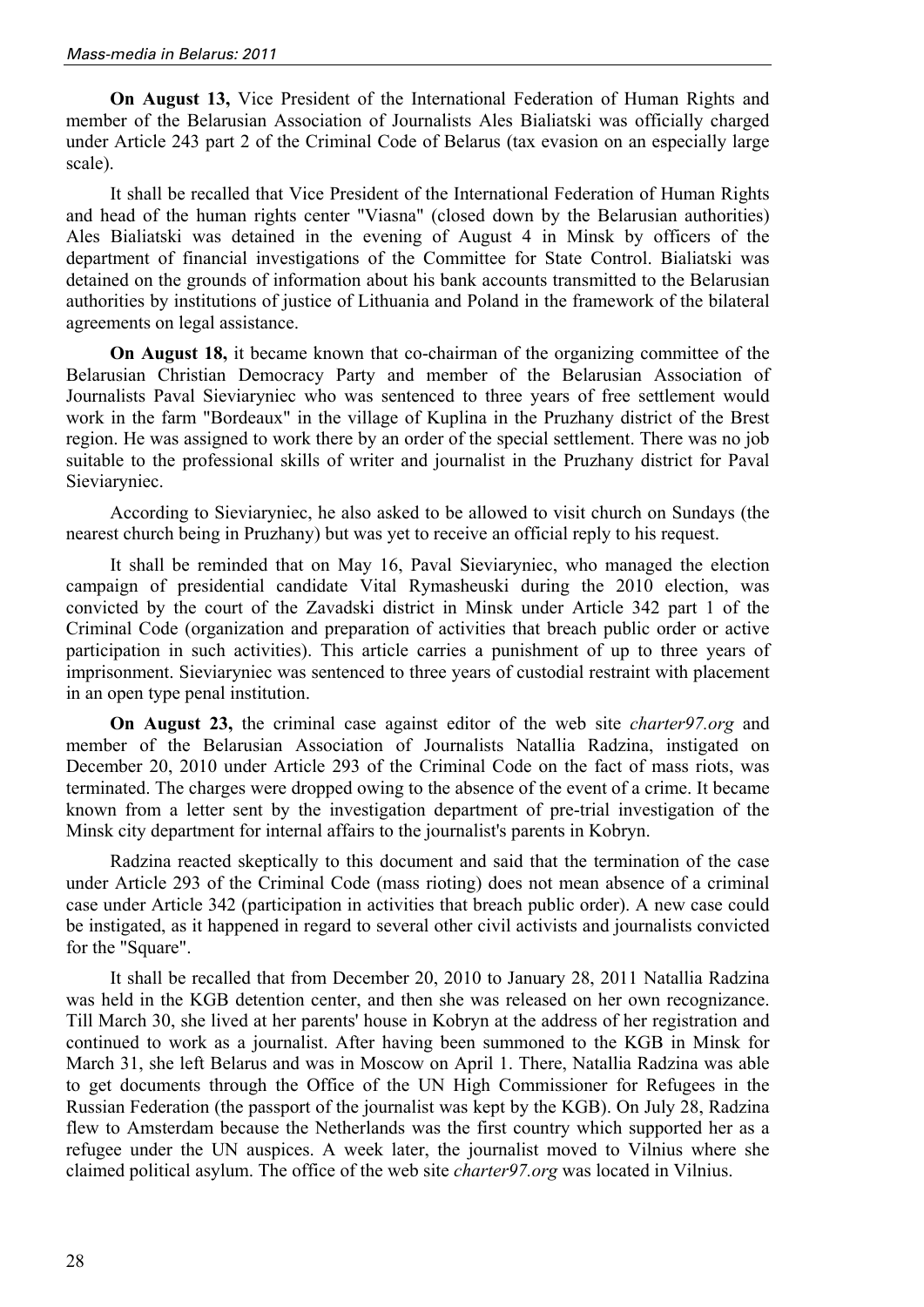**On September 1,** coordinator of the civil campaign "European Belarus" and member of the Belarusian Association of Journalists Zmicier Bandarenka was transferred to the penal settlement No 15 in Mahiliou to serve his sentence.

It shall be recalled that Zmicier Bandarenka was an election agent of former presidential candidate Andrej Sannikau during the 2010 election. Together with many other opposition activists, he was detained after the protest rally on December 19, 2010 and placed in the KGB detention center, where Bandarenka's chronic diseases aggravated. In April, the court found him guilty of "organization and preparation of activities that breach public order and active participation in such activities" and sentenced him to two years of imprisonment in a general security penal settlement.

After the arrest, the politician was diagnosed with multiple hernias of intervertebral disks and incarceration of spinal nerves. On July 25, he was brought from the Republican prison hospital to the  $5<sup>th</sup>$  clinical hospital in Minsk where he underwent surgery the next day. On August 17, Bandarenka was again transferred to the prison hospital.

**On September 13,** it became known that the request of member of the Belarusian Association of Journalists and coordinator of the civil campaign "European Belarus" Zmicier Bandarenka for mitigation of punishment was denied on formal grounds. Since August 20, Zmicier Bandarenka was entitled to mitigation of punishment because he served one third of his term. In this connection, his case was considered by an appropriate commission.

It shall be recalled that Zmicier Bandarenka was an election agent of former presidential candidate Andrej Sannikau during the 2010 election. He was detained after the protest rally on December 19, 2010 and placed in the KGB detention center, where Bandarenka's chronic diseases aggravated. In April, the court found him guilty of "organization and preparation of activities that breach public order and active participation in such activities" and sentenced him to two years of imprisonment in a general security penal settlement. After the arrest, the politician was diagnosed with multiple hernias of intervertebral disks and incarceration of spinal nerves. On July 25, he was brought from the Republican prison hospital to the  $5<sup>th</sup>$ clinical hospital in Minsk where he underwent surgery on the next day. On August 17, Bandarenka was again transferred to the prison hospital, and on September 1, he was transferred to the penal settlement No 15 in Mahiliou to serve his sentence.

**On September 20,** the Hrodna region court dismissed an appeal of reporter of the Polish newspaper *Gazeta Wyborcza* Andrzej Poczobut against the verdict of the Leninski district court in Hrodna.

It shall be recalled that on July 5, judge Vital Liatsko found Andrzej Poczobut guilty of a violation under Article 367 part 1 (slander of the President) of the Criminal Code for several press articles criticizing the authorities. The journalist was sentenced to three years of imprisonment with suspension of the sentence for two years. The trial was closed to the public.

**On September 27,** Andrzej Poczobut was prohibited from leaving the territory of Belarus. He was notified about it in the criminal administrative inspection where he was summoned to immediately after his return from Poland. Poczobut was fingerprinted again and told that additional restrictions were introduced in his regard. These were a ban on foreign travel, a ban on changing the place of residence without permission from the Ministry of Internal Affairs and also an obligation to report to the inspection three times a month. Andrzej Poczobut was warned that he could be returned to prison after three violations.

**On November 15,** journalist from Hrodna, reporter of *Gazeta Wyborcza* Andrzej Poczobut received a warning from the police. He was sanctioned because he had not reported to the criminal inspection on time.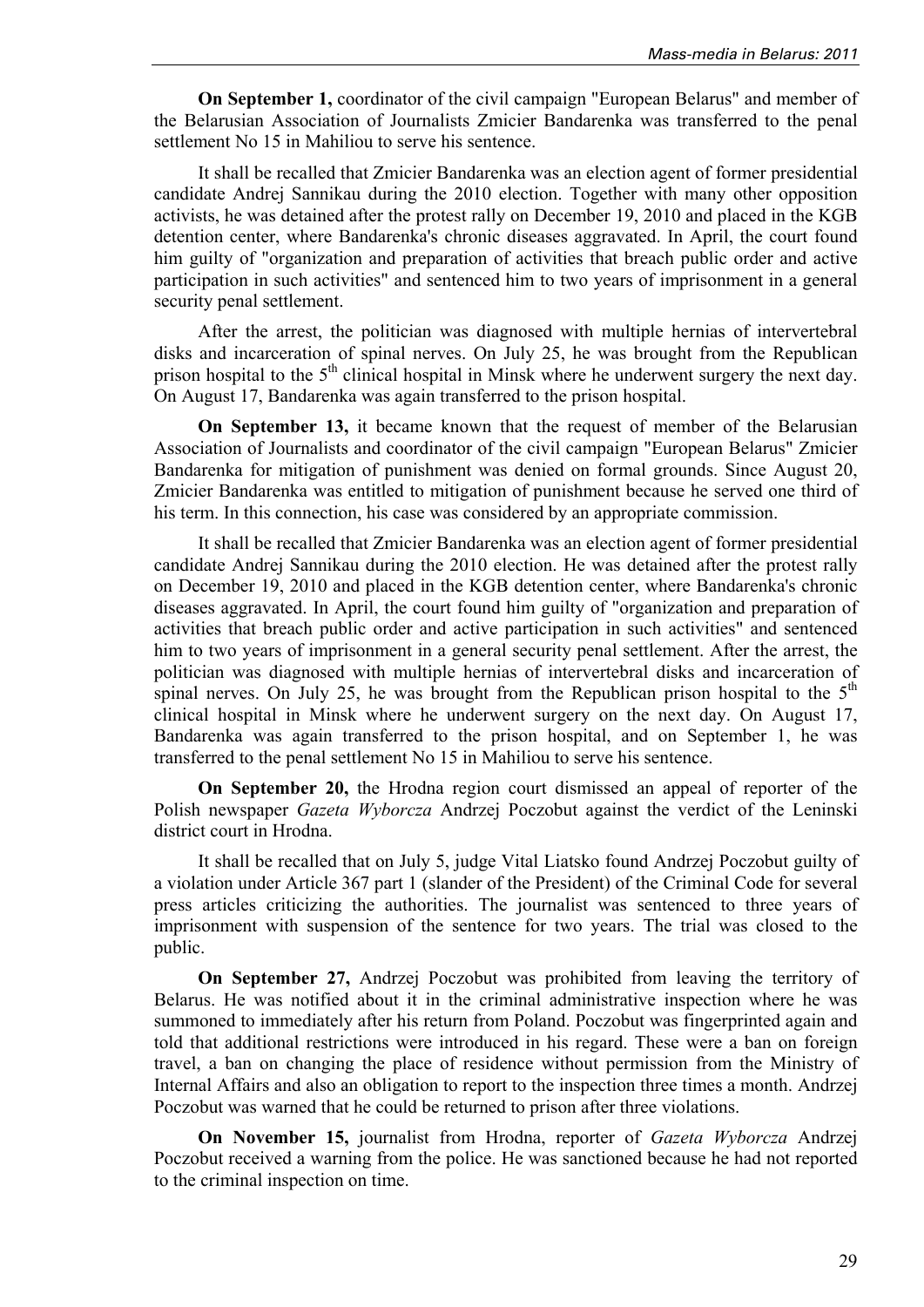The journalist explained that he had been working hard that day and had forgotten about the visit to the police. And the next morning he received the warning at once. Poczobut complained that the schedule of visits to the police was too complicated: on first, second and third Monday of each month. He said that it would be much easier to remember the schedule if he needed to report every Monday.

It shall be recalled that Andrzej Poczobut was sentenced to three years of imprisonment with suspension of the sentence for two years. He also has to report to the police, he is prohibited from traveling abroad and changing his place of residence. After three warnings, the journalist could see his suspension of sentence revoked and he could be sent to prison.

**On September 23,** head of the human rights center "Viasna" Ales Bialiatski, who was held in the investigation detention center for almost two months already, began familiarizing himself with the materials of the criminal case instigated against him. He was charged under Article 243 part 2 of the Criminal Code of Belarus (tax evasion on an especially large scale). Ales Bialiatski was criminally prosecuted on the grounds of information about his foreign bank accounts transmitted to the Belarusian authorities by the Ministry of Justice of Lithuania and the Office of the Prosecutor General of Poland.

**On October 4,** the case of Ales Bialiatski was sent to court. Meanwhile, several international human rights organizations, top officials of the European Union, the United States and a number of other democratic countries demanded the release of the human rights defender.

**On October 19,** the Minsk city court upheld the verdict against co-chairman of the organizational committee of the Belarusian Christian Democracy Party Paval Sieviaryniec. "The punishment which was imposed to Sieviaryniec took into account the nature and degree of social danger of his acts, information about his personality and other specific circumstances of the case; it is proportionate to the acts he committed and consistent with the purpose of criminal responsibility", said the decision signed by chairman of the court Uladzimir Putsila.

It shall be recalled that Paval Sieviaryniec was sentenced to three years of free settlement for participation in the peaceful protest rally on December 19, 2010.

**On November 8,** journalist, political writer, co-chairman of the organizational committee of the Belarusian Christian Democracy Party and member of the Belarusian Association of Journalists Paval Sieviaryniec was denied his request to change the form of punishment from serving his term in the open type penal settlement to serving it at home. He was informed about it by the head of the special settlement No 7 in the village of Kuplina of the Pruzhany district, where he served his sentence of three years of free settlement for participation in the peaceful protest rally on December 19, 2010. Paval Sieviaryniec served one third of his term already, he had no penalties and had the right to get his form of punishment changed. It shall be recalled that on October 19, chairman of the Minsk city court Uladzimir Putsila dismissed the request of Sieviaryniec's lawyer Vadzim Mushynski to overturn the sentence of his client.

**On November 24,** Vice President of the International Federation of Human Rights, head of the human rights center "Viasna" (closed down by the authorities) and member of the Belarusian Association of Journalists Ales Bialiatski was sentenced to 4 years and 6 months of imprisonment in a medium security penal settlement with confiscation of property. The human rights defender would have to pay to the government 721,000,000 rubles in damages and 36,000,000 rubles in litigation costs. The decision was announced by judge of the Piershamajski district court in Minsk Siarhiej Bandarenka.

Bialiatski was found guilty of a violation under Article 243 part 2 of the Criminal Code of the Republic of Belarus (concealment of income on an especially large scale). According to the court's verdict, Ales Bialiatski did not intentionally declare the funds which arrived in his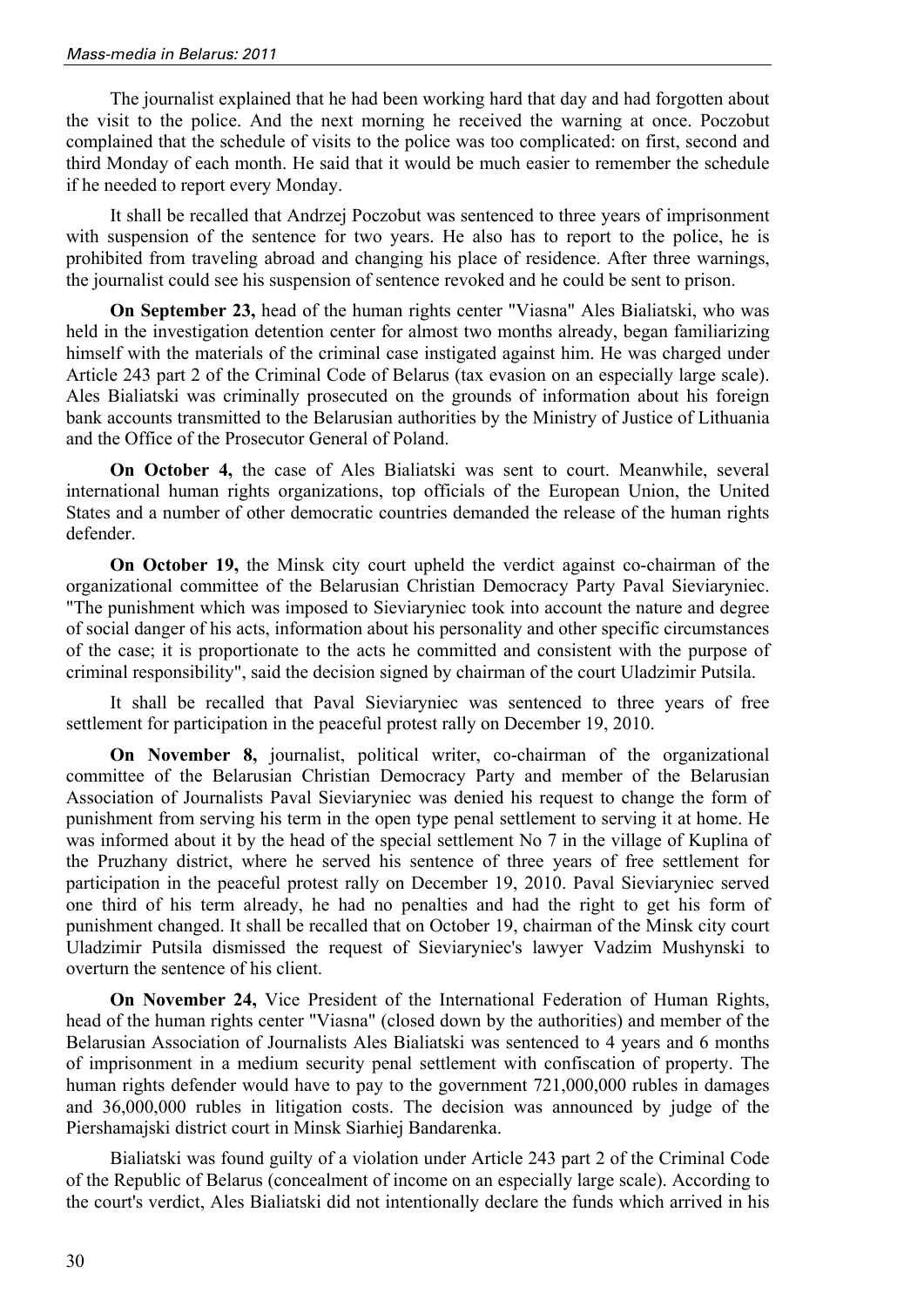accounts in Lithuania and Poland in order to evade payment of taxes. The court did not take into account the arguments of the defendant that this money was not his personal income. The court hearings began on **November 2**; about ten sessions were held. At the beginning of the trial, the court dismissed Ales Bialiatski' requests to change the measure of restraint in his regard and to release him on his own recognizance, having motivated it by the fact that Bialiatski was charged with a grave crime. Guarantees of citizens with similar request were also not accepted.

Besides relatives of Bialiatski, the hearings were attended by heads of diplomatic missions of several European countries and the United States, renowned politicians, public activists and human rights activists.

**On December 1,** convicted human rights defender Ales Bialiatski was transferred from the Minsk pre-trial detention center on Valadarski Str. to the Zhodzina prison No 8. His wife Natallia accidentally learned about it on **December 2** when she visited the detention center in Minsk.

Meanwhile, **on November 29**, Bialiatski's lawyer D. Lajeuski filed an appeal against the verdict of the Piershamajski district court to the Minsk city court.

It shall be recalled that **on November 24** judge Siarhiej Bandarenka passed the verdict against Vice President of the International Federation of Human Rights and head of the human rights center "Viasna" Ales Bialiatski: four and a half years of imprisonment in a medium security penal settlement with confiscation of property. The property of the defendant including the property registered in the name of other persons (his wife and son) was confiscated to execute the verdict. According to the verdict, Bialiatski would have to pay 721,000,000 rubles in damages and 36,000,000 rubles in legal fees.

In his last plea in court, Ales Bialiatski reiterated that he felt absolutely innocent, and expressed his firm belief that the criminal case "had political implication from the beginning to the very end".

**On December 27,** it became known that the Supreme Court dismissed an appeal of coordinator of the civil campaign "European Belarus" and member of the Belarusian Association of Journalists Zmicier Bandarenka. The appeal was filed by lawyer Jury Stashkievich more than two months ago. It reported grave health problems of Zmicier Bandarenka with supporting documents attached. In its reply (dated December 23), the court said that the materials of the case fully proved Bandarenka's guilt. Bandarenka's wife Volha intended to petition the United Nations.

It shall be recalled that Zmicier Bandarenka, sentenced to two years of imprisonment in a general security penal settlement, served his sentence in the penal settlement No 15 in Mahiliou. Immediately after his arrest, Bandarenka's chronic diseases aggravated, and in July he underwent surgery on his spinal cord. On August 20, one third of Bandarenka's term of imprisonment ran out, and according to the law, he was entitled to mitigation of his sentence, but he was denied this right.

#### Detention of Journalists, Administrative Harassment, Arrests, Searches, Attempts to Exert Pressure

**On January 3,** camerawoman of the non-governmental newspaper *Nasha Niva* Tatstsiana Haurylchyk was summoned over the phone to the KGB for a "talk". The journalist came with her lawyer, but the KGB officers began to insist that the conversation was held without a lawyer present. They said that Tatstsiana was neither a witness nor a suspect, and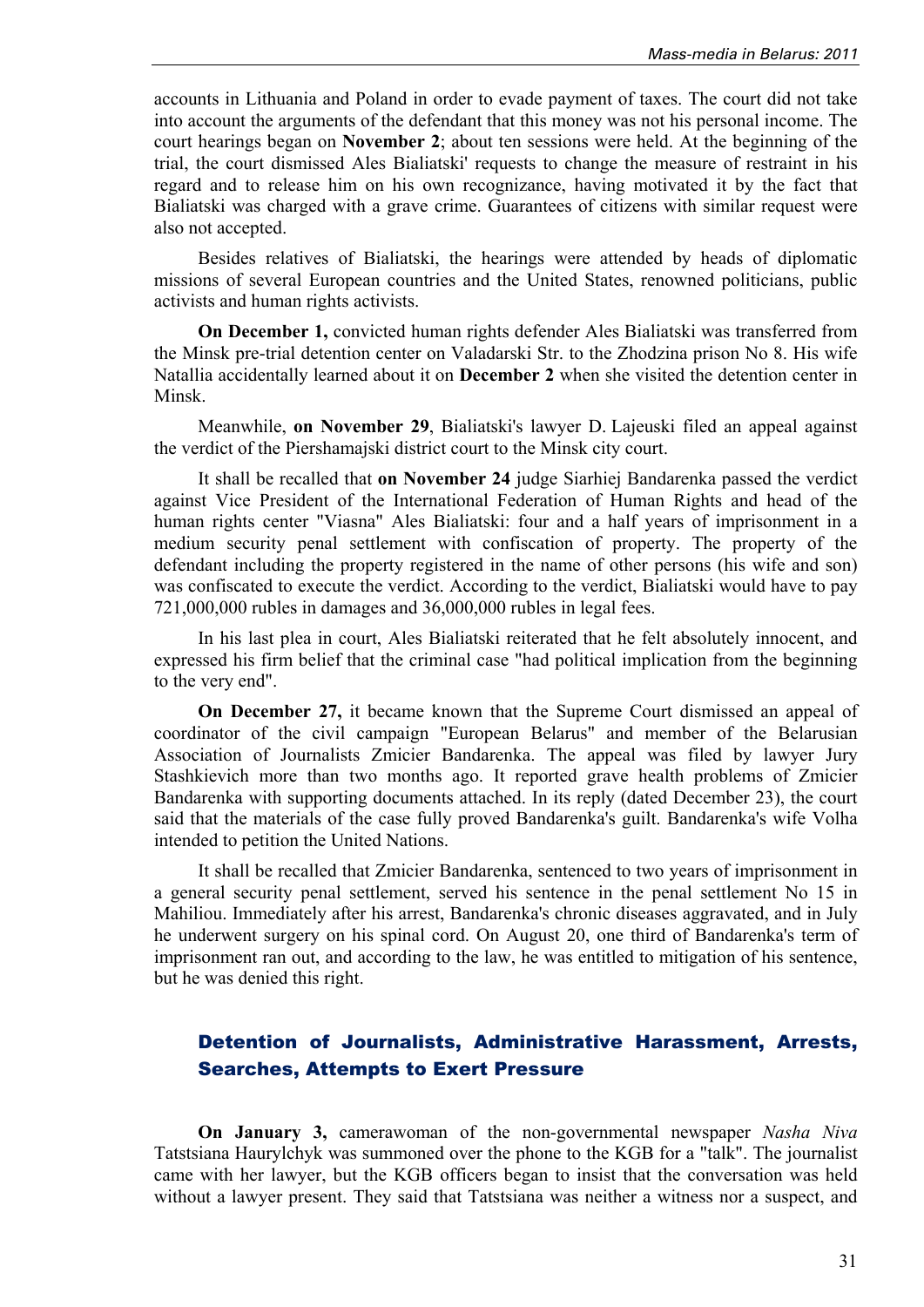the conversation was supposed to be informal, in order to help the investigation. However, the journalist refused to talk without her lawyer present, and the KGB officers refused to talk in his presence. The same night, Tatstsiana received an anonymous phone call with threats.

**On January 4,** the apartment of cameraman of the satellite TV channel *Belsat* Ales Barazienka was searched. The search started at 6 o'clock in the morning and lasted about two hours. The laptop of his girlfriend was seized, and then Barazienka was taken in for questioning as a witness in the case of mass rioting. They did not let him to see a lawyer. After the questioning, the journalist was released.

**On January 5,** the State-owned newspaper *Znamia Junosti* filed a petition in court to protect its business reputation against its former correspondent for the Brest region Aliaksandr Liauchuk. The petition was signed by editor-in-chief of *Znamia Junosti* Jauhien Mialieshka. He asked the court to find untrue and offensive the statements that Aliaksandr Liauchuk had made in his interview to *Radio Liberty* and in his own blog where he claimed that he had been fired from the newspaper for political reasons. The editor of the State-owned newspaper also demanded that a retraction was published and the journalist apologizes. Liauchuk worked in *Znamia Junosti* from August 2010 and was fired at the end of December 2011.

**On January 6,** journalist Viktoryja Kolchyna, who was shooting a film for the TV channel *Belsat* about Belarusian journalists who had died under mysterious circumstances while carrying out their professional activities, was questioned at the KGB. She was summoned there over the phone and told that they wanted to "talk about Zmicier Bandarenka". After the conversation with an investigator, Viktoryja Kolchyna was released after signing the non-disclosure recognizance.

At that time, member of the Belarusian Association of Journalists Zmicier Bandarenka, an election agent of former presidential candidate Andrej Sannikau, was held in the KGB prison. He was charged with organization of mass riots. Zmicier was also a friend of Aleh Biabienin, a journalist who was found hanged at his dacha on September 3, 2010.

**On January 6,** it became known that the Prosecutor's Office for the Minsk region was not able to accurately determine the motives of suicide of journalist Aleh Biabienin after additional investigation. The Prosecutor's Office refused again to launch a criminal investigation of the journalist's death.

**On January 10,** the editorial office of the non-governmental regional newspaper *Borisovskije Novosti* and the place of residence of the publication's editor Anatol Bukas were searched.

Employees of the Barysau district department for internal affairs produced a resolution of the KGB department for the Minsk region. According to the document, the searches were conducted in the framework of investigation of the criminal case on the mass rioting in Minsk on December 19, 2010 in order to discover "instruments of crime". As a result, all office equipment was seized from the editorial office — twelve computers (with monitors and even mice), three fax machines, a scanner, three photo cameras, USB sticks, CD-Rs and also the personal laptop of Anatol Bukas. During the search at the editor's home, only his photo camera was seized.

The editorial board of *Borisovskije Novosti* challenged the grounds for the search and filed a complaint against actions of the police. The complaints were sent to the Prosecutor's Office for the Minsk region and the Prosecutor's Office for Barysau. Both documents were forwarded to the Prosecutor's Office for Minsk which, in its turn, did not find any irregularities during the search.

**On January 11,** journalist of the non-governmental local newspaper *Bobrujskij Kurjer* Jauhien Vaskovich was summoned over mobile phone to the department of the KGB for the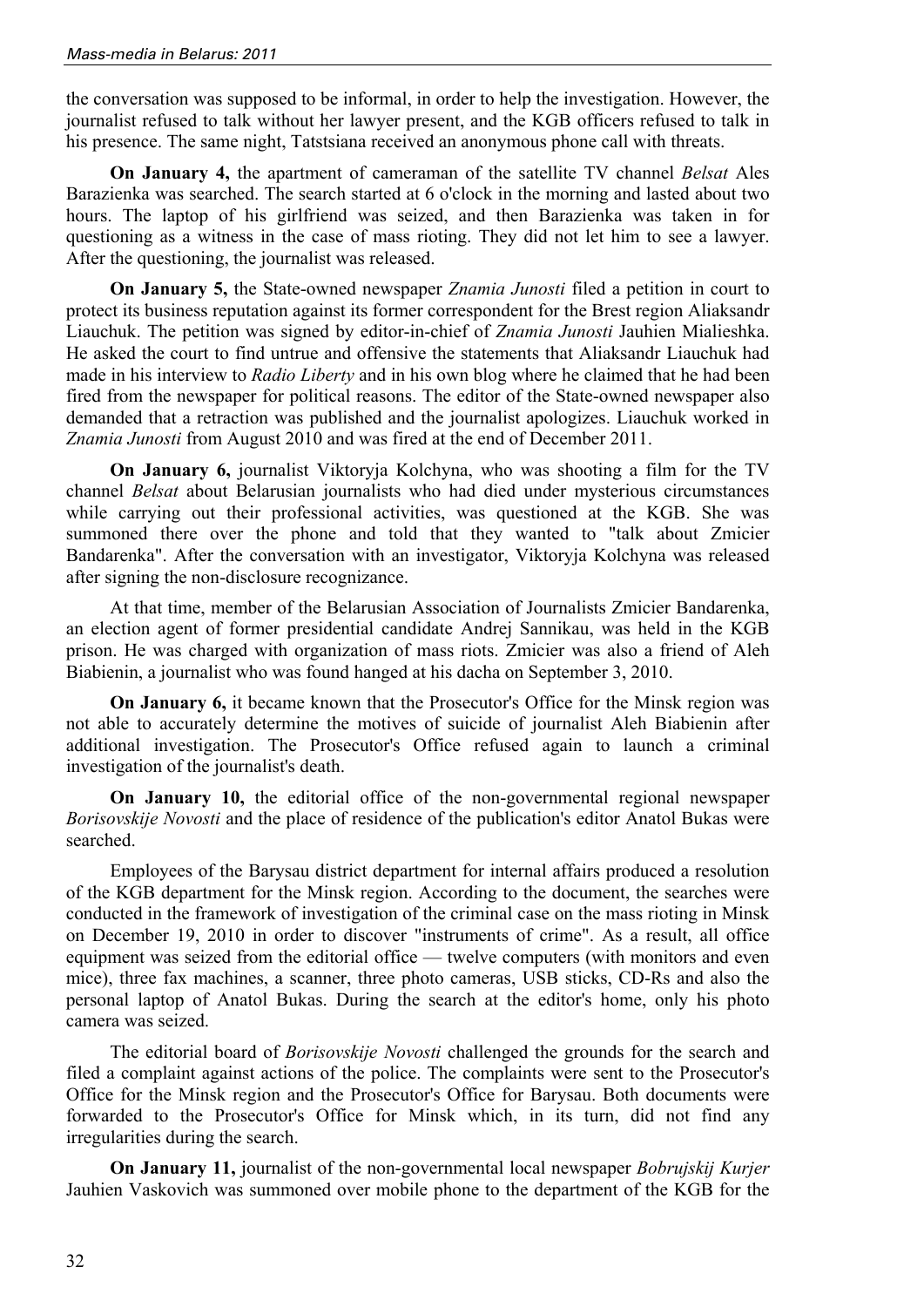Mahiliou region for a "talk". During the conversation which lasted an hour and a half, three officers of the security agency expressed interest in the events of December 19 at the Independence Square in Minsk. As a result, Vaskovich received an oral warning about wrongfulness of participation in unauthorized protest rallies. Earlier, he served a 12-day administrative arrest for taking part in the rally.

**On January 11,** the apartment of independent journalist from Homiel Larysa Shchyrakova, who works for the TV channel *Belsat*, was searched. The search was authorized by the Prosecutor of Minsk and conducted by five officers of the department of the KGB for the Homiel region. They seized two stationary computers with monitors and mice, a laptop, about one hundred of DVDs, several USB sticks, a player and two voice recorders from the journalist.

**On January 12,** more searches were conducted in the apartment of arrested journalist Iryna Khalip, who was then held in the KGB prison (the journalist's mother lived temporarily in the apartment to look after her 3-year-old son), as well as in the apartment of Iryna Khalip's parents. The computer, which had been left in the apartment of the journalist after the previous search, was seized that time.

**On January 12,** deputy chairman of the Belarusian Association of Journalists Andrej Bastuniets was questioned at the KGB as a witness in the case of the events in Minsk on December 19 and 20. He was summoned to the interrogation over the phone. He was not able to talk about the nature of the conversation because he had signed the non-disclosure recognizance. The questioning lasted about three hours.

**On January 12,** KGB officers searched the apartments of local journalists, reporter of the Polish newspaper *Gazeta Wyborcza* Andrzej Poczobut and photo journalist of the newspaper *Glos znad Niemna* Aliaksiej Salej. As a result, recording media were seized from the apartments of the journalists.

After the search, Andrzej Poczobut was taken to the KGB and then he was moved to the Kastrychnitski district department for internal affairs in Minsk. There, he was held overnight, and he was tried the next day.

**On January 13,** the court of the Kastrychnitski district in Minsk sentenced Andrzej Poczobut to a fine in the amount of 1,750,000 rubles (about USD 600) under Article 23.34 part 3 of the Administrative Offences Code ("Violation of the order of organization or holding of mass events"). This was the same administrative case under which Poczobut had been first tried on **January 20** for participation in the rally at the Independence Square and which was sent back for revision.

It shall be recalled that in November 2010 Poczobut was denied his accreditation at the Foreign Ministry as a reporter of *Gazeta Wyborcza*.

**On January 12,** editor-in-chief of the non-governmental nationwide newspaper *Novy Chas* Aliaksiej Karol was questioned at the Frunzienski district department for internal affairs in Minsk. It was in relation to the fact that the phone of Aliaksiej Karol was identified by the mobile operator at the Independence Square during the peaceful protest rally on December 19.

During the conversation, the investigator told that they were questioning everyone who had been at the square. "I explained that my presence at the square at that time was related to my professional duty of journalist", said Aliaksiej Karol. After the conversation, they offered to photograph him, but he refused.

**On January 13,** the KGB questioned chairperson of the Belarusian Association of Journalists Zhanna Litvina as a witness in the criminal case on the mass rioting in Minsk on December 19 and 20. The questioning lasted about two hours, and Zhanna Litvina signed the non-disclosure recognizance.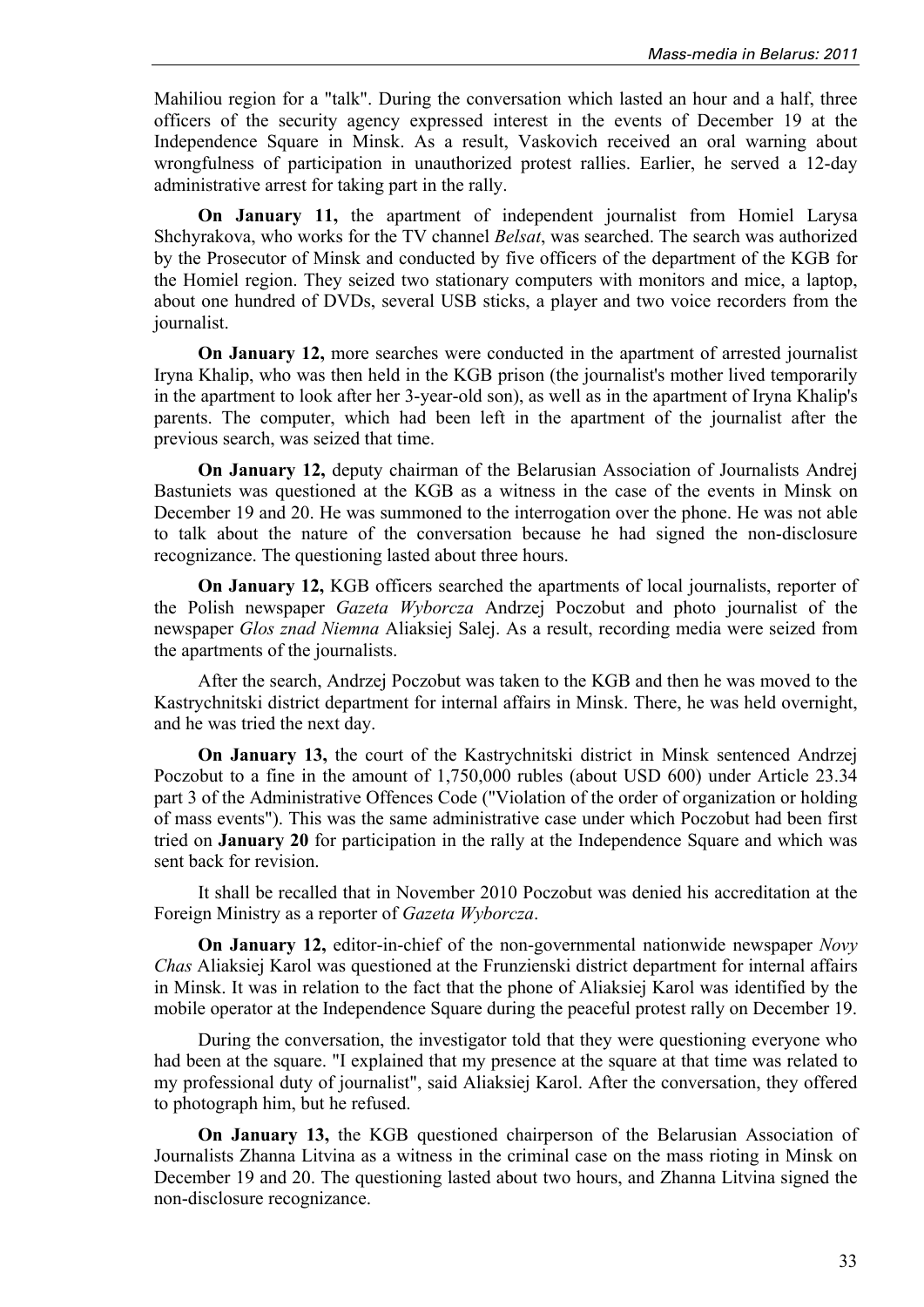**On January 13,** deputy editor-in-chief of the newspaper *Narodnaja Volia* Maryna Koktysh was also questioned at the KGB. The journalist was told that she was a witness in the criminal case on the mass rioting in Minsk on December 19 and 20, and she signed the nondisclosure recognizance.

**On January 13,** a search was conducted in the apartment where journalist Katsiaryna Tkachenka was registered. Unknown persons entered the apartment when the owner was away by breaking the lock. After the search, they seized a modem.

It shall be recalled that on December 30, the secret service also conducted a search at another apartment rented by Katsiaryna Tkachenka. A laptop was seized.

**On January 13,** the Minsk apartment of a sister of *Belsat* journalist Iryna Charniauka was searched. The journalist stayed there when she came to Minsk. The search was conducted by officers of the department of the KGB for Minsk and the Minsk region. They seized a stationary computer and unmarked CD-Rs. Iryna Charniauka was taken to the KGB for questioning. The interrogation lasted about three hours. The KGB officers were interested in the work of the TV channel *Belsat*.

**On January 14,** editor-in-chief of the newspaper *Narodnaja Volia* Sviatlana Kalinkina was summoned for questioning to the KGB by a written summons. During the conversation, the investigator warned the journalist that all questions and answers constituted secrecy of investigation. The paradox of the situation was that Sviatlana Kalinkina during the protest rally at the Independence Square on December 19, 2010 was shown live at the State-owned TV channel *ONT*.

**On January 15, KGB** officers searched the apartment of employee of the news agency *BelaPAN* and journalist of the online newspaper *Naviny.by* Viktar Fiedarovich as well as the house of his parents. They produced a warrant stating that the search was conducted in the framework of the criminal case on the mass rioting. The journalist pointed out that he had no connection to the events of December 19 in Minsk. However, some of his publications dealt with some high-profile cases, i.e. the case of the death of journalist Aleh Biabienin. A laptop, a computer system unit, a voice recorder, USB drives, workbooks, documents and notes related to the criminal case of investigator Sviatlana Bajkova, as well as other working materials related to journalistic activities of Viktar Fiedarovich, were seized from him.

**On January 15,** the office the Homiel regional organization of the Movement for Freedom, which also hosted the editorial office of the online newspaper *Silnyje Novosti*, was searched. Officers of the local branch of the KGB seized two computer system units, USB drives, CD-Rs and other media storage units.

**On January 17,** in Mahiliou, policemen detained 19-year-old Jauhien Vaskovich, journalist of *Bobrujskij Kurjer*. At the same time, a search was conducted at the address of his registration in Babrujsk. Vaskovich was arrested for 10 days for hooliganism which allegedly took place in Babrujsk on November 16, 2011 (an attack against the building of the KGB). **On January 27,** it became known that the term of imprisonment of Jauhien Vaskovich in connection with this criminal case was extended to two months. Prior to this, the journalist from Babrujsk was detained on December 19 in Minsk as a participant in the protest rally at the Independence Square. Then, he was sentenced to 12 days of arrest, which he served in the isolation ward on Akrestsina Str.

**On January 17,** deputy chairman of the Belarusian Association of Journalists Andrej Aliaksandrau was questioned as a witness in the criminal case on the mass rioting in Minsk on December 19.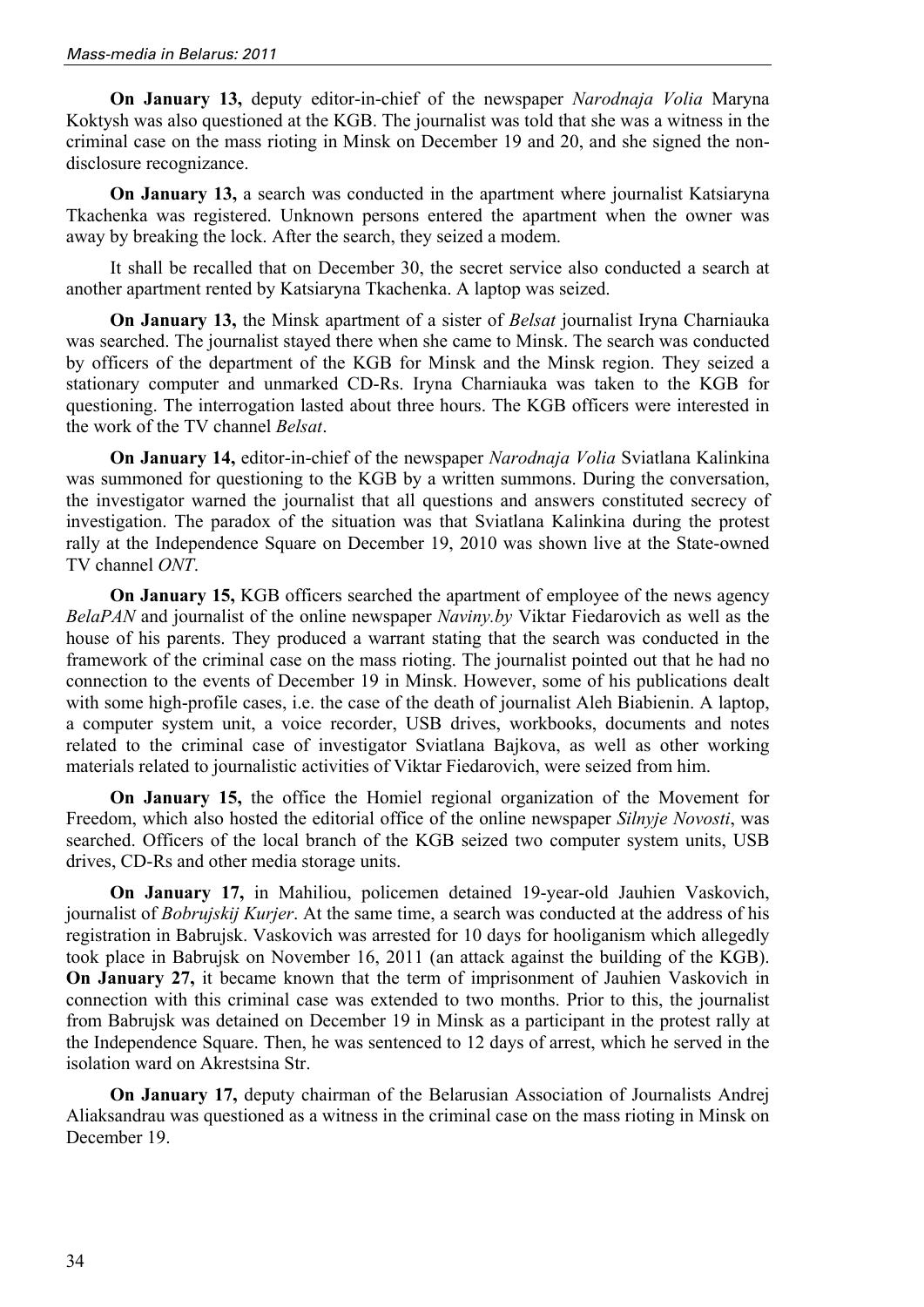**On January 18,** deputy chairperson of the Belarusian Association of Journalists Alina Suraviets was questioned for the same reason. Both of them signed the non-disclosure recognizance.

It shall be recalled that on January 12 deputy chairman of the Belarusian Association of Journalists Andrej Bastuniets and on January 13 chairperson of the journalistic organization Zhanna Litvina were questioned as witnesses in the same case.

**On January 17,** reporter of *Radio Racyja* Barys Haretski was detained. The incident happened when the journalist interviewed people standing in queue with parcels for inmates of the KGB prison. Also, the apartment where Barys lived and the apartment of his brother Kastus Haretski were searched.

**On January 18,** Barys Haretski was sentenced to 14 days of the administrative arrest for participation in an unauthorized mass event on December 19 – almost a month after those events (judge of the court of the Maskouski district in Minsk Jauhien Khatkievich). **On January 31** he was released from prison after having served the full term, as the court of cassation dismissed the appeal of his lawyer against the decision of the court of primary jurisdiction.

**On January 19,** reporter of *Radio Liberty* Aleh Hruzdzilovich, who filmed the rally of civic solidarity with political prisoners, that took place near the building of the KGB in Minsk, was temporarily detained during that rally. He was released 15 minutes after, after his documents and accreditation were checked. He was obliged to delete the footage which showed the building of the agency.

Also, on the same evening, reporter of the radio station *Russian News Service* Uladzimir Chudziantsou was detained with other participants in the rally and taken to the Centralny district department for internal affairs in Minsk. He was released later after an intervention from the press service of the city department for internal affairs of the Minsk city executive committee.

**On January 20,** host of the talk show *Vybar* (*Choice*) of the TV channel *ONT* Siarhiej Darafiejeu was suspended from working on the air. On December 19, during the talk show dedicated to the outcome of the presidential election, chairperson of the Central Election Commission Lidzija Jarmoshyna left the studio after "uncomfortable" questions from the journalist, and the next day the work of the host was criticized by Aliaksandr Lukashenka. After that, the journalist was sent for a leave for one month.

**On January 20,** journalist Andrej Lubianchuk was summoned for a "talk" to the department of the KGB for the Brest region. During the conversation, the journalist was told that there were reasons to believe that on December 19, 2010 he was at the Independence Square in Minsk. Andrej Lubianchuk used his constitutional right not to testify against himself and refused to provide explanation, and he was released afterwards.

**On January 24,** journalist of *Radio Racyja* Hienadz Barbarych was detained by KGB officers. The incident took place when he was interviewing relatives of inmates of the KGB prison near the KGB building.

A KGB officer, after having checked his documents, ordered the journalist to delete all the audio recordings he had made and asked him to "tell to the colleagues" that it was forbidden to make any audio or video recordings near the secure facilities. Barbarych was released about one hour after the moment of detention.

**On January 26,** deputy editor-in-chief of the newspaper *Tovarishch* Zmicier Janienka was summoned for questioning to the KGB. He was a witness in the criminal case and signed the non-disclosure recognizance. It became only known that the conversation was about the case on the mass rioting in Minsk on December 19.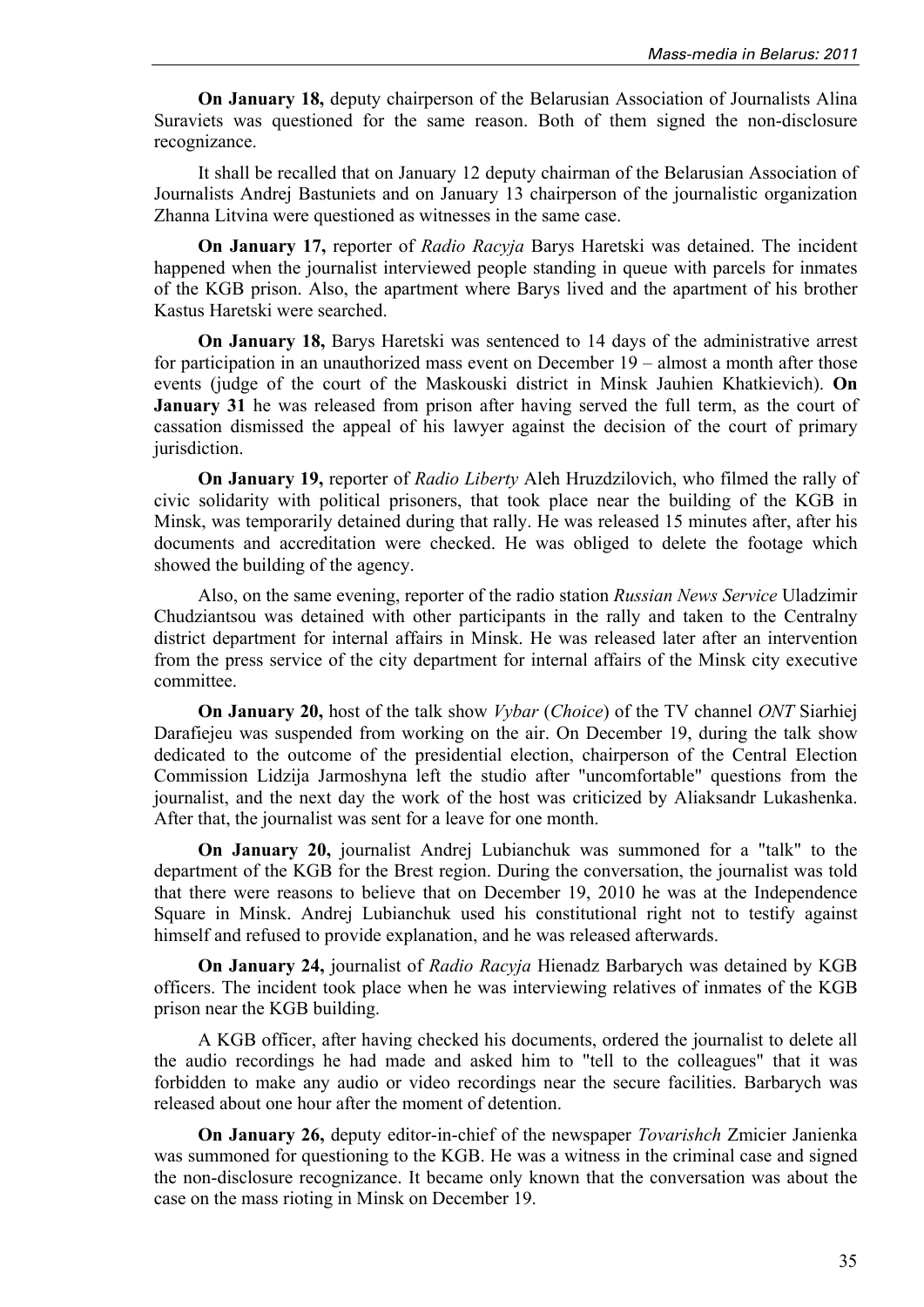**On January 28,** member of the Belarusian Association of Journalists Illia Kuzniatsou visited the military counterintelligence department of the KGB where he was summoned to over the phone. Investigator of the counterintelligence Aliaksandr Vajavodkin asked him, among other things, about what he had seen and heard at the Independence Square, what incarceration conditions had been like at the isolation ward in Akrestsina Str., and whether human rights organizations had given or offered to give him anything after his prison term (Illia Kuzniatsou served 15 days of arrest for his alleged participation in an unauthorized rally on December 19).

**On January 28,** the Minsk city court overturned the decision of the Kastrychnitski district court in Minsk (from January 13) and sent the case of journalist from Hrodna Andrzej Poczobut for review. Thus, the court of cassation upheld the appeal of the Prosecutor's Office which believed that the fine in the amount of 50 basic units was too lenient a punishment for the journalist. Speaking in court, Andrzej Poczobut said that he disagreed with both the fine and the prosecutor's appeal, and reiterated once again that he had been carrying out his professional duties of journalist of the Polish newspaper *Gazeta Wyborcza* on December 19 at the Independence Square.

It shall be recalled that on January 13 the court of the Kastrychnitski district sentenced Andrzej Poczobut to a fine for violation of the order of organization or holding of mass events (Article 23.34 part 3 of the Administrative Offences Code). This was already the third review of his administrative case related to the detention at the Independence Square on December 19. On December 20, 2010 the court of the Kastrychnitski district in Minsk began reviewing it, but sent it back for revision. On January 8, Poczobut was forcibly taken to the KGB for a "talk", and on January 12 his apartment in Hrodna was searched by KGB officers. After that, the journalist was brought to Minsk and tried. Judge of the court of the Kastrychnitski district Lapko decided to fine the journalist for his participation in an unauthorized rally. On January 19, the Prosecutor's Office of the Kastrychnitski district in Minsk appealed this decision.

In November 2010, the Foreign Ministry denied accreditation of Andrzej Poczobut as a correspondent of *Gazeta Wyborcza*.

**On January 28,** the Office of the Prosecutor General said in its reply to the petition of the *European Radio for Belarus* that actions of the security services which had conducted a search in the Minsk office of the radio on December 25, 2010 were legal. The Office of the Prosecutor General explained that presence of office staff during the search was not mandatory.

It shall be recalled that after the search, officers of the department of the KGB for Minsk and the Minsk region took almost every piece of equipment from the premises of the Minsk office of the *European Radio for Belarus* accredited at the Foreign Ministry. To date, the equipment was not returned.

**On January 31,** the Belarusian Association of Journalists received a letter from the Ministry of Justice in reply to the appeal of the Association from January 24 about prosecution of those policemen who had been detaining journalists and preventing them from carrying out their professional duties on December 19 and 20. The Ministry believed that, by having spoken "in defense of the Belarusian and foreign journalists who were not related to the Belarusian Association of Journalists" the Association had violated two clauses of its Statute at once.

**On January 31,** editor-in-chief of the independent newspaper *Brestskij Kurjer* Mikalaj Aliaksandrau received a letter with insults and threats to the address of the newspaper. On the envelope, the letter was signed by "Patriots of Belarus", and on the other side there was a message that an official petition had been sent to Minsk "to close down such a rag" and a threat that the publication "was on its way out". Also, the envelope was stuffed with some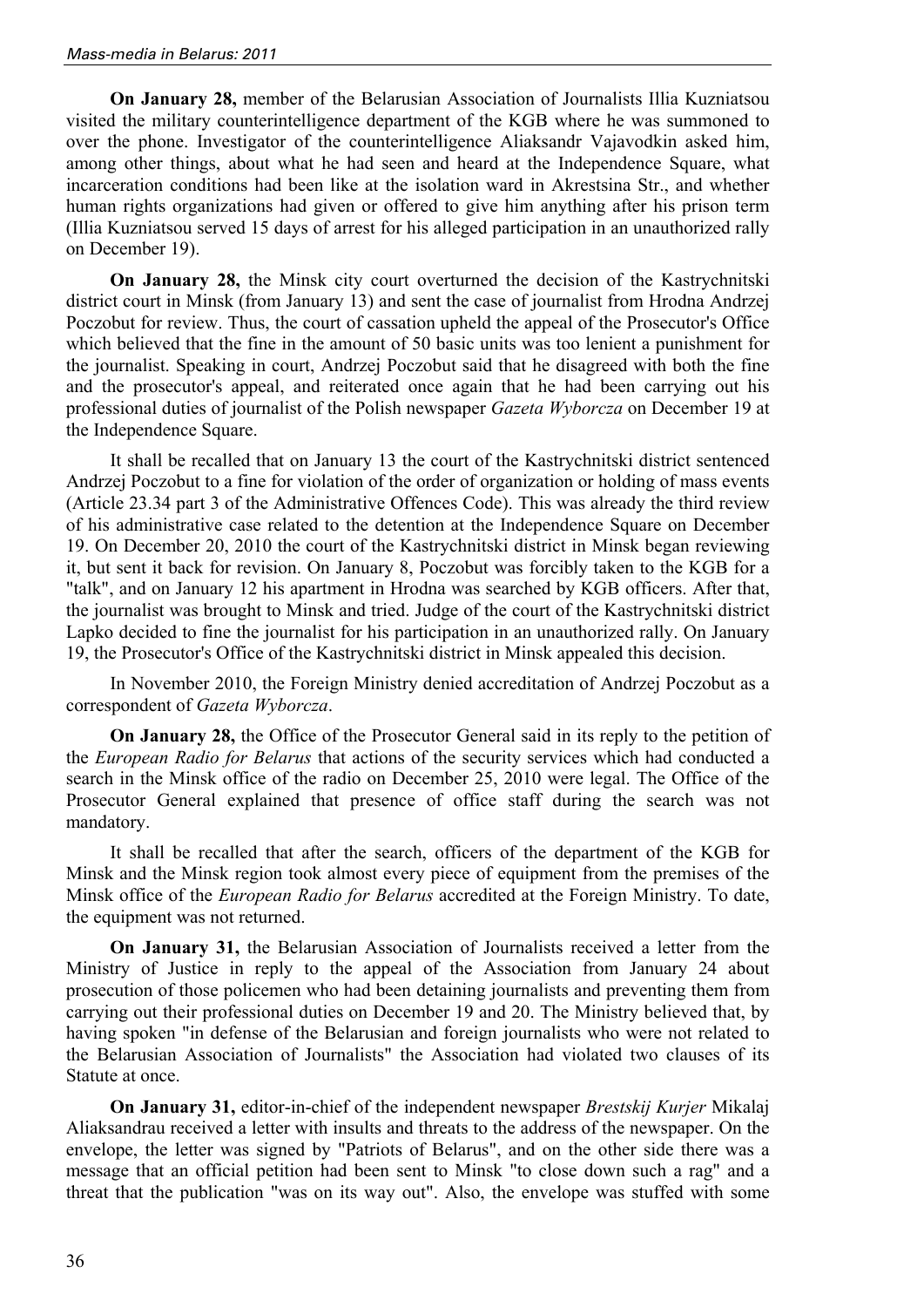pages of the recent issue of *Brestskij Kurjer* with offensive comments to individual publications written by a marker.

**On February 1,** editorial director of the newspaper *Narodnaja Volia* Sviatlana Kalinkina was again taken for questioning to the KGB from the editorial office. The interrogation lasted several hours and was related to the case on the mass rioting on December 19. It shall be recalled that she had already been questioned in the KGB on January 14 and signed the non-disclosure recognizance. Notably, the journalist was not present at the Independence Square on December 19.

**On February 10,** editor of the web site of the newspaper *Narodnaja Volia* Aliaksandr Lushkievich was questioned by the KGB. The journalist could not tell about the contents of the conversation as he had to sign the non-disclosure recognizance.

**On February 11,** the Kastrychnitski district court in Minsk (judge Natallia Pratasavitskaja) reviewed the administrative case of correspondent of the Polish newspaper *Gazeta Wyborcza* Andrzej Poczobut on his "participation" in the unauthorized rally on December 19 ("Violation of the order of organization or holding of mass events", Article 23.34 part 3 of the Administrative Offences Code). As a result, the reporter was sentenced to 15 days of administrative arrest instead of the fine. It shall be recalled that Andrzej Poczobut was detained at the Independence Square on December 19.

**On February 18,** editor and publisher of the non-governmental regional newspaper *Volnaje Hlybokaje* Uladzimir Skrabatun was summoned to the Prosecutor's Office for the Hlybokaje district. The investigators were checking the facts communicated by two monitors from the polling station where the journalist voted on December 19. The monitors nominees from pro-government public organizations — drew up a statement that Uladzimir Skrabatun had allegedly spoken negatively about the prospects of reelection of Aliaksandr Lukashenka.

**On February 18,** the Hlybokaje district executive committee drew up a report about administrative offence against local journalist Kastus Shytal who wrote materials on political topics for the independent web site *www.westki.info*. He was charged with violation of Article 13 of the Electoral Code. One of the pro-government monitors at the presidential election testified that on December 15 the journalist had been questioning a student of the local lyceum whether the latter came to vote early voluntarily and also that Kastus Shytal had allegedly published untruthful information online and threatened members of the electoral commission. **On March 10,** judge of the Hlybotski district court decided to abandon the administrative prosecution against the public activist and journalist of the regional portal *www.westki.info* Kastus Shytal who was charged with violation of the electoral law. The case was dismissed because of expiration of the period of limitation for the institution of administrative proceedings. It shall be recalled that he was charged with violation of Article 13 of the Electoral Code.

**On February 21,** the court of the Maskouski district in Brest (judge Alena Reutskaja) upheld the claim of the State-owned newspaper *Znamia Junosti* against its former journalist Ales Liauchuk. According to the reporter, the editor demanded him to write incriminatory materials about the events of December 19, 2010 at the Independence Square and about presidential candidates from opposition. He refused to do so, and then he was asked to leave "voluntarily". The journalist related it in his blog and in an interview to *Radio Liberty*. As a result, the claimant demanded Ales Liauchuk to publish a retraction. The journalist appealed the court decision a few days later.

**On February 2,** several plain-clothed policemen entered the apartment of mother of renowned blogger Tatstsiana Jelavaja. They produced their service badges and began asking Tatstsiana's relatives about her, telling them that she was being looked for as a witness in the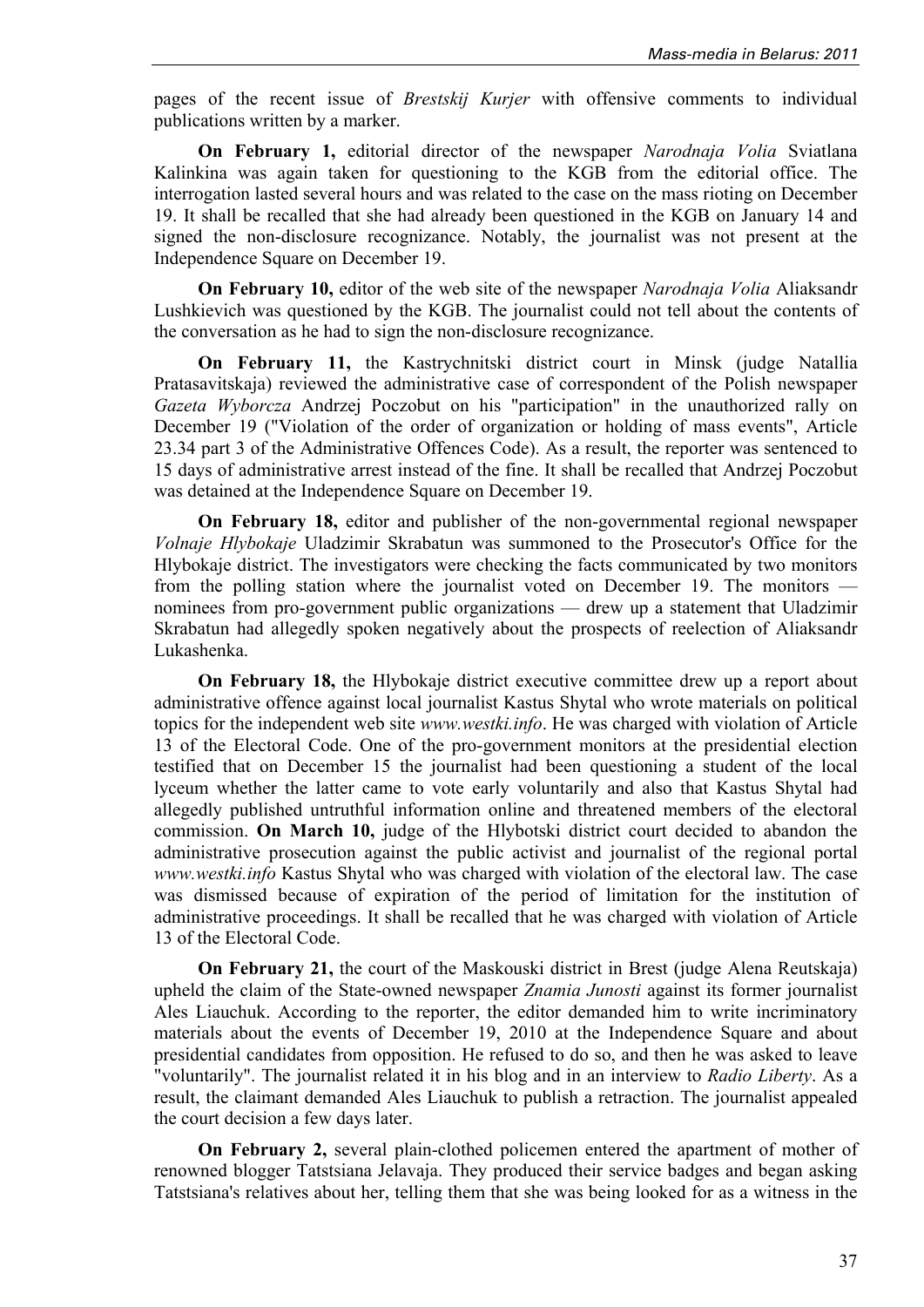criminal case on the mass rioting on December 19. Tatstsiana Jelavaja, who is known as a blogger under the pen name "zmagarka", was staying outside of Belarus for a number of years already, and she did not attend the protest rally. However, she published unique stories on this topic in her blog.

**On February 27,** it became known that the editorial board of the non-governmental regional newspaper *Borisovskije Novosti* challenged the grounds for the search and filed a complaint against actions of policemen from the Barysau district department for internal affairs who confiscated all office equipment of the newspaper including the keyboards and mice. The complaints were sent to the Prosecutor's Office for the Minsk region and the Prosecutor's Office for Barysau. Both documents were forwarded to the Prosecutor's Office for Minsk which, in its turn, did not find any irregularities during the search.

**On February 28,** photo journalist Ksienija Avimava was questioned in the city department for internal affairs of the Minsk city executive committee as a witness in the case on the events of December 19. The investigators asked her a number of questions: where she was on that evening, what she was doing and what she saw. The reporter believed that records and pictures in her personal blog in the LiveJournal served as grounds for the questioning.

**On March 9,** the editorial office of the non-governmental newspaper *Nasha Niva* received a reply from the department of the KGB for Minsk and the Minsk region to its request to return the computer equipment. The editorial office pointed out in its request that absence of equipment seized during the search in the office as well as in the apartment of editor-in-chief of the newspaper Andrej Skurko and from photo journalist Julija Darashkievich was obstructing professional activities of the publication's staff. Copies of the request were sent to the Office of the Prosecutor General and the Prosecutor's Office for Minsk. Earlier, they replied that the requests had been forwarded to the KGB.

The reply from the department of the KGB for Minsk and the Minsk region signed by acting head Colonel Uladzimir Kalach said that the "equipment will be returned when the due legal proceedings are completed". And this was despite the fact that some of the seized media storage units were blank.

**On March 10,** journalist of the non-governmental registered newspaper *Nasha Niva* Ales Piletski was expelled without any explanation by a policeman from the courtroom of the Maskouski district court in Minsk, where the cases of some participants in the "mass rioting of December 19" were heard. The reporter, as well as his colleagues, was reporting online from the meeting.

**On March 10,** judge of the Hlybotski district court decided to abandon the administrative prosecution against public activist and journalist of the regional portal *www.westki.info* Kastus Shytal who was charged with violation of the electoral law. The case was dismissed because of expiration of the period of limitation for the institution of administrative proceedings. It shall be recalled that he was charged with violation of Article 13 of the Electoral Code.

**On March 11,** it became known that the editorial office of the non-governmental newspaper *Borisovskije Novosti* had received a claim from the architecture office of the Barysau district executive committee regarding the logo of the newspaper on the canopy of the entrance to the building where the editorial office was located. The architecture office regarded it as an advertisement posted without a registration certificate and as a violation of the Law on Advertisement. The newspaper did not remedy the "violation"; they regard the signboard as just an indication of the newspaper's location.

**On March 13,** journalist Aleh Razhkou was detained for about an hour in Homiel when he came to the local market on assignment from the news agency *BelaPAN* to cover the flash mob announced by public activists to protest the cancellation of a concert of the rock group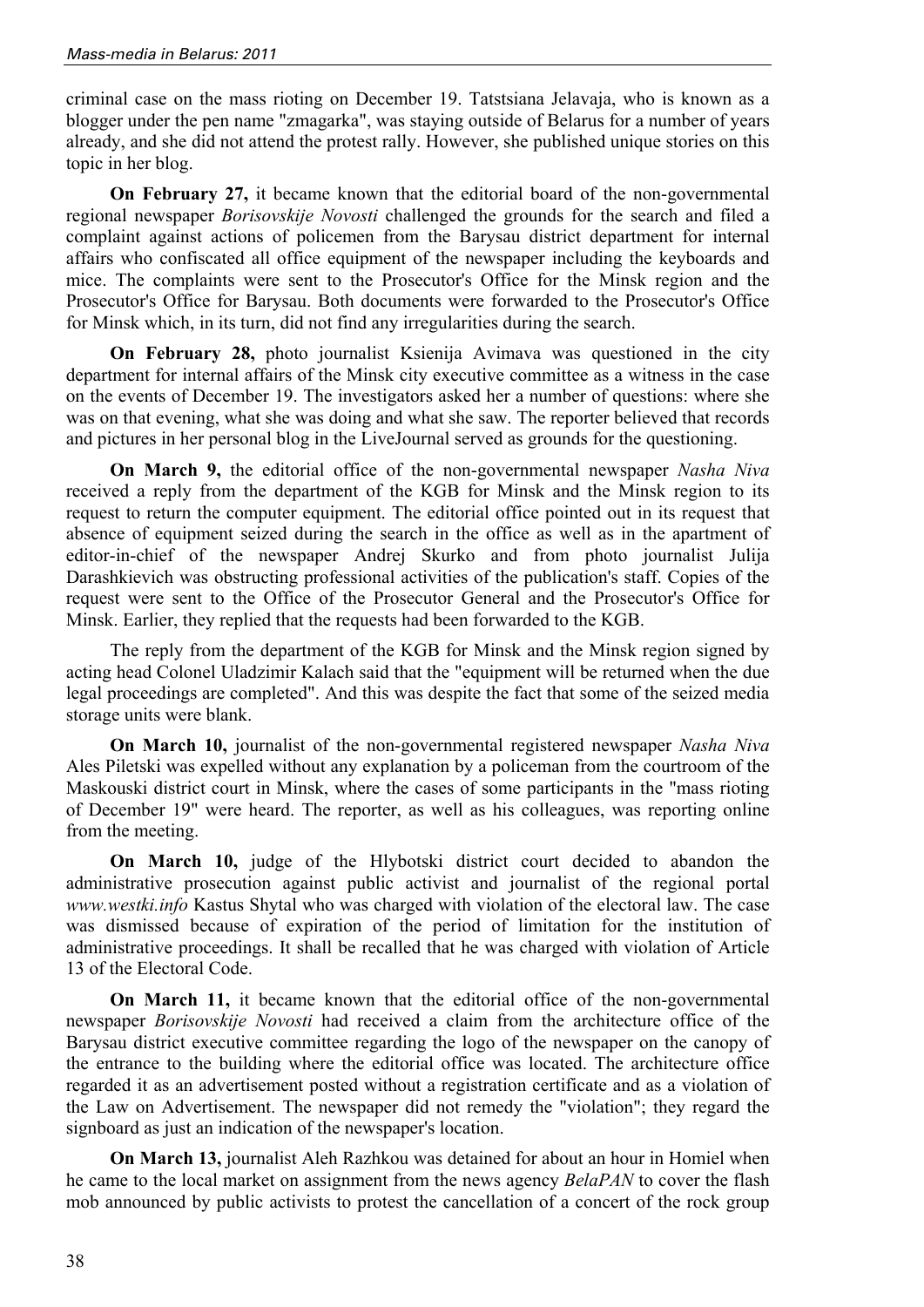"Lyapis Trubetskoy". He had to provide an oral explanation, and a protocol of seizure of his membership card of the Belarusian Association of Journalists and the press card of the International Federation of Journalists - "for assessment of their authenticity" – was drawn up. **On March 21,** Aleh Razhkou filed a petition to Prosecutor for the Homiel region Valiantsin Shajeu where he requested to take prosecutorial measures against employees of the Centralny district office for internal affairs in Homiel who had seized documents from him. **On March 30,** the press cards of the Belarusian Association of Journalists and the International Federation of Journalists were returned to the reporter. He was told by policemen that the examination had shown that the documents were authentic and the police had no claims against them.

**On March 16,** in Astraviets in the Hrodna region, policemen detained and brought to the local district office for internal affairs reporter of the online newspaper *Salidarnasts* and freelance correspondent of the magazine *Abazhur* Siarhiej Balaj. The journalist was sent by the editorial office on a business trip. He was interviewing local dwellers about their attitude to the construction of the nuclear power plant. Siarhiej Balaj provided explanations and then he was taken to the station.

**On March 18,** reporter of the non-governmental news agency *BelaPAN* Vital Siamashka was detained for an hour and a half by the presidential security service. The journalist attracted attention of the guards when he went up to the roof of the business center "Aliaksandrau Pasazh" with a photo camera — just across the street from the National Library where a meeting of Aliaksandr Lukashenka with Russian journalists was held at that moment. The special agents checked his press card, took his explanation, deleted all pictures with the image of the library he had made with his camera and then released him.

**On March 18,** member of the Belarusian Association of Journalists from Maladziechna Jan Lahvinovich sent a complaint to the Prosecutor's Office for Minsk regarding the delaying of decision to open criminal proceedings. The journalist was beaten during the dispersal of the rally at the Independence Square on December 19 in Minsk. The Prosecutor's Office for the Maskouski district, where he already sent a complaint demanding to open criminal proceedings on the fact of torture and ill-treatment, was not able to find out who had broken his arm.

**On March 18,** during his interview to editors of Russian media outlets Aliaksandr Lukashenka qualified as provocative the behavior of journalist of *Novaya Gazeta* Iryna Khalip who together with her husband, former presidential candidate Andrej Sannikau, was a defendant in the criminal case on the mass rioting in Minsk on December 19, 2010. He said that all phones of the renowned journalist were wiretapped.

**On March 18.** Belarusian customs officers seized one hundred copies of the album "Press Photo of Belarus 2010" at the border between Lithuania and Belarus (at the border crossing "Katlouka"). They were transported by renowned photo journalist Julija Darashkievich and her husband in their private car. Customs officers studied the album during three hours and came to the conclusion that they could not allow it to cross the border. They drew up a protocol of seizure and said that the book would be examined during a month.

**On March 22,** journalist of *Radio Racyja* Barys Haretski was detained in the hall of the courthouse of the Partyzanski district in Minsk where he was covering the trial of Mikita Likhavid who was charged with participation in the mass rioting on December 19. He was taken to the main office of the KGB where he was questioned about the events in the square during two hours.

It shall be recalled that the reporter already served 14 days of administrative arrest on charges of "participation" in the rally on December 19. Also, **on February 10,** he received a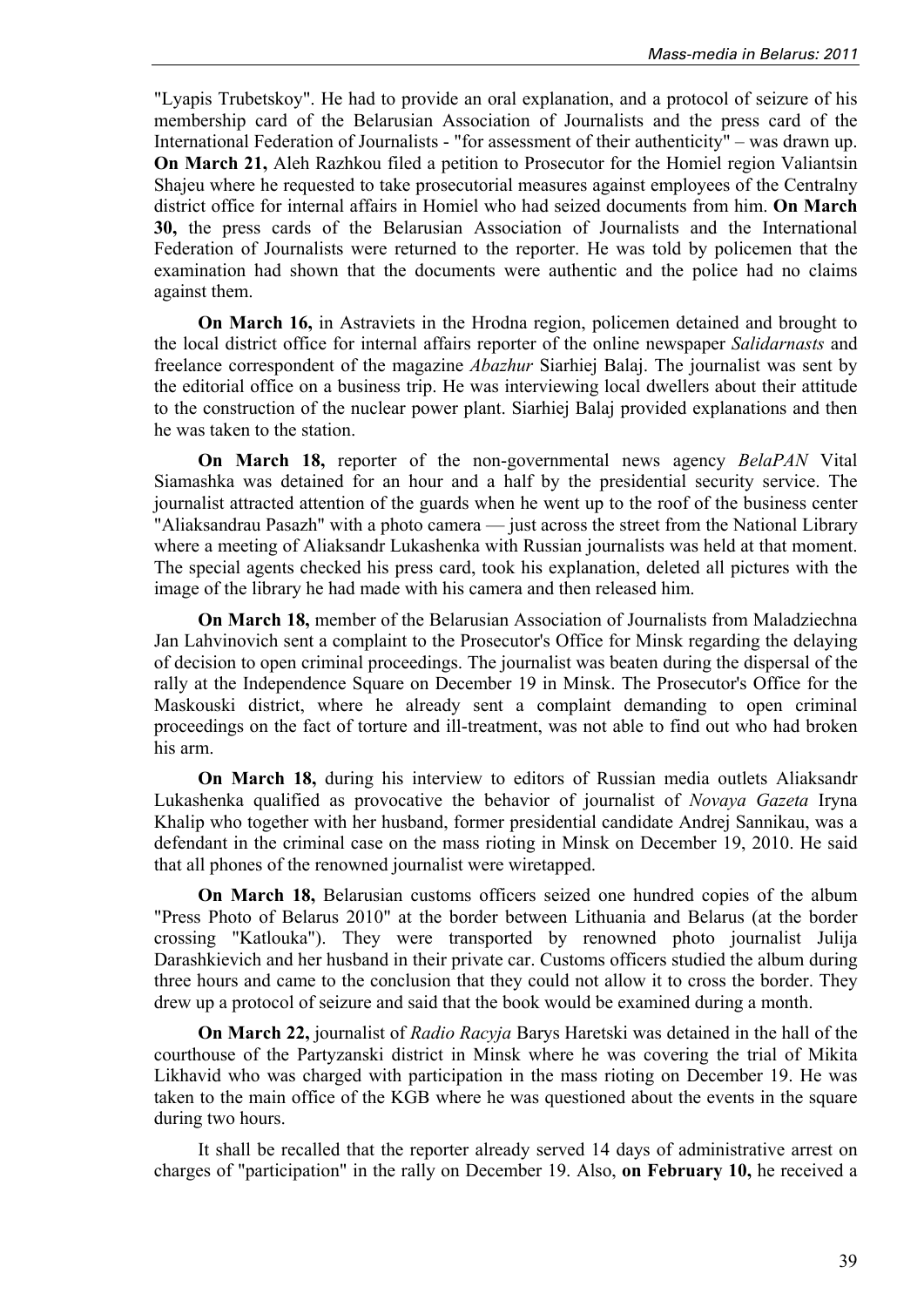warning of the Prosecutor's Office for working for a foreign media outlet without accreditation.

**On March 23,** journalist from Hrodna Andrzej Poczobut was banned from leaving the territory of Belarus. He learned about it when he tried to go to Warsaw to participate in the conference "How to Democratize Belarus?" Belarusian border guards did not allow him to leave the country and put the stamp "Exit refused" in Andrzej Poczobut's passport.

**On March 24,** the court of the city of Orsha and the Orsha district (judge Ina Kokhava) sentenced Russian journalist, human right defender and editor-in-chief of the news agency *Freedom* (the city of Samara) Alexander Loshmankin to three days of administrative arrest. He was charged with disorderly conduct (Article 17.1 of the Administrative Offences Code) – allegedly for use of foul language during his detention. In protest, journalist went on hunger strike in the courtroom. Loshmankin served the term of his arrest in the Orsha temporary detention center. He was detained by transport police in the night of March 24 in Orsha, when he was taken from the train "Chelyabinsk – Brest". The journalist was travelling to Minsk in order to cover trials of participants in "mass rioting" and possible street rallies on March 25.

**On March 25,** in the morning (on the Freedom Day), a local policeman came to the Kobryn house of editor of the web site *сharter97.org* Natallia Radzina, who lived there on her own recognizance. The policeman recommended the journalist not to leave the house because a KGB investigator was supposed to come and see her. It shall be recalled that Natallia Radzina had to live in Kobryn on her own recognizance. The journalist was charged with organization and participation in "mass rioting", and she faced up to 15 years of imprisonment.

**On March 24**, on the eve of the Freedom Day, independent journalist Ales Asiptsou was detained and sentenced to three days of administrative arrest. He was detained near his home and charged with petty hooliganism – urinating in a public place.

**On March 25,** freelance correspondent of the non-governmental news agency *BelaPAN* for the Mahiliou region Uladzimir Laptsevich was detained in Mahiliou. He was going to cover the event organized by local democratic activists dedicated to the Freedom Day.

**On March 28,** Laptsevich was sentenced to 7 days of administrative arrest. He was charged under two articles of the Administrative Offences Code – resistance to police officers and petty hooliganism. Laptsevich pleaded not guilty.

**On March 25,** in Vitsiebsk, police officers prevented TV journalist Uladzislau Staravierau from doing his job. He came to the Liberty Square with a camcorder to film the laying of flowers to the memorial plaque to Vasil Bykau and the monument to Uladzimir Karatkievich. As soon as he took out the camcorder, two plain-clothed men jumped on him, wrung his hands and dragged on the asphalt. Policemen took the journalist in their service car to the Kastrychnitski district department for internal affairs, where at first they declared that he possessed a stolen camcorder and then that he looked like a wanted maniac-pedophile. Three hours later, they let the reporter go – during this time the event, which he was supposed to cover, ended.

**On March 25,** in Minsk, reporters covering the street rallies dedicated to the Freedom Day encountered obstacles in their work. A group of journalists who came to the entrance to the Janka Kupala Square were not allowed to enter the park.

Also, people in civilian clothes rather rudely obstructed the work of journalists at the Jakub Kolas Square. Photo correspondent of *Reuters* Vasil Fiadosienka was pulled by his clothes in order not to be allowed to take pictures. An unknown person treated reporter of the *European Radio for Belarus* Illia Malinouski roughly, telling him how to do his work.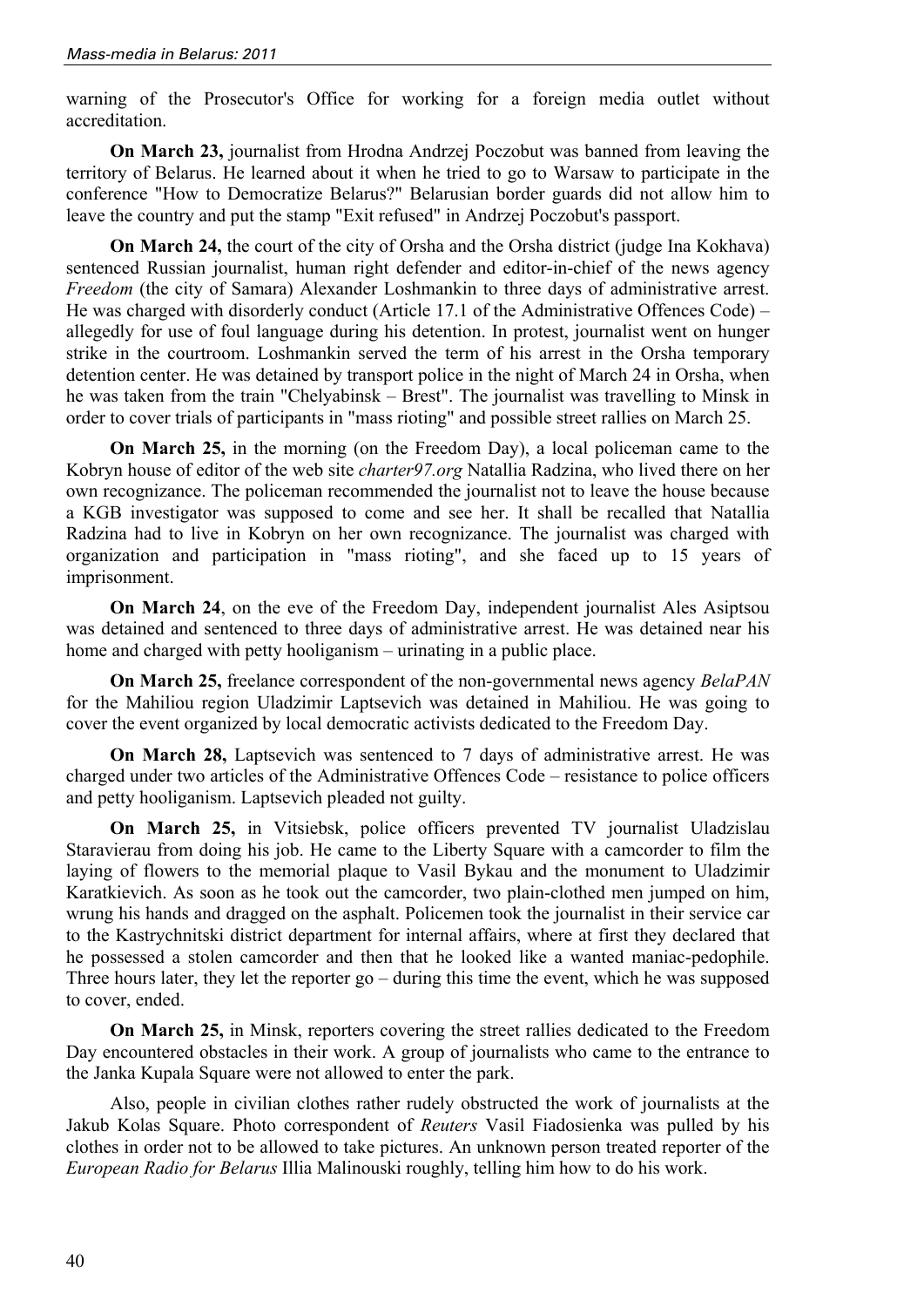People in civilian clothes tried to prevent a journalist of the Russian TV channel *ORT* from shooting video at the Jakub Kolas Square.

**On March 31,** deputy editor of *Narodnaja Volia* Maryna Koktysh and editor of *Nasha Niva* Andrej Skurko were questioned in the KGB in the late night in connection with information about disappearance of journalist Natallia Radzina published on the web sites of these publications. After the conversation, they had to sign the non-disclosure recognizance.

It shall be recalled that in the evening of March 30 editor of the web site *сharter97.org* Natallia Radzina went to Minsk for an interrogation at the KGB and disappeared. Her phone was disconnected.

**On April 5,** journalist Tatstsiana Bublikava, now working in Minsk, received a call from officer of the department of the KGB for the Homiel region Paviel Samsonau who said that he wanted to talk to her regarding her "participation" in the rally on December 19 at the Independence Square in Minsk. The journalist refused to be summoned for questioning over the phone.

**On April 6,** a Major of the Biaroza district office for internal affairs visited the apartment of journalist Tamara Shchapiotkina and warned her that she should not leave her home on April 7. This order was related to the fact that Aliaksandr Lukashenka was expected to come to the town of Biaroza (Brest region).

**On April 7,** the apartment of the parents of editor of the web site *сharter97.org* Natallia Radzina in Kobryn was searched. The search was conducted by officers of the local department of the KGB as well as an investigator from Minsk. As a result, they confiscated the day planners of the journalist, the letters of solidarity that she had received from around the world and the computer of an under-age nephew of Natallia Radzina. It shall be noted that during the week after Natallia Radzina left the country, her parents, brother and aunt were summoned to the KGB for questioning.

**On April 8,** another search was conducted by the KGB in the apartment of former presidential candidate Andrej Sannikau and journalist Iryna Khalip. According to the journalist's mother Lutsyna Bialzatskaja, it was the third search by the KGB and there was also one by the police.

**On April 12,** the editorial office of *Nasha Niva* was visited by five KGB officers, two attesting witnesses and policemen who stayed at the entrance and were not allowing anyone to leave the premises. The special service produced a decision to make seizure of the photo and video footage of the events after the explosion in the Minsk subway on April 11. As a result, the law-enforcement agents were given a videotape with the footage and were allowed to copy all photo images. After that, the representatives of the KGB drew up a report of seizure and left. They also ordered to remove yesterday's video from the newspaper's web site. Editor Andrej Skurko signed the non-disclosure recognizance.

**On April 16,** editor-in-chief of the online newspaper *Salidarnasts* Aliaksandr Starykievich was questioned in the Prosecutor's Office as a witness in the criminal case on the explosion in the subway. The journalist was summoned over the phone, without a written summons. It shall be recalled that on April 12, the Office of the Prosecutor General issued a warning to Aliaksandr Starykievich for the article "Who Benefits?" from April 11, dedicated to the terrorist act in the subway.

**On April 18,** editor of *Nasha Niva* Andrej Skurko was summoned to the KGB and warned about responsibility for disclosure of investigation materials. It was already the seventh encounter between *Nasha Niva* and the KGB for the last four months — before that, there were four searches, a seizure of office equipment, an interrogation and a visit to seize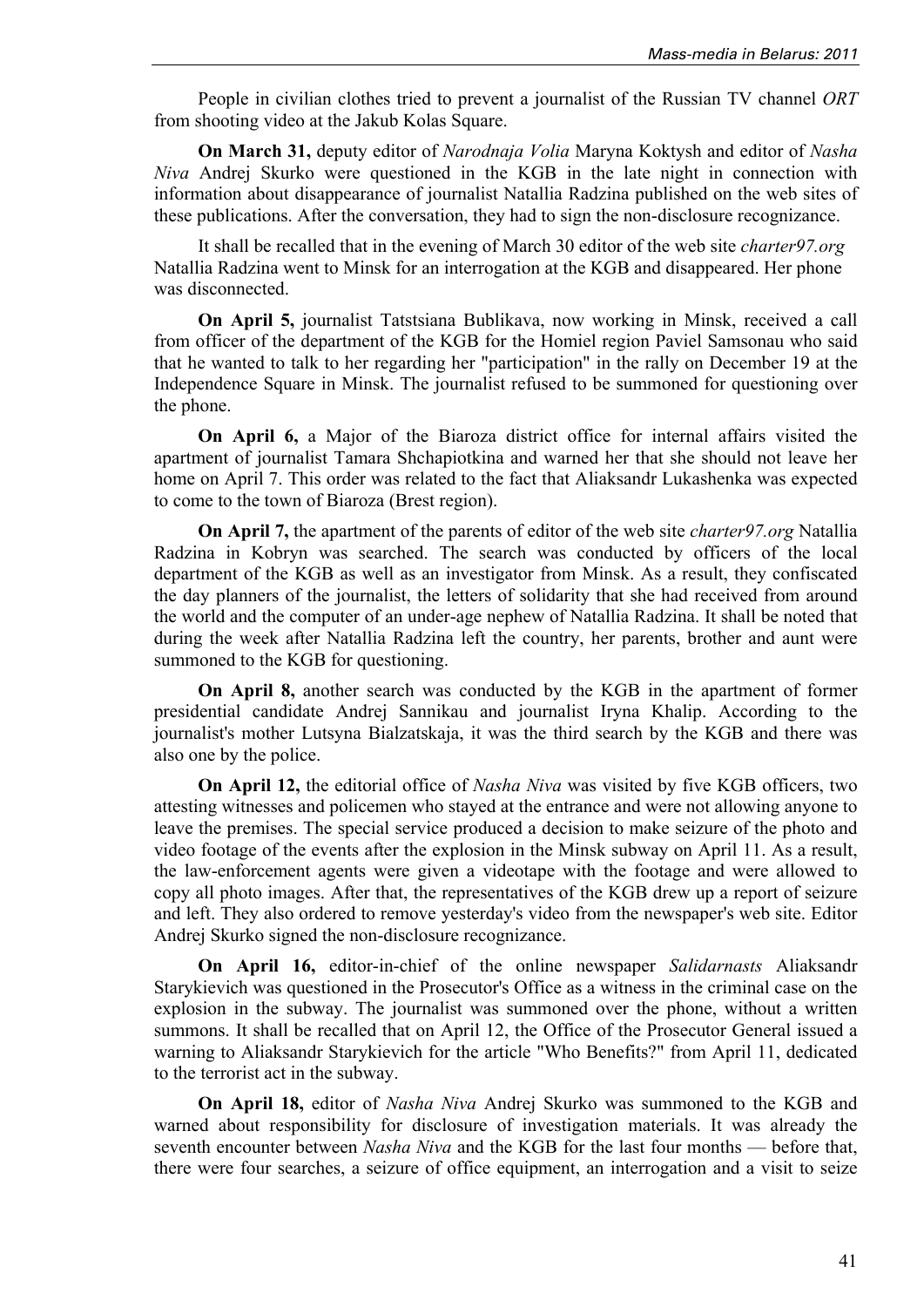photo and video footage. The previous summons were in the framework of investigation of the criminal case on the events at the Square on December 19.

**On April 19,** in the morning, policemen broke in an apartment in Minsk which belonged to daughter of journalist and politician Valery Shchukin. At that time, in the apartment there were activists of the public campaign "Nash Dom" related to the publication of the non-governmental newspapers *Vitebskij Kurjer* and *Nash Dom*. Police explained their visit by investigation of the case on the terrorist act in Minsk. All those present (18 persons) were detained and taken in the Frunzienski district department for internal affairs. In the evening, everybody was released except four persons – Karach, Levinau, Barshcheuski and Stanieuski. **On April 20,** the court of the Frunzienski district in Minsk (judge Volha Komar) considered the administrative cases of Volha Karach, Paviel Levinau and Aleh Barshcheuski. They were convicted of "petty hooliganism" — use of foul language (Article 17.1 of the Administrative Offences Code), while on the day of detention a report about suspicion of involvement in the terrorist act in the subways was drawn up against Levinau. Levinau and Barshcheuski were sentenced to 10 days of arrest each and Volha Karach was fined for 20 basic units.

**On April 21,** in Minsk, police officers detained Paviel Padabied, cameraman of the non-governmental news agency *BelaPAN*, thus having prevented him to perform his professional duties. The detention took place at the Independence Square near the House of the Government. The journalist, on assignment from his editorial office, was shooting material for a story about a petition of a group of citizens to the authorities to initiate creation of an independent public commission for review of criminal and civil cases. Policemen from the Maskouski district department for internal affairs detained him to check his identity and took him to a police precinct, where they hold him for an hour and a half.

**On April 26,** policemen in Vitsiebsk rudely detained freelance journalist Uladzislau Staravierau when he was performing his professional duties. The incident took place at the moment when the journalist filmed a collective prayer for victims of Charnobyl near the cross on the Assumption Hill. The policemen who were monitoring the rally did not like the fact that they also were getting filmed. Two policemen knocked Staravierau on the ground and dragged him trying to take his camcorder away from him. People intervened on the journalist's behalf and the policemen had to behave more properly. Uladzislau Staravierau was taken to the Kastrychnitski district office for internal affairs where his phone was confiscated. He spent the night in the temporary detention ward. On April 27, the journalist was put on trial. As usually, he was charged with use of foul language and disobedience to police.

Officer of the Kastrychnitski district office for internal affairs **Aliaksandr Kalinouski** and head of the public security police of the department for internal affairs of the Vitsiebsk region executive committee **Ihar Skarynovich** acted as witnesses from the police.

After the journalist made motions to provide him with a lawyer, to attest the fact that he had been beaten by police and to provide him with medical care, because an ambulance had been called for him the previous night in the detention ward, the judge postponed the court hearing.

**On May 10,** the trial of Uladzislau Staravierau was resumed. The court proceedings, which the journalist from Vitsiebsk refused to attend because he categorically pleaded not guilty, ended with two fines: **Uladzislau Staravierau** was fined for three basic units for use of foul language and for twenty-two basic units for disobedience to police during his detention on April 26.

**On May 17,** the court of the Piershamajski district in Minsk found public activist and popular Belarusian blogger Jauhien Lipkovich guilty of "deliberate insult to the honor and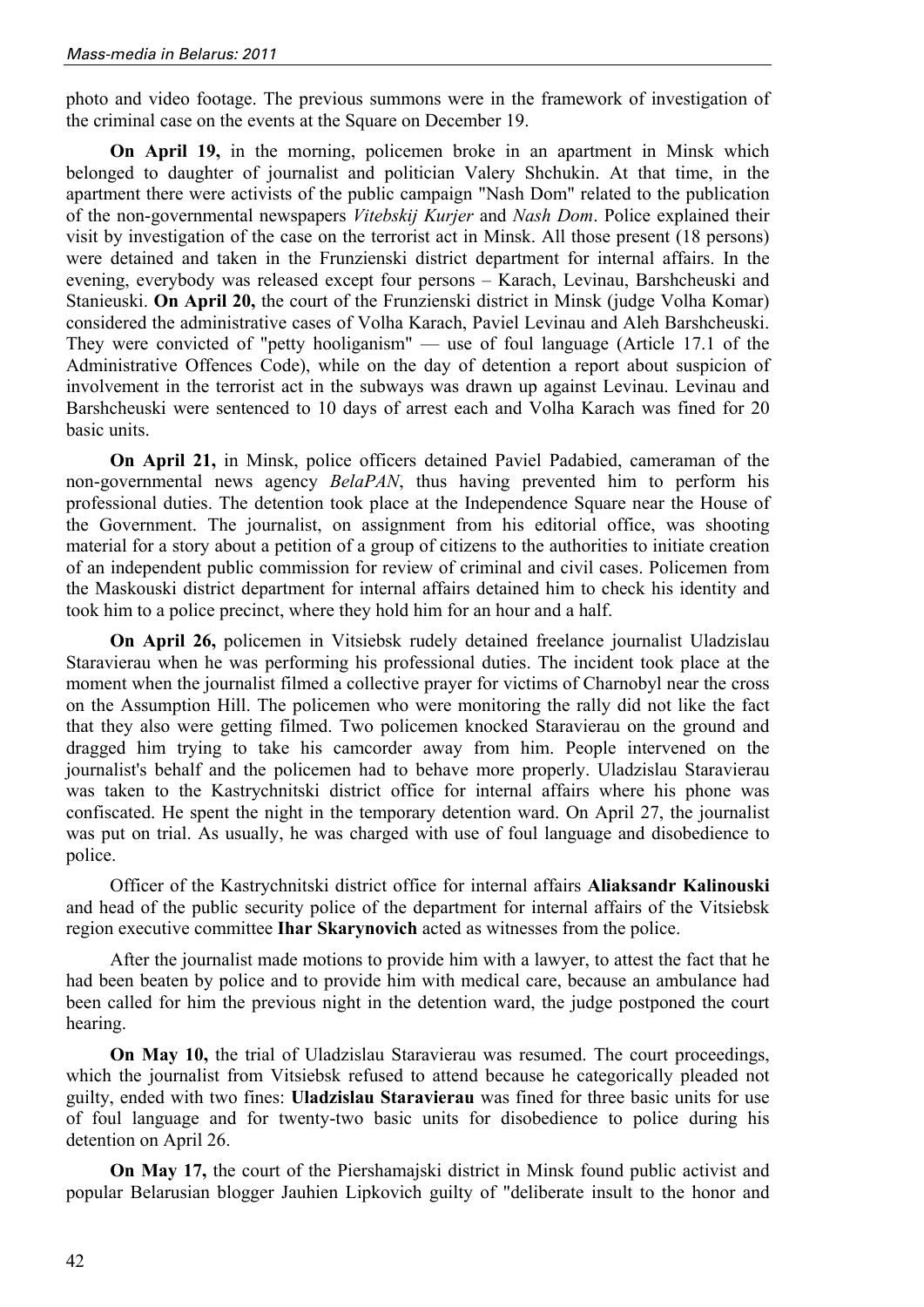dignity of a person expressed in an indecent manner" (Article 9 part 3 of the Administrative Offences Code) and fined him for 15 basic units (525,000 rubles). The reason for the trial was a claim by chairman of the Union of Writers of Belarus Mikalaj Charhiniets related to the fact that on March 19, 2011 Mr. Lipkovich had publicly burned two books by Charhiniets. Jauhien Lipkovich pleaded not guilty.

**On May 24,** in Minsk, police prevented journalists from covering the civic rally "Stop-Gasoline" against rising fuel prices.

The event was organized near the supermarket "ProStore" in Minsk. City and road police also gathered there, attempting to disrupt the rally and writing fines to participants in the event for violations of the Road Code. Not wanting to get filmed, road police officers prohibited journalists from filming the "administrative process". When the journalists tried to tell to law-enforcement officers that the former were also at work, road police Major Siarhiej Lahunou tried to take away the press card of photo journalist Julija Darashkievich.

However, in accordance with Article 34 paragraph 4.7 of the Law on Mass Media, filming is allowed during mass events in open air.

**On May 27,** in Hrodna, police detained freelance journalists Ivan Roman and Andrej Fralou who wanted to record a video interview of Aksana Paczobut, wife of their imprisoned colleague, reporter of the Polish newspaper *Gazeta Wyborcza* Andrzej Poczobut near the building of the Prosecutor's Office for the Hrodna region.

The detainees were held in the premises of the Prosecutor's Office for about an hour. They provided written explanations and then they were released. They were warned orally that it was possible to make recordings near the secure facilities, such as the Prosecutor's Office and the courthouse, only after receiving an appropriate authorization.

Deputy chairman of the Belarusian Association of Journalists lawyer Andrej Bastuniets pointed out that the claim of the Prosecutor's Office was not based on the law: the Law on Mass Media does not contain any norm which would prohibit making recordings of any "secure facilities".

**On June 15,** journalist from Hrodna Ihar Bantsar was sentenced to 5 days of administrative arrest for alleged violations under Article 17.1 ("Petty hooliganism") of the Administrative Offences Code. The decision was taken by judge of the Leninski district in Hrodna Ksienija Stasiukievich. The charge was based on testimonials from two policemen. Bantsar was detained near the entrance to his apartment house. Thus, law-enforcement agents prevented him from attending the court hearings where the criminal case of Andrzej Poczobut began to be heard on June 14. In protest, Ihar Bantsar went on hunger strike.

**On June 15,** nine journalists were detained in different cities and towns of Belarus during a peaceful protest rally. Many journalists were prevented by law-enforcement agents from carrying out their professional activities. The journalists covered "public walks" which took place on Wednesdays and were organized through social networks.

In Brest, at the Lenin Square, police detained journalist of the non-governmental newspaper *Brestskaja Gazeta* Stanislau Karshunou and staffer of the student online radio *Start* Dzmitry Bosak. They were released in about an hour.

In Hrodna, cameraman Barys Charniauski, who works for the Polish TV channel *TVP* as well as Polish journalist Agnieszka Lichnerowicz from the Warsaw radio *TOK FM* were detained. They were taken to the Kastrychnitski district office for internal affairs and released only when diplomats from the Polish consulate in Hrodna came there.

In Vitsiebsk, editor of the independent web site *Narodnyja Naviny Vitsiebska* Siarhiej Sierabro was detained. He came to the central square of the city to take pictures of the rally "Revolution through Social Networks", but he was not able to take a single photo before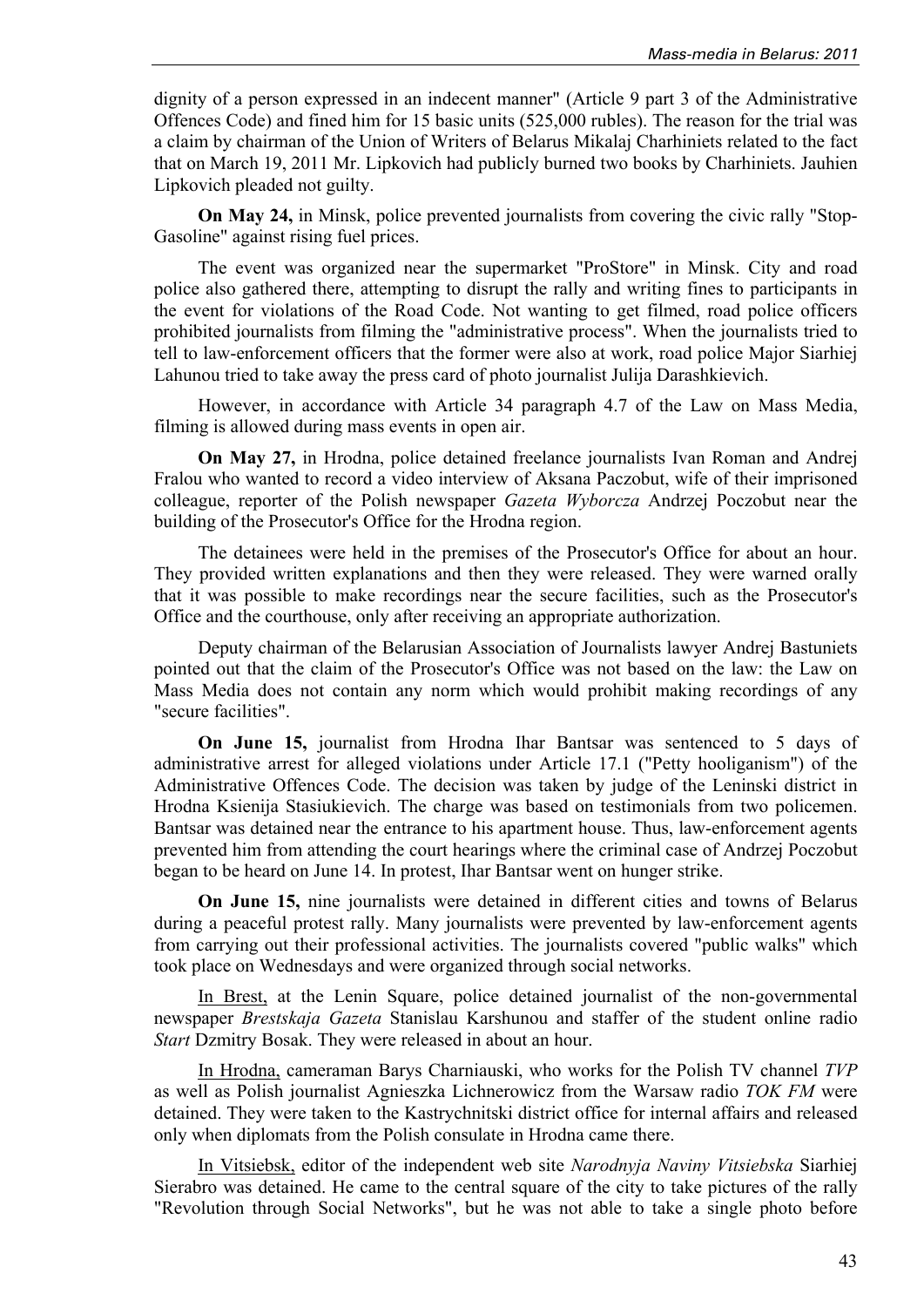policemen approached him, said that he looked like a certain criminal and took him to the Kastrychnitski district office for internal affairs. There he was held for an hour and a half together with other detainees, he had to provide "explanations" and then he was released.

In Minsk, reporter of the *European Radio for Belarus* Paviel Sviardlou was briefly detained at the Liberty Square.

In Homiel, two journalists, Larysa Shchyrakova and regional correspondent of *Komsomolskaja Pravda v Belorussii* Pauluk Mitskievich, were detained by police at the Lenin Square during the event. Lieutenant Colonel of the police Andrej Parkhomienka together with his subordinates prevented Larysa Shchyrakova from making video recordings of the events, covered her camcorder and then the journalist was dragged to a padded wagon. The detainees were taken to the Centralny district office for internal affairs in Homiel where they were searched and police reports were drawn. All images were deleted from the photo camera and camcorder of Paviel Mitskievich. An hour and a half later, the journalists got their belongings back and were released.

In Maladziechna, reporter of *BelaPAN* Jauhien Sukhavierkh was detained despite his press card. The journalist had to delete all images taken with his camera.

Note: the initiative to go for public walks on Wednesdays in the downtown originated in the social networks "Vkontakte" and "Facebook". This form of protest – no banners or flags – was chosen so that participants could not be charged with organization of an unauthorized rally. The demands of the participants were clear even without slogans — political and economic changes.

**On June 22** (on Wednesday), law-enforcement agents again detained journalists who were covering another rally of peaceful civil protest organized through social networks.

In Minsk, photo journalist of the online newspaper *Salidarnasts* Siarhiej Balaj was detained. Photo journalist of the news agency *Interfax-West* Ruslan Ryndzievich, sent on the scene by his editorial office, was detained near the Kastrychnitskaja Square. Cameraman of the news agency *BelaPAN* Paviel Padabied and freelance cameraman Ales Barazienka were also detained at the Kastrychnitskaja Square. Reporter of *Radio Liberty* Aleh Hruzdzilovich was detained near the Palace of the Republic at the same Kastrychnitskaja Square. Two riot police agents knocked him to the ground, beat him and literally dragged over the entire square to the padded wagon. Reporter of *Nasha Niva* Ales Piletski was detained on the Independence Avenue, near the Square, when he was taking pictures of riot police. All detained journalists were taken to the Centralny district department for internal affairs where they were held for about an hour and then released without police reports.

In Hrodna, reporter Aliaksandr Sajenka was briefly detained.

In Zhodzina (Minsk region), police detained journalist Siarhiej Salaviej.

**On June 22** (on Wednesday,) law-enforcement agents again detained journalists and prevented them from covering another rally of peaceful civil protest organized through social networks.

In Minsk, reporter of *Nasha Niva* Ales Piletski and photo journalist Uladz Hrydzin were detained near the Kastrychnitskaja Square one hour before the "silent rally". The latter saw his camera broken. The journalist were taken to the police precinct No 1 of the Centralny district and released about one hour later. "None of the policemen who detained me even presented himself", said later Ales Piletski.

After the rally began (at about 7 o'clock in the evening), law-enforcement officers conducted mass detention of its participants and journalists. Among those detained were journalist of the non-governmental newspaper *Belgazeta* Vadzim Zamirouski, freelance journalist Alina Radashchynskaja, reporters of *BelaPAN* Vadzim Shmyhau and Ksienija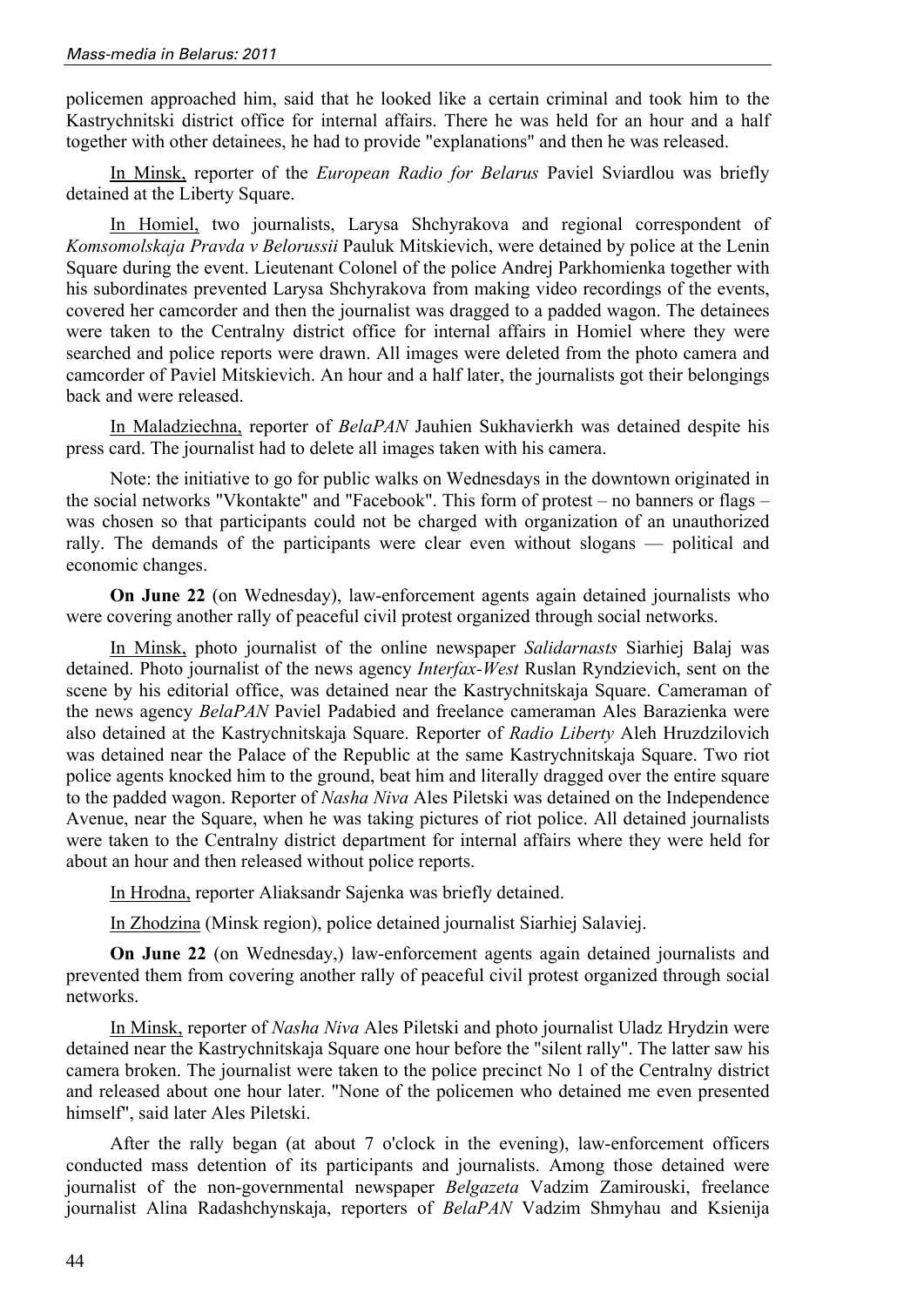Avimava, photo journalist of the news agency *Interfax-West* Paviel Ptashnikau, reporters of the newspaper *Komsomolskaja Pravda v Belorussii* Katsiaryna Barysievich, Alena Talkachova and Siarhiej Hapon. Around 8 o'clock in the evening photo journalist Uladz Hrydzin was detained for the second time. After a while, the journalists were released after intervention of press secretary of the city department for internal affairs of the Minsk city executive committee Aliaksandr Lastouski.

The police smashed the forehead of cameraman of *BelaPAN* Vital Siamashka to blood while preventing him from filming. Photo journalist Natallia Ablazhej saw her camera damaged.

Foreign journalists were also detained on that day: Latvian journalist Ugis Libietis was detained on Janka Kupala Street; during the footage; unknown people in civilian clothes beat reporter and cameraman of the *Russian service of BBC* Oleg Boldyrev and Maxim Lomakin.

In Brest, journalist Ales Liauchuk and photo journalist of *BelaPAN* Milana Kharatava were detained. The latter was detained as a person who allegedly "fitted the description of a woman suspected of stealing".

**On July 2,** Major of the police Aliaksandr Koshman visited the office of the Homiel independent web site *Silnyje Novosti* and demanded the site administrator Jauhien Suvorau to shut down the web site immediately because the web site "contained appeals to hold unauthorized rallies". Jauhien Suvorau, who was in the office alone at that moment, said that he had no such possibility. Then Major called web site editor Piotr Kuzniatsou and ordered him to come to the Chyhunachny district office for internal affairs on Monday, July 4 for a talk. However, Piotr Kuzniatsou decided not to go there because he did not receive any written summons.

**On July 5,** in Hrodna, unknown persons in civilian clothes prevented journalists from covering the trial of reporter of *Gazeta Wyborcza* Andrzej Poczobut. Actions of these people affected, *inter alia*, photo journalist of the news agency *BelaPAN* Tatstsiana Ziankovich, photo correspondent of the news agencies *Associated Press* Siarhiej Hryts and *Reuters* Vasil Fiadosienka. The group of unknown persons pushed journalists and grabbed their hands and lenses.

**On July 6,** during the "silent" rally, at least 28 journalists were detained in different regions of Belarus.

In Hrodna, Ihar Bantsar and Ales Dzianisau were detained and sentenced to 10 days of administrative arrest, and Jury Humianiuk was sentenced to 12 days of arrest. Andrej Fralou and Mikalaj Dziatchenia were imprisoned for three days for "use of foul language in a public place" (Article 17.1 of the Administrative Offences Code).

In Mahiliou, Hanna Illina was sentenced to 6 days of administrative arrest for "disobedience to police".

In Babrujsk, reporters of the local non-governmental newspaper *Bobrujskij Kurjer* Viktar Masalovich and Viktar Kachan were detained at the central square of the city where they were taking pictures on assignment of the editorial board. At the police precinct, a police report was drawn up that the journalists allegedly violated the Law on Mass Events. The court of the Babrujsk district (judge Natallia Charapukha) sentenced both journalists to a fine of 5 basic units each.

In downtown Hrodna, during the "silent" rally, reporter of the newspaper *Vechernij Grodno* Palina Zhurauliova was attacked by unknown women – policewomen, as she found out later. According to the journalist, they grabbed her and passed to plain-clothed men. The latter roughly dragged her to a bus and threw her on the ground on the way there. Palina Zhurauliova was brought to the district office for internal affairs, where she became sick, and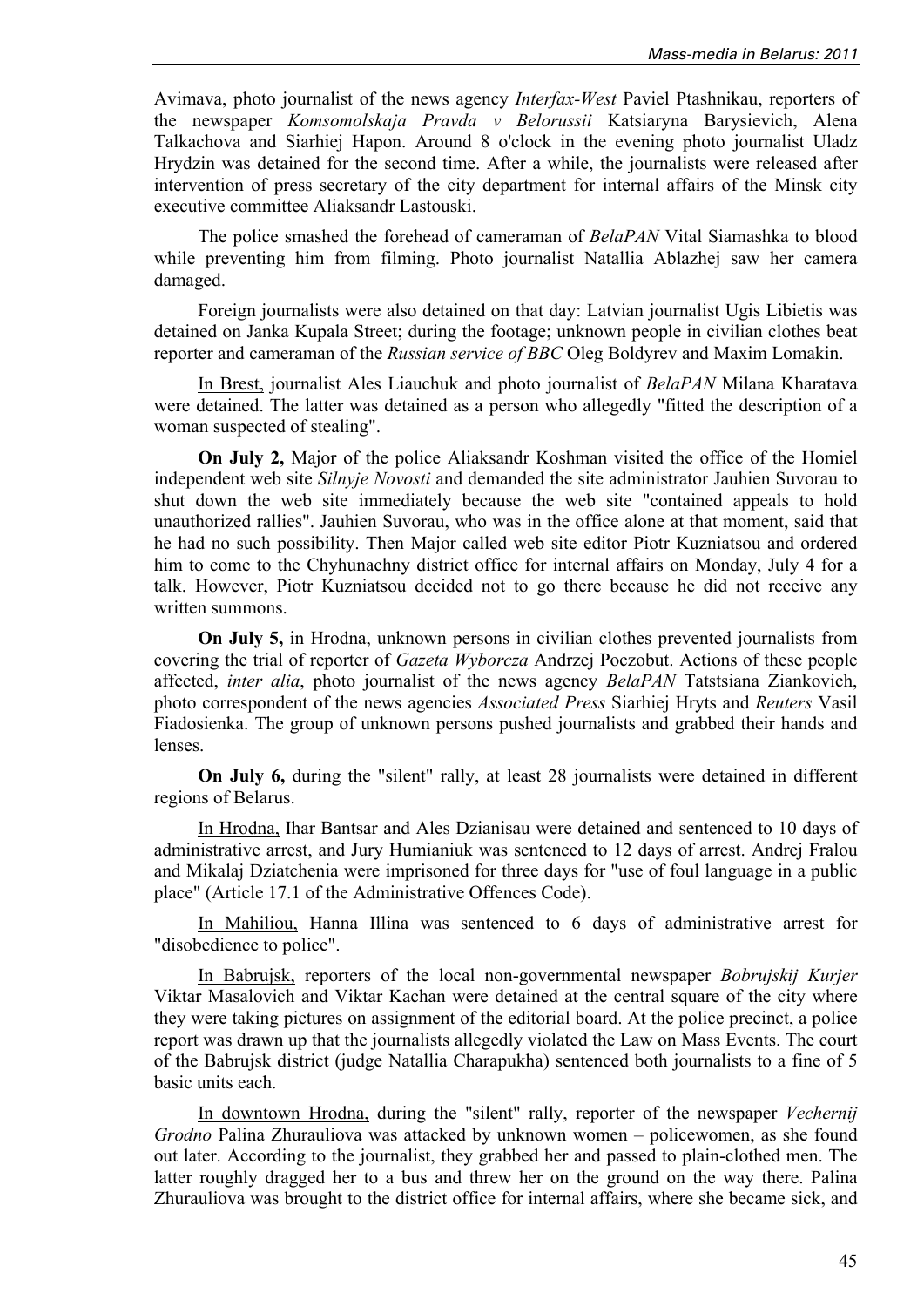an ambulance took her from there. According to the medical examination, the girl had a black eye and bruises on her arms and back. The editorial board of *Vechernij Grodno* called the press service of the department for internal affairs of the region executive committee to find out who had been the plain-clothed persons who had been detaining people during the public rally. In response, head of the information and public relations office Gieorhij Jeuchar invited them to send a written request.

**On July 11,** the Leninski district court in Hrodna fined reporter of *Radio Liberty* Mikhail Karnievich for 30 basic units (1,050,000 rubles). The journalist, who had been detained on July 3 while covering the "silent" protest rally, was prosecuted for participation in an unauthorized mass event (Article 23.34 of the Administrative Offences Code of the Republic of Belarus). According to Mr. Karnievich, he was detained when he was standing away from the procession and was taking pictures. The police ignored his press card and took him to a precinct to draw up a report.

**On July 13,** the Leninski district court in Hrodna (judge Dzmitry Kiedal) sentenced reporter of *Radio Racyja* Grażyna Shalkievich to an administrative fine. The journalist who was doing her job on July 3 during the "silent" protest rally had to pay 30 basic units for alleged participation in an unauthorized mass event (Article 23.34 of the Administrative Offences Code of the Republic of Belarus).

**On July 13,** reporter of the non-governmental newspaper *Belorusy I Rynok* Ihar Iljash was summoned to the KGB for a talk. The conversation between the journalist and an investigator lasted more than an hour and was officially recorded. According to Ihar Iljash, he was told that the conversation was held in the framework of operational search related to the "silent" rallies. The main topic of the conversation was professional activities of the reporter and his coverage of protest rallies. At the end of the meeting, the journalist was strongly "advised" not to disclose the details of this talk.

**On July 13,** in Babrujsk during a "silent" protest rally at the central square of the town Major of the police Siarhiej Rudzko tried to ban editor-in-chief of *Bobrujskij Kurjer* Anatol Sanatsenka from the scene of events and prevented him from carrying out his professional activities. The journalist appealed the actions of the police officer to the Prosecutor's Office for the district. However, Prosecutor A. Karapietsian said in his letter dated August 18 that the facts set forth in the journalist's complaint were not confirmed during the investigation.

**On July 13**, during the "silent" protest rallies held all over Belarus, law-enforcement agents and unidentified people in civilian clothes again rudely interfered with work of journalists and detained them. In Minsk, at least four journalists were detained (excluding those against whom there were attempts to detain), and seven persons were detained in the province.

Thus, according to calculations of the Belarusian Association of Journalists, eightyeight Belarusian and foreign journalists and members of the journalistic association were detained in Minsk and the province since the beginning of the "silent" protest rallies.

**On July 14,** Dzmitry Lupach, editor of the advertising newspaper *Prefiekt-Info* in Hlybokaje was summoned to a talk in the district office for internal affairs. The summons was handed to him on July 13 at the central square of the town, where the "silent" protest rally was held. According to the journalist, in the precinct he was questioned about the rallies initiated by the online community "Revolution through Social Networks", and he was advised to no longer appear at the town's central square on Wednesday evenings.

**On July 20** (on Wednesday), journalists were detained during the "silent" protest rallies: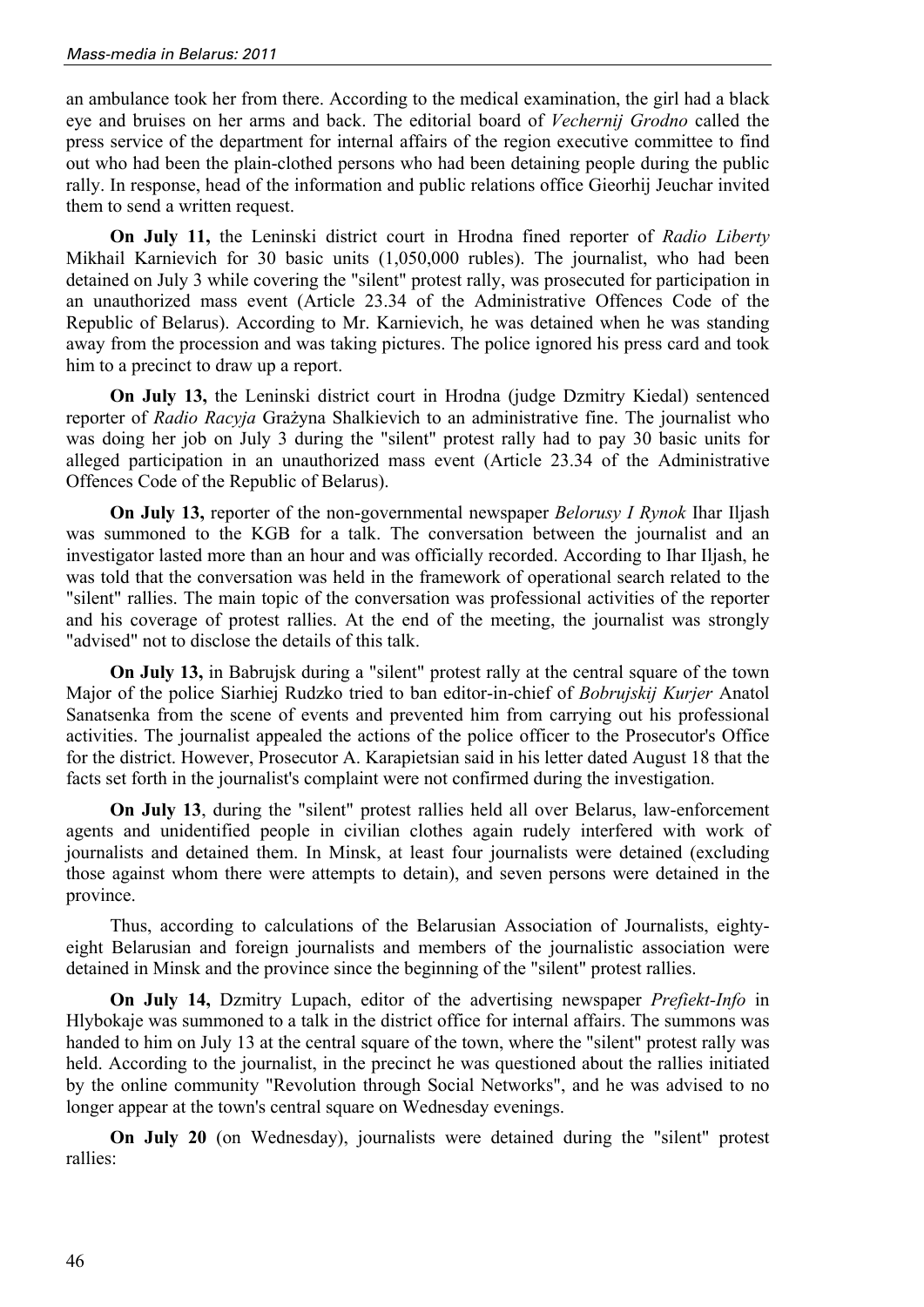In Minsk, journalist of the TV channel *Belsat* Aliaksandra Klimovich was detained near the movie theater "Pieramoha". (**On July 21,** judge of the court of the Centralny district sentenced her to 11 days of arrest.) Photo journalist Tsimafiej Skibienka was briefly detained at the same place. Soon after, he was released.

In Brest, reporter of *Radio Racyja* Alisa Pol was detained at about 2 o'clock. She was stopped on her way to the movie theater "Belarus", the site around which was selected as a meeting spot for the unauthorized "silent" rally. Despite the fact that she showed her passport, policemen took her to the Leninski district office for internal affairs "for identification" of her person. Also in Brest, police stopped freelance TV journalist Andrej Lubianchuk and administrator of the community "Revolution through Social Networks" Siarhiej Alieksijevich — after the former interviewed the latter. They seized the videotape with the recording from Lubianchuk, and Alieksijevich was taken to the precinct.

In Barysau, journalists of the local news web site *ex-press.by* Alena Autushka and Aliaksandr Ziankou were detained and brought to the Barysau district department for internal affairs. After the documents' check, Alena Autushka was released and Aliaksandr Ziankou was left in the precinct till next morning. **On July 21,** the journalist was sentenced to 5 days of administrative arrest for "disobedience to lawful demands of the police" (Article 23.4 of the Administrative Offences Code). The decision was taken by judge of the Barysau district court Lidzija Malchanava.

**On July 21,** the Mahiliou region court upheld the sentences to three local journalists who had served administrative arrests after the street rallies on July 3. The appeals were filed by Ales Asiptsou (judge Sviatlana Martynava), Alina Skrabunova (judge Siarhiej Karaliou) and Hanna Illina (judge Mikhail Melnikau). The decisions were identical for all three persons: to dismiss the appeals and to uphold the decisions of the courts of primary jurisdiction. The journalists made known their intention to continue the appeal process — first with the Chairman of the region court, then in the Supreme Court and finally at the United Nations Committee on Human Rights.

It shall be recalled that Ales Asiptsou (*BelaPAN)* served 10 days of arrest for an alleged participation in an unauthorized event (Article 23.34 part 1 of the Administrative Offences Code). The decision was taken by judge I. Lanchava, the court of Leninski district. Hanna Illina (an online journalist who covered street events in the city dedicated to the Independence Day on July 3 on assignment from the company *Velcom* and with an appropriate accreditation card) served 6 days of arrest for an alleged disobedience to lawful demands of the police (Article 23.4 of the Administrative Offences Code) and violation of the order of holding a mass event (Article 23.34 of the Administrative Offences Code). The decision was taken by judge N. Panasienka, the court of the Leninski district.

Alina Skrabunova (an online photo journalist) served 15 days of arrest: 4 days under Article 23.4 of the Administrative Offences Code (disobedience to lawful demands of the police) and 11 days under Article 23.34 of the Administrative Offences Code (violation of the order of holding a mass event). The decision was taken by judge A. Ratnikava, the court of the Leninski district.

**On July 24,** in Mahiliou, the apartment of freelance journalist Alina Skrabunova was visited by two students of the Mahiliou College of the Police. The visitors showed her a document which gave them the authority of neighborhood policemen, and told her that they were authorized to inspect the apartment and to conduct prophylactic conversation about inadmissibility of participation in unauthorized events. The journalist let them inspect the rooms and listened to them.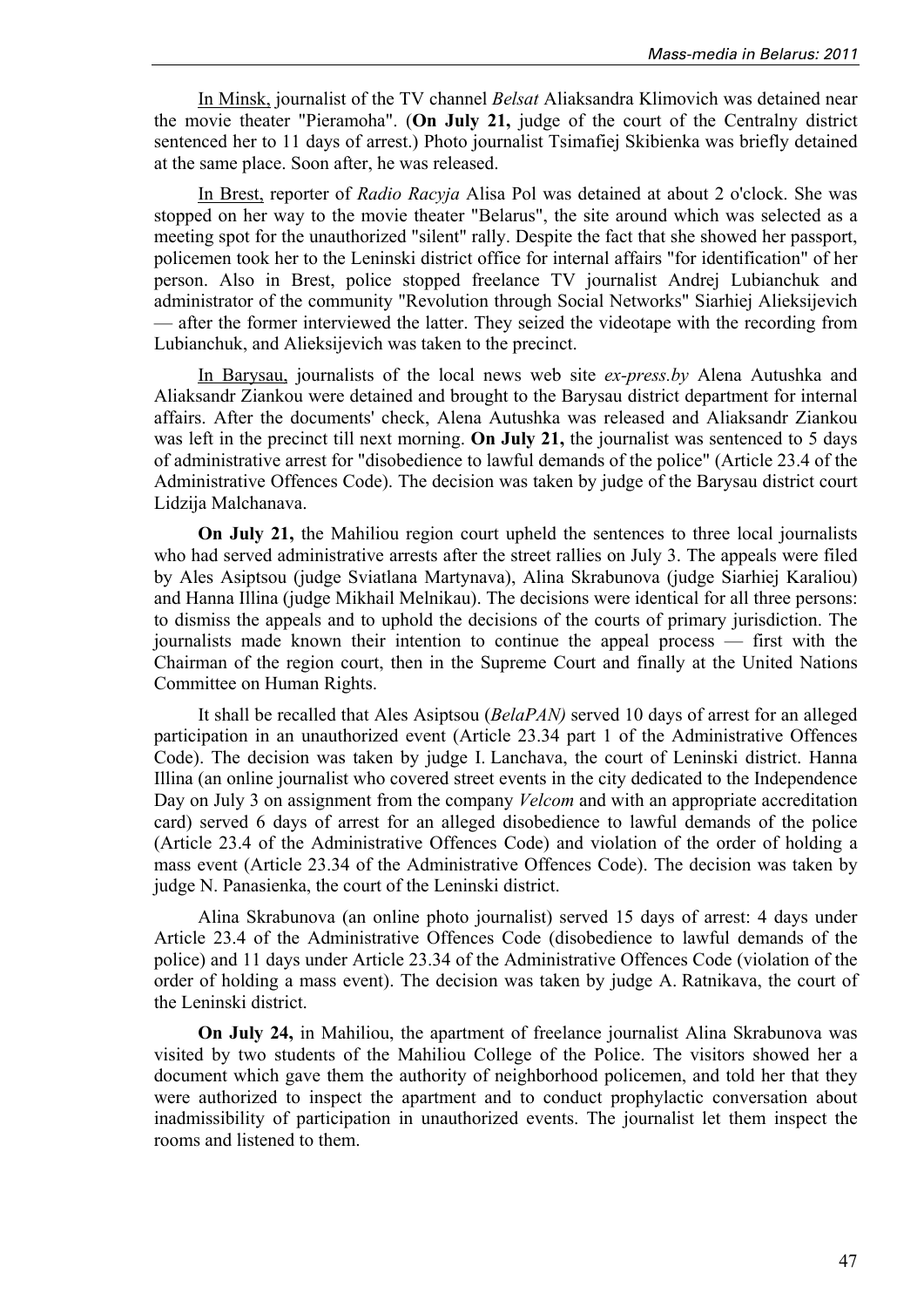**On July 25,** the court of the Brest region dismissed the appeal of former regional correspondent of the State-owned newspaper *Znamia Junosti* Ales Liauchuk who had appealed the outcome of the legal action brought against him by the editorial office of the newspaper.

It shall be recalled that *Znamia Junosti* accused the former employee of slandering and insulting business reputation of the publication. The petition to the court of the Maskouski district in Brest was signed by editor-in-chief of *Znamia Junosti* Jauhien Mialieshka. It happened after Aliaksandr Liauchuk related the reasons of his dismissal from the newspaper in his own blog. According to the reporter, the editor demanded him to write an article that would condemn the events at the Independence Square in Minsk on December 19, 2010. Liauchuk refused to do so and a few days later he received a letter from the editorial office offering him to leave voluntarily. On February 21, the court of the Maskouski district in Brest upheld the claim of the newspaper against its former correspondent.

**On August 3,** journalist of the non-governmental newspaper *Novy Chas* Tatstsiana Shaputska was sentenced to 10 days of administrative arrest in Drybin (Mahiliou region). The journalist was detained on August 2 when she was covering a rally in support of political prisoner Zmicier Dashkievich near the prison settlement in Horki (Mahiliou region). According to Tatstsiana, police detained her despite the press card which she produced. The journalist spent the night in the police precinct, and in the morning, together with other detained people, she was taken to Drybin where she was tried in the evening. As a proof of her participation in the rally, police presented the court with a few scenes from the video that they had shot — where Tatstsiana was passing a picture of Dashkievich from one participant in the event to another and where she grabbed a banner of picketers at the moment of their detention.

**On August 12,** the court of the Minsk region dismissed the petition of Barysau journalist Aliaksandr Ziankou who had served 5 days of administrative arrest in July after having been detained on the day of a "silent rally" and now sought the right to appeal his sentence. In accordance with the decision of the court of primary jurisdiction, the appeal could have been filed only during 5 days. As the journalist passed these five days behind the bars, he petitioned the court about resetting the timeframe for appeal and asked the region court to cancel the decision of the district court. Judge Andrej Shupikau of the court of the Minsk region dismissed the petition.

It shall be recalled that on July 21, judge of the Barysau district Lidzija Malchanava found the journalist guilty of a violation under Article 23.4 of the Administrative Offences Code (disobedience to police). Ziankou was detained at a square in downtown Barysau on July 20 during the "silent" protest rally. An officer of the road police stopped the car from which Ziankou was shooting the events on video.

**On August 19,** officers of the road policed stopped on several occasions a minibus with journalists and human rights activists who were going to Smarhon (Hrodna region) to attend the trial of former political prisoner Jury Linh. At first, a road police car with flashing lights caught up with the minibus and forced it to stop because police thought that one of the passengers was not wearing the seat belt. A few kilometers later, the car was stopped to "check the documents"; the reason for the next inspection was the curtains of the journalists' car. For the fourth time, the minibus was stopped at the entrance to Smarhon again to check the documents. In order not to be late for the trial, the journalists had to go there on foot.

As a result, officers of the Smarhon district office for internal affairs did not allow the journalists and human rights activists to the courthouse of the Smarhon district court without any explanation.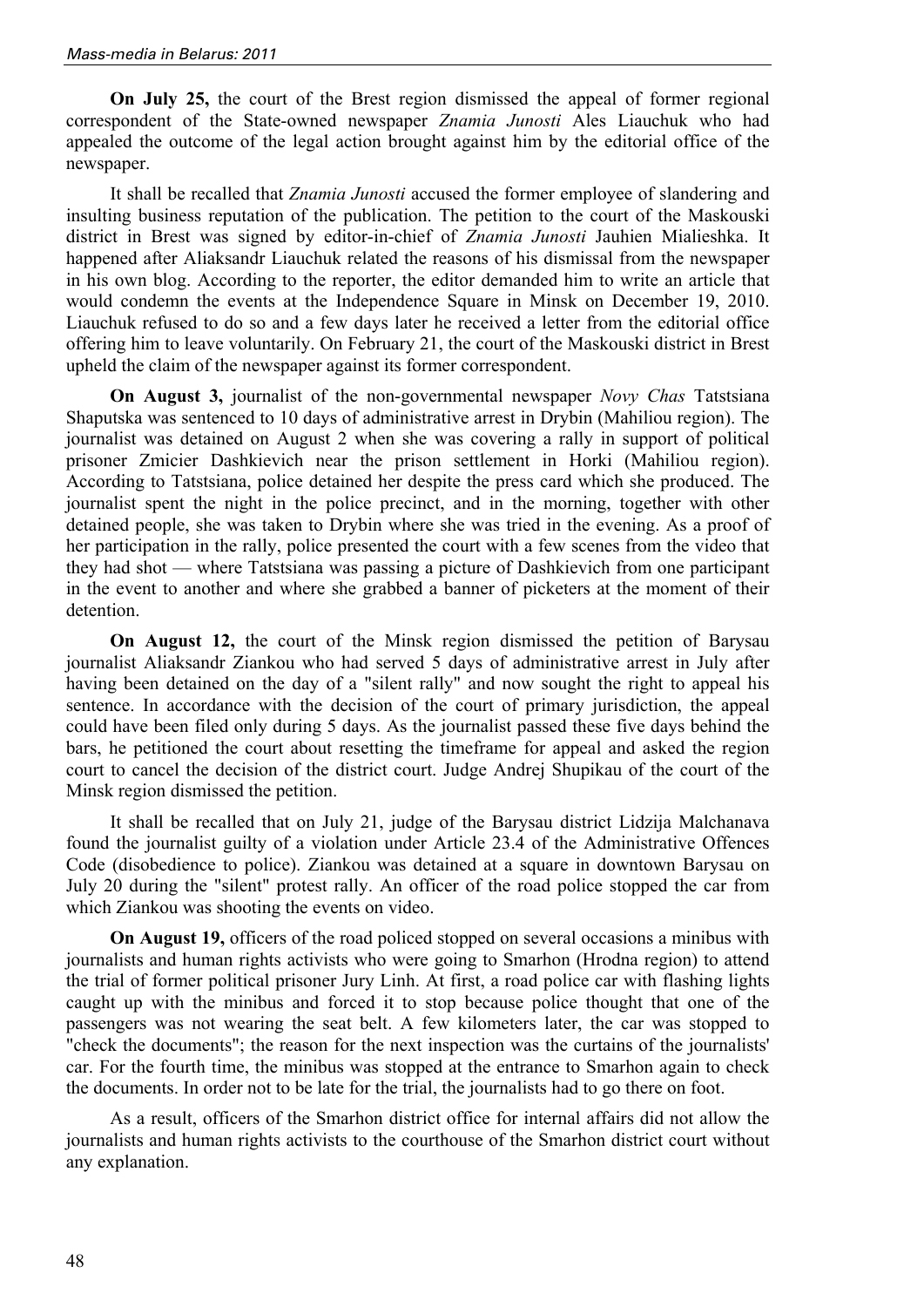**On August 19,** the Lida district court (Hrodna region) began consideration of the administrative case of reporter of the TV channel *Belsat* Siarhiej Karpienka. The journalist, who had been detained on June 22, during the "silent" protest rally, was charged with use of foul language and disobedience to police. The first session lasted two hours, after which the hearings were postponed to August 22 because the police witnesses failed to appear in court. The reporter of *Belsat* was tried by judge Maksim Filatau.

Under the charges brought against Siarhiej Karpienka, he faced a fine of up to 50 basic units or an administrative arrest. In his turn, the journalist filed a complaint to the Prosecutor's Office against the actions of law-enforcement agents. According to Siarhiej Karpienka, police invited him for a talk, but after he refused, they immediately used brute force against the journalist and as a result they smashed his head.

**On August 22,** the Lida district court (Hrodna region) dismissed the administrative case of reporter of the TV channel *Belsat* Siarhiej Karpienka who had been detained on June 22 during the "silent" protest rally. The court found no elements of offence in his actions.

It shall be recalled that police drew up two reports against Siarhiej Karpienka — for petty hooliganism and disobedience to police. However, the journalist was able to find and present to the court a video recording of the time of his detention. The footage shows that in the time of his detention the policemen immediately handcuffed Karpienka though he did not resist.

**On August 20,** the Office of the Prosecutor General officially confirmed that the instances of detention of reporters of the *European Radio for Belarus* by policemen in civilian clothes during silent protest rallies (from June 22 to July 6) were illegal. The document says that after an investigation, the Office of the Prosecutor General came to the conclusion that the rights of P. Sviardlou and A. Jelisiejeu were violated during the detention, including the "unfounded restriction of their rights as representatives of mass media".

During the visit of a reporter of the *European Radio for Belarus,* the Prosecutor's Office showed him a document "for official use only" (he was not allowed to photograph or to scan it) where five police officers who had been detaining journalists and preventing them from doing their job were identified by names.

**On August 23,** human rights defenders and public activists organized street information events in support of arrested head of the Human Rights Center "Viasna" Ales Bialiatski in different cities and towns of Belarus. Their participants distributed leaflets about activities of their colleague to passers-by and asked them to sign guarantees in his favor. During the event, several journalists were detained: in Minsk – Alena Laptsionak, Aleh Matskievich (human rights activists), Viktoryja Ravinskaja (*ex-press.by*), in Mahiliou – Jauhien Hlushkou and Alina Skarabunova, in Hrodna — Viktar Sazonau.

In Minsk, the detainees were at first held at a police precinct in the Kastrychnitskaja subway station and then taken to the Centralny district department for internal affairs. They were released in about three hours after having been photographed, fingerprinted and questioned for a written report.

In Mahiliou, the journalists were detained after they already left the scene of the rally in the downtown. They were held at the Leninski district department for internal affairs exactly three hours and then they were released without police reports but after giving "explanations".

Viktar Sazonau was detained in downtown Hrodna when he was distributing leaflets alongside other human rights activists. He was taken to the "Center" police precinct where he was held till the evening. While he was in custody, his apartment and office were searched. A few books and newspapers were seized from his apartment, and the computer system units, leaflets and newspapers about the arrest of Bialiatski were seized from his office.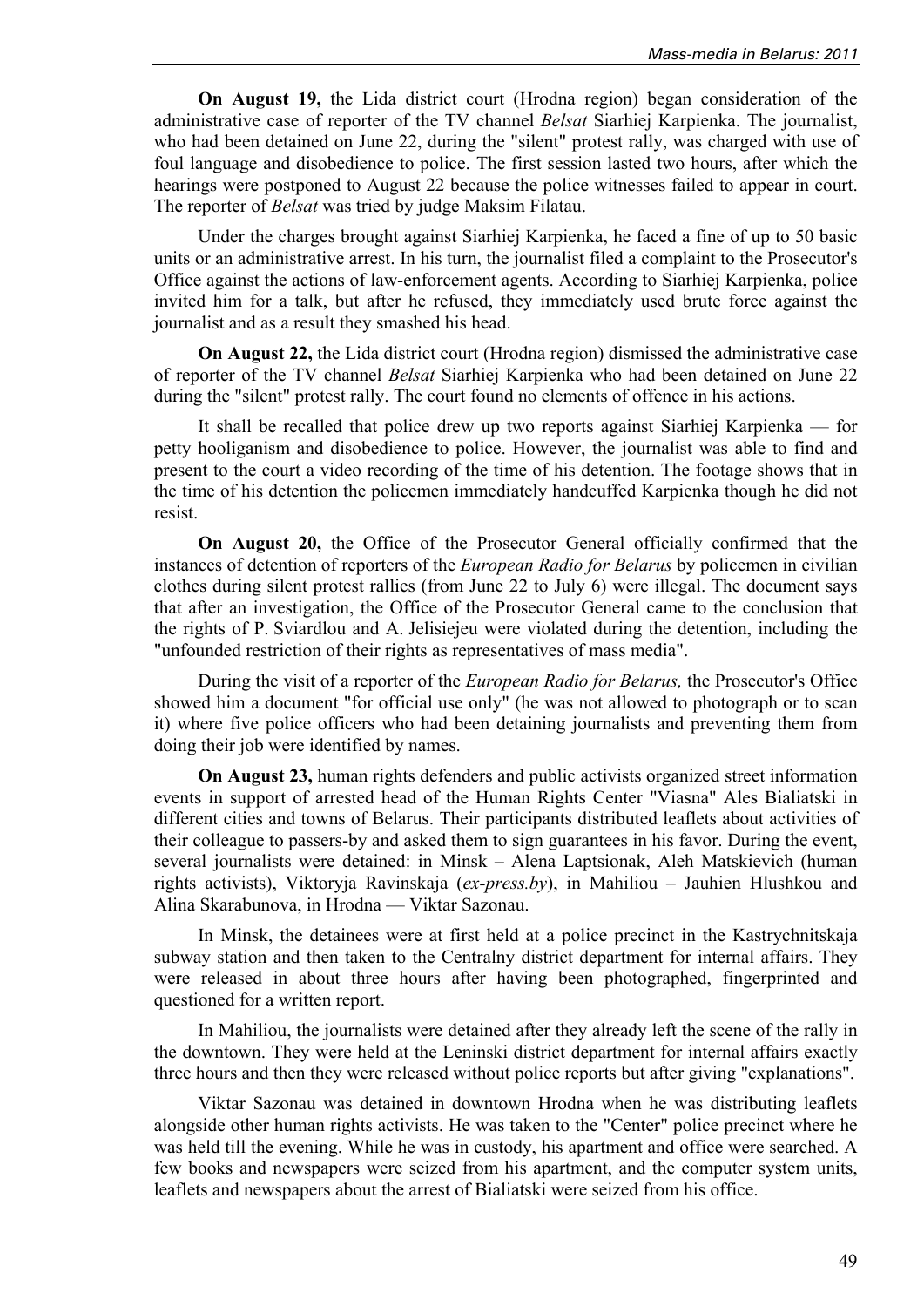**On August 23, it became known that the Mahiliou region court cancelled the decision** of the court for the Babrujsk district and the city of Babrujsk (judge Natallia Charapukha) in regard to journalist of *Bobrujskij Kurjer* Viktar Masalovich and sent it back for revision. The reason for this decision of the Mahiliou region court was incomplete study of all circumstances of the case by the judge from Babrujsk and incorrect application of an article of the Administrative Offences Code.

It shall be recalled that on July 6, Viktar Masalovich was detained by policemen at the central square of the city where he was taking pictures on assignment from the editorial board. A police report was drawn that the journalist allegedly violated the Law on Mass Events. The court, having heard the explanations of the accused as well as the testimony of a witness – editor of *Bobrujskij Kurjer* Anatol Sanatsenka – sentenced Masalovich to a fine of 5 basic units. The same decision was later taken by the court in regard to another journalist of *Bobrujskij Kurjer*, Viktar Kachan.

**On August 26,** in the town of Hlybokaje (Vitsiebsk region) law-enforcement agent detained journalist of the web site *westki.info* Kastus Shytal for having taken pictures of the building of the Hlybokaje district executive committee. (A day before, unknown persons stained the façade with paint.) After he made picture and managed to ride away for about two hundred meters on his bicycle, a car caught up with him, two plain-clothed persons detained the journalist and passed him to the police. In the Hlybokaje district office for internal affairs, Kastus Shytal was fingerprinted and had to give a written explanation. The journalist was forced to delete the pictures with the building of the district executive committee from his camera. One of the policemen attentively studied the mobile phone of the journalist and wrote down a few numbers for himself. Kastus Shytal was held in the precinct for about two and a half hours and then was released, after being strongly "advised" not to write anything about the incident.

**On August 29,** it became known that the Prosecutor's Office for the Mahiliou region refused to consider the complaint of editor-in-chief of *Bobrujskij Kurjer* Anatol Sanatsenka and returned it by mail. In his letter, the head of *Bobrujskij Kurjer* complained about illegal actions of officers of the local police — detention of two journalists of his newspaper, Viktar Kachan and Viktar Masalovich, on July 6. First deputy prosecutor for the Mahiliou region Pimashkou pointed out to the head of *Bobrujskij Kurjer* in the cover letter that the latter must prove his authority to represent interests of his employees in the Prosecutor's Office. However, as Anatol Sanatsenka pointed out, he was an employer of the detained journalists.

It shall be recalled that the journalists were detained while carrying out their professional activities, i.e. while covering the events at the Lenin Square in Babrujsk. Police drew up a report for a violation of the Law on Mass Events by the journalists. The journalists spent a night at a temporary detention center, and the next day the court sentenced them to fines of 5 basic units each.

**On August 30,** journalist of *Radio Racyja* Grażyna Shalkievich was summoned for a conversation to the tax inspection for the Leninski district in Hrodna. The summons stated that the journalist had to provide explanation on an issue of "tax control".

**On September 2,** it became known that the Prosecutor's Office of the Chyhunachny district in Homiel, after conducting additional investigation, again justified the actions of head of the district office for internal affairs Aliaksandr Koshman who had detained reporter of *BelaPAN* Alena Hiermanovich during the silent protest rally on July 3.

Earlier, the Prosecutor's Office decided that the actions of the police officer were legitimate – that was a response that the journalist received to her complaint on August 13. Five days later, she received another notification from the district prosecutor informing her that the decision not to institute criminal proceedings against police officer Koshman was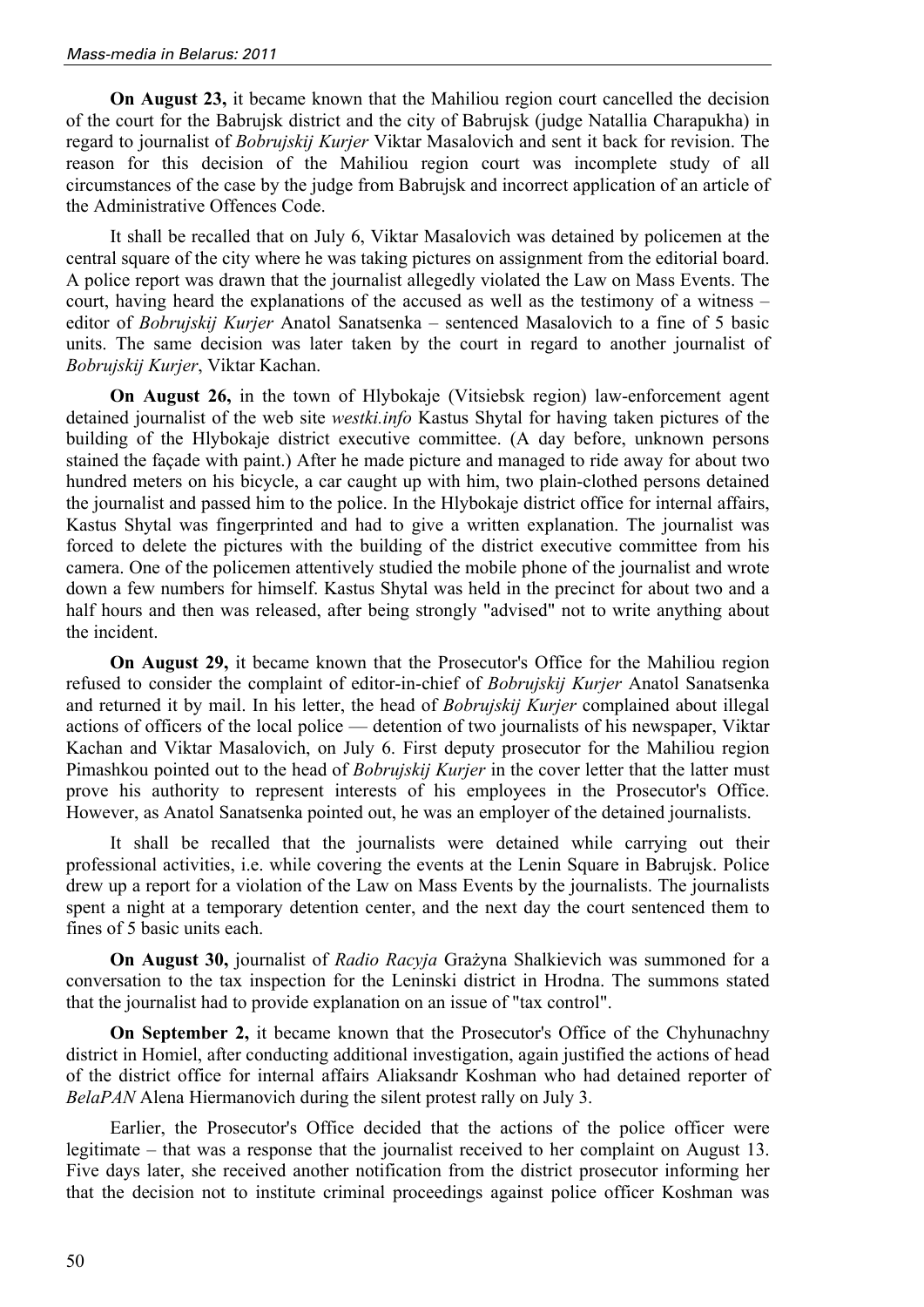revoked due to insufficiency of investigation and that another investigation would be carried out. The result of the additional investigation was that the police officer's actions were justified.

**On September 21,** journalist of *Bobrujskij Kurjer* Viktar Masalovich received the decision of the court of the Babrujsk district and the city of Babrujsk about termination of his case in the absence of elements of administrative offence. The court acknowledged that on July 6, Masalovich was in downtown Babrujsk in his capacity of journalist.

It was the second hearing in this administrative case. During the first trial, which took place in Babrujsk on July 7, Viktar Masalovich was found guilty of violating the Law on Mass Events and sentenced to a fine of 5 basic units. The journalist appealed the sentence to the Mahiliou region court which sent the case back to Babrujsk for a new revision, but to a different judge.

Meanwhile, it became known that the decision of the Babrujsk Court in the administrative case of another journalist of *Bobrujskij Kurjer* Viktar Kachan was also cancelled by the Mahiliou court and sent back to Babrujsk for revision.

It shall be recalled that on July 6 ,journalists of *Bobrujskij Kurjer* Viktar Masalovich and Viktar Kachan were detained by police at the central square of the city where the "silent" protest rally was taking place. They were there on assignment from the editorial board to cover the events.

**On September 28,** policemen detained reporter of *Novy Chas* Lola Buryjeva and reporter of *Nasha Niva* Siarhiej Satsiuk at the central market in Orsha. The incident took place at the moment when the journalists were shooting a story about economic situation in society. The law-enforcement agents were not satisfied with their press cards and demanded the journalists to produce assignments issued by their editorial offices. The detainees were taken to a precinct where their documents were checked again and they had to provide explanations on the purpose of their visit to the market in Orsha. The journalists were released two hours after the moment of detention.

**On September 28,** freelance reporter of the newspaper *Brestskij Kurjer* Alisa Pol was detained near the Central Market in Brest. When the journalist of the independent publication was interviewing city dwellers, she was approached by policemen from the Leninski district office for internal affairs in Brest who accused her of "opposition propaganda". Alisa Pol was taken to the police precinct where she had to write an explanation that she was not engaged in any opposition activities but was carrying out her journalistic duties. The journalist spent about half an hour in the police precinct, and then the policemen apologized and released her.

**On October 7,** journalist of the independent portal *westki.info* Kastus Shytal was detained on the road from Hlybokaje to Dzisna (Vitsiebsk region). The journalist was going to cover the event "People's Assembly" held **on October 8** in towns of Belarus. His car was stopped by road police. Shytal was put to the police car and taken to Miory for a check on his alleged involvement in a robbery. In the precinct, policemen's claims changed – now he was charged with use of foul language (petty hooliganism, Article 17.1 of the Administrative Offences Code) during the inspection of his car by road police. **On October 17,** the court of the Miory district fined the journalist for 3 basic units (105,000 rubles). The judge took this decision after hearing the witnesses – police officers – during the second hearing in the case of Shytal. Till the first hearing (on October 10), the journalist was held in the Miory district office for internal affairs.

**On October 8,** during the All-Belarusian campaign "People's Assembly", lawenforcement agents were detaining journalists and preventing them from working.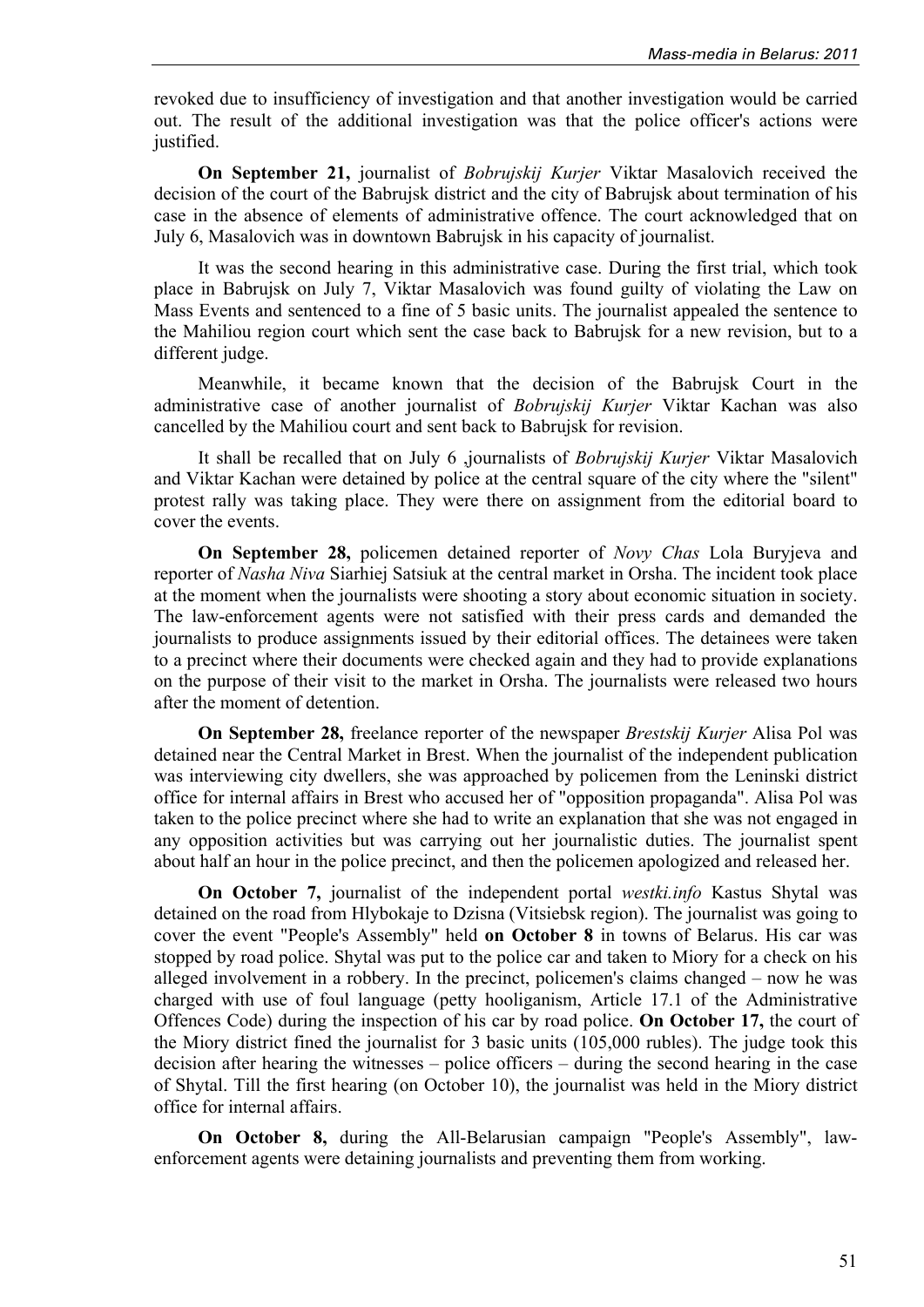Hrodna: at about 16.30, at the railway station, border guards seized passports of journalist Jan Roman and human rights activist Viktar Sazonau who were returning home from Bialystok. Both of them were held for some time in the customs hall of the station.

Homiel: the police detained Larysa Shchyrakova who filmed the rally on video. The journalist was taken to the Chyhunachny district office for internal affairs where her personal belongings were searched. She was held for about three hours and then she was released without any police report.

Hlybokaje: editor of the local non-governmental newspaper *Prefiekt-Info* Zmicier Lupach was detained. He was held for about an hour in the Hlybokaje district office for internal affairs and had to provide explanation.

**On October 8,** somebody smashed the windshield in the car of managing editor of the newspaper *Vitebskij Kurjer* Vadzim Barshcheuski. (The incident took place in the night of October 8.) The journalist noticed the broken windshield in the morning when he was about to drive on business. Vadzim Barshcheuski called the police but the law-enforcement agents decided to take the victim to the precinct. He was held there for several hours and he was prohibited from using his mobile phone. So, he was not able to communicate his whereabouts to his relatives.

**On October 13,** it became known that mobile phones of journalists Iryna Khalip, Natallia Radzina and Maryna Koktysh were "attacked" by unknown persons. Editor-in-chief of the portal *Charter'97* Natallia Radzina, who received political asylum in Lithuania, was continually called by an unknown subscriber. In particular, on October 13, she was receiving calls at her mobile number in Lithuania during the entire day. The journalist believed that the calls were made through Skype, as the number was not identified, and every time she tried to answer the phone, the caller hung up and restarted calling.

Reporter of *Novaya Gazeta* Iryna Khalip and deputy editor-in-chief of *Narodnaja Volia* Maryna Koktysh faced the same problem. According to Koktysh, they began "terrorizing" her at the end of the previous week already. And when she tried to switch off the mobile phone, they began calling her home phone. "The calls were coming in every twenty seconds. One could go crazy", complained the journalist.

**On October 13,** journalist of the Mahiliou web site *222.by* Alina Skrabunova was summoned to the Prosecutor's Office of the region for questioning. Senior investigator Paviel Starykau wanted to find out whether it was her who had left an "abusive comment" to the address of judge of the Leninski district in Mahiliou Iryna Lanchava on the web site of *Charter'97*. The investigator told the journalist that the judge was a civil servant, and one could even be criminally prosecuted for insulting a civil servant. The journalist informed him that on the day when the comment was posted on the web site (July 7) she was under administrative arrest for an alleged participation in one of the "silent" protest.

**On October 27,** journalist Aleh Razhkou was invited to the Office of the Prosecutor General. Citing Article 27 of the Constitution, he refused to answer questions of Counselor in Justice Paviel Jelisiejeu and testify against himself. The journalist was released without sanctions.

**On October 28,** freelance journalist Ales Barazienka was also summoned to the Office of the Prosecutor General. He also talked to Counselor in Justice Paviel Jelisiejeu. The latter asked the journalist whether he wasworking for the TV channel *Belsat* and whether he worked together with Alina Radachynskaja, but Barazienka refused to answer these questions. After some 20 minutes, the journalist was released without sanctions.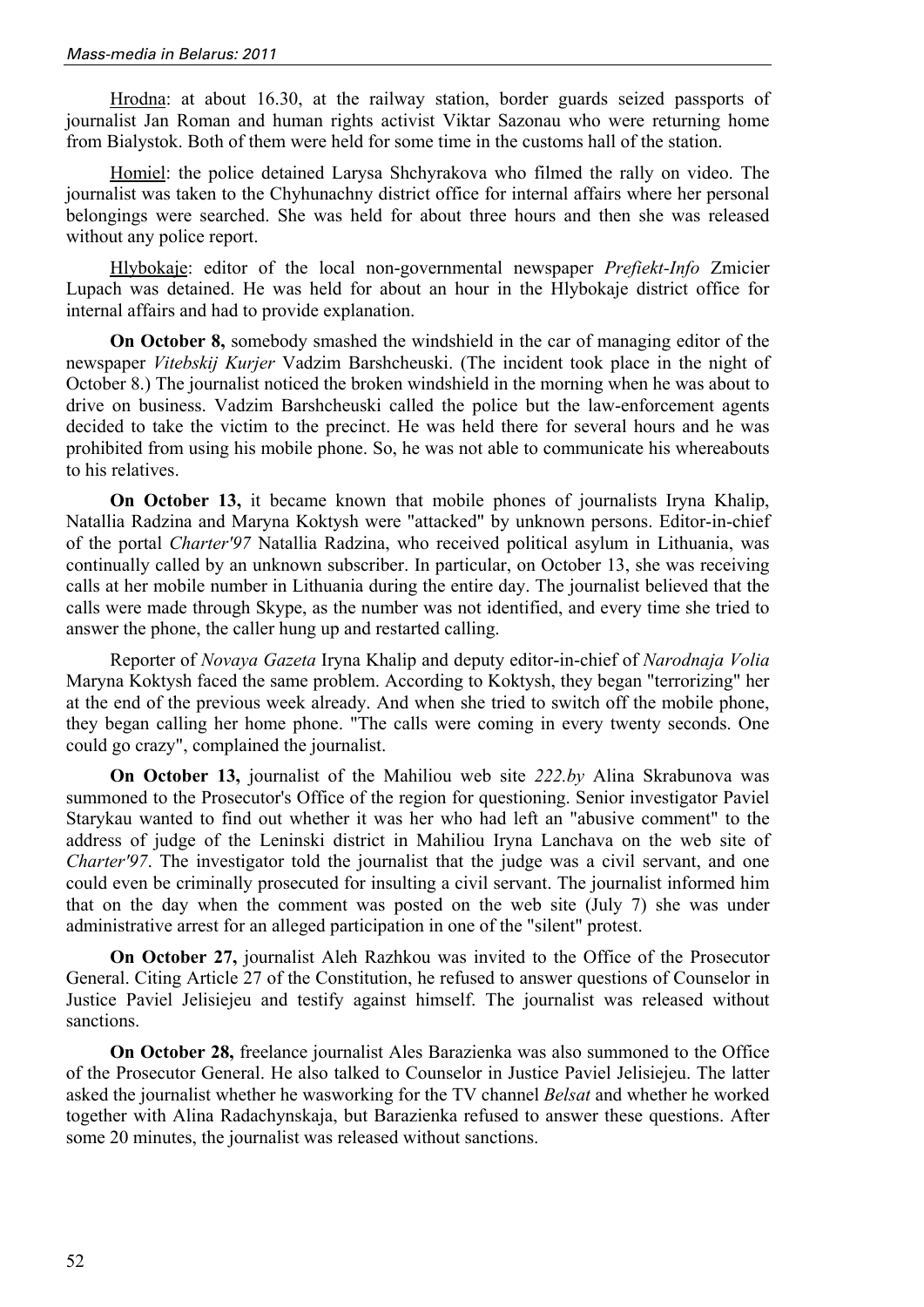It shall be recalled that on October 27, the Office of the Prosecutor General issued an official warning to Alina Radachynskaja about inadmissibility of cooperation with a foreign media outlet without accreditation (Article 35 part 4 of the Law on Mass Media).

**On November 2,** freelance journalist Zmicier Lupach was summoned to the Prosecutor's Office for the Hlybokaje district. The prosecutor investigated the case of an alleged libel. The investigation was launched in connection with a story published on the web site of *Charter'97* which cited Zmicier Lupach in relating the fact that the red-green hung upside down on the building of the Hlybokaje district executive committee. "In fact, I told my colleagues that it was the flag of Hlybokaje that hung upside down on the building of the district executive committee. However, the colleagues got it wrong or misheard me and wrote incorrectly that the incident had happened with the State flag", said Zmicier Lupach.

When Zmicier was taking pictures of the flag on the building of the district executive committee, a policeman came out of the building and told him to delete the picture, because it was allegedly forbidden to photograph this building.

**On November 8,** it became known that freelance journalist from Brest Milana Kharytonava was summoned over the phone as a witness to the Leninski district office for internal affairs to provide explanation about the rally of solidarity with political prisoners which took place in Brest on October 26.

As the journalist was told during her visit to the police station, the law-enforcement authorities conducted an official investigation of this rally. In this connection, neighborhood police inspector Siarhiej Liauchuk took interest in photographs from the rally which were published online and signed by Kharytonava. The policeman asked the journalist whether she knew personally anyone of the participants in the event who were captured by her camera and how he could get in touch with them.

**On November 8,** it became known that tax inspectors continued to put pressure on editor of the non-governmental newspaper in Krychau *Volny Horad* Siarhiej Niarouny. A few days before, the journalist received another letter from the local tax inspection where he was required to explain within a few days the income in the amount of 4,500,000 rubles which he spent on his personal needs during 2009 and the first half of 2010. According to Siarhiej Niarouny, in October he filed a detailed declaration of income and property during the last two years to the Krychau tax inspection. However, the tax inspectors were not satisfied with this explanation.

Siarhiej Niarouny believed that the pressure from the tax inspection was related to his work as the editor of the unregistered newspaper *Volny Horad*.

**On November 12,** when the "People's Assembly" was held in some Belarusian cities and towns, journalists were detained in Homiel and Lida (Hrodna region).

Homiel: At about 13.00, police detained freelance journalist and member of the Council of the Belarusian Association of Journalists Anatol Hatouchyts at a bus stop. No reason for detention was provided. The journalist was taken to the  $2<sup>nd</sup>$  city police precinct of the Chyhunachny district office for internal affairs where they checked recordings on his voice recorder and also tried to get "explanation" from him but Hatouchyts refused. He was released in about two and a half hours without a police report. Freelance journalist Mikalaj Bianko was detained near the Palace of Culture "Vipra". He was held for about three hours at the Chyhunachny district office for internal affairs and then taken to the opposite side of the city and released there. Policemen deleted all pictures of the "People's Assembly" in Homiel from the camera of regional correspondent of *Komsomolskaja Pravda v Belorussii* Paviel Mitskievich.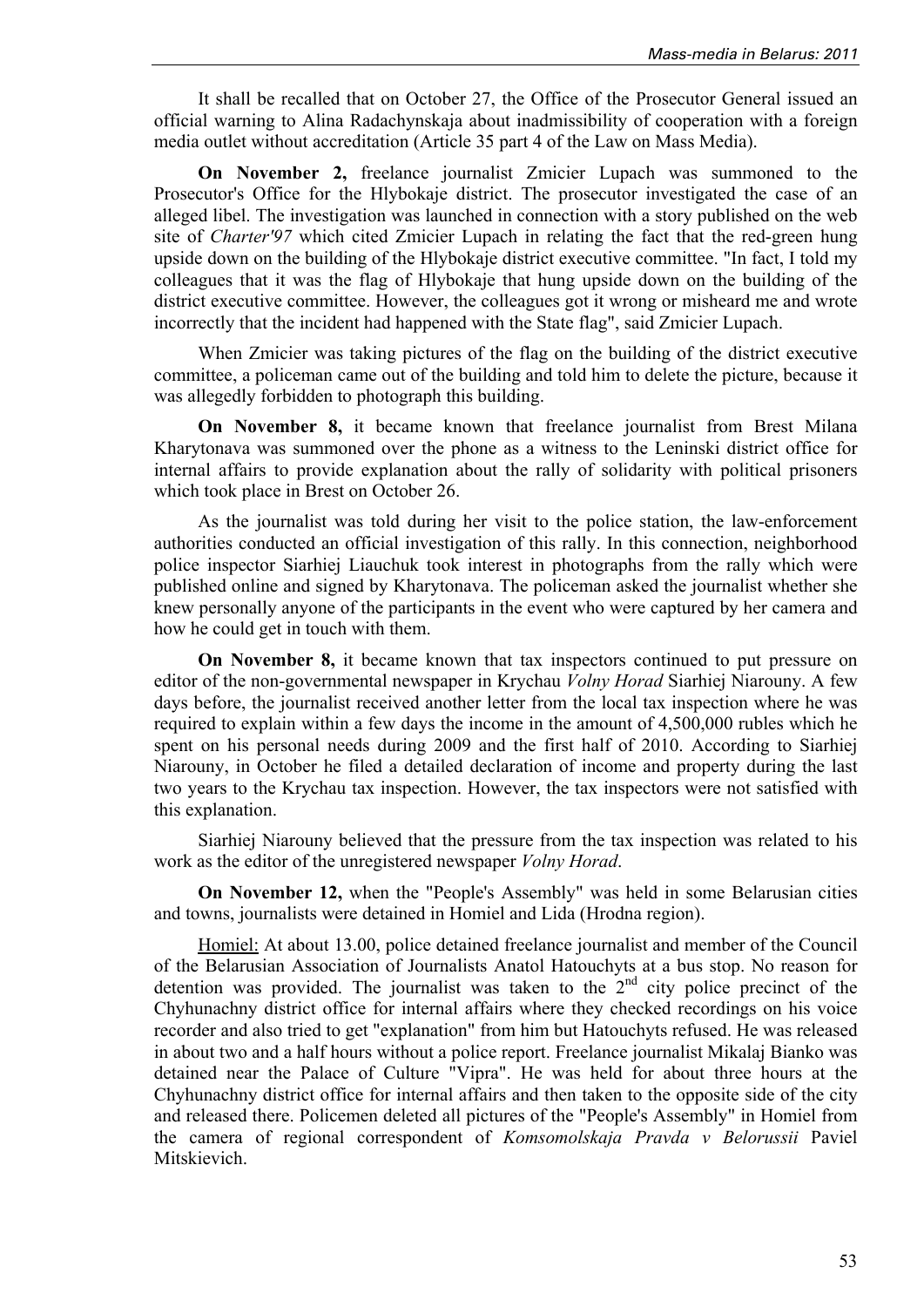Lida: journalist of *Belsat* Siarhiej Karpienka was detained. He was brought to a local police precinct.

**On November 16,** officers of the department of corrections (DoC) of the Ministry of Internal Affairs said to journalist Iryna Khalip that if there were many representatives of mass media in the department's building, it would be regarded as an unauthorized rally with all consequences. It happened when the journalist began inviting her colleagues over the phone to come to the DoC to cover the issue of the sudden transfer of her husband Andrej Sannikau from the penal settlement in Babrujsk to the Mahiliou prison No 4.

Soon after the arrival of journalists, police officers in civilian clothes, including deputy head of the city department for internal affairs of the Minsk city executive committee – head of the public security police Ihar Jausiejeu, came to the building. However, there were no incidents.

"The journalists were invited not to express protest or for other activities which are regulated by the Law on Mass Events, but for coverage of a particular situation. With this approach, any press conference can be classified as an unauthorized event – if only one does not take into account the Law on Mass Media which allows journalists to be present at the scenes of socially important events and to gather and transmit information from such places. The Constitution also has an article with the same number which guarantees the right to disseminate information not only to the journalists, but to every citizen", deputy chairman of the Belarusian Association of Journalists lawyer Andrej Bastuniets commented on the situation.

**On November 2,** in the evening in Hrodna, police detained journalists who were going to the border crossing "Bruzhi" to shoot a story about the new rules for leaving the country.

The car with cameraman Andrej Fralou was stopped by road police officers (Uladzimir Dziemianchuk and Aliaksiej Antanovich) at the exit point from the city. Having checked the documents of the driver, they demanded to see the documents for the camcorder that was in the trunk. Fralou did not have the necessary papers with him and he offered to bring them from his home. Policemen said that incidents of theft of camcorders were on the rise in the city, ordered Fralou to remain in place and began talking to someone over the walkie-talkie.

In the meantime, colleagues of the detained cameraman – Jan Roman and Grażyna Pashtsepa – arrived at the scene. Later, a vehicle of riot police arrived, accompanied by deputy head of the Hrodna road police Aliaksandr Lents. The journalists were taken to a police precinct under a threat to use force. Policemen were recording explanations of the detainees and checking their documents till 0.30 in the morning. When Fralou proved that the camera indeed belonged to him (a colleague brought him the necessary documents), the journalists were released.

**On November 23,** officers of the Maskouski district department for internal affairs in Minsk drew up a report on an administrative offence against journalist and politician Aliaksandr Fiaduta for his refusal to be fingerprinted. He faced trial. Mr. Fiaduta explained his refusal by the fact that he had been already fingerprinted twice last year. "As we are supposed, according to the law, to have the unified system of fingerprints registration, I believe that this is quite enough", the politician pointed out. Fiaduta was also surprised why his fingerprints could not be passed from the  $4<sup>th</sup>$  floor of the building of the Maskouski district department for internal affairs, where the office of corrections is located, to the  $2<sup>nd</sup>$  floor, where the expert office is located.

**On December 2,** it became known that the court of the Babrujsk district and the city of Babrujsk closed down the case of journalist of *Bobrujskij Kurjer* Viktar Kachan in absence of elements of administrative offence. The court decision received by the journalist said that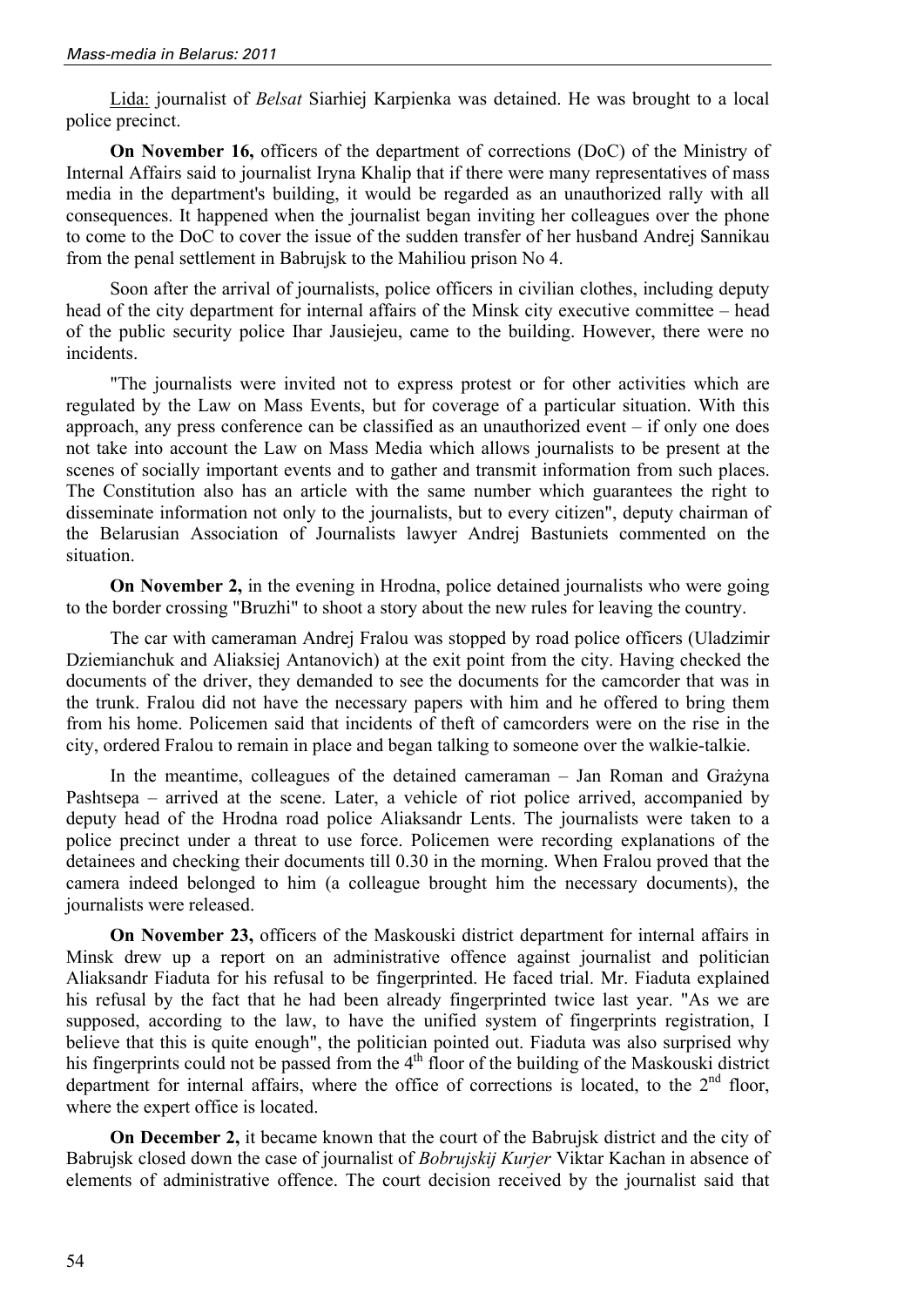after additional consideration of the case the court acknowledged that on July 6, Viktar Kachan had been at the Lenina Square in Babrujsk in his capacity of journalist.

The first hearing of this case took place on July 7. Then, the court found Viktar Kachan guilty of violating the Law on Mass Events and sentenced him to a fine of 5 basic units.

Earlier, the Babrujsk court closed down the case of another journalist of *Bobrujskij Kurjer*, Viktar Masalovich.

**On December 7,** it became known that editor of the unregistered newspaper in Krychau *Volny Horad* Siarhiej Niarouny was fined by the district tax inspection for 10 basic units (350,000 rubles). The journalist was found guilty of not specifying the income of his wife in his declaration of income and property for 2009 and 2010. According to the tax inspection, this income should have been specified as the additional one.

**On December 14,** chairman of the Homiel city branch if the Belarusian Association of Journalists Anatol Hatouchyts received a reply to his record in the book of comments and suggestions of the 2<sup>nd</sup> police precinct of the Chyhunachny district office for internal affairs in connection with his detention on November 12. Commander of the regiment of the police patrol and checkpoint service of the department for internal affairs of the Homiel region executive committee Dzmitry Zurau, who had personally pushed Anatol Hatouchyts to the police car, said in his official reply (No 44/1–2 dated December 1, 2011) that no violations had been found in the actions of policemen.

It shall be recalled that the day when the "People's Assembly" was held in Homiel, Anatol Hatouchyts was detained near a bus stop. Two policemen took the journalist by his arms and put in a police car. Neither at the moment of detention nor in the car any of the policemen explained the reason for detention or reacted to the journalist's suggestion that his documents could be checked.

**On December 19,** at the exit point from Vitsiebsk, road police detained the car of freelance journalist Zmicier Kazakievich. Together with civil activists from Vitsiebsk, he was going to the penal settlement where former presidential candidate Mikalaj Statkievich was imprisoned. The car was stopped on the grounds that it was allegedly involved in a traffic incident that took place in Minsk on November 30, and the road police wanted to get explanation of the driver of his whereabouts at that time, and others had to be questioned as witnesses.

**On December 19,** in the morning , journalist of *Nasha Niva* Tatstsiana Haurylchyk, freelance journalists Julija Darashkievich and Ales Barazienka and camerawoman of "Femen" Kitty Green (an Australian citizen) were detained during an event organized by the Ukrainian organization "Femen" which took place near the building of the KGB on the Independence Avenue. They were photographing and filming the event.

Julija Darashkievich and Tatstsiana Haurylchyk were held in the KGB building for two hours after their detention, and then they were transferred to the Centralny district department for internal affairs were their equipment was seized, and they were held there till about 9 o'clock in the evening. The photo equipment was not returned to them on their release.

Kitty Green was immediately deported from Belarus to Vilnius, accompanied by KGB officers.

Ales Barazienka was taken to the Centralny district department for internal affairs. He was released at about 16.00.

Photo journalist of the news agency *France Presse* and *Komsomolskaja Pravda v Belorussii* Viktar Drachou, who is accredited in Belarus, was also taken to the KGB and then to the Centralny district department for internal affairs. He came to the site of "Femen"'s event after it already started and had no time to take pictures. However, he was also detained, his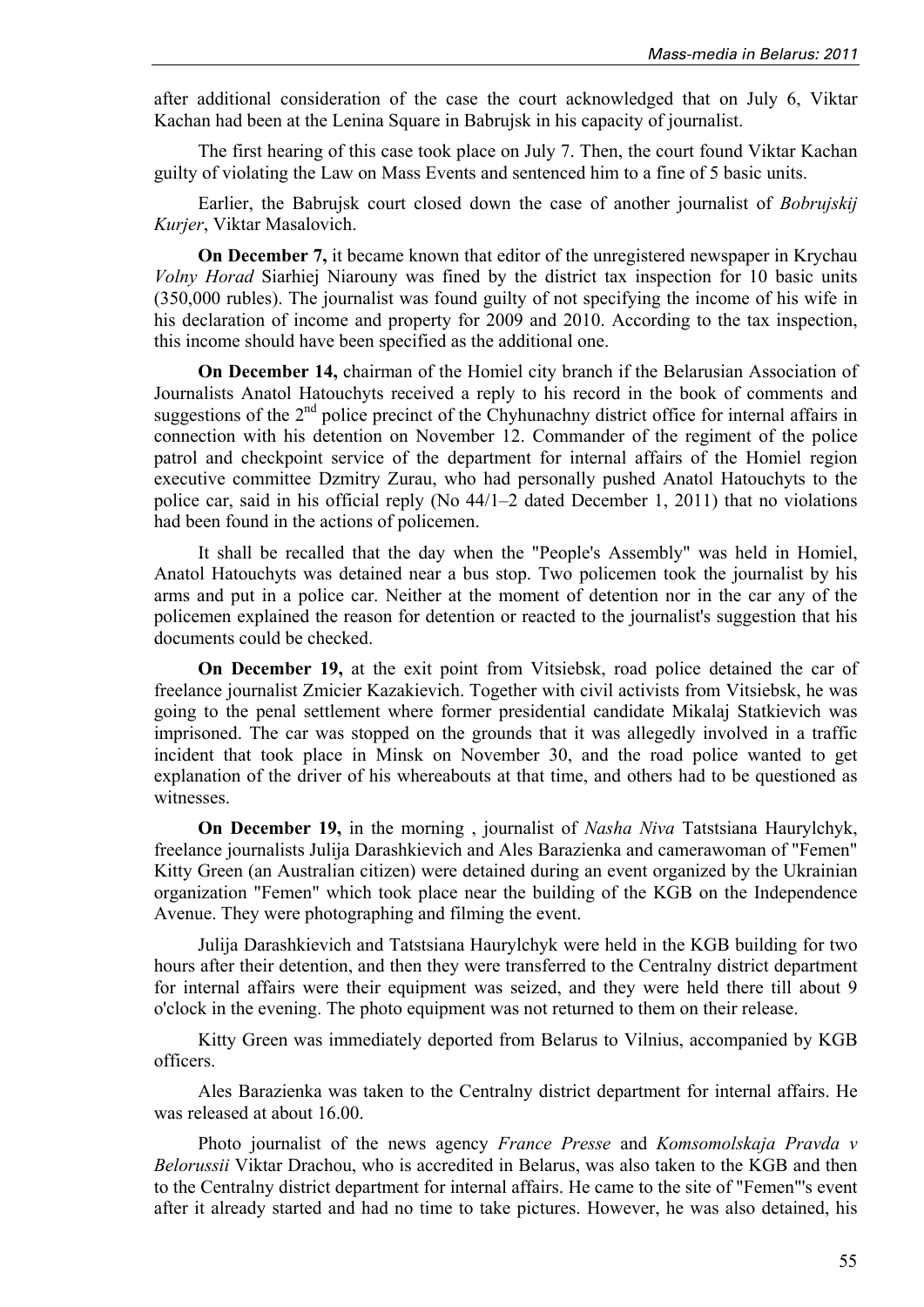documents and equipment were checked, and he was released at about 14.30 without a police report.

**On December 19,** at about 14.20, freelance journalists Volha Chajchyts and Siarhiej Kavaliou were detained near the Liberty Square. It happened at the moment when they were assembling their video equipment. Their documents were checked and the journalists were released after being warned that "all filming should be done tomorrow".

**On December 19,** in the evening, staffer of the web site *milinkevich.org* Artsiom Liava was detained in Sierabranka (a residential district in Minsk). The journalist was taken to the Leninski district department for internal affairs and held there overnight. **On December 20,** the court of Leninski districted sentenced him to a fine of 20 basic units (700,000 rubles).

**On December 19,** at about 20.00, police detained freelance reporter of the independent weekly *Novy Chas* Mikita Brouka at the Independence Square in Minsk. He was covering an event, a mass prayer near the Red Church, on assignment from the editorial board. The young man was taken to the Maskouski district department for internal affairs where he was held overnight.

**On December 20,** the court of the Partyzanski district in Minsk sentenced freelance reporter of *Novy Chas* Mikita Brouka to 10 days of administrative arrest for participation in an unauthorized mass event. Managing editor of the newspaper Aliaksiej Karol participated in the trial as a witness. He submitted to the court a written confirmation that Brouka had attended the event on assignment from the editorial board. However, the document which was annexed to the materials of the case did not influence the decision of the judge. Mikita Brouka was sent to serve his term to the isolation ward for offenders on Akrestsina Str.

**On December 24,** photo journalist of the state news agency *Minsk-News* Siarhiej Sheleh, who was covering the annual march of Santa Clauses in Minsk on assignment from the editorial board, was detained. The incident happened when the journalist put the backpack on the sidewalk to change the lens in the camera. He was then approached by a man in civilian clothes who ordered him to leave the spot. In response to the journalist's request to be spoken to in a more polite way, the unknown person introduced himself as deputy head of the Centralny district department for internal affairs Major Maksim Hryshchanka. Major sent for a police detail. Siarhiej Sheleh was taken to the district department for internal affairs, where he was questioned for the record, photographed and fingerprinted. He was released in about one hour after the moment of detention.

## Infringements related to Access to Information (refusals to grant information, restrictive use of the institution of accreditation)

**On January 31,** the editorial office of the non-governmental regional newspaper *Inform-Progulka* (Luniniets) received a letter signed by chairman of the Luniniets district council of deputies Vital Adzishchau, where the latter informed that from that point on "the possibility of participation of representatives of the publication in covering the events organized by the district council will be considered on the case-by-case basis after the editorial office's application for participation". The official made reference to Article 35 of the Law on Mass Media ("Accreditation of journalists of mass media"). "Thus, the district council of deputies, on the model of the district executive committee, intends to restrict access to information for the journalists of the independent publication", the editorial office said.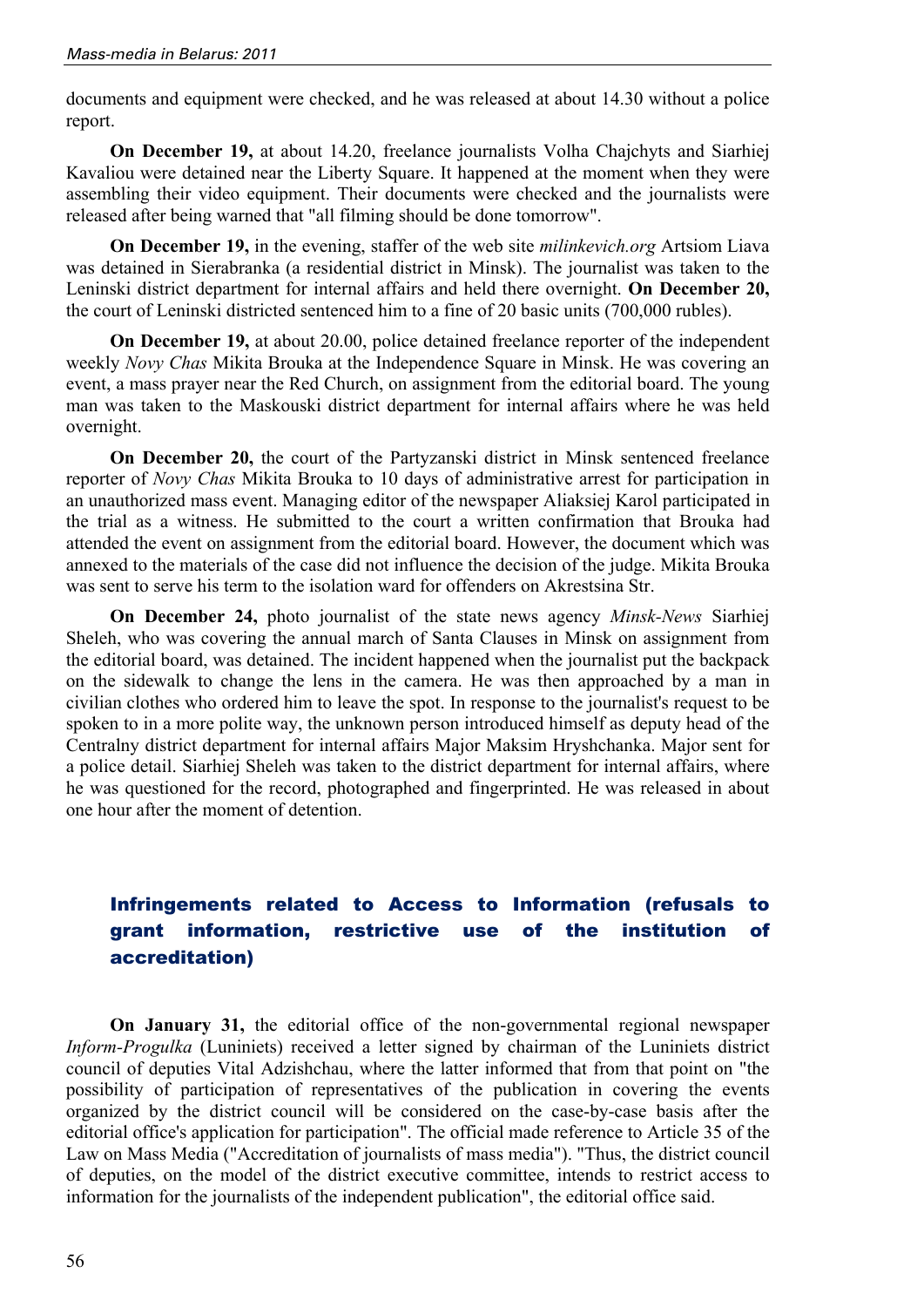**On March 10,** journalist of the non-governmental registered newspaper *Nasha Niva* Ales Piletski was removed by a police officer without any explication from the courtroom of the court of the Moscow district of Minsk, where the court examined the criminal case of several participants in the "mass riots of December 19". The reporter, like many of his colleagues, was doing an online reportage from the court meeting.

**On March 24,** the editorial office of the newspaper *Hantsavitski Chas* got another refusal in response to the demand of accreditation at the district executive committee submitted by its deputy editor-in-chief Piotr Huzajeuski. The executive committee said in its letter dated March 17: taking into account that "the newspaper repeatedly violates the legislation and publishes materials which grossly distort the true state of affairs", the executive committee denied the accreditation.

**On March 25,** in Vitsiebsk, police officers prevented TV journalist Uladzislau Staravierau from doing his job. He came to the Liberty Square with a camcorder to film the laying of flowers to the memorial plaque to Vasil Bykau and the monument to Uladzimir Karatkievich. As soon as he took out the camcorder, two plain-clothed men jumped on him, wrung his hands and dragged on the asphalt. Policemen took the journalist in their service car to the Kastrychnitski district department for internal affairs, where at first they declared that he possessed a stolen camcorder and then that he looked like a wanted maniac-pedophile. Three hours later, they let the reporter go – during this time the event, which he was supposed to cover, ended.

**On April 21,** in Minsk, police officers detained Paviel Padabied, cameraman of the non-governmental news agency *BelaPAN*, thus having prevented him to perform his professional duties. The detention took place at the Independence Square near the House of the Government. The journalist, on assignment from his editorial office, was shooting material for a story about a petition of a group of citizens to the authorities to initiate creation of an independent public commission for review of criminal and civil cases. Policemen from the Maskouski district department for internal affairs detained him to check his identity and took him to a police precinct, where they hold him for an hour and a half.

**On July 6,** it became known that the employees of the Brest region cultural center were presented with the list of some non-governmental publications and web sites, and they got a "recommendation" to refrain from providing any comments to correspondents of these media outlets. Such a recommendation, according to some employees, was of mandatory nature. They were also prohibited from visiting the web sites of these publications. The lists were distributed in consultations with the management of the department of culture of the region executive committee.

The "black list" included independent regional socio-political publications: *Brestskij Kurjer*, *Brestskaja Gazeta*, *Intex-Press* from Baranavichy, *Hantsavitski Chas*, *Inform-Progulka* from Luniniets, *Variag-Press* from Pinsk, as well as advertising and entertainment publications. Even the newspaper *Dukhovnyj Vestnik*, which covers the Orthodox life in the region, was included in the list. As regards the online resources, the list contained about twenty "undesired" web pages, among which were web sites of political parties, civic organizations and initiatives, including the web page of the Belarusian Association of Journalists.

**On July 18,** it became known that employees of the State radio were presented with the list of songs and expressions that should not be aired. Among the prohibited songs were "Changes" of Viktor Tsoj and "Hraj" and "Belarus Freedom" of Lyapis Trubetskoy. These songs joined the previously prohibited songs of the rock groups "N.R.M.", "Krambambulia", "Krama" and others. *Belsat* got this information from a correspondent of the *First Channel of the Belarusian Radio*.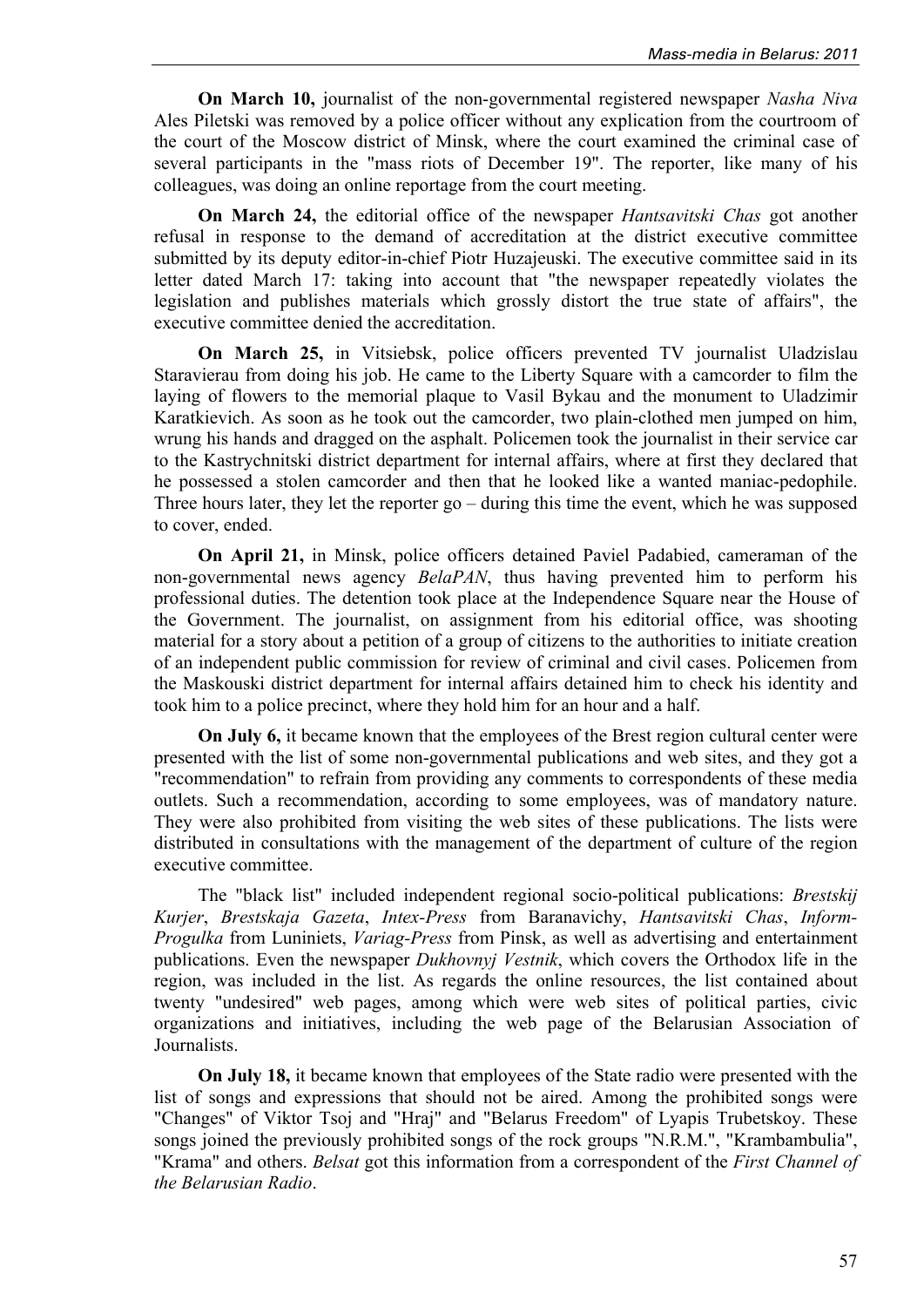According to the information source, at the desktop of each radio presenter there was a printout of expressions which were prohibited from being said on the air. "After **the incident with Aliaksandr Ryhoravich ShOS on the 'Russkoje Radio'** the management called a meeting where the staffers were told that it was forbidden to say "ShOS" or simply "Aliaksandr Ryhoravich" on the air. [ShOS is an abbreviation for "Let you drop dead!" used by some opposition-minded people to the address of Aliaksandr Ryhoravich Lukashenka *translator's note*]. "Now, all the messages from listeners are re-read several times before they are put on the air", says the journalist of the State radio.

**On July 20,** it became known that the management of the Palace of Culture in Maladziechna refused to rent premises for the exhibition of photographs of the finalists of the contest "Press Photos of Belarus 2011".

Despite the previously made arrangements and preparation to the event, the administration of the Palace made known over the phone its decision not to host the exhibition a day before its opening. They invoke the repair works and the instructions of the City Executive Committee not to hold any events before "Dazhynki".

**On July 25,** it became known that chairman of the Salihorsk district executive committee Anatol Kazakievich prohibited his subordinates from contacting with nongovernmental media outlets on their own. This was reported in an official letter (dated May 20, 2011) to the address of the heads of departments and offices of the district administration. At the same time, "in order to promote State-owned media outlets and to uphold the status of the district executive committee, the district council of deputies, and the village executive committees…", the officials were told to cooperate with State-owned local media: the newspaper *Shakhtsior* and the *Salihorsk TV Channel*.

"The contacts with other mass media outlets … should be agreed with the office for ideological work", stated Anatol Kazakievich and reminded about "personal responsibility for work with the media", as provided in the presidential edict No 65 from 6 July 2009.

**On September 15,** at the Minsk House of Justice at the beginning of the trial for the explosion at the "Kastrychnitskaja" metro station judge Aliaksandr Fiedartsou prohibited the journalists from communicating with the victims. According to the judge, interviews with these people can be regarded as pressure on the court.

Representatives of mass media were prohibited from taking pictures and shooting video during the trial, and there was no access to mobile and Internet networks in the courtroom from the beginning of the process. According to Aliaksandr Lastouski, press secretary of the city department for internal affairs of the Minsk city executive committee, "it was done deliberately to ensure integrity of the process". Also, journalists were advised to refrain from commenting on the materials of the high-profile case.

**On September 15,** journalists of the news agency *Associated Press* Juras Karmanau and Siarhiej Hryts, as well as photo journalist of the *European Pressphoto Agency* Tatstsiana Ziankovich were denied accreditation at the Chamber of Representatives of the National Assembly to cover a meeting of a Chinese parliamentary delegation with Belarusian MPs.

The application for accreditation of Juras Karmanau and Siarhiej Hryts for coverage of this event was sent by fax to the Chamber of Representatives on September 13. On September 15, head of the information department of the Chamber of Representatives Mikalaj Lis said to the journalist of AP that they would not be able to get to the meeting, because the delegation was large and the room for the meeting was small. However, representatives of State-owned media received the accreditation.

**On September 26,** it became known that journalist of the non-governmental regional newspaper *Hantsavitski Chas* Sviatlana Malyshka was denied information in the district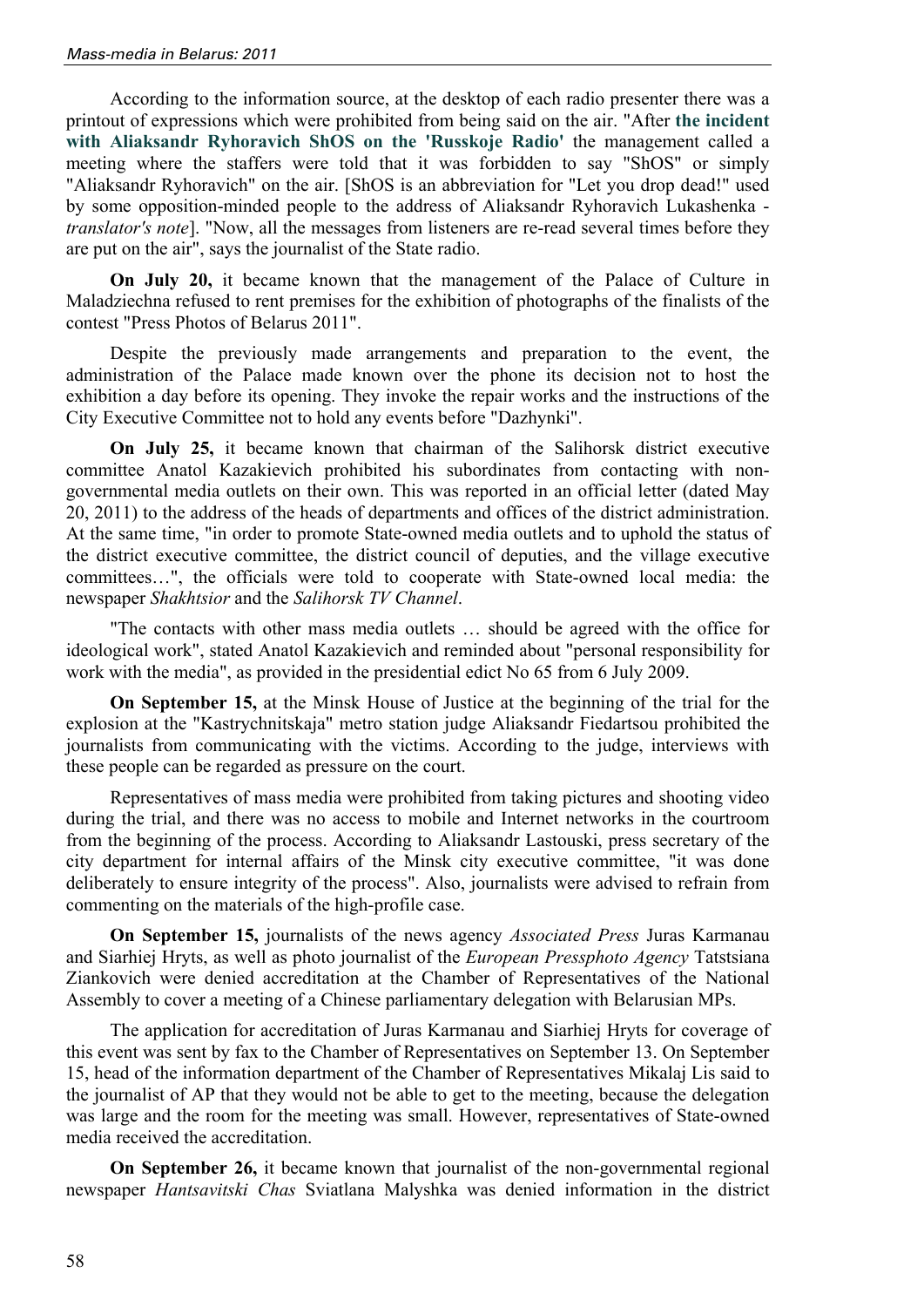center for hygiene and epidemiology, where the journalist addressed her request for clarification how to protect themselves from wasps' bites, who must deal with them and where the readers should go to in case of an emergency.

Center's employee Lidzija Koush first intended to answer these questions. However, after having learned what publication the journalist represented, she said that she was prohibited from giving information to *Hantsavitski Chas*. She did not explain who had issued that order.

"This is not journalists who need information but society. Such attitude of the disinfector is incomprehensible. When people are in serious danger, she is not taking necessary measures, but neglects an opportunity for prophylactic work and follows someone's strange instructions", say journalists of *Hantsavitski Chas*.

**On September 29,** it became known that it was forbidden to bring photo cameras and camcorders with a lens of more than 4 cm without a "special permit" to the territory of the "Dazhynki-2011" festival in Maladziechna. According to press secretary of the office for internal affairs of the Minsk region executive committee Aliaksandr Danilchanka, it was a requirement of the presidential security service. He said that the pictures could only be taken by the journalists accredited at the Presidential Administration. Meanwhile, according to Iryna Kanavalava, a staffer of the Minsk region executive committee, the accreditation of journalists for "Dazhynki" was closed already on September 20.

According to photo journalists, this was for the first time that they encountered a restriction on the size of their equipment during the coverage of mass events.

**On November 23,** in Barysau, a number of organizations and enterprises held staff meetings where deputy directors for ideological work warned heads of departments about the ban on communication with journalists of the non-governmental media.

The list read out at the meetings included, alongside with local non-governmental publications *Borisovskije Novosti* and *Homan Barysaushchyny* and nationwide newspapers *Narodnaja Volia* and *Nasha Niva*, the publications of Russian holdings – *Komsomolskaja Pravda v Belorussii* and *Argumenty I Fakty v Belarusi*.

**On November 30,** in Pinsk, a visiting session of the Collegium of the Ministry of Information of Belarus was held. According to the web site of the Brest region executive committee, the meeting was attended by deputy chairmen of town and district executive committees of the region in charge of the social sphere, heads of offices for ideological work, and editors of printed and electronic media outlets of the region. At the same time, they did not deem necessary to invite editors of independent socio-political publications at the meeting, despite the fact that in the Brest region there were more such media outlets that in other regions of the country.

"It is common practice to ignore us, said director and editor-in-chief of *Brestskaja Gazeta* Viktar Marchuk. The Ministry of Information must work with all mass media, despite their form of ownership. However, it does not seem to notice that alongside the State-owned publications, media space also has the non-governmental publications, many of which, by the way, have higher circulation that district newspapers".

**On November 30,** judge of the court of the Babrujsk district and the city of Babrujsk Tatstsiana Tarabujeva prohibited editor-in-chief of *Bobrujskij Kurjer* Anatol Sanatsenka and journalist of the newspaper Viktar Kachan from attending open court hearings. On that day, the xourt was to consider the administrative case of four young dwellers of Babrujsk who had been detained for lighting candles in a church on the Day of Remembrance of Ancestors and intending to go with them to the nearby monument to the victims of political repression.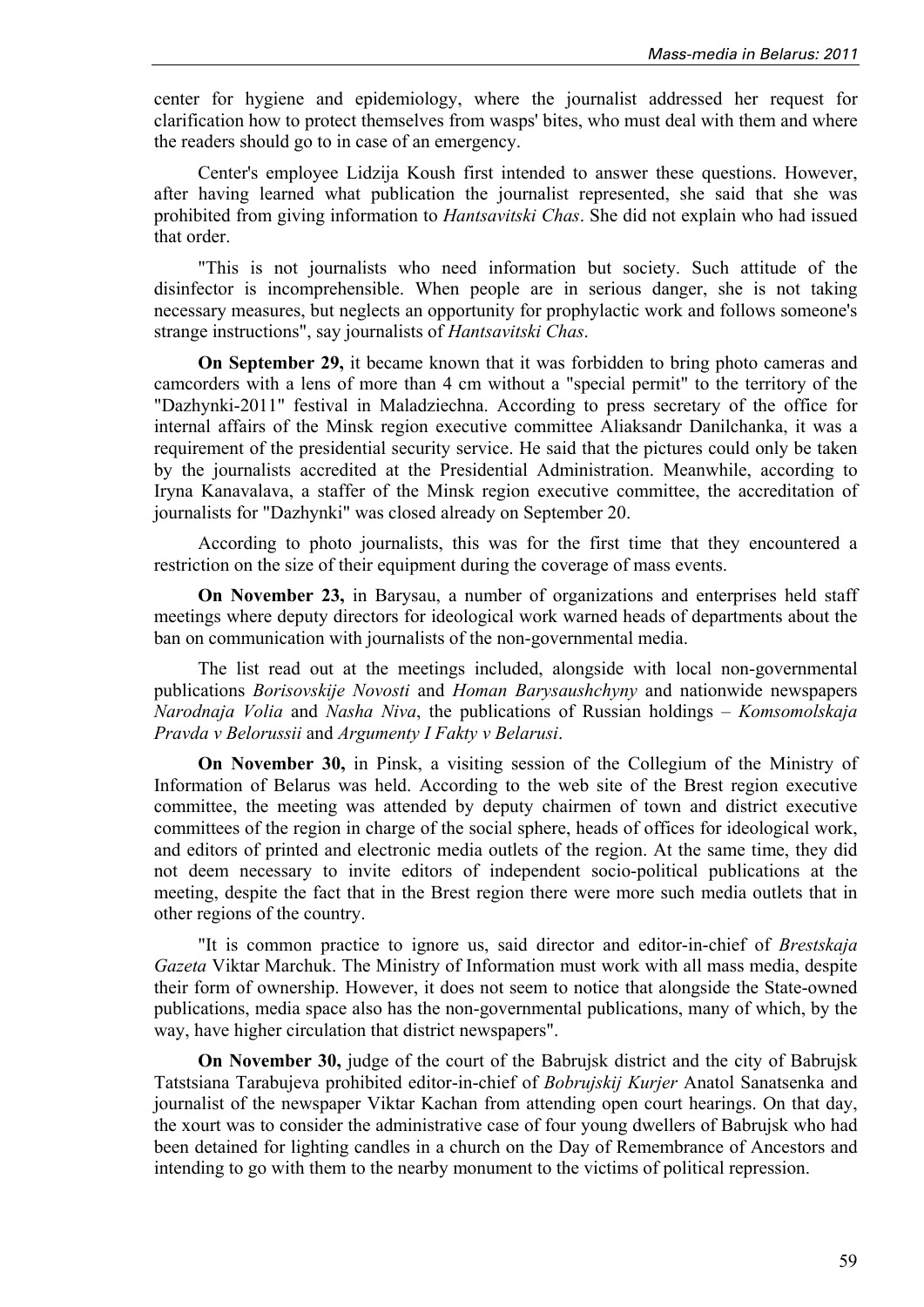On the eve of the hearing, the accused visited the deputy chairman of the court with a request for the hearings to be held not in the office of the judge, but in a room which could accommodate all those who wanted to attend the hearings. This request was granted. Nevertheless, judge Tarabujeva decided to hold the hearings in her office, and when she saw the journalists of *Bobrujskij Kurjer*, she refused to let them attend the hearings, summoned the policeman on duty and demanded them to leave. After the incident, Anatol Sanatsenka was received by the chairman of the Babrujsk court who, after having listened to the journalist, decided to postpone the hearings to another day and to hold them in the courtroom.

**On December 1,** deputy chairman of the Slonim district executive committee Viachaslau Apanovich did not want to let journalist of the non-governmental *Hazieta Slonimskaja* attend a meeting with Chairman of the Hrodna Region Executive Committee Siamion Shapira who, on that day, was receiving district dwellers on personal matters. However, journalists of State-owned mass media were invited at the meeting.

The editorial office of *Hazieta Slonimskaja* sent in advance the applications for accreditation of its journalist to the Slonim district executive committee and the Hrodna region executive committee. The editorial office received a response from the district authorities only. The officials denied accreditation with reference to the Law on Petitions of the Citizens.

The editorial office did not receive a response from the Hrodna region executive committee at all. When journalist of *Hazieta Slonimskaja* Hanna Valashchuk called the executive committee and asked what decision was taken, she was not given a clear answer either at the reception or at the office for ideological work. Then, the journalist headed to the room where the reception of citizens by Siamion Shapira was scheduled to be held.

Before the beginning, deputy chairman of the Slonim district executive committee Apanovich invited representatives of the State-owned media to go to the reception room, but the presence of the journalist of *Hazieta Slonimskaja* provoked outrage in him, and he ordered her to leave the premises. However, the journalist refused to leave and decide to wait for the chairman. Only then the official had to invite her to join her colleagues in the room.

**On December 27,** journalist of the non-governmental regional newspaper *Inform-Progulka* Maryja Jurko was not allowed to attend a meeting of the Luniniets district council of deputies. Earlier, the journalist informed chairman of the district council Vital Adzishchau about her intention to attend the event (the journalists of the newspaper were instructed to give notice about their desire to attend the events organized by the district council by a letter of the chairman of the district council dated January 24, 2011). However, the official denied this request, despite the fact that Maryja Jurko was accredited at the district council. Viktar Adzishchau made reference to the prohibition of deputy chairman of the district executive committee Viktar Rafalovich to admit representatives of the independent publication to the meetings and to give them any information.

## Conflicts Related to Access to and Dissemination of Foreign Information and Activities of Foreign Mass Media

**On January 17,** journalist of the Russian publishing house *Kommersant* Movsun Gadzhiev learned that the Ministry of Foreign Affairs of Belarus denied his accreditation to work in the territory of the country. As he was told over the phone by an employee of the Foreign Ministry (who refused to name himself), the work of the journalist during 2010 did not satisfy the Belarusian side. Gadzhiev was not told which stories gave grounds for grievance.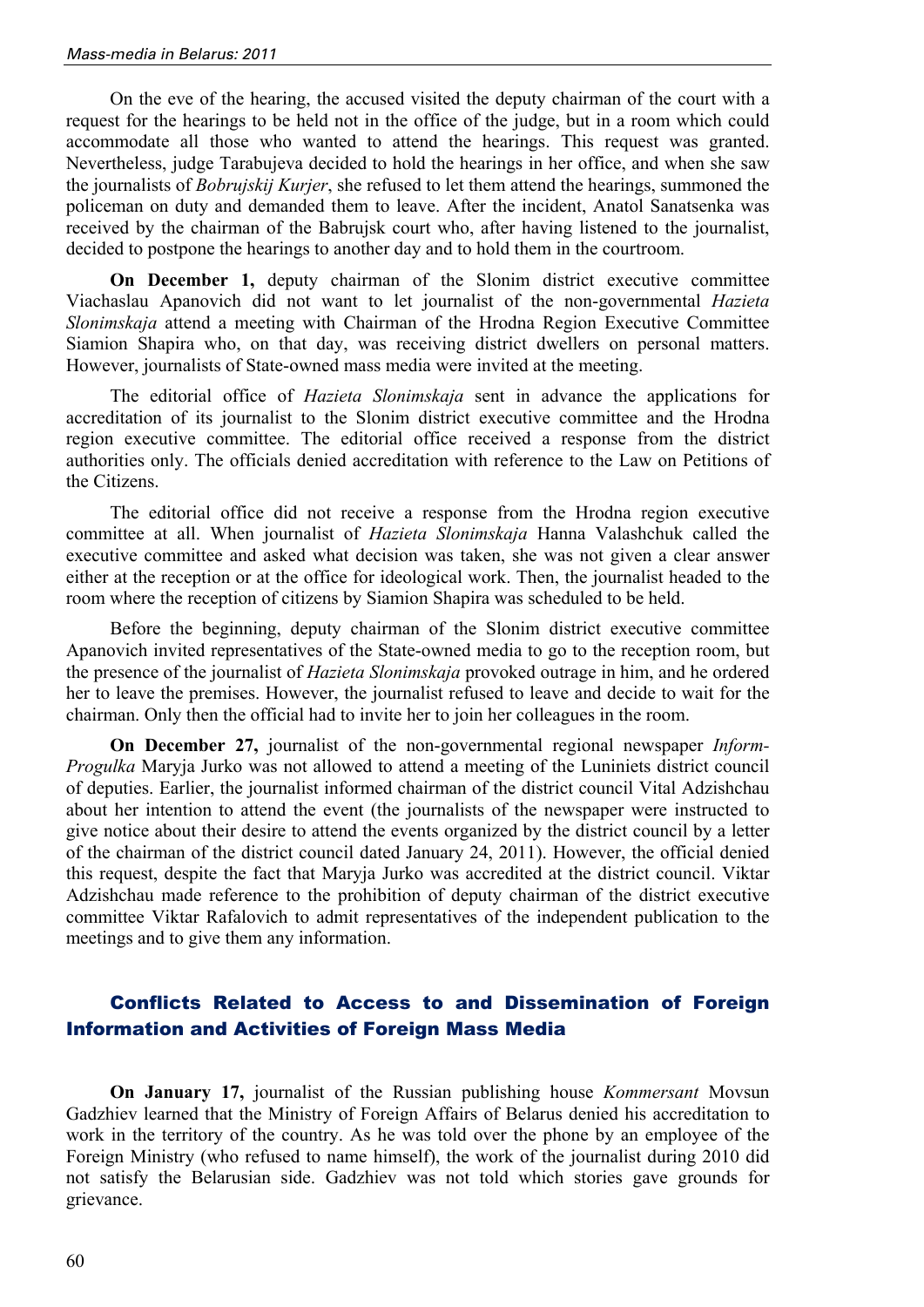**On March 10,** journalist Andrzej Poczobut received an official warning from the Prosecutor's Office for Hrodna region for his work for the Polish newspaper *Gazeta Wyborcza* without accreditation. Andrzej Poczobut believes that the Prosecutor's Office and the Foreign Ministry violate his constitutional right to gather and disseminate information and is not going to abandon his journalistic activities.

**On March 24,** a border detail of the military unit 1242 of the Coast Guard detained two German journalist — head of the office of *Deutschland Radio* in Moscow Robert Baag and journalist of *Rhein-Zeitung* Doris Heimann. After the detention, they were brought to the office of the Coast Guard where they were submitted to a personal inspection and questioned. Then, a protocol on administrative offense and a decision on administrative penalty were drawn up. The journalists who were going to the town of Kamaryn in the Brahin district to write stories in connection with the anniversary of the Charnobyl disaster were detained for 9 hours.

**On March 24,** the court of the city of Orsha and the Orsha district (judge Ina Kokhava) sentenced Russian journalist, human right defender and editor-in-chief of the news agency *Freedom* (the city of Samara) Alexander Loshmankin to three days of administrative arrest. He was charged with disorderly conduct (Article 17.1 of the Administrative Offences Code) – allegedly for using foul language during his detention. In protest, journalist went on hunger strike in the courtroom. Loshmankin served the term of his arrest in the Orsha temporary detention center. He was detained by transport police in the night of March 24 in Orsha, when he was taken from the train "Chelyabinsk – Brest". The journalist was travelling to Minsk in order to cover trials of participants in "mass rioting" and possible street rallies on March 25.

**On March 28,** the Ministry of Foreign Affairs of Belarus denied the accreditation to Alexander Loshmankin, despite the positive decision which had been taken earlier in this matter. Also, the Ministry "left without consideration" his new application submitted on March 18. (The term of the existing accreditation was to expire on March 31, and the journalist sent the application to the Foreign Ministry even before his trip to Belarus).

**On May 17,** Belarusian correspondent of the radio station *Voice of Russia* Jauhien Ahurtsou was informed by the Ministry of Foreign Affairs of Belarus that he was again denied accreditation. A Foreign Ministry employee who did not want to name himself said over the phone that his application for accreditation was denied because the journalist had worked for a foreign media outlet in Belarus without accreditation. The official cited Article 10 of the Regulations on the Accreditation of Journalists of Foreign Mass Media in the Republic of Belarus.

For the first time, Jauhien Ahurtsou, who worked as a correspondent for *Voice of Russia* in Belarus for nearly 8 years, encountered problems with accreditation in November 2010, on the eve of the presidential election.

**On May 23,** Belarusian border guards revoked the visa of chairman of the board of *Radio Racyja*, editor-in-chief of the weekly of Belarusians in Poland *Niva* Jauhen Wapa. Mr. Wapa is also a member of the Advisory Council for Belarusians abroad at the Ministry of Culture of Poland and a member of the Great Council of the "Motherland". The incident took place when Mr. Wapa was crossing the border to visit Belarus.

In its reply to a letter of the Association of Belarusians in the World "Motherland", the Foreign Ministry said that it was not possible to provide information about the reason for cancelling the visa. In the official reply, deputy minister Siarhiej Alejnik cited Article 31 of the Law on Legal Status of Foreign Citizens and Stateless Persons in the Republic of Belarus, according to which the State bodies did not have to inform about the reasons for their decisions.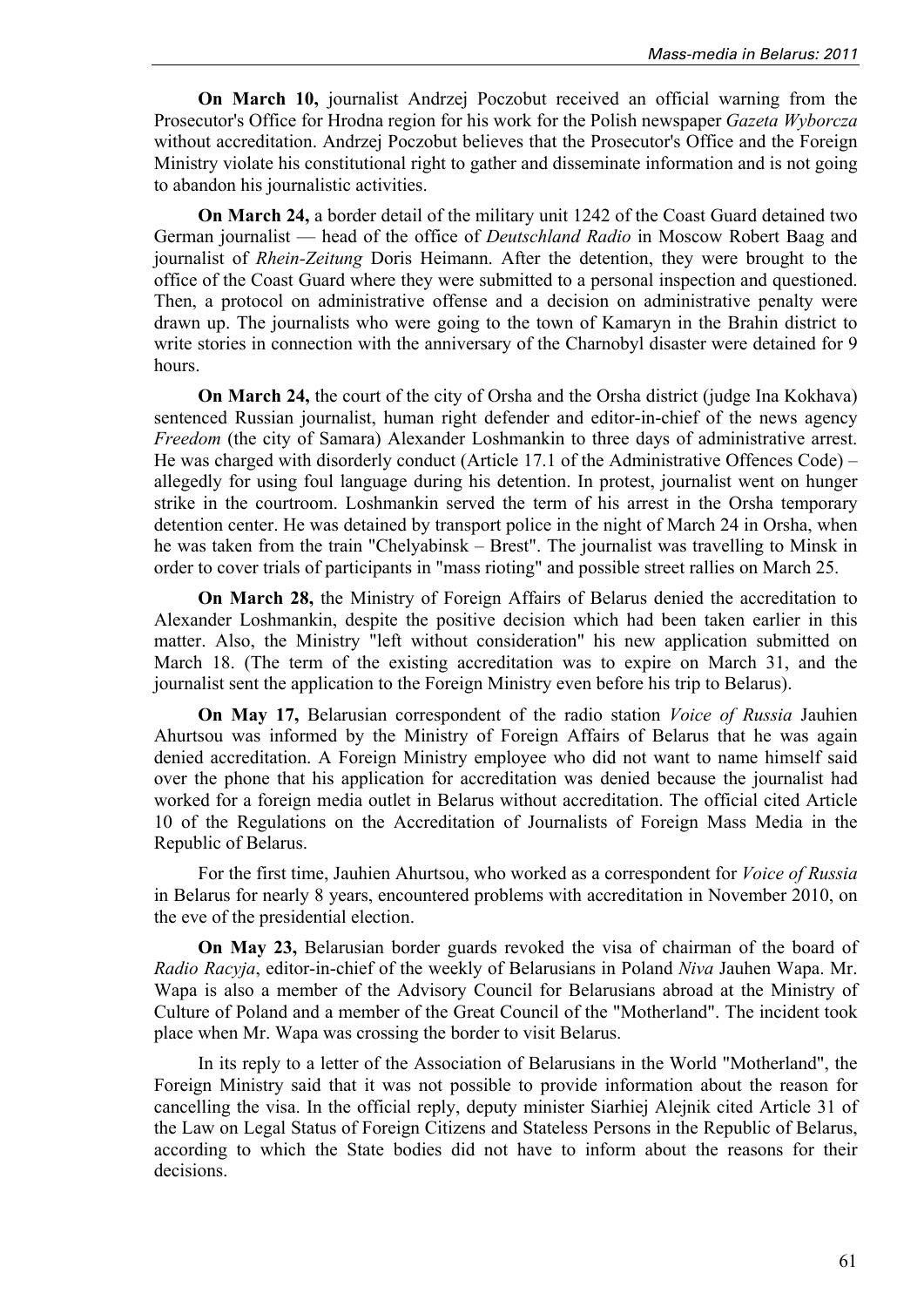**On May 30,** in the evening, reporter of the Russian TV channel *Rain* Rodion Marinichev was deported from Belarus. During the next 5 years he will not be allowed to visit the country. The decision on deportation was signed by head of the Partyzanski district department for internal affairs in Minsk Andrej Parashchuk. The reporter was detained on the same day, May 30, near the Gorky Park in Minsk after his interview with journalist Iryna Khalip, wife of former presidential candidate Andrej Sannikau. Marinichev was stopped by policemen at the exit from the park. They showed interest in the contents of his bag and documents. After having checked his passport, they saw the press card of the TV channel *Rain* and asked about accreditation. The policemen were not satisfied with explanation about the work "on a private basis", and they asked him to accompany them into a police precinct. There, all personal belongings of the journalist were checked, and a memory card with all video recordings was confiscated. The journalist was released in three hours after his detention.

**On June 7,** it became known that a list of persons, contacts with whom can be dangerous for people, was disseminated at enterprises in Hrodna. All persons included in the list were suspected of collaboration with the TV channel *Belsat*.

**On June 27,** the Embassy of Belarus in London informed journalists of the British TV channel *ВВС* Nick Sturdee and Lucy Ash that their visas were revoked. The journalists had valid Belarusian visas and accreditation at the Foreign Ministry of Belarus and planned to visit the country for the Independence Day (July 3). However, they got a call from the Belarusian embassy and were told that the Foreign Ministry decided to cancel their visas. The British journalists were not given reasons for such a decision. They also got a recommendation not to apply for the Belarusian visa at the nearest future.

**On June 29,** in Minsk, Latvian journalist Ugis Libietis was detained by lawenforcement agents while covering a "silent" street protest rally. He had his accreditation card hanging on his neck, but the policemen were not stopped by it. Also, during the footage, unknown plain-clothed persons beat reporter and cameraman of the Russian service of *BBC* Oleg Boldyrev and Maxim Lomakin.

**On July 5,** in Hrodna, unknown plain-clothed men obstructed the work of journalists who were covering the trial of reporter of *Gazeta Wyborcza* Andrzej Poczobut. Photo journalists of *Associated Press* Siarhiej Hryts and *Reuters* Vasil Fiadosienka suffered, among others, from actions of these people. A group of unknown people were pushing the journalists, grasping their hands and photo lenses.

**On August 16,** the Ministry of Foreign Affairs of Belarus again denied accreditation to Hrodna correspondent of *Radio Racyja* Viktar Parfionienka. This was already the third unsuccessful attempt of the journalist to become accredited. The reason for the refusal is always the same — Article 10 of the Regulations on the Accreditation of Journalists of Foreign Mass Media in the Republic of Belarus. In other words, the reporter was not able to get accreditation because earlier he had worked for the same media outlet without an authorization from the Foreign Ministry. During the phone conversation, an employee of the Foreign Ministry recommended Viktar Parfionienka not to publish his materials for a year in order to be able to receive accreditation next time.

**On August 19,** the Lida district Court (Hrodna region) began its consideration of the administrative case of reporter of the TV channel *Belsat* Siarhiej Karpienka. The journalist, detained on June 22 after a "silent" protest rally, was charged with using foul language and resisting police. The first session lasted two hours, and then the trial was postponed till August 22, because witnesses from police failed to attend the hearing. The presiding judge was Maksim Filatau.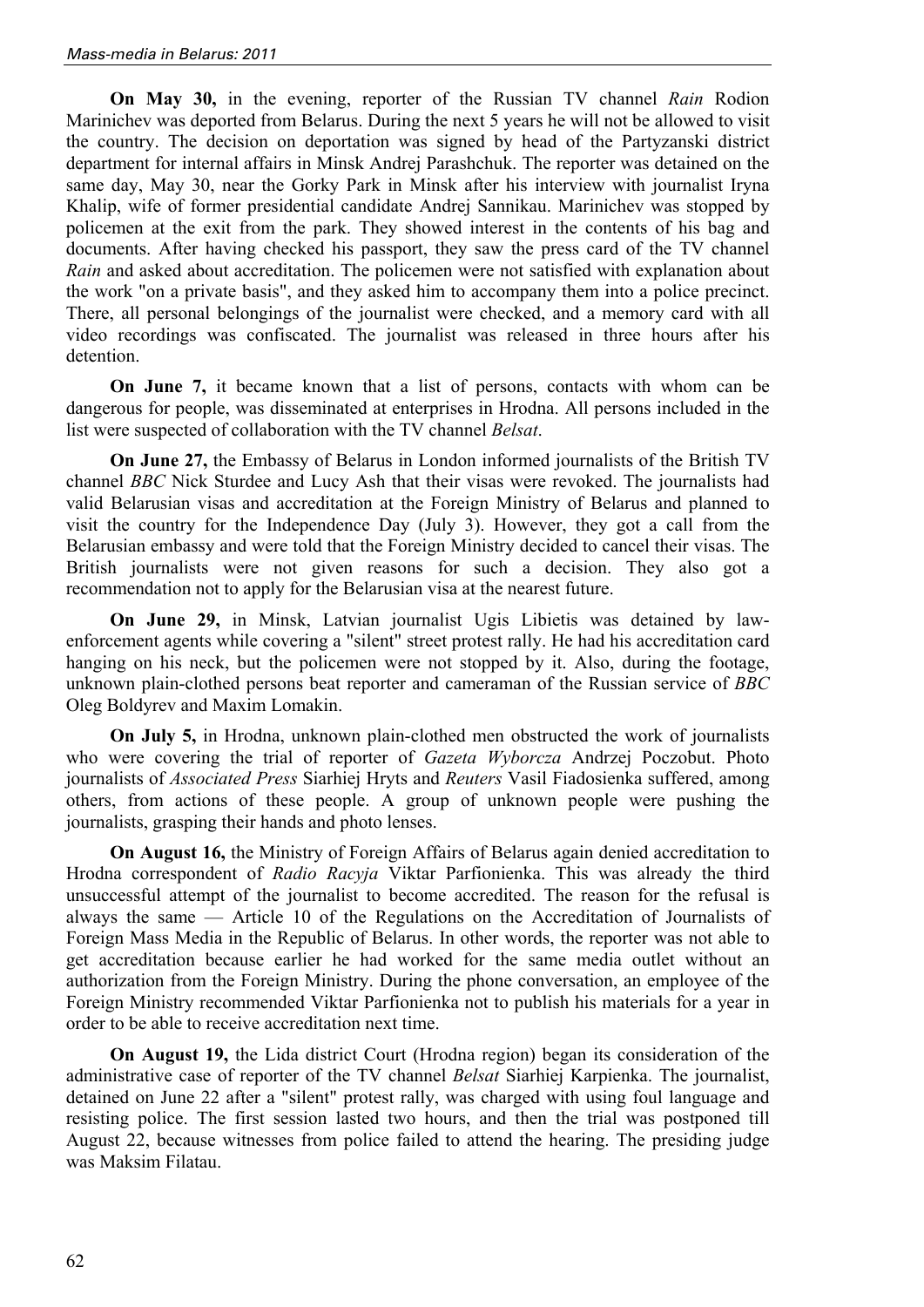Under the charges brought against Siarhiej Karpienka, he faced a fine in the amount of up to 50 basic units or an administrative arrest. In his turn, the journalist filed a complaint to the Prosecutor's Office against actions of police officers. According to Siarhiej Karpienka, the policemen invited him for a talk, but after he refused, they used brute force against him and smashed his head as a result.

**On August 20,** the Office of the Prosecutor General officially confirmed that detention of reporters of the *European Radio for Belarus* by plain-clothed police during silent protest rallies (from June 22 to July 6) was illegal. According to the document, after an investigation the Office of the Prosecutor General came to the conclusion that during the detention of Paviel Sviardlou and Andrej Jelisiejeu their rights were violated, and also "their rights as representatives of mass media were unduly restricted".

During the visit of a reporter of the *European Radio* to the Prosecutor's Office, he was shown a document "for official use only" (he was not allowed to take a picture or scan it) which listed the names of five police officers who detained journalists and prevented them from working.

**On August 24,** Belarusian border guards did not allow a group of Lithuanian TV journalists, who were going to Hrodna, to enter the territory of Belarus. Reporter of the TV channel *LTV* Ruta Lankininkaite was told that she was *persona non grata* in the country and her visa was revoked. She was given advice to get more information from Minsk. The Lithuanians wanted to shoot a story about life in Belarus in inflationary environment.

It shall be reminded that earlier Ruta Lankininkaite worked in Belarus during almost 6 years. Annually, she and cameraman Jonas Griskonis received working visas and year-long accreditations which allowed visiting the country.

**On August 30,** journalist of *Radio Racyja* Grażyna Shalkievich was summoned to the Inspection for Taxes and Dues of the Republic of Belarus for the Leninski district in Hrodna. As the summons stated, the journalist was supposed to provide explanation for an issue of "tax control".

**On October 26,** in the night, reporter of the newspaper *Moskovskij Komsomolets* Igor Karmazin was deported from Belarus. The journalist was banned from the country for one year. Igor Karmazin came to Belarus on assignment from his editorial board to write a story about the Belarusian opposition. He was detained in the evening of **October 25,** immediately after a meeting with journalist Iryna Khalip, wife of former presidential candidate Andrej Sannikau. Igor Karmazin was taken to the Partyzanski district department for internal affairs in Minsk, where he was searched, all recordings were deleted from his voice recorder and he was fingerprinted. After that, he was given the document establishing the ban on entry in Belarus signed by deputy head of the district department for internal affairs Aliaksandr Hladun.

As press secretary of the Foreign Ministry Andrej Savinykh said later, Karmazin was in Minsk without an appropriate work permit, i.e. accreditation of a representative of a foreign media outlet at the Foreign Ministry, as it was required by the Belarusian law.

**On November 9,** it became known that the Belarusian embassy in Berlin denied visa to the oldest journalist of the Belarusian service of *Radio Liberty* Halina Rudnik. No reason for refusal was provided. Mrs. Rudnik wanted to present in Minsk her book of memoirs "Migratory Birds", which appeared in the series "Library of Liberty". The presentation was scheduled for October, but only now the reason for cancellation became known.

Note: Halina Rudnik (born Hancharenka) was born in Babrujsk in 1930. He parents were repressed. In 1944, she went to the West, in Berlin, and then to the United States. After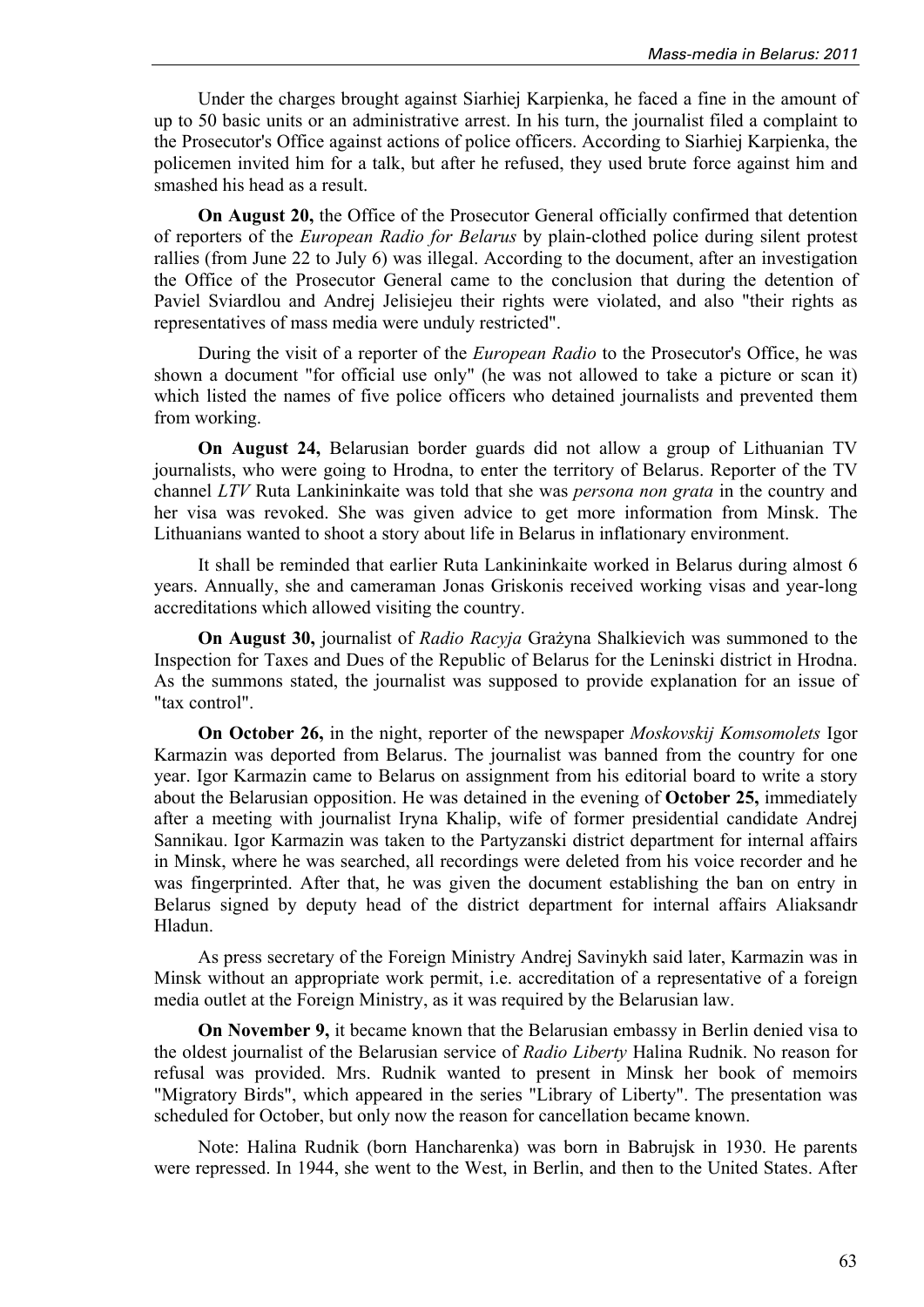getting the diploma of the New York City College, she came to Munich. From 1954 to early 1990 she worked for the Belarusian service of *Radio Liberty*. She now lives in Germany.

**On November 26,** in the morning, policemen confiscated advertising materials of *Radio Racyja* from human rights defender from Hrodna Viktar Sazonau. Sazonau's car was stopped by road police who told him that he had to go to the Leninski district office for internal affairs to have his car searched. As a result, the advertising products of *Radio Racyja* were confiscated – tea shirts, pocket calendars, etc. Policemen said that the confiscated products would be sent for inspection.

**On November 26,** the web site of *Radio Racyja* was hacked. As a result of the hackers' attack, a notice appeared that the web site began to disseminate a virus, and on November 27, the IT service of the radio station had to switch it off. On November 30, the web site resumed its normal activities. "The objective of the attack was to take over the control over the server in order to have possibility to make changes in the publications. When the servers were protected, they launched another attack, related to false information that we send out viruses. There are no viruses at our web site. The objective was to include our web site in the list of dangerous sites", said Jauhen Wapa, chairman of the board of *Radio Racyja*.

**On December 5,** in the night, representatives of the Norwegian PEN Center (Secretary General Carl Morten Iversen, member of the board William Nygaard and publisher Trygve Aslund) and the Danish PEN Center (member of the board and journalist Niels Ivar Larsen) were denied visas in the International Minsk Airport. Having arrived at the airport at about one o'clock in the night, the Scandinavian visitors wanted to get two-day tourist visas. They had all necessary documents with them.

(In Minsk, the visitors planned to meet representatives of the Belarusian Association of Journalists, the Belarusian PEN Center, the Union of Belarusian Writers, local authors and publishers).

At first, the visa officer wanted to talk to the person who was meeting them, then he wanted to speak to representatives of the travel agency, which invited the foreign visitors, but it was about three o'clock in the morning. Then, the visa officer began to prepare documents and got the consular fee from the foreigners for four visas - 360 Euro. But after a while, a border guard came out and explained that the consul decided to deny visas, and they were to able to appeal this decision. She stressed that the Belarusian authorities had the right to deny visas even if they had collected the consular fee.

Citizens of Norway and Denmark were held till morning at a location without access to food and drink while waiting for the return flight.

**On December 19,** in the morning, camerawoman of the Ukrainian Movement "Femen" Kitty Green (an Australian citizen) was detained among other journalists near the building of the KGB in Minsk on the Independence Avenue during an event organized by the Ukrainian movement. She was taken to the building of the KGB. At 17.30, it became known that Kitty Green was deported from Belarus to Vilnius accompanied by KGB officers.

Photo journalist of the news agency *France Presse* and *Komsomolskaja Pravda v Belorussii* Viktar Drachou, who is accredited in Belarus, was also taken to the KGB and then to the Centralny district department for internal affairs. He came to the site of "Femen"'s event after it already started and had no time to take pictures. However, he was also detained, his documents and equipment were checked, and he was released at about 14.30 without a police report.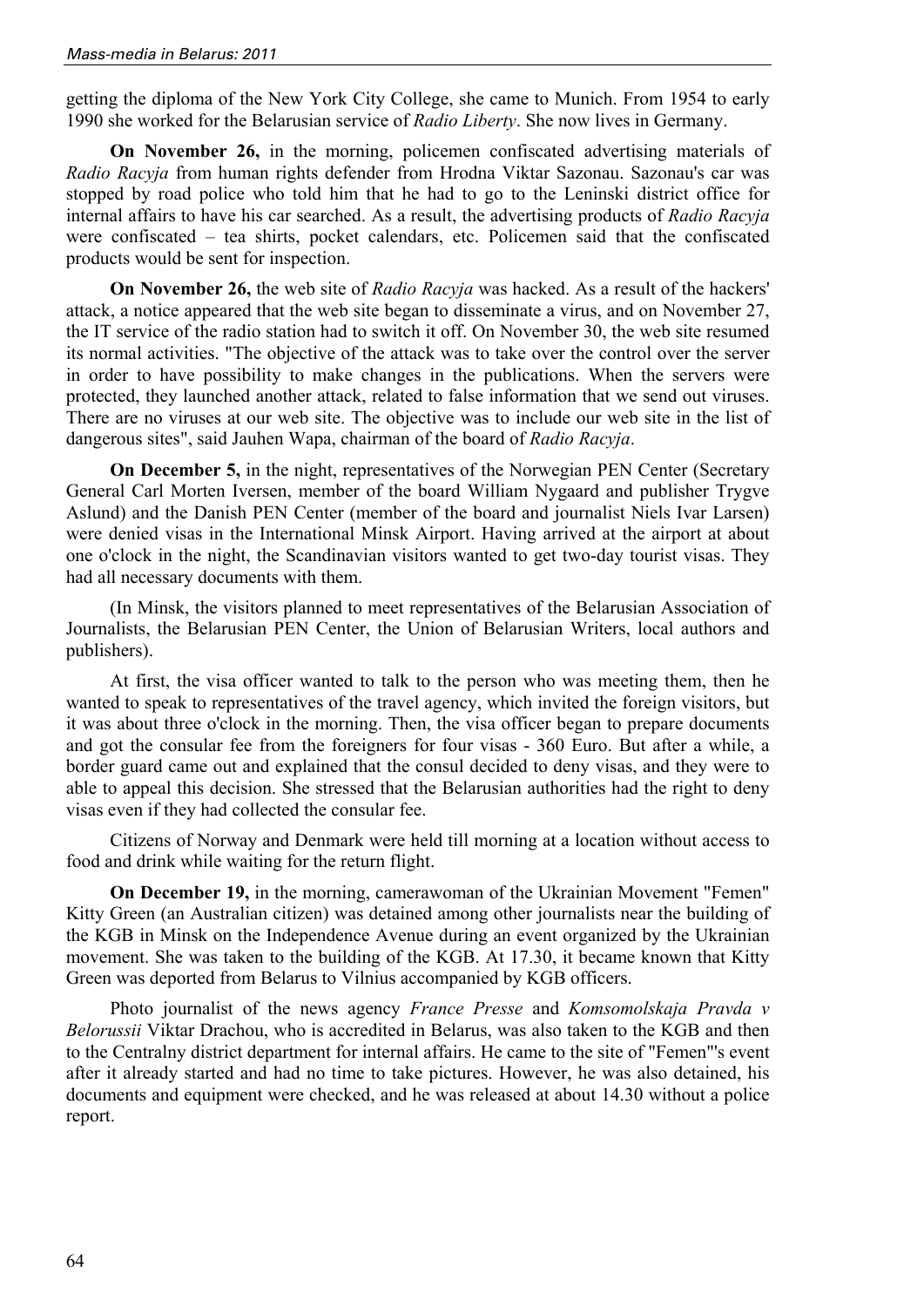## Restrictions on the free use of the Web

**On January, 28** Minister of Information Aleh Praliaskouski said that he considered it necessary to introduce some changes in the Law on Mass Media. The law includes a rule that the registration of online media outlets is conducted in accordance with the procedure determined by the Council of Ministers, said the Minister. However, this procedure was not approved to date. "I was instructed to finalize the drafting and approval of this document in the nearest future", said Aleh Praliaskouski.

**On April 7,** the Office of the Prosecutor General issued decisions restricting access to information web sites *Charter'97* and *Belorusskij Partizan*, referring to the violations by them of the Law on Mass Events in the Republic of Belarus. According to the Prosecutor's Office, "the organizers of a mass event as well as other persons do not have the right to advertise its date, venue and time in a media outlet before receiving permission to hold it". On the basis of the decision of the Office of the Prosecutor General, these portals are included in the list of restricted access put together by the Belarusian State Inspection of Telecommunication.

Most Belarusian Internet providers already received the updated list and were bound to block the access to these web sites for government institutions and agencies as well as institutions of education and culture in accordance with the edict.

**On April 12,** information portals *Charter'97* and *Belorusskij Partizan* were not accessible to users because of a DDoS attack. The web site of *Nasha Niva* also sustained a powerful DDoS attack, and the data processing center of the state provider *Beltelecom* had routing problems for some time (from 12.00 to 14.00).

**On April 19,** the news web site *charter97.org* became inaccessible. According to the editorial office of the portal, a powerful DDoS attack against the portal began at 15:13 Minsk time.

Let us remind that the web site *charter97.org* is blocked for the government agencies and institutions of education and culture since April 7.

After the debacle in the Minsk office of *Charter'97* at the night from December 19 to December 20, 2010 and arrests of staffers the editorial office, the web site resumed its work in Vilnius.

**On June 6,** the web site *charter97.org* sustained a massive DdoS attack. The server was disconnected and became inaccessible to visitors for some time.

**On June 9,** it became known about blocking of access to the popular city blog *s13.ru* at Hrodna's enterprises. Hrodna city blog *s13.ru* accumulates information about various events in the city and region. Today, the blog has more than 6,000 registered users.

**On June 22,** at 19:15, the foreign server of the *European Radio for Belarus* (*euroradio.fm*) suffered a powerful DdoS attack which exceeded tenfold the server's capacity. Fifteen minutes later, the hoster had to block access to the site until the attack stops. All attacking IP-addresses were in Russia. According to Vital Zybliuk, the *European Radio*'s managing editor, the attack was probably related to the reporting on the silent protest rally.

Approximately at the same hour, the web site of the United Democratic Forces came under the DDoS attack. The attack lasted about 24 hours.

**On October 8,** during the day, especially in its first half, problems with access to some online socio-political portals were recorded in Belarus. They include the web sites of the "People's Assembly", *Charter'97*, *Radio Liberty*, the *European Radio for Belarus*, *Belorusskij Partizan* and *Vkontakte*.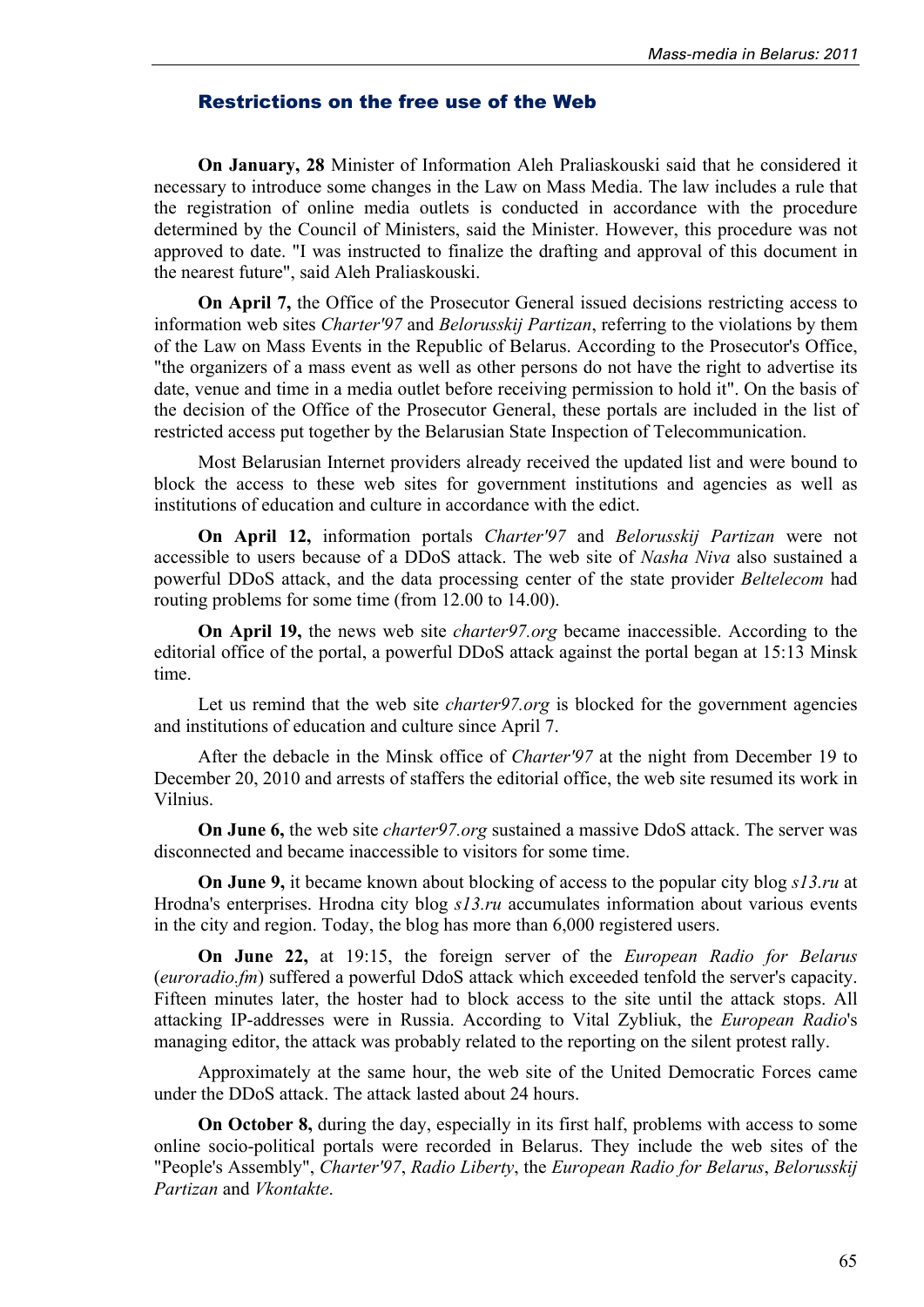**On October 20**, on the eve of the street rally of solidarity with political prisoners, traditional problems with access to information web sites *charter97.org*, *svaboda.org***,** *belaruspartisan.org*, as well as the social network *Vkontakte* were recorded.

**On October 24,** in the evening, the external web site of the non-governmental information agency *BelaPAN BelaPAN.com* stopped working for some time. The foreign server where the web site was hosted was hacked by unknown. The visitors of the web site from outside of Belarus saw a picture of Aliaksandr Lukashenka with the caption: "The great site you have here! Honestly! Delivered!"

**On November 8,** the Council of the Republic of the National Assembly adopted the Law on Amendments in the Administrative Offences Code and the Code of Execution Procedure of the Republic of Belarus on Administrative Offences. Among other things, the amendments provide for responsibility for violation of requirements to restrict access of users of online services to information prohibited in accordance with the law.

**On November 10,** it became known that thirty-five web sites were included in the list of restricted access. The access to these web sites is blocked on mandatory basis in the government agencies and the institutions of education and culture. The list is put together by the Belarusian State Inspection of Telecommunication following the decisions of the heads of the Committee for State Control, Office of the Prosecutor General, the Operations and Analytical Center and other government agencies.

**On November 28,** the state provider *Beltelecom* introduced restrictions on the use of the Belarusian segment of the Internet in the activities of the governmental agencies and institutions. The civil servants were prohibited from accessing a number of web sites, including the information portals *Belorusskij Partizan*, *Charter'97*, as well as the blog of Jauhien Lipkovich.

The restriction was introduced in accordance with the edict of the President of the Republic of Belarus No 60 dated February 1, 2010 on the measures to improve the use of the national segment of the Internet.

According to Ela Chazava, head of the press service of the Ministry of Communication and Informatization, to have a web site included in the list of restricted access, any citizen could submit such a proposal to some government agency (the Office of the Prosecutor General, the Ministry of Internal Affairs, the court, etc.), and they adopt the relevant decision.

**On November 26,** the web site of *Radio Racyja* was hacked. As a result of the hackers' attack, a notice appeared that the web site began to disseminate a virus, and on November 27, the IT service of the radio station had to switch it off. On November 30, the web site resumed its normal activities.

"The objective of the attack was to take over the control over the server in order to have possibility to make changes in the articles. When the servers were protected, they launched another attack, related to false information that we send out viruses. There are no viruses at our web site. The objective was to include our web site in the list of dangerous sites", said Jauhen Wapa, chairman of the board of *Radio Racyja*.

**On December 27,** it became known that *Beltelecom* began blocking the Internet access in those organizations which had not changed the settings of the DNS servers following an order. The Vitsiebsk region was the first in the list. Port 53 which is used to address the DNS servers was blocked. Moreover, there was no Internet access even when the automatic settings were applied. When the "recommended" settings were applied, the web sites of the "restricted list" were blocked, such as *Charter'97* and *Belorusskij Partizan*. Visitors complained that many social networks, web sites with anti-virus databases and other resources were blocked accidentally. *Beltelecom* did not issue any official comments.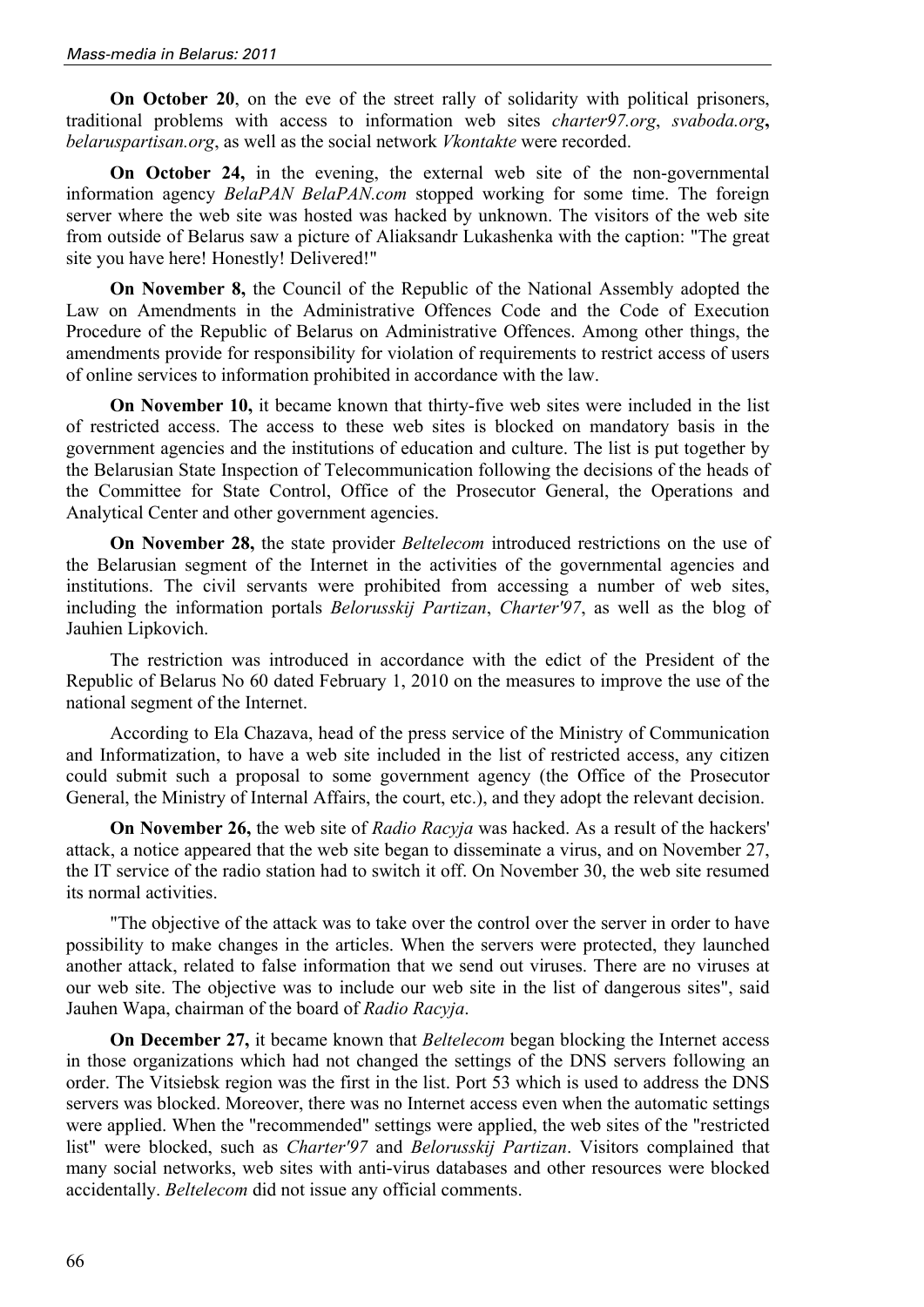**On December 29,** the information web site *charter97.org* sustained a powerful DDoS attack. At 17:00 Minsk time, the web site was attacked; hackers gained access to the administrative part of the content management, deleted some articles and published an insulting story about journalist Iryna Khalip and her husband, convicted former presidential candidate Andrej Sannikau. According to the technical service of the web site, the server and the programming part were not hacked. An investigation showed that the hackers had used the password to the administrative part, where news was published. As a result of the attack, a part of the archive was destroyed – several weeks of December 2011.

**On December 30,** at approximately 15.00, the web site was hacked again. The unknown persons began changing contents of information materials, so the editorial board had to withdraw all recent publications from the web site. The web site did not work for several days. The editorial board of *charter97.org* was convinced that Belarusian security agencies were implicated in these attacks.

Let us remind that the editorial office of *Charter'97* was located in Vilnius where its editor Natalia Radzina received political asylum. She was charged in the framework of the criminal case on mass rioting on December 19, 2010 at the Independence Square in Minsk.

## Economic Pressure, Interference with Printing and Distribution

**On February 7,** in Vitsiebsk, local distributor of independent periodicals Barys Khamajda was detained. Officers of the Chyhunachny district office for internal affairs drew up a police report against him, charging him with violation of Article 23.34 of the Administrative Offences Code (unauthorized picketing). **On February 28,** the court of the Chyhunachny district fined him for 1,050,000 rubles "for organizing and holding an unauthorized picket".

**On March 21,** two incidents took place on the same day, related to the distribution of the officially registered newspaper *Novy Chas* in Minsk and Slutsk. In the capital city, a distributor of the newspaper was detained. He was taken to the Centralny district department for internal affairs, but after a while he was released without a police report.

On the same day, in Slutsk, an unknown person, who introduced himself as a police officer, confiscated the package with 200 copies of *Novy Chas* from volunteer Zinaida Tsimoshyk. The copies were supposed to be distributed among town dwellers. No reason for confiscating the newspaper was given to the lady, and no acts or police reports were drawn up. Zinaida Tsimoshyk filed a complaint to the Prosecutor for the Slutsk district, asking him to investigate the incident and to take prosecutorial action.

**On April 14,** the editorial office of the non-governmental newspaper *Nasha Niva* informed that the price for paper for the print edition rose sharply. If previously the editorial office was buying newsprint paper from the Syktyvkar plant in Russia at the price of 2,050,000 Belarusian rubles per ton, excluding VAT (20%), now, wholesalers offered it at 3,500,000 rubles per ton. The price increased by 70%, while the official inflation rate in Belarus was 6% in the first quarter.

In Belarus, one can also buy newsprint paper manufactured by the Shklou Plant. The newspaper was able to buy six tons of this paper at the price of 2,300,000 rubles per ton, excluding VAT, but these were the last stocks from the supplier. The publication was told that the next batch of paper from Shklou would be sold at higher price. In a month, *Nasha Niva* uses about 1,4 ton of paper. The editorial office said that it would have to raise the retail price of the newspaper again.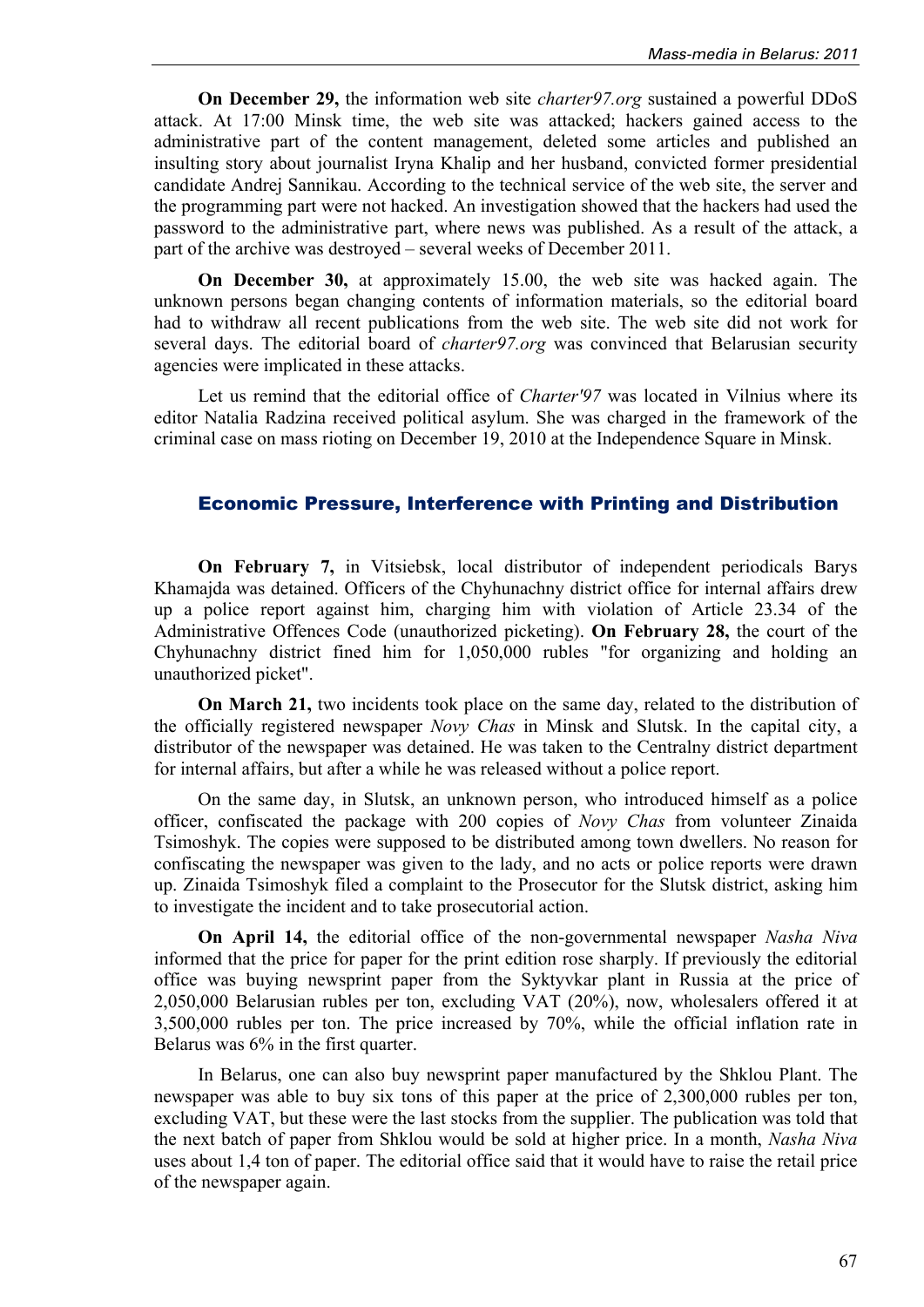**On April 20,** the Shklou plant of the newsprint paper increased prices by 20%. Also, it became known that printing services would cost 20% more from May 1. Problems in the economy began to adversely affect the mass media market. Some non-governmental periodicals announced that they were on the verge of bankruptcy. So, one of the most popular non-governmental sports newspaper *Pressbol* urged its readers to switch to the electronic version.

**On May 25,** it became known from officials of the Shklou plant of newsprint paper that the enterprise was selling its products at different price for State-owned and nongovernmental newspapers. Thus, the price of the brand "O" paper for the State-owned newspapers was 2,884,080 rubles, and for the non-governmental newspapers it was over 4,000,000 rubles.

"Unequal economic conditions deprive the non-governmental media of their last chance to compete, said editor-in-chief of the newspaper *Rehijanalnaja Hazieta* (Maladziechna) Aliaksandr Mantsevich, commenting on this situation. The increase of prices for paper, printing services and distribution forces the newspapers to raise the price of the periodicals. When a State-owned newspaper in color is sold at the newsstand for 600 or 700 rubles, we have to sell lower print quality issues with fewer pages for 1,500 rubles".

**On May 3,** another leaseholder demanded to vacate the premises which housed the editorial office of the regional web site *ex-press.by* (previously known as *Borisov Elektronnyj*). During the existence of the web site, it already encountered six refusals to its requests to rent the premises when the rent was already agreed, and staffers and informers of the web site were repeatedly summoned to the KGB.

**On June 3,** journalists got a copy of a document which bore evidence of the ongoing practice of compulsory subscription to the State-owned printed media. This is a circular letter of the Administration of the Piershamajski district in Minsk to all top managers of enterprises, institutions and organizations instructing them "to take under personal control the subscription campaign for major nationwide and local periodicals in their entities" in order to maintain the number of subscribed copies. The list included the newspapers *Sovetskaja Belorussiya*, *Minskij Kurjer*, *Vechernij Minsk*, *Narodnaja Gazeta*, *Respublika*, *Zviazda*, *Znamia Junosti*, and the magazine *Planeta*.

**On July 8,** volunteer distributor of non-governmental printed media Barys Khamajda was detained in Vitsiebsk. The detention took place near the "Blue House" on Lenin Str., where Mr. Khamajda usually displayed the periodicals. He was taken to the Chyhunachny district office for internal affairs after having been cited an order from police authorities. Perhaps, the public activist was a victim of the mopping-up of the city before the "Slavic Bazaar" festival. **On July 7,** officers of the Kastrychnitski district office for internal affairs stopped Mr. Khamajda on the street to check the contents of his bags. However, after a personal search, the policemen apologized and released the activist.

**On July 11,** in Navapolatsk, volunteer distributor of the bulletin *Tut I Ciapier* Mikalaj Chartkou was sentenced by the court to a fine in the amount of two basic units for petty hooliganism (Article 17.1 of the Administrative Offences Code of the Republic of Belarus) – he had allegedly used foul language in a public place. Mikalaj Chartkou was detained **on July 11** and spent the night before the court hearing in the precinct.

**On July 12,** the hearing of the administrative case on illegal distribution of media materials was scheduled to be held (Article 22.9 of the Administrative Offences Code of the Republic of Belarus). However, the hearing was postponed to **July 18** because witnesses failed to attend it.

**On July 14,** it became known that the non-governmental regional newspaper *Niasvizhski Chas* was again denied possibility of distribution through the newsstands of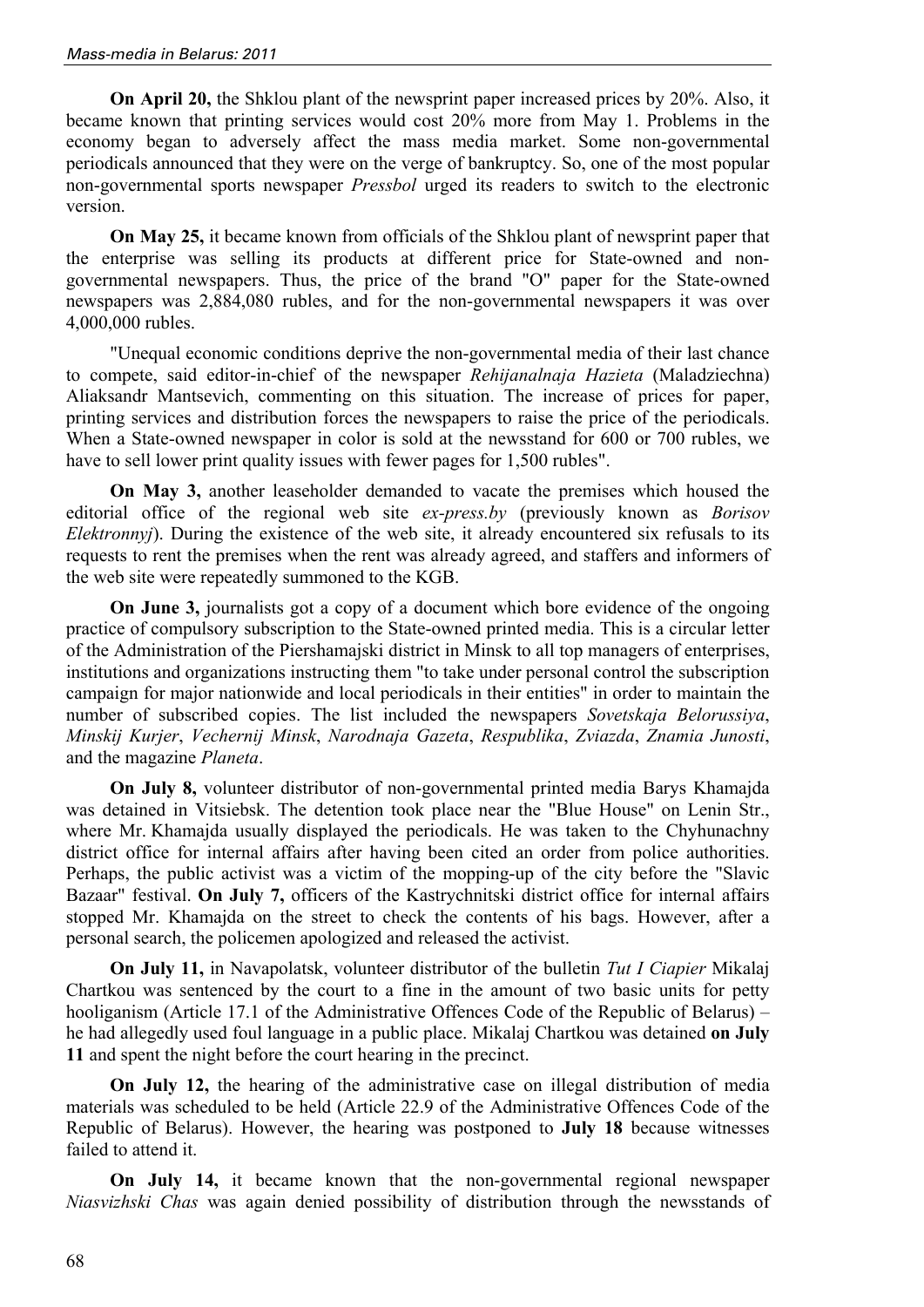"Minablsajuzdruk". At the end of June, the editorial office sent a cooperation offer. It received the reply that "Minablsajuzdruk" had terminated the contractual campaign for distribution of periodicals in 2011 on January 3, 2011 and it did not plan to distribute the newspaper *Niasvizhski Chas* in the current year.

**On July 29,** it was announced that the daily newspaper *Sport-Express v Belorussii* suspended its publication in Belarus. As journalists were told in the Minsk office of the periodical, the newspaper stopped publishing because of the impossibility to buy newsprint paper of the Shklou plant.

It shall be reminded that in early July, there were reports that the Shklou plant of newsprint paper refused to sell paper to the non-governmental media outlets. Then, these problems were faced by the regional periodicals *Intex-press* (Baranavichy) and *Brestskij Kurjer*. Deputy director of the plant Aleh Padabied then told that there would be a different approach to providing paper to the State-owned and non-governmental periodicals: the media outlets included in the "government contract" would be supplied with paper, and the others would have to buy it at the commodity exchange. The Minsk office of *Sport-Express* said that it was simply impossible to buy this paper.

**On September 3,** at an entrance point to Mahiliou, road police officers detained local activist of the campaign "Tell the Truth" Aksana Samujlava and confiscated 38,546 copies of special editions of the campaign's newspapers, as well as leaflets and brochures of the campaign, from her car. At first, the policemen said that the "car was suspected of involvement in a fatal accident" and that it must be taken to a police precinct. At the Leninski district department for internal affairs in Mahiliou the car of the civil activist was searched, and the printed materials were seized. Aksana Samujlava was told that she would soon be summoned to the court.

**On September 9,** the non-governmental newspaper *Turism I Otdykh*, popular in Belarus, announced that it was on the verge of bankruptcy. To that day, the newspaper worked steadily at the media market during 17 years. According to editor of the newspaper Lilija Kobzik, it became unprofitable to publish the newspaper because of high inflation and the double exchange rate of US dollar (the commercial rate and the rate of the National Bank). "By no means all publications are affected. It is possible that those who have the State as their sponsor and investor are able to publish luxury and glossy large-circulation newspapers and magazines even in these economic conditions", said the editor of *Turism I Otdykh*.

The editorial office of the newspaper hoped to find a remedy in the development of the online portal.

**On September 27,** police seized about one hundred copies of a special edition of the newspaper *Narodnaja Volia* and information leaflets for the "People's Assembly" from detained activist of the civic campaign "European Belarus" Viktar Kaliesnik in Lepel. Policemen did not draw up any report.

**On September 30,** it became known that the Shklou plant of newsprint paper continued to sell its products in accordance with different lists. One of them had a fixed price for the State-owned periodicals, and another one had market prices for the non-governmental periodicals. The difference in price for the State-owned and non-governmental publications amounted to about 80%, the marketing department of the Shklou plant of newsprint paper confirmed. The plant did not provide exact figures. However, taking into account that in May 2011 the price of a ton of the brand "O" paper was worth about USD 580 (in the dollar equivalent) for the State-owned newspapers, its price for the non-governmental media outlets could be about USD 1,000 at that moment.

Such steps of the government, in addition to difficult financial and economic situation in the country, literally put the non-governmental periodicals on the brink of survival.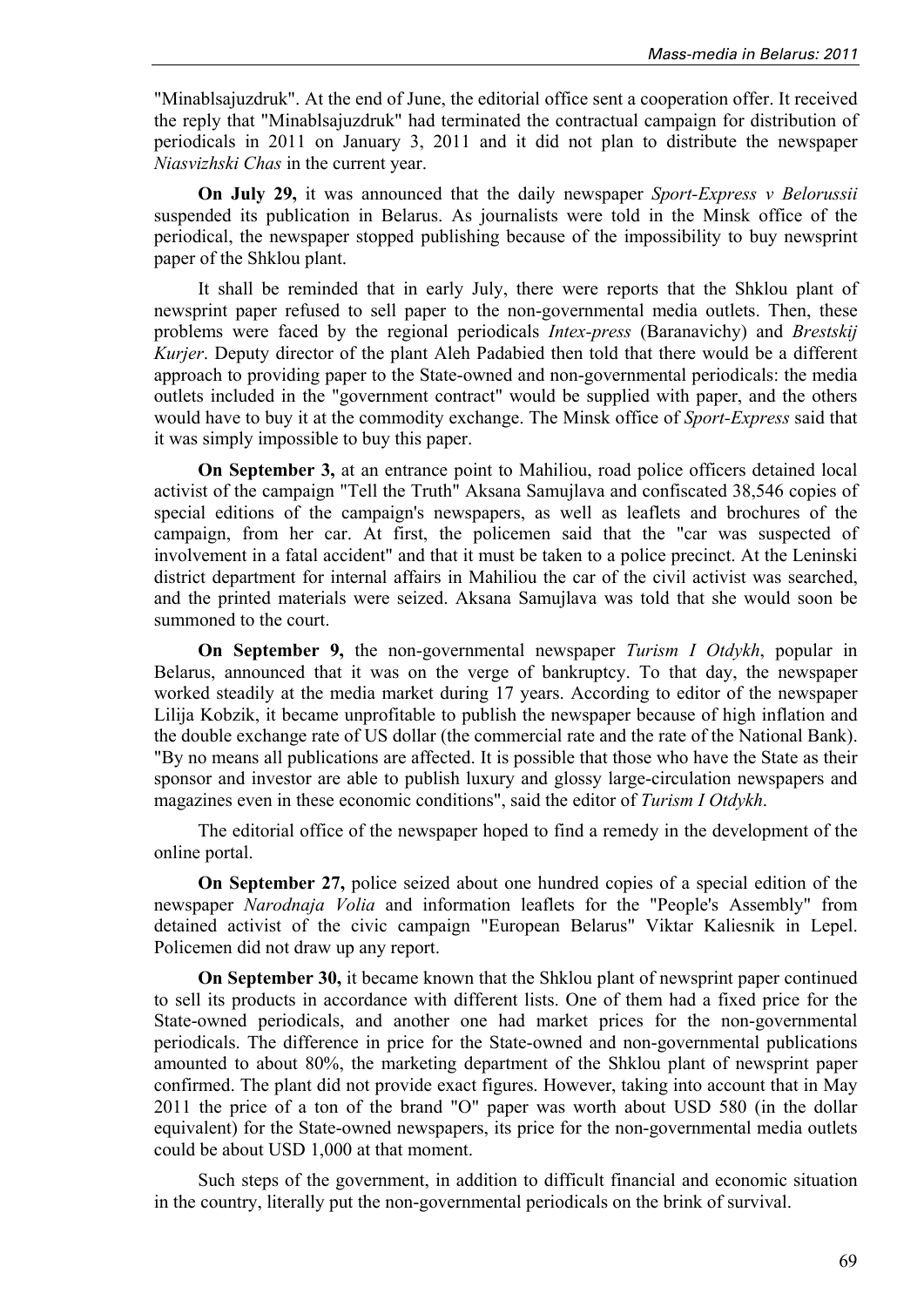**On October 7,** police detained public activist Siarhiej Trafimchyk in the town of Masty in the Hrodna region. They confiscated advertising materials of *Radio Racyja* and the TV channel *Belsat* from his car. The activist was held for several hours in the police precinct.

**On October 8,** Trafimchyk was summoned to the Mastouski district office for internal affairs. He was questioned by policemen and told that the printed materials seized from his car would be sent for an expert evaluation to check for presence of illegal content.

**On October 12,** it became known that the only Belarusian-language children newspaper *Ranitsa* which was previously published weekly, was adjoined to the Russianlanguage publication *Perekhodnyj Vozrast*. In their explanation, the management of the publishing house referred to economic problems.

**On October 13,** it was announced that since the beginning of 2012 the oldest Belarusian-language magazine for teenagers *Biarozka* would also seize its publication. The periodical would lose its cover and would become an annex to the magazine *Maladosts*. Economic problems were also cited as the reason.

Note: *Biarozka* was published since 1926; many renowned Belarusian writers started in this magazine. In September the 1,000<sup>th</sup> issue was published, and in 2010 *Biarozka* celebrated its 85<sup>th</sup> anniversary.

**On October 25,** it became known that many non-governmental nationwide and regional socio-political periodicals were still absent from the subscription catalogue of "Belposhta" for the first half of 2012.

It shall be reminded that in early 2006, more than a dozen of independent periodicals found themselves outside of the state distribution system. "Belsajuzdruk" and "Belposhta" motivated this step by economic non-feasibility of cooperation with non-governmental sociopolitical media. In 2008, the newspapers *Nasha Niva* and *Narodnaja Volia* returned to the subscription catalogues of the postal service and to the newsstands of "Belzajuzdruk". However, nothing changed for some other non-governmental periodicals for already 6 years.

**On November 3,** it became known that the commercial center "BelMarket" in Horki refused to sell another issue of the Horki non-governmental newspaper *UzHorak*. Editor Halina Budnaja was told that the contract was cancelled by the head office of "BelMarket" in Minsk.

It shall be reminded that *UzHorak* is a regional general political newspaper circulated in the Horki, Drybin and Mstsislau districts of the Mahiliou region. The publication provides objective coverage of local events and speaks of nationwide problems.

**On November 15,** journalists learned that the Vaukavysk district executive committee ensure subscription for several State-owned periodicals by companies and individuals for the first quarter of 2012. The letter signed by deputy chairman of the district executive committee Uladzimir Zakharchuk also demanded to report on the results of the subscription campaign to the office for ideological work of the district executive committee before December 24, 2011. The list of "controlled publications" include *Sovetskaja Belorussiya*, *Respublika*, *7 Dnej*, the regional newspaper *Hrodzienskaja Prauda* and others.

**On November 20,** it became known that officers of the KGB branch in Babrujsk prohibited the drivers of buses from bringing the newspaper *Novy Chas* to Babrujsk from Minsk. This information came from civil activist Volha Pimienava who distributed *Novy Chas* in Babrujsk among her friends and relations for a number of years already. According to her, the driver of the bus who used to bring *Novy Chas* said that he would not bring the newspaper anymore, because KGB agents had talked to him and promised big problems. Other drivers also refused to bring the newspaper, because all of them had a "prophylactic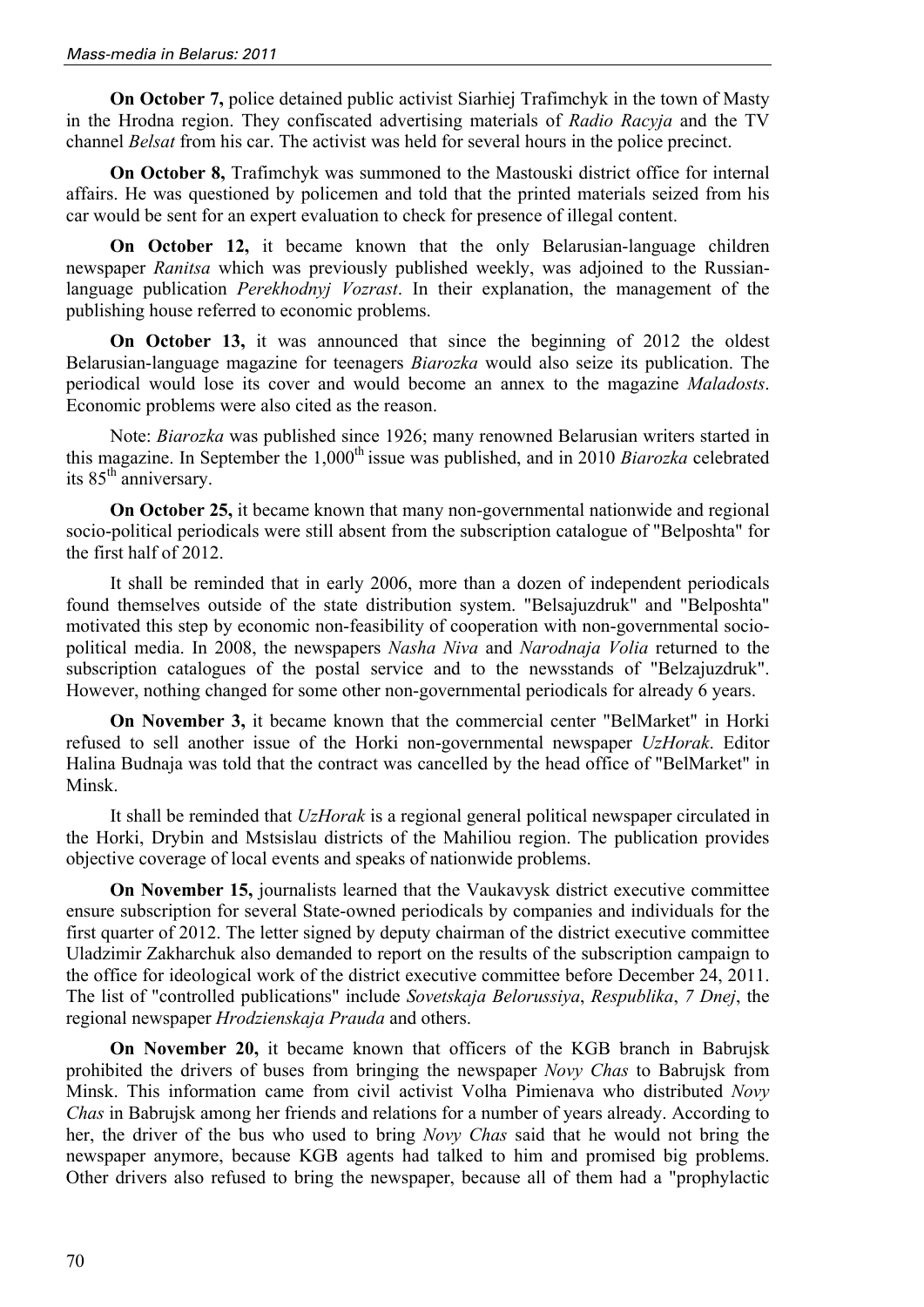conversation" with law-enforcement officials. Meanwhile, *Novy Chas* is officially registered at the Ministry of Information.

**On November 17,** in Vitsiebsk, a police report was drawn up against public activist Tamara Kandakova for illegal distribution of a periodical — the newspaper *Vitebskij Kurjer*. Tamara Kandakova was detained when she was distributing the non-governmental publication at Tserashkova Str. The court of the Kastrychnitski district in Vitsiebsk sentenced the distributor to a fine of 700,000 rubles for violation of the order of distribution of publication.

It shall be reminded that *Vitebskij Kurjer* is distributed in Vitsiebsk for free by volunteer distributors, because the newspaper is unable to obtain the right to be sold at the newsstands of "Belsajuzdruk" and to be included in the subscription catalogue of "Belposhta" for several years already.

**On December 27,** volunteer distributor of the non-governmental newspaper *Vitebskij Kurjer* Tamara Kandakova filed a complaint to the Vitsiebsk region court against the decision of the district court. Tamara Kandakova disagreed with the decision of judge Ina Hrabouskaja who had proceeded from the understanding that *Vitebskij Kurjer* was a foreign periodical, whose distribution needed a special authorization. The newspaper was published in Smolensk, i.e. in the territory of the Union State, the distributor believed. Besides, the court did not decide what would happen to the seized newspapers (151 copies). The court decision provided for their "confiscation". It did not say, however, whether the confiscated copies should be given to someone (for example, for sale), destroyed or stored somewhere "for history".

**On November 2,** journalists learned that the Pukhavichy district executive committee (Mahiliou region) sent official letters to top managers of local enterprises and organizations demanding them "to "fulfill the conveyed plan of subscription for the controlled printed periodicals" and to report in written form on the results of the subscription. The document was signed by chairman of the district executive committee Fiodar Karalenia. The list included the State-owned periodicals *Respublika*, *Minskaja Prauda*, *Pukhavitskija Naviny*, *Planeta*, *Bielaruskaja Dumka*, etc. The letter demanded to give special attention to the "controlled nationwide newspaper *Sovetskaja Belorussiya*.

**On December 13,** it became known that top managers of public and private enterprises of Maladziechna and the Maladziechna district received official letters demanding them to organize subscription to a number of State-owned periodicals. The document was signed by chairman of the local district executive committee F. Damatsenka. According to the letter, departments of the organizations, war and labor veterans, ideological activists and best workers should receive the standard package: *Sovetskaja Belorussiya*, *Minskaja Prauda* and *Maladziechanskaja Hazieta*. Besides, it is desirable to provide the workers with the "major nationwide publications", which included *Respublika*, *Zviazda*, *Narodnaja Hazieta*, *Belorusskaja Niva* and the magazine *Planeta*. The report on the implementation of this order must be submitted to the office for ideological work of the district executive committee before December 21 by calling one of the six (!) phone numbers.

**On December 14,** it became known that the compulsory subscription to State-owned publications was also taking place in the Bialynichy district (Mahiliou region). In particular, officials from the office of education of the district executive committee strongly "encouraged" the school and kindergarten teachers to subscribe to certain periodicals and threatened with problems those who would not want to subscribe to them. The directors of schools and kindergartens were responsible for implementation of the subscription plans in their institutions.

Employees of postal offices of the Bialynichy district also told that they had been given plans to ensure subscription to State-owned periodicals. "If I don't subscribe people to the